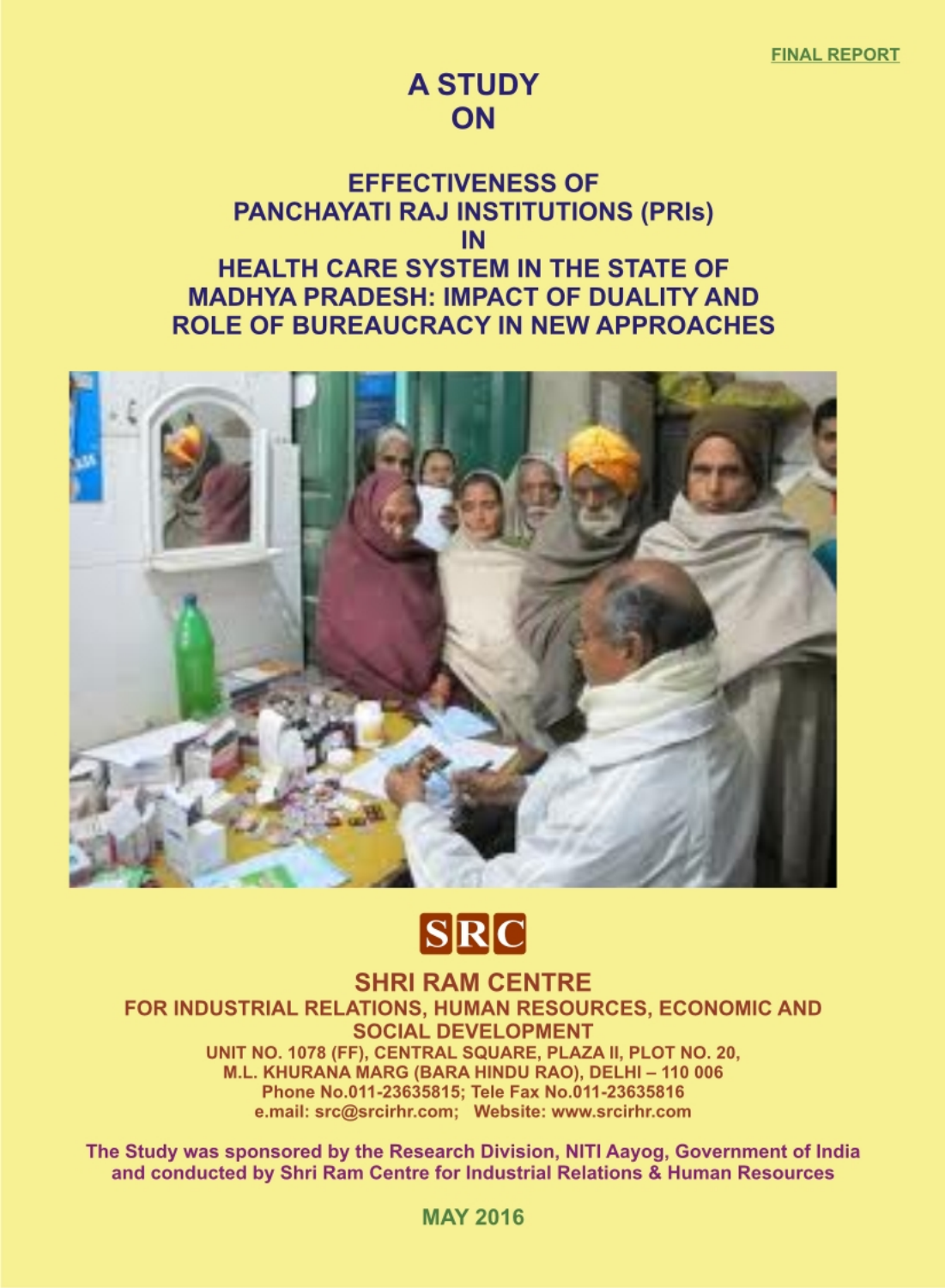## **A STUDY**

## **ON**

## **EFFECTIVENESS OF PANCHAYATI RAJ INSTITUTIONS (PRIs) IN HEALTH CARE SYSTEM IN THE STATE OF MADHYA PRADESH: IMPACT OF DUALITY AND ROLE OF BUREAUCRACY IN NEW APPROACHES**

## **STUDY TEAM**

**Prof. J.S. Sodhi Prof. M.S. Ramanujam Prof. K.L. Rawal Shri N.N. Pandey** 

### **DISCLAIMER**

**"The Institution has received the grants-in-aid under the SER Scheme of the erstwhile Planning Commission to produce the document. NITI Aayog is not responsible for findings or opinions expressed in the document prepared. This responsibility rests with the Institutions."** 



**FOR INDUSTRIAL RELATIONS, HUMAN RESOURCES, ECONOMIC AND SOCIAL DEVELOPMENT UNIT NO. 1078 (FF), CENTRAL SQUARE, PLAZA II, PLOT NO. 20, M.L. KHURANA MARG (BARA HINDU RAO), DELHI – 110 006 Phone No.011-23635815; Tele Fax No.011-23635816 e.mail: src@srcirhr.com; Website: www.srcirhr.com** 

**The Study was sponsored by the Research Division, NITI Aayog, Government of India and Conducted by Shri Ram Centre for Industrial Relations & Human Resources**

**MAY 2016**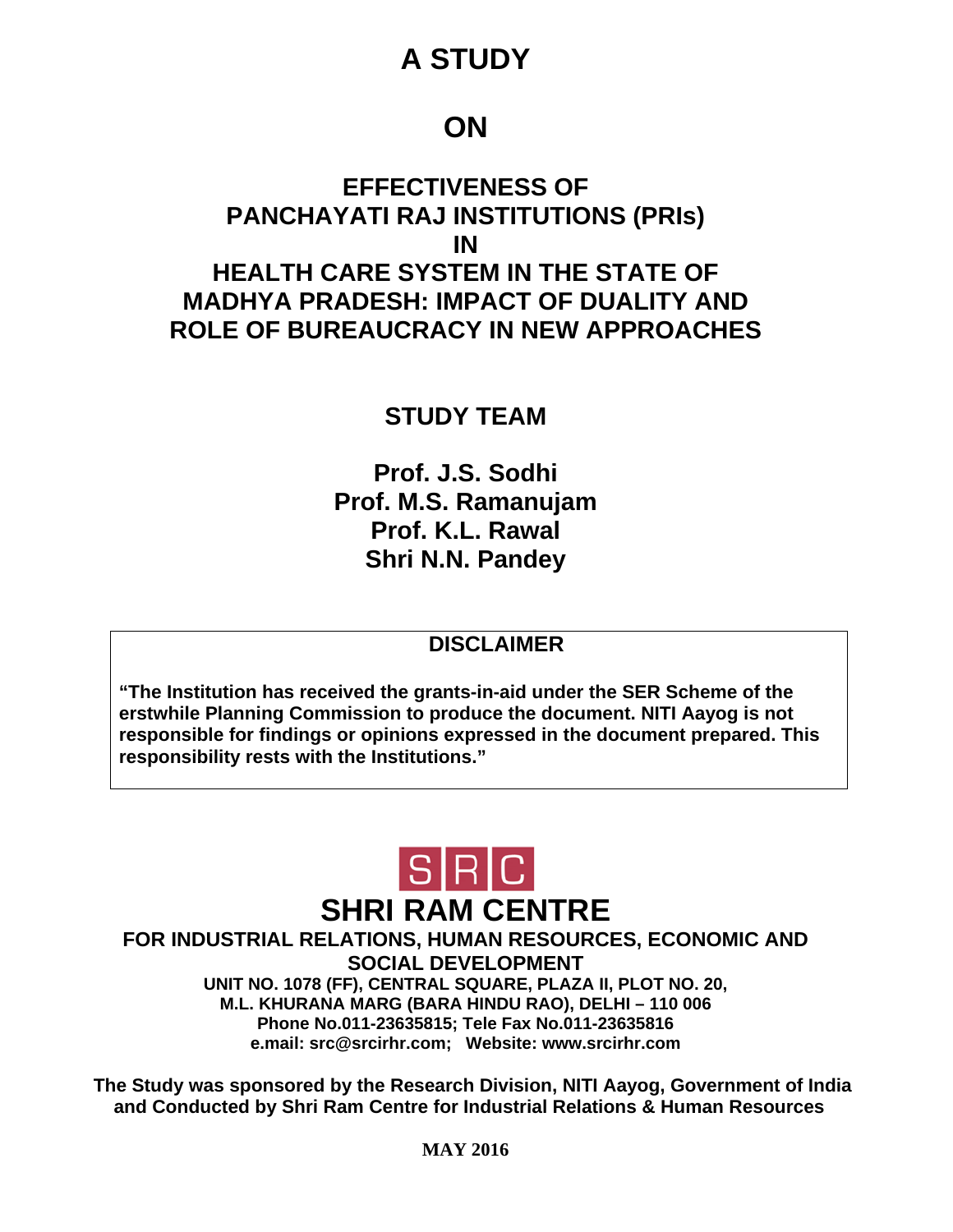## **TABLE OF CONTENTS**

| SL.NO.         |                                    | <b>PAGE NO.</b>                                                                |             |
|----------------|------------------------------------|--------------------------------------------------------------------------------|-------------|
| $\mathbf{1}$   | <b>Executive Summary</b>           | $1 - 11$                                                                       |             |
| $\overline{2}$ | Chapter 1                          | Introduction                                                                   | $12 - 25$   |
| 3              | Chapter 2                          | <b>Health Care by Sub-centres</b>                                              | $26 - 34$   |
| $\overline{4}$ | Chapter 3                          | Health Care by Primary Health Centres                                          | $35 - 45$   |
| 5              | Chapter 4                          | <b>Health Care by Community Health</b><br><b>Care Centres</b>                  | $46 - 53$   |
| 6              | Chapter 5                          | Health Care by the District Health<br><b>Mission</b>                           | $54 - 60$   |
| $\overline{7}$ | Chapter 6<br>Panchayati Raj System | A Model Structure of Rural Health Care<br>Services within the Framework of     | $61 - 70$   |
| 8              | Chapter 7                          | <b>Success Stories in Providing</b><br><b>Healthcare Facilities under NRHM</b> | $71 - 73$   |
| 9              | Chapter 8                          | A Framework for social audit of<br>Healthcare delivery under NRHM              | 74 - 78     |
| 10             |                                    | Chapter 9 Summary, Conclusions and<br>Recommendations                          | 79 - 92     |
| 11             | Annexure 1                         | Management of Health Services at<br><b>PHC Level</b>                           | $93 - 100$  |
| 12             | Annexure 2                         | Janpad Panchayats and Health Care                                              | 101 - 107   |
| 13             | Annexure 3                         | Health Care by the District Mission                                            | $108 - 111$ |
| 14             | Annexure 4                         | Zila Panchayats vis-à-vis Health Care                                          | 112 - 113   |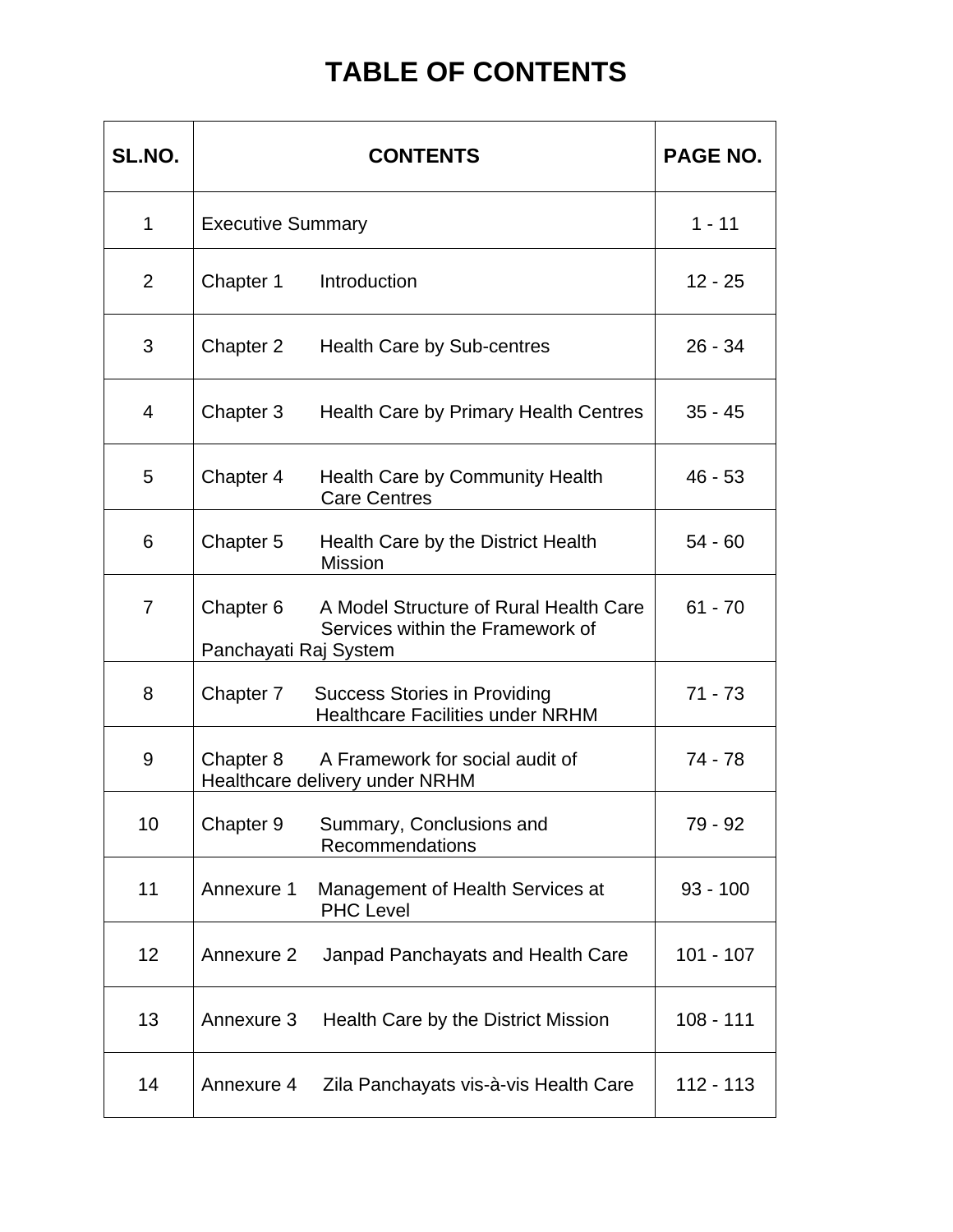#### **EXECUTIVE SUMMARY**

#### **E.1 Introduction**

In keeping with the spirit of concept of human development Constitution of India in 1992 gave the principal and onerous responsibility of enhancing health status of rural people in India to the Panchayati Raj System, the Planning Commission, Government of India, New Delhi has assigned a Research Study on "Effectiveness of Panchayati Raj Institutions (PRIs) in Health Care System in the State of Madhya Pradesh: Impact of Duality and Role of Bureaucracy in New Approaches" to Shri Ram Centre for Industrial Relations, Human Resources, Economic and Social Development in July 2011.

#### **E.2 Objectives**

Major objectives of the study are the following:

- Examine the present status of development of infrastructure facilities for health care delivery and their adequacy.
- Role of PRIs at each of the three levels as facilitators in enhancing the effectiveness of health care delivery services, and the impediments and constraints encountered by PRIs in the process.
- Assessment of the present level of satisfaction as perceived by the beneficiaries of rural health care delivery system.
- Identify and elaborate on success stories of the effectiveness of involvement of PRIs in the delivery of health care services, and highlight how the success stories may be replicated everywhere.
- Propose a model structure of rural health care services within the framework of Panchayati Raj System (PRS).

#### **E.3 Scope of the Study**

The study was restricted to 8 districts in Madhya Pradesh (M.P.) distributed to represent different geographical distribution and demographic and socio-economic features. The districts were selected in consultation with the State Government. In each district, in consultation with the local officials, one Janpad Panchayat with high level of involvement.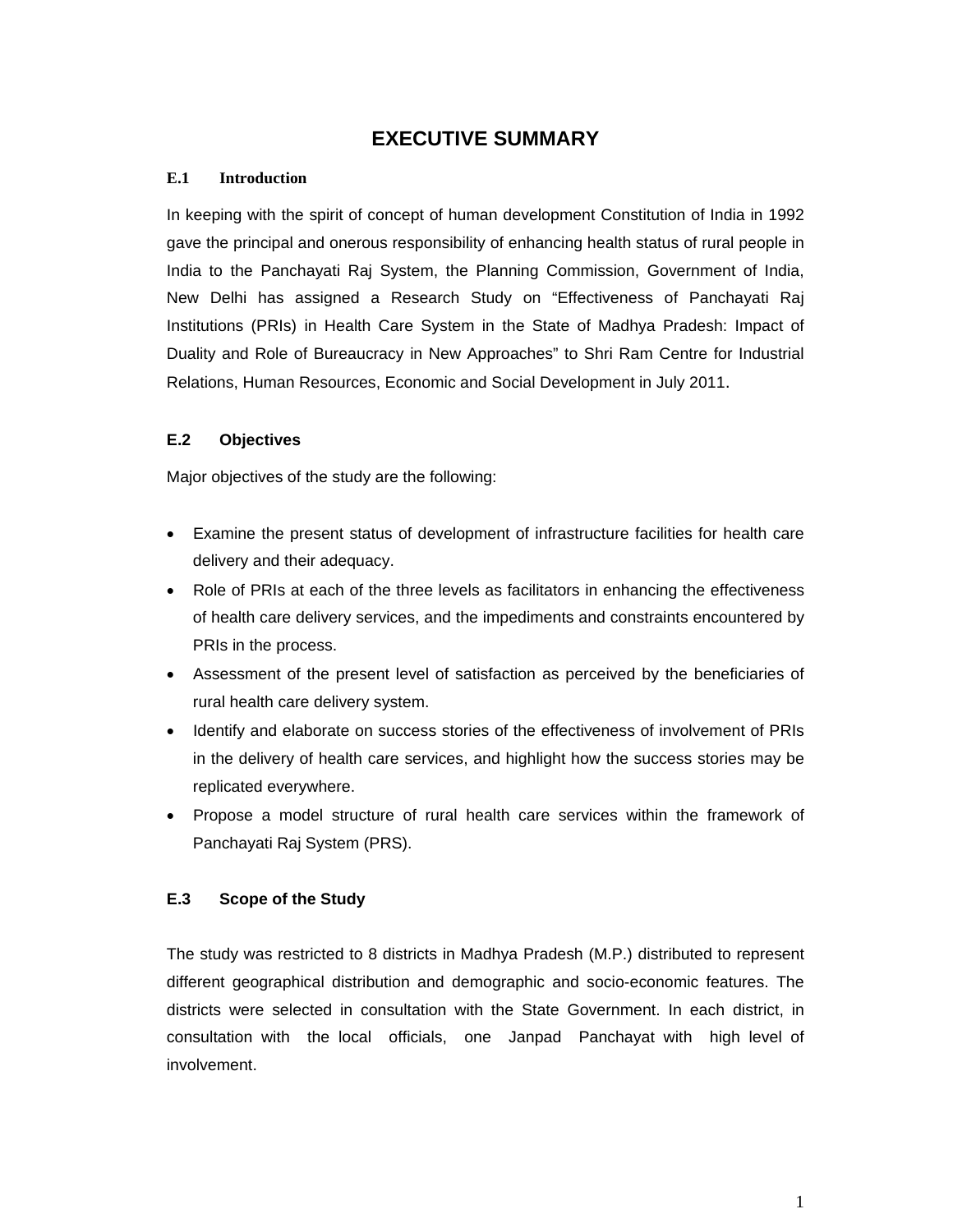in promoting health care was selected. In each Janpad Panchayat one Gram Panchayat was selected to ascertain the aspirations and expectations and level of satisfaction of the beneficiaries vis-à-vis health care services made available under the National Rural Health Mission (NRHM). Treating the Gram Panchayat as the base, the Sub-centre (SC), the Primary Health Centre (PHC), and the Community Health Centre (CHC) associated with the selected Gram Panchayat; and the districts health mission were covered. In each district (including the Zila Parishad), Janpad. Panchayat and Gram Panchayat the concerned officials, elected representatives and NGOs available were covered:

In each SC, PHC, and CHC;

- The health officials present on the day of the visit and;
- Benefits were covered taking into account the fact they should have attended at least one meeting of the Gram Sabha during the last one year.

#### **E.4 Methodology**

Among the PRI selected institutional framework, practices and processes were investigated with focus on roles, function, problems and perspectives of;

- Government functionaries
- Elected representatives; and
- NGOs and parallel bodies.

In addition roles, functions and perceptions of Standing Committees of PRIs, dealing with health care were investigated. Beneficiaries perceptions of role and effectiveness of PRS in the delivery of health care were taken.

The investigations were a combination of open-ended interviews with series of checklists, guided conversations and relating short answers to specific Questions in the formats prepared for the study.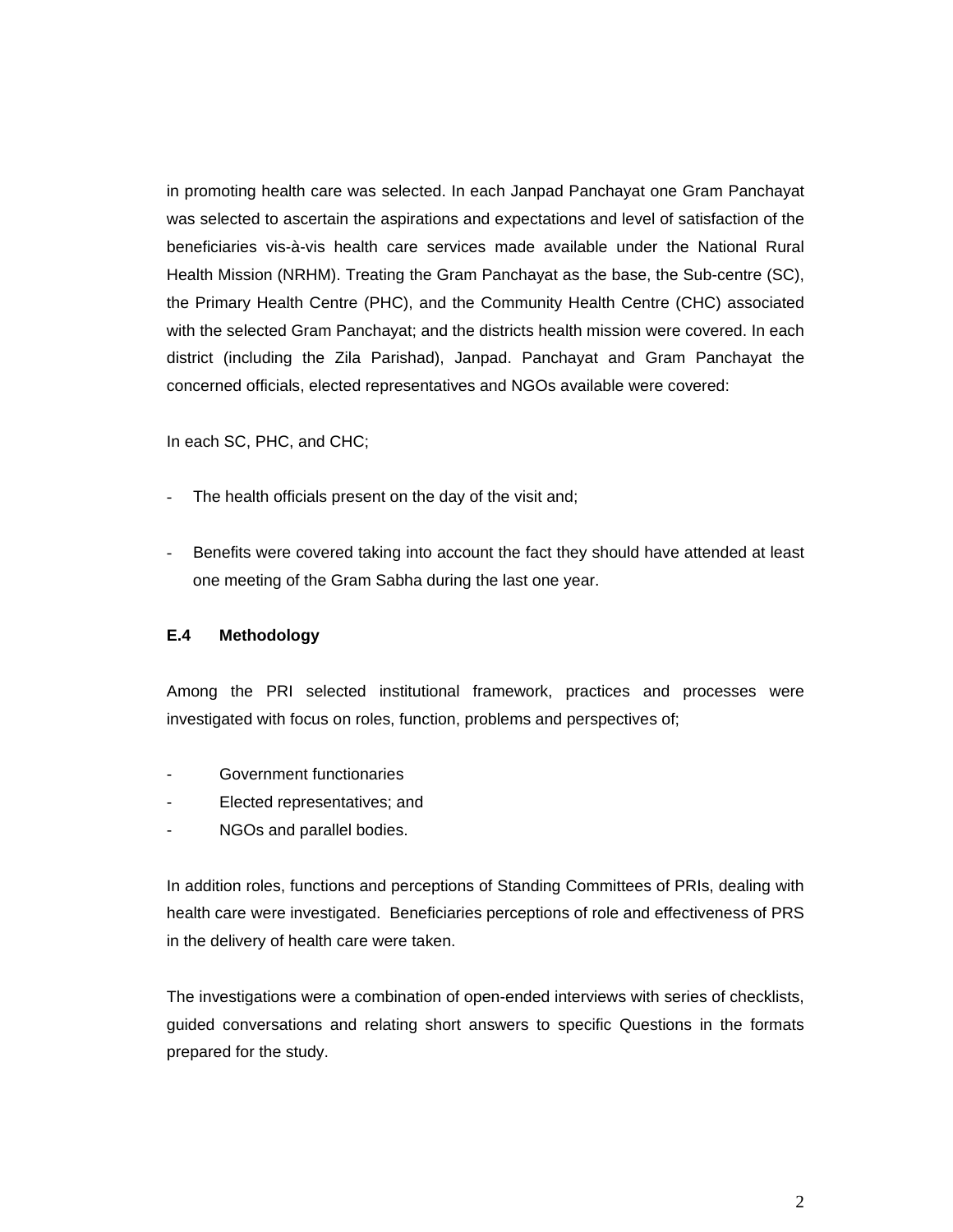In addition studies conducted in other states and literature available on the subject study were reviewed.

Field investigations were spread over a period of 6 months from November 2011 to April 2012.

#### **Selection of Respondents**

In all 177 respondents were selected for the study. The selection of respondents could not be done on a scientific sampling technique as the universe was amorphous and as per the terms of reference of the study, 20 respondents were to be taken from each district.

The criterion for selection of respondents was as follows;

- 1. They should be aware of the Panchayati Raj System.
- 2. They should be from the villages in which Gram Sabha meetings were held.
- 3. They have an awareness of the GPS meetings or have attended the Gram Sabha meeting..

#### **E.5 Summary and Conclusions**

Madhya Pradesh Government tilted it in its own favor by pursuing the policy of establishing a separate Zilla Sarkar at the district level with a Minister-in-charge appointed by State Government as its head and Zilla Panchayat President as its member. This step put Zilla Panchayats under the Zilla Sarkar when the opposite should have happened.

In the Zilla Sarkar (District Government) model of administration, the scope of District Planning Committees (DPCs) was enhanced from their primary task of planning to execute the tasks assigned to them by State Government. PRIs were primarily entrusted with the task of monitoring, supervision and implementation through line departments.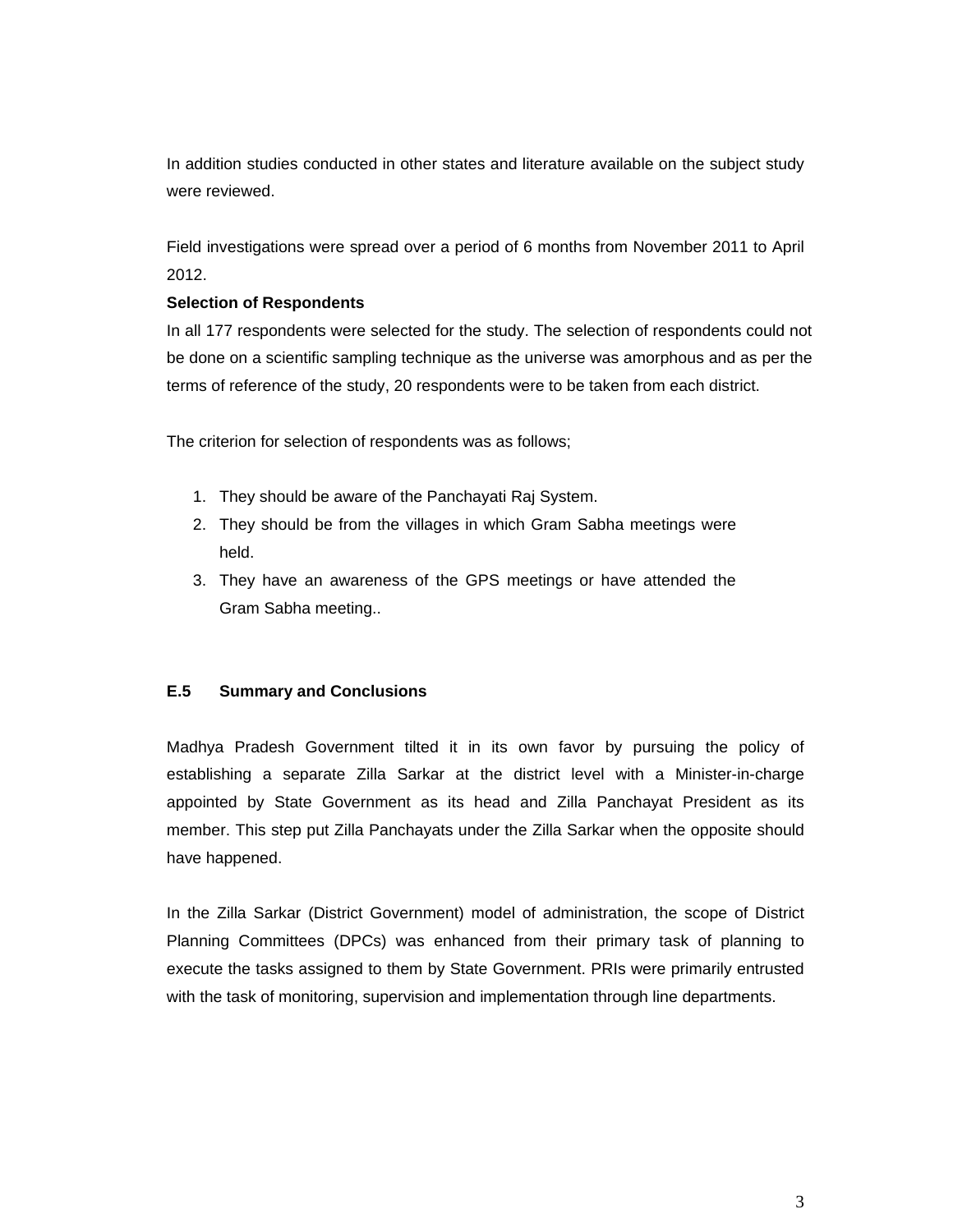#### **E.5.1 Present State of infrastructure facilities and their adequacy.**

#### **E.5.1.1 Buildings and Equipment**

Both the physical and human resource infrastructure was insufficient at SCs and PHCs. X-ray machine was available in two PHCs and only two SCs had proper labour rooms and baby warmers. All others did not have even baby warmers and labour rooms at the SCs. This hindered institutional delivery services, which constitute a major activity at SC level. Timely identification of danger signs and complications of expectant mothers is also posing a problem.

In-patient wards at many PHCs are in a poor state and need for considerable improvement.

Operation theaters (OTs) at nearly half of the CHCs visited are just dumping grounds. The equipment available is also non functional.

Monitoring and supervision is generally neglected area. There are no proper arrangements and protocols laid down for monitoring maintenance of infrastructure facilities/equipment made available at SCs, PHCs and CHCs. In two CHCs of the eight CHCs visited, the team observed that waste material like old files and records are stacked on operation tables of OTs.

All the district health missions and hospitals are well equipped. Maintenance of equipment, however, is a neglected area. The best district hospital observed was at Dhar which has rest rooms for wards of patients admitted and organized out patient treatment system. In-patient care at this hospital is good with an attaché mechanized and hygienic kitchen to serve clean food to patients.

#### **E.5.1.2Staff Support**

It was observed that by and large human resource available at each SC is adequate. In fact the strength of ASHAs is more than the required at source places, However, visits by qualified doctors to SCs has been found to be very weak. Decentralized health care under NRHM requires visits by Qualified medical doctors to each SC at least three times in a week. This was just not taking place.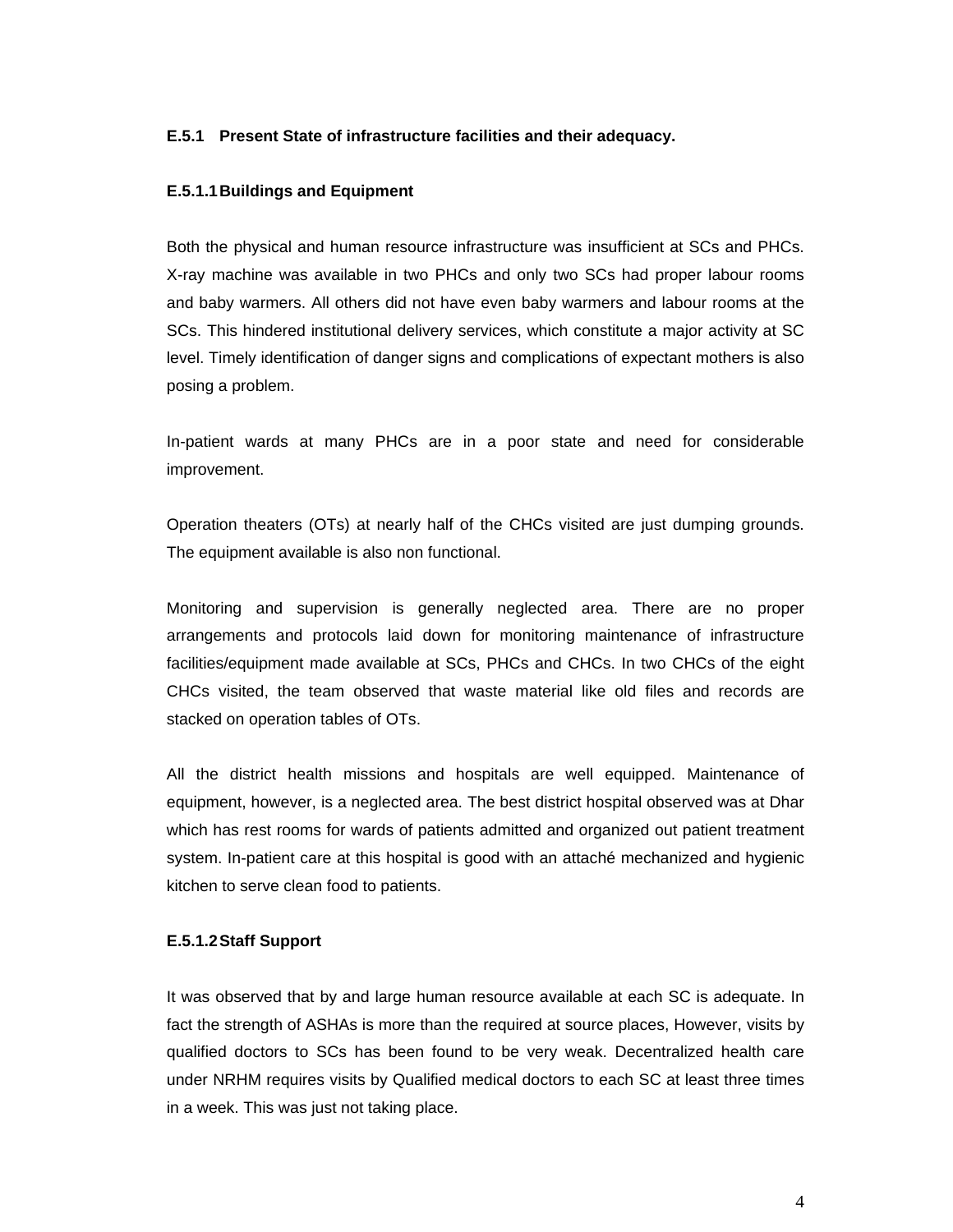Staff in position in PHCs was less than the sanctioned positions and proposed norms for the deployment of medical manpower crucial manpower like AYUSH doctors, malaria assistants and pharmacists are in acute shortage. In one PHC, pharmacists were found to be in-charge of the concerned PHC. Many PHCs do not have qualified medical doctors. However, doctors from CHCs have been observed to be visiting the concerning PHCs twice in a week in order to meet the gap. At the same time there is undue deployment of non-medical manpower at PHC level.

Although CHC are visualized as the first curative health service providers, there was an acute shortage of specialist services at CHC level. In two CHCs, there were lady surgeons but none in the other six. In 6 out of 8 CHCs surveyed, care facilities were missing in the 6 CHCs. Adequate trained technicians for lab test facilities were however deployed.

At the district level, in most of the districts, sanctioned positions of medical manpower had not been filled up. There was also acute shortage of specialist doctors at the district level. Non-medical manpower were in excess of sanctioned positions in 4 out of the 8 districts surveyed.

#### **E.5.2 Role of PRIs as facilitators in enhancing effectiveness of health care delivery services and impediments encountered therein**

Although PRs is designed to permit people to exercise their choice on the extent of public health system (PHS) services they would like to have, in reality, PRIs have a weak linkage with the PHS institution at SC, PHC and CHC levels. The elected members as also many of the bureaucrats manning PRIs were not aware of their roles and responsibly vis-à-vis PHS. Most of the functionaries of PRIs were of the view that health care is the responsibility of the health department. As the ground situation reflected during investigations, the community needing health care services were mute spectators. PRIs and PHS have cordial relations only at the district level. At the SC and PHC level, although there are standing committees to promote PRIs and PHS, in many cases PRIs are not aware of their roles and responsibilities and are not serious about their associations with the public institutions delivering health care.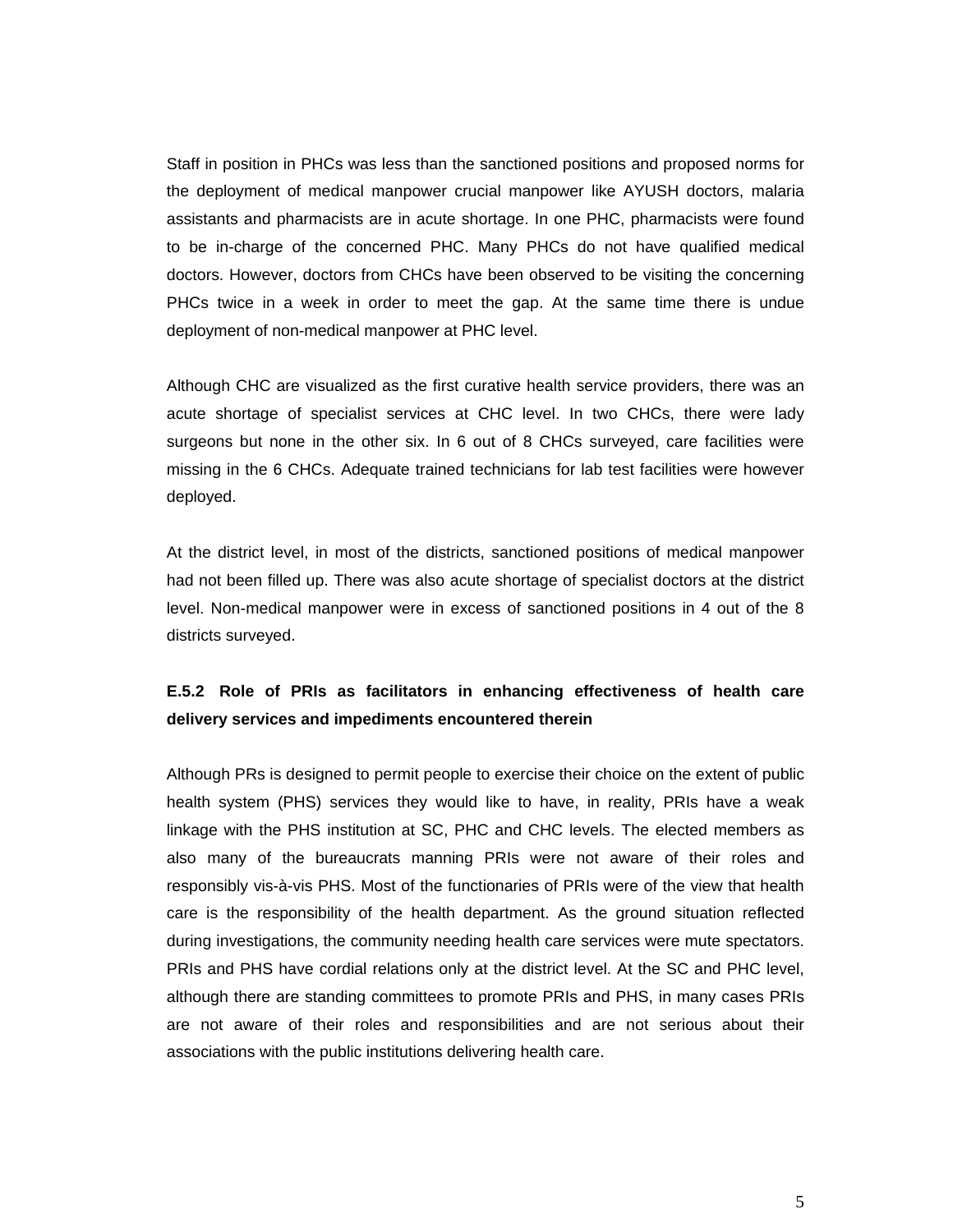Constitution has empowered PRIs with clear control and command mechanism to regulate and exercise supervision of health care delivery. PRI role in the state of Madhya Pradesh has been diluted because of the Zilla Sarkar form of governance.

- In fact NRHM provides effective platforms for continuous interaction between PRIs, NGOs, CBOs and public health institution such as:
- Village Health and Sanitation Committee (VHSC) at Gram Panchayat level;
- Rogi Kalyan Samitis (RKS) at clusters of Gram Panchayat and Janpad Panchayat Samitis, and
- District Health Mission (DHM) at district level.

Of all these forums, only DHMs were observed to be functioning effectively. Even at DHM level, association of NGOs and CBOs was practically nil. PRS has various forums, including informal clubs and association, to interact with rural people on issues relating local socio-economic development. Unfortunately heath care is not being treated as one of the socio-economic development issue.

Awareness and capability of PRI functionaries, including elected representatives, need to be enhanced through training and counseling. In these of Himachal Pradesh Self Help Groups (SHGs) are actively engaged in promoting health care of rural people through PHS.

#### **E.5.3 Satisfaction/Dissatisfaction with the Health Care Services**

A low percentage of respondents were using the health services at SC and PHC and the CHC levels. It was more because of the apathy of the services, including the absence of doctors at the as well as the inadequacy of specialists at the district level. Specifically, respondents responses indicated the following.

- $\div$  Availability of Doctors is a major area of dissatisfaction in districts other than Bhopal and Tikamgarh.
- ❖ In Sidhi and Tikamgarh doctors care was a major concern.
- $\div$  A low percentage of respondents were using the services of SCs, PHCs and CHCs.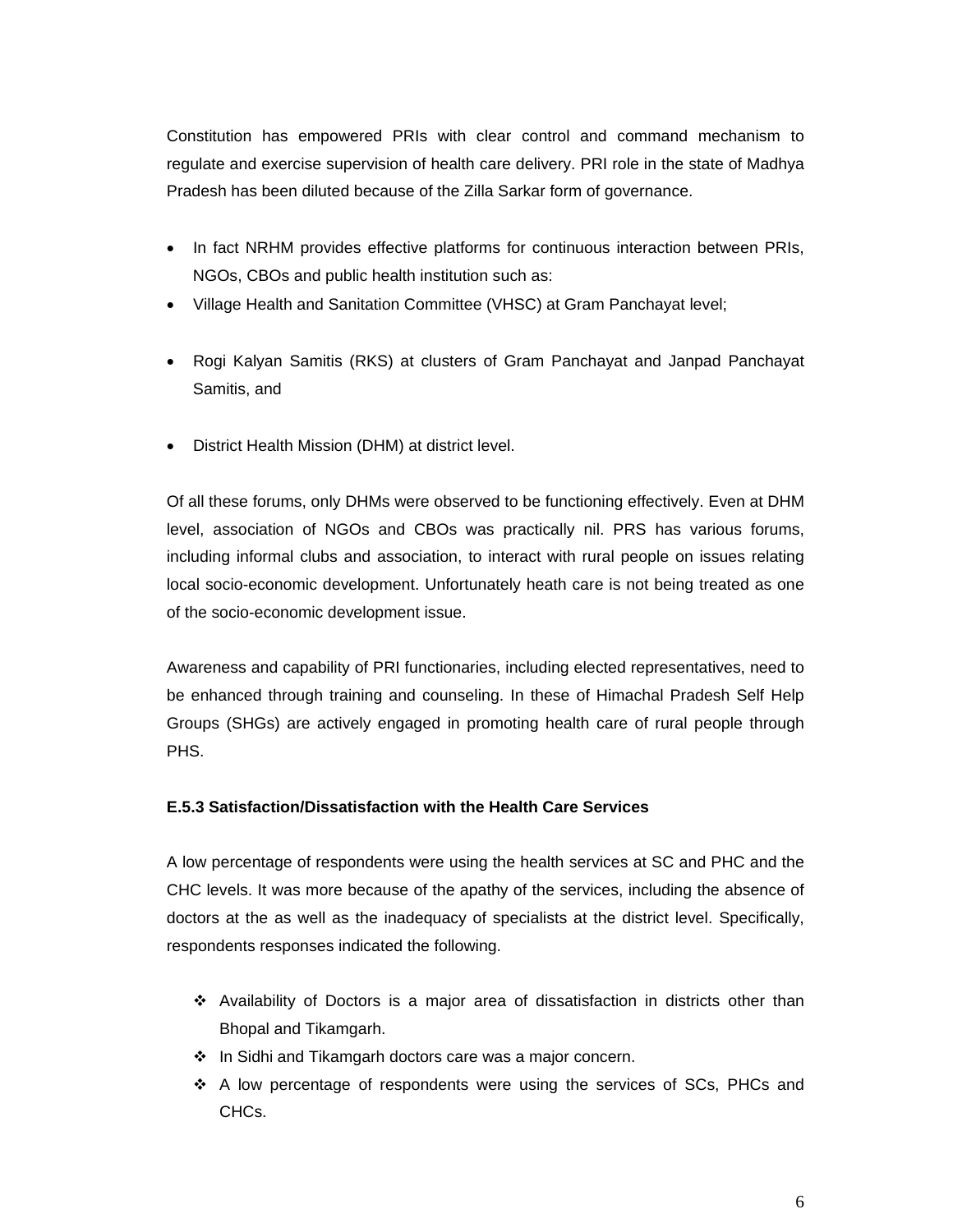- $\div$  The satisfaction levels with the Sub Centers were the highest in Bhopal and Lowest in Morena. Other sub centers also had low levels of satisfaction with the services of the SCs.
- $\div$  At the PHC level too, availability of doctors and doctors care was an area leaving to dissatisfaction amongst the respondents. In some PHCs like Sidhi and Tikamgarh, the level of dissatisfaction was highest.
- $\div$  At the CHC level, While their dissatisfaction with the medical and paramedical staff and health was low across the districts (except Bhopal), it was the highest in Tikamgarh district particularly with respect to doctors and paramedic staff's availability and care by the doctors.
- $\div$  At the CHC level majority of the respondents were dissatisfied with a wide range of services in Balaghat, Bhopal, Dhar, Morena and Sidhi CHCs.
- $\div$  Doctors availability, care for the patients was a major area in most of the CHCs.
- $\div$  There was a high level of dissatisfaction with the quality of health care services and reproductive health care.

#### **E.5.4 Success Stories of effectiveness of involvement of PRIs and other parallel bodies in the delivery of health care services to rural people,**

Ramnagar Gram Pachayat (GP) Samiti of Morena district took active interest in the SC located and made concerted efforts to mobilize resources from the small industrial establishments in the 8 k.m. stretch between Ramnagar and Guwalior to;

- Upgrade Ramnagar SC into PHC;
- Construct labour room and in-patient ward;
- Erect laundry wall around the PHC;
- Effect posting of Medical Officer and two contractual doctors; and
- Facilitate regular visits by a tuberculosis specialist, as one of the village under the GP has 90% people afflicted by tuberculosis
- Setting up an X-Ray clinic for use in diagnosis and treatment;
- Maintaining clean and tidy environment within the PHC and keeping all the equipment in good working condition;
- Adding one more ambulance.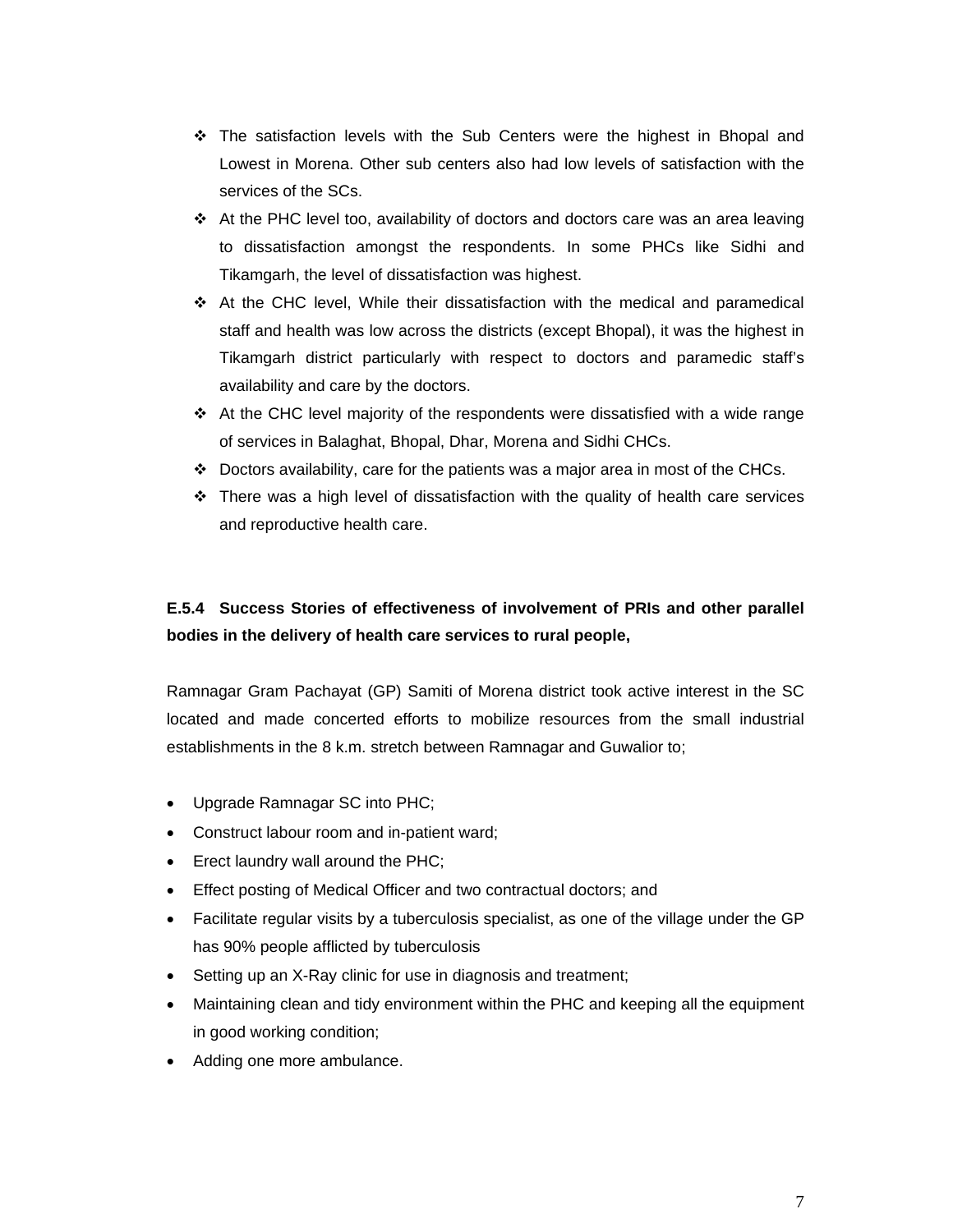Through concerted efforts by the local the GP and Panachayat Samiti, the Government of M.P. had approved upgradation of this PHC into a CHC and necessary budget was also sanctioned. The medical officer at Aamjhera has already been designated as the Block Medical Officer (BMO). The GP President and other members raised resources. Public contribution through donations was adequate enough to support for:

- Establishing a separate 6 bedded male in-patient ward;
- Increasing the bed strength of maternity ward from 6 to 12 with clean toilets and purified drinking water;
- Constructing 6 bedded rooms for the attendants of female patients with clean toilets and safe drinking water;
- Setting up a private ward, with nursing home like facilities, for females who can afford to pay Rs.100/- per day as charges;
- Starting ophthalmic and leprosy clinics within the PHC and facilitating visits by the concerned specialists thrice in a week;

PRIs have failed to develop, supervise and regulate delivery of health care services. PRI functionaries were in fact of the view that health care delivery is the responsibility of the health department and not of the PRS. Except at the district level, at all other levels below the district there is practically no interaction between PRIs and PHC. If invited, PRI functionaries attend meetings of VHSC and RKS as a routine and do not actively take part in the meeting to tackle relating health care issues and provide proper direction reflecting the aspirations of people. This apathetic attitude towards PHS is because of lack of awareness of the constitutional provisions vis-à-vis responsibilities of PRIs and poor capability. Many PRIs do not take interest in drafting agenda for VHSC and RKS. In this respect PRIs wholly depend on the PHS institutions to take initiative. After scrutinizing the agenda papers and decision at VHSC and RKS, the study team is of the opinion that they do not reflect the aspirations of local people. Grievance redressal mechanism for health care services is a neglected area.

Rural people are generally dissatisfied with the service delivery at SC, PHC and CHC. As there are no forums other than PRIs, who do not reflect their opinions and aspirations, people have remained mute spectators.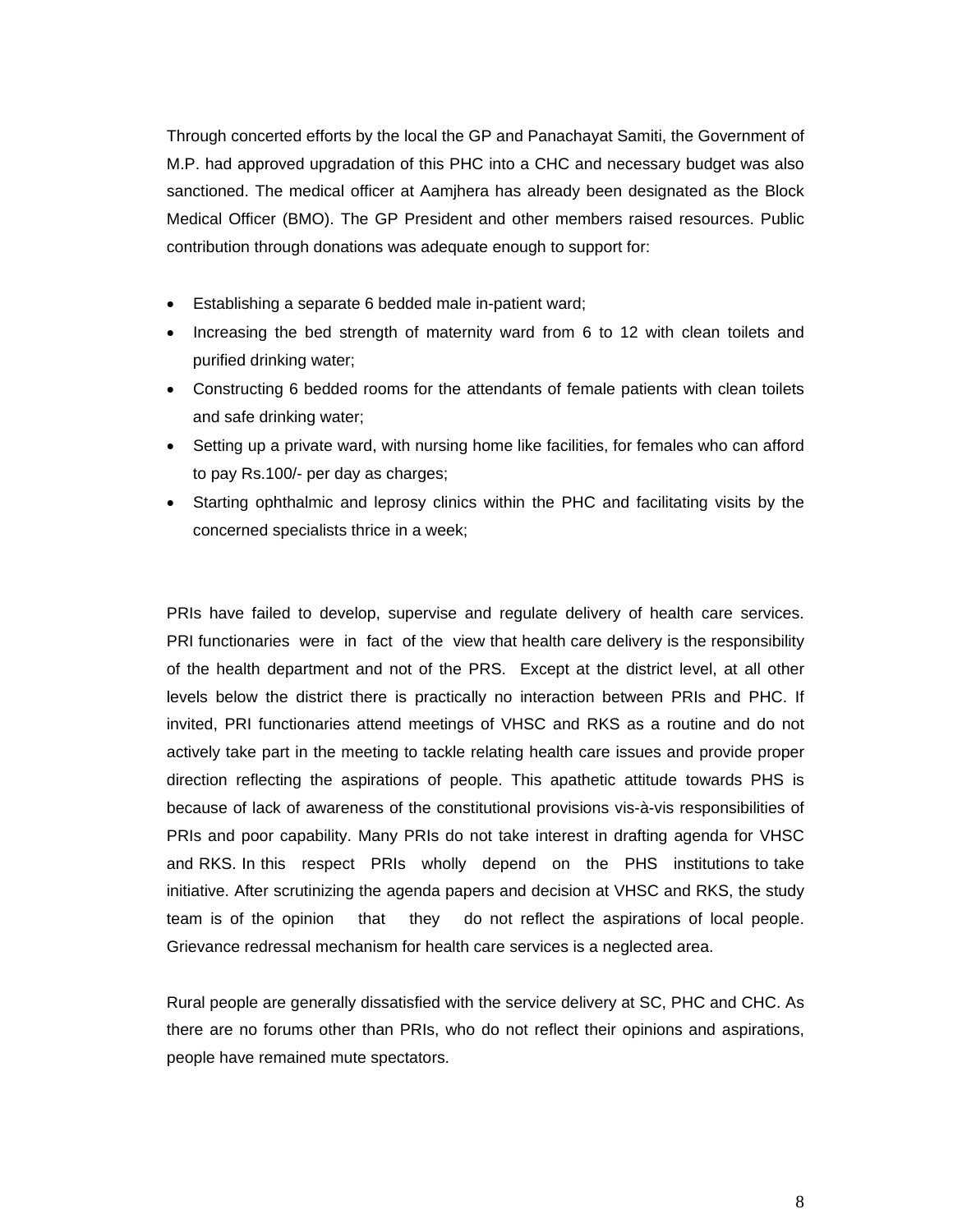#### **E.5.5 Model Structure of Rural Health Care Within the Framework of Panchyati Raj System**

#### **The Model structure is proposed with the following objectives;**

To enable community and community based organizations to provide feedback on Community health needs; Functioning of various state institutions under PHS; and identifying gaps, deficiencies and levels of community satisfaction in such a way that it facilitates corrective action.

To promote public-private partnership to indent the services of available local medical practitioners and specialists through a transparent system of accreditation and enlisting in the roster of personnel to deliver quality health services at agree costs and norms.

To restructure deployment of doctors.

### **In order to fulfill these objectives specific enabling actions have been suggested on the lines of;**

- Provision of assured availability of funds of the PRIs;
- Enlisting cooperation NGOs in: Building up awareness among all stake holders; Encouraging transparency and accountability; Capacity building of PRI functionaries; Aiding participation of SCs, PHCs and CHCs in decentralized health care planning and delivery of relevant services; Activating PRIs into constructive discussions on nutrition, sanitation and health care;
- Providing independent assessment of PHS facilities to facilitate improvement;
- Standardization of quality health services;
- Encouraging preparation of reports on health status and issues of local people by PHCs and CHCs within their jurisdiction;
- Enforce discipline, responsibility and accountability in the procurement and distribution of medicines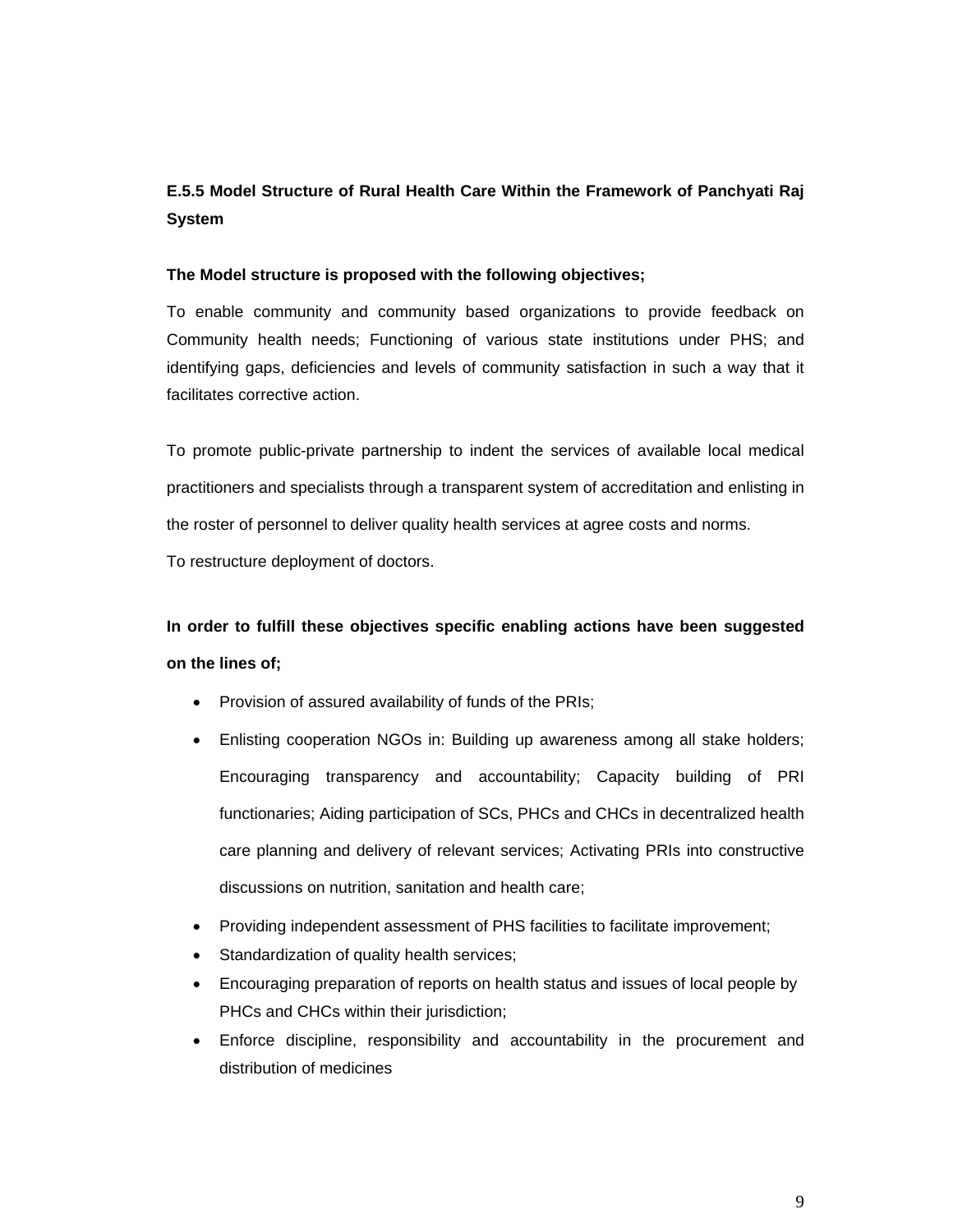Keeping in view the objections and enabling action suggested, tasks to be performed at each level of PHS institution have been proposed.

- In the proposed work SCs and PHCs will focus on establishing firm linkages with rural people at the grass-root level, build up awareness of PHS facilities, improve their access to PHS institutions, and continue to providing primary heath care including Antenatal Care Services, Postnatal Care Services, Home Delivery, New Born Care and Child Health Care Services) and continue to providing primary health care and facilitating out reach to higher level PHS institutions;
- CHCs will provide hospitalization services to all the rural patients requiring outpatient and in-patient facilities;
- District Health Missions (DHMs) should play a pivotal role in decentralized planning, implementation, and monitoring and evaluation of health care delivery with the rural areas of the district Internal audit of DHM, CHC, PHC and SC should be outsourced.
- DHM should assist their respective Divisional Office in regular and periodic performance audit and Social Audit of the Quality and extent of coverage of PHS facilities.
- Divisional level will have a crucial role in Accounts and financial management; procurement, storage and logistics of distribution of medicines and equipment; administration and planning integrated health care delivery; maintenance and development of infrastructure facilities; improving association of NGOs and CBOs with health care planning, implementation, monitoring and evaluation and periodic review of all PHS institutions in each district under their jurisdiction; and establishing resource group of local specialist doctors, medical practitioner so that they can be deployed at the appropriate level of PHS institutions as per need for diagnosis and treatment of ailments of rural people at respective locations.

A framework for social audit of health care delivery of the NRHM has been suggested.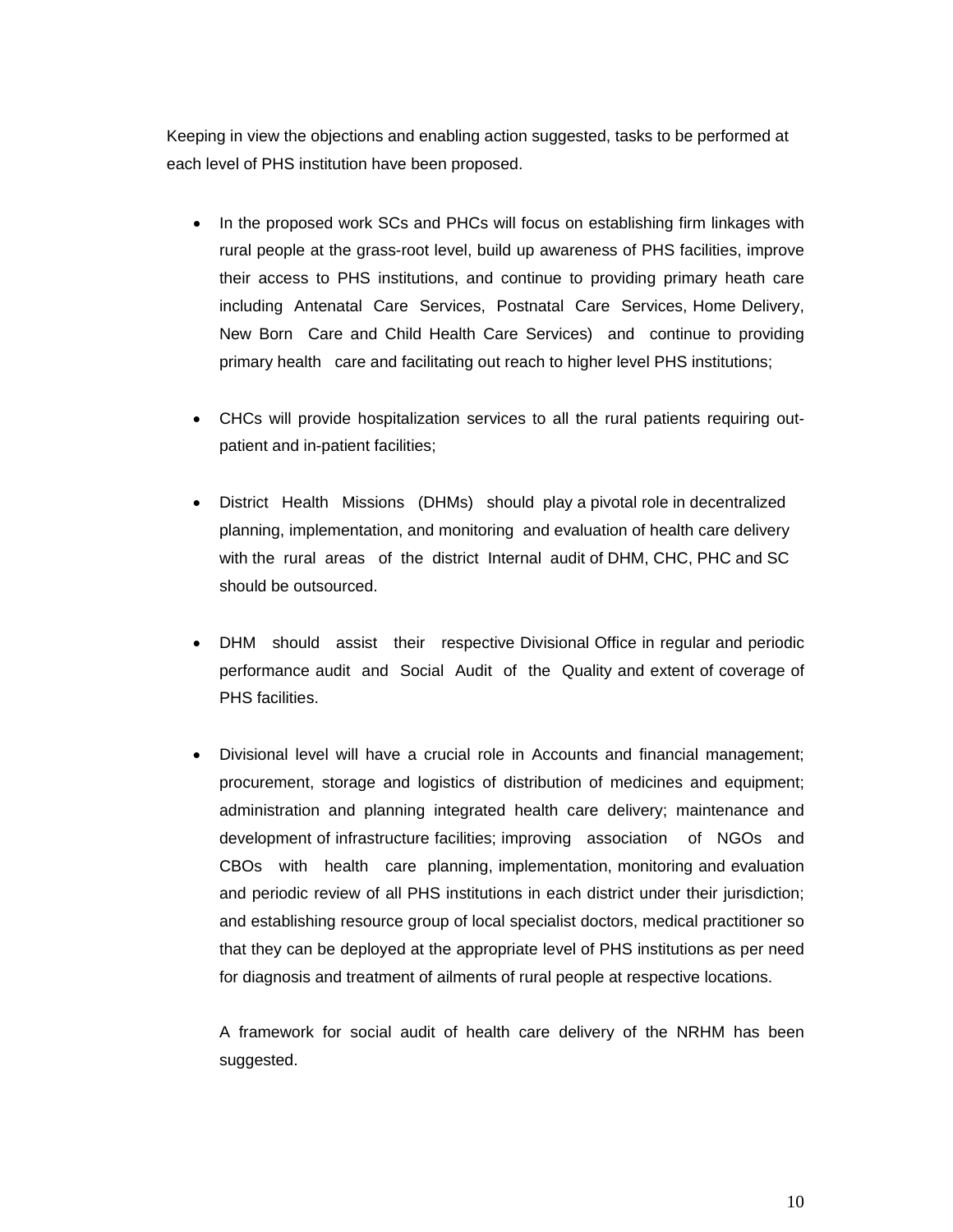#### **E.5.6 Recommendations**

#### **Recommendations Emerging from the Study**

- Devolve finances and executive power to the three levels, in particular the GPs, along with implementation and monitoring. Even the latter two functions should be strengthened.
- Augment finances for health at the GP level.
- Sensitize GP members that health care is also an agenda of the panchyats and not the health officials. They should be prodded to raise genuine health issues of the villages in the meetings.
- Ensure that prospective health plan emerges from GPs. For that funds for health must be made available only then it becomes an agenda item of the GP meetings.
- Devolve health functionaries to PRI institutions with powers postings, transfers, appraisal and promotions.
- Sub-Centres must provide health services beyond maternity and child care.
- Capacity augmentation through local resources like the NGOs as well as Doordarshan amongst others.
- Ensure parity between the sanctioned and available strength particularly that of the medical staff.
- Make sure that the PRI and the health officials place sufficient emphasis on preventive health care at all the three levels.
- Improvements in Physical infrastructure and their upkeep.
- Provision of medical equipment and facilities like X-Ray, lab. Tests etc. in all the PHC and CHCs machines and other

#### **General Recommendations**

- Make Zilla Panchyats the supreme body for the provision of health in the district.
- The three tiers of PRI must work together and coordinate health efforts
- Shift from the Zilla Sarkar Model to the PRI Model.
- Develop a separate Cadre of PRI.
- Change in the attitude of Health Officials towards PRI officials by making them work under the later.
- Ensure Greater Role of the community by giving them powers to question PRI members and seek corrections.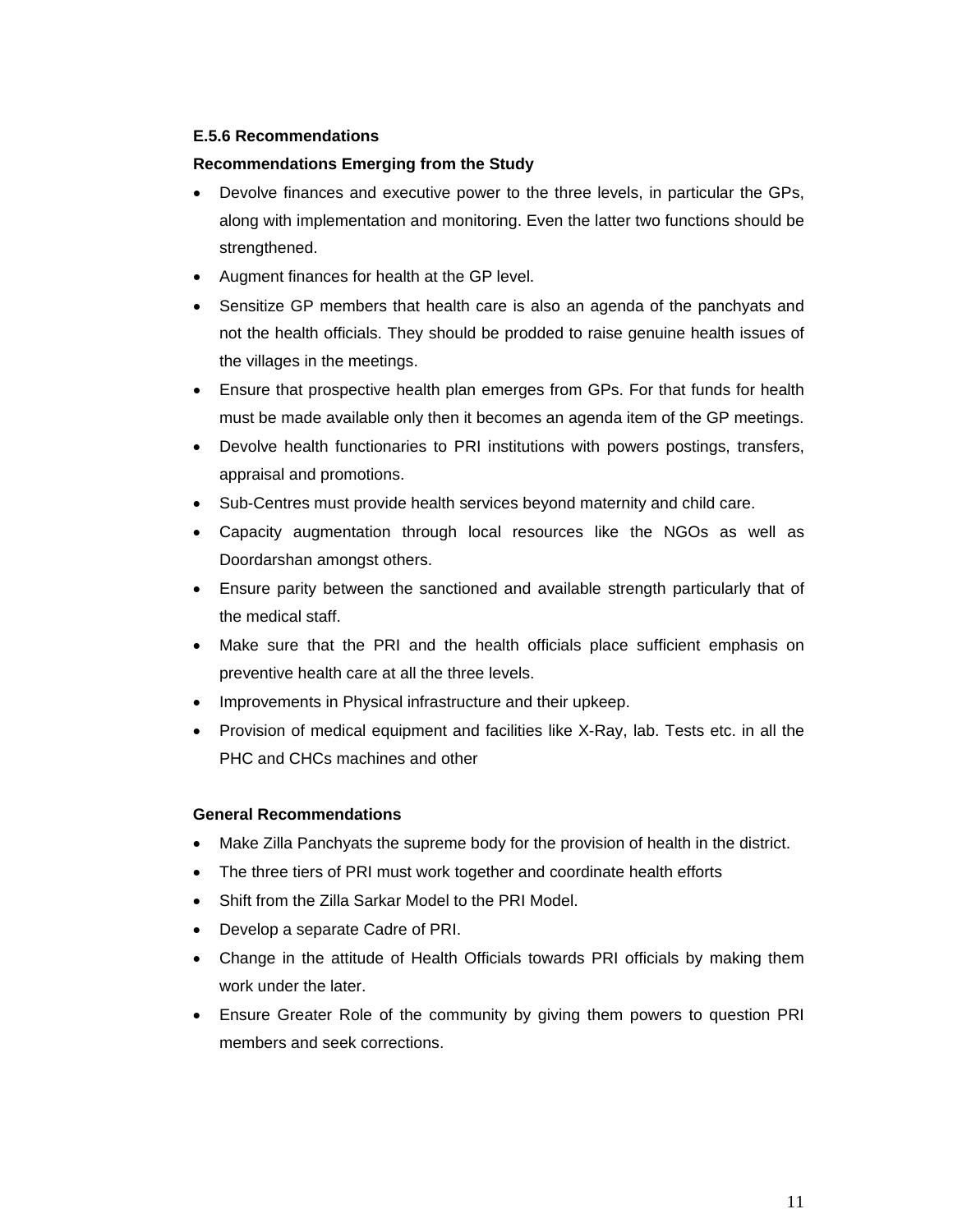#### **Chapter 1**

#### **Introduction**

#### **1.1 Background**

 $\overline{a}$ 

Given the centrality of material aspect of human existence to the development process, pathway to full utilization of human potentialities lies in the progressive improvement of human capacities**<sup>1</sup>** . One of the main instruments to improve human capabilities, apart from education is health. Any development process which works through health has been observed to result in sustainable overall development**<sup>2</sup>** . Health in the wider sense is thus both a means and one of the end products of development**<sup>3</sup>** .

Realizing the importance of health, Government of India launched the Primary Health Care (PHC) delivery system about three decade ago. Significant features of the PHC approach are the inter-sectoral collaboration and community participation**<sup>4</sup>** . Despite awareness of the need for more integrated approach to PHC services delivery, PHC retained separate identity. Around the time when Panchayati Raj System (PRS) was being ushered in, it was realized that PRIs can play a crucial role in effecting intersectoral collaboration. The concept of Human Development introduced by United Nations Development Programme (UNDP) in 1991 also emphasized that health care delivery should be a participative process**<sup>5</sup>** .

<sup>&</sup>lt;sup>1</sup> Harold J. Bir/shady (ed.), Max Schuler on Knowledge and Feeling, Chicago University Press, Chicago, 1977, p.29; Charles Jaylor, **Growth, Legitimacy and Modern Identify**, Praxis Intimation, 1,2, July 1981, p.III; **Hagel and Modern Society**, Cambridge University Press, Cambridges 1970; and **Social Theory**  and Practice; Oxford University Press, Delhi, 1983

<sup>&</sup>lt;sup>2</sup> Sen, Amartya "Health in Development" **Bulletin of World Health Organization (WHO)**, 1999, 77(8)

<sup>&</sup>lt;sup>3</sup> Barker, C. What does the Health Care do for the Society, Nuffield Institute of Health, University of Leeds, U.K., CB/CO2HO, 1995 (mimeo)

<sup>4</sup> Government of India, **Health for All by the Year 2000**, Ministry of Health and Family Welfare, New Delhi, 1981

<sup>5</sup> **Human Development Report 1991**, published for the UNDP by the Oxford University Press, New York, p.1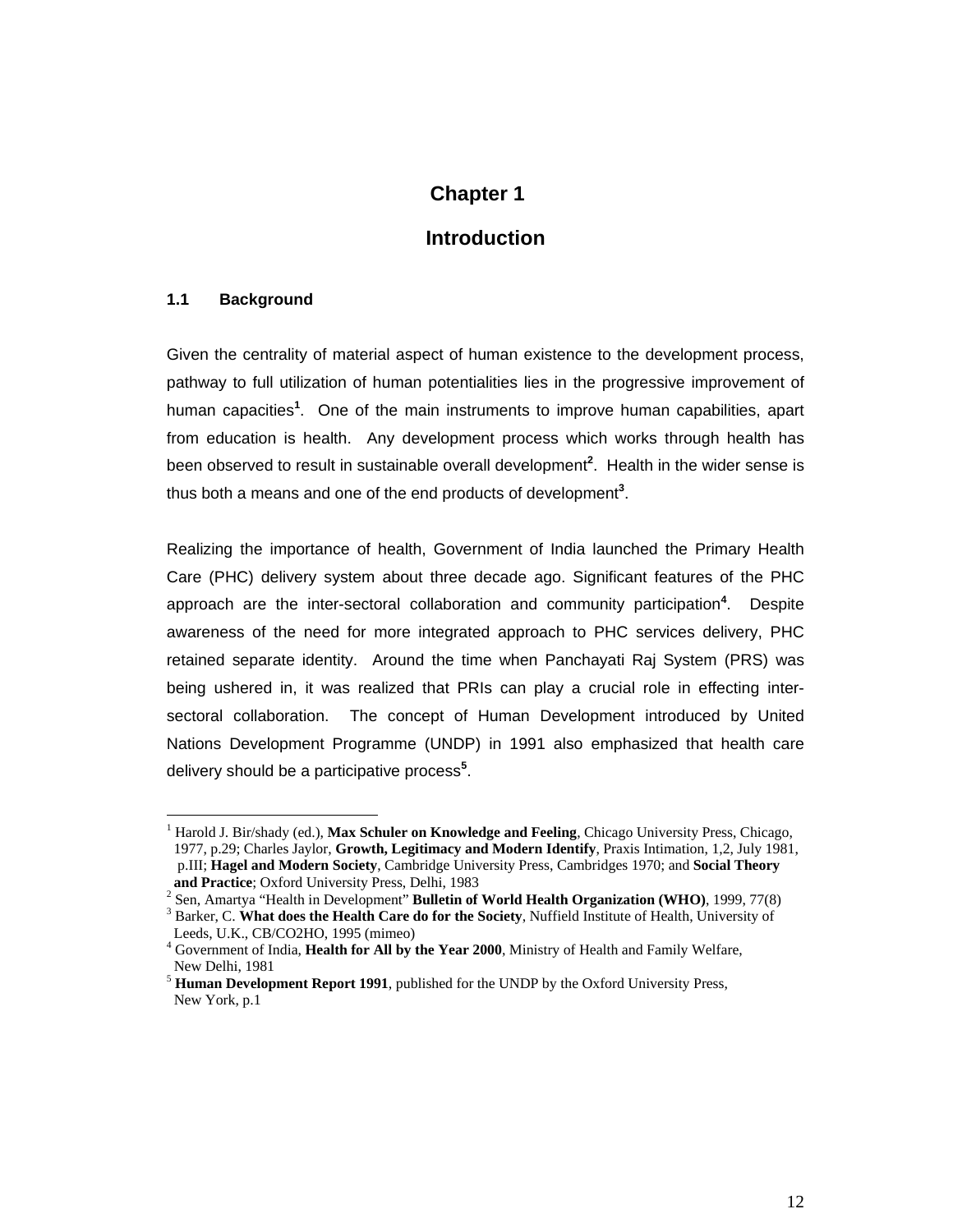Herein, the process should focus on empowering people to participate, negotiate, influence, control and hold accountable the institutional infrastructure designated to deliver PHC services**<sup>6</sup>** .

In keeping with the spirit of concept of human development, the  $73<sup>rd</sup>$  and  $74<sup>th</sup>$ amendments effected to the Constitution of India in 1992 (Constitution Act 1992) gave the principal and onerous responsibility of enhancing health status of rural people to the Panchayati Raj System (PRS). Health encompasses sanitation, hospitals, Primary Health Centres (PHCs) and dispensaries.

The following considerations appeared to have weighed in entrusting PRS with the responsibility of coordinating Health Care delivery to rural people:

- a) **PRS is a Development Agency.** Panchayati Raj Institutions (PRIs) are political institutions at the grass root level. They are autonomous and statutory elected bodies with a mandate for self-governance. The union government has entrusted PRIs with the responsibility to prepare and implement plans for economic development and social justice.
- b) **Localization of Planning and Implementation.** Popular authority at the lowest level performs planning functions: Identifying felt needs and aspirations of people, prioritizing and scheduling relevant actions, approving resource allocation, and monitoring implementation. Higher level authorities undertake simultaneously interdependent and complementary functions over geographically larger areas, and also provide policy support and resources to the local planning exercise<sup>7</sup>.
- c) **Peoples' Participation.** PRS is designed to facilitate peoples' participation in identifying their economic and social development needs and priorities, developing confidence and determination to achieve what they want, finding resources internally and externally to support development decisions taken by them, and inculcating cooperative and collaborative spirit<sup>8</sup>. Primary Health Care

-

<sup>6</sup> Deepa Narayan, **Empowerment and Poverty Reduction, A Source Book**, The World Bank, Washington DC., 2002

<sup>7</sup> Azis, A and Shenoy, P.V. "District Planning: Principles and their Organization", **Journal of Rural Development**, 16(4), 1997, pp. 575-588; Beinninger, a. "Rural Development and Decentralized Planning: Who Should Participate and How?" **The administrator**, Vol. 36, 1991, pp. 95-111 8

Ross Murray J. and B.W. Lupin, **Community Organization: Theory, Principles and Practice**, Harper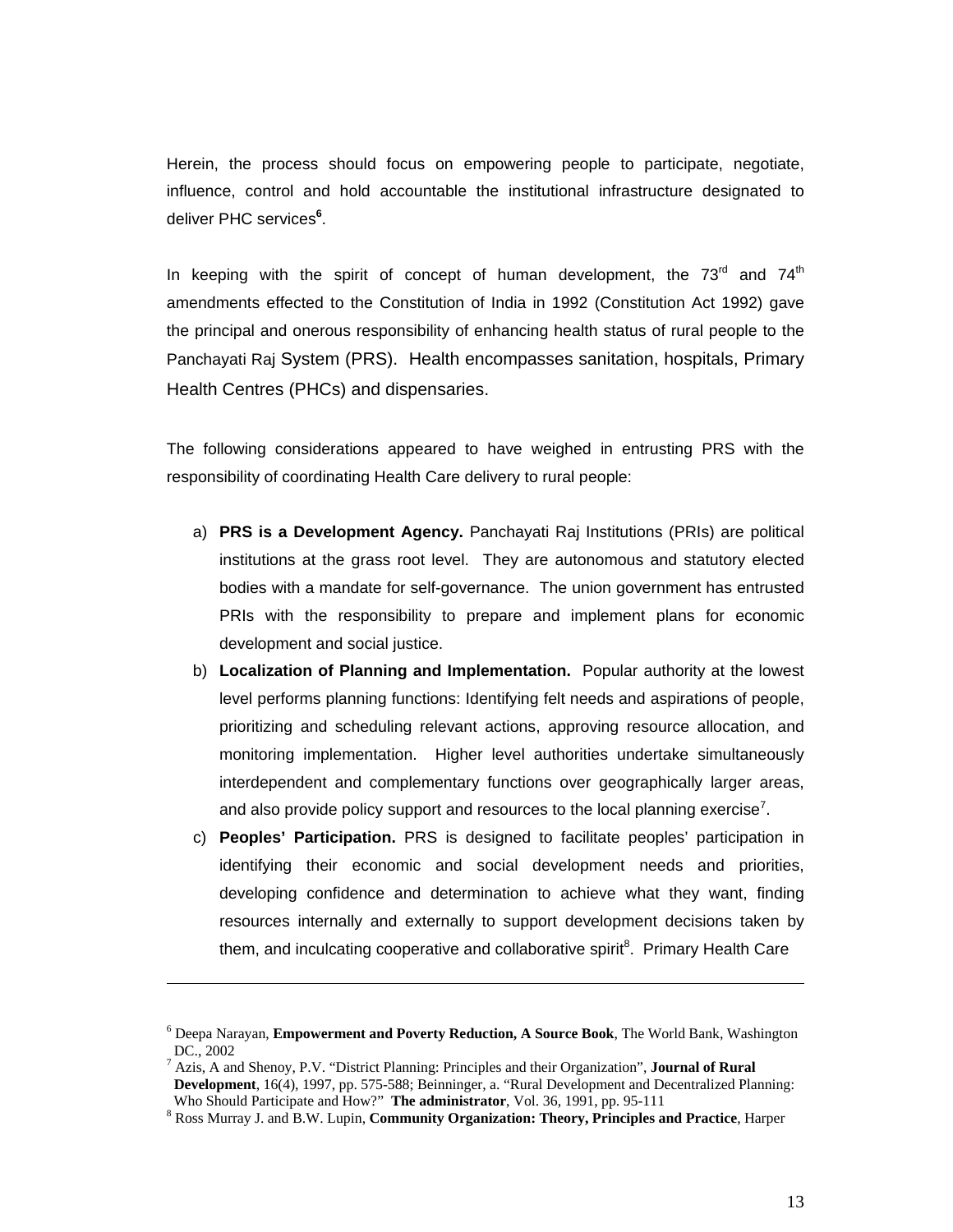- d) (PHC) designed for rural areas based on the concept of people's health in people's hands – precisely emphasizes democratization of health services $^9$ .
- e) **Ability to Coordinate and Integrate.** Planning and implementation under PRS is a coordinated activity emphasizing spatial, sectoral, cross-sectoral, and vertical integration as also integration of Centrally Sponsored Schemes with local plans and integration with local resources<sup>10</sup>. PHC emphasizes coordination and integration of relevant departments/agencies at the planning and implementation levels.
- f) **Transparency and Accountability.** Systems to ensure transparency and accountability in the functioning of PRIs are in place. Social Audit and RTI Act are two major instruments in this regard.

For providing the health care services, Panchayati Raj Institutions (PRIs) are assigned the following major responsibilities:

- Creating physical infrastructure
- Supervision and monitoring activities relating to health care delivery
- Removing obstacles, if any, in the smooth functioning of delivery of health care services

However, due to variations in the legislative provisions in the structure and functioning of PRS in different states, different patterns of people's participation in the functioning of PRS have emerged among the states. As a result, the degree of efficiency of PRS as an institution in designing and delivering health care services has varied from state to state.

and Row, New York, 2<sup>nd</sup> Edition

<sup>&</sup>lt;sup>9</sup> Banerji, D. Health and Family Planning Services in India: An Epidemiological, Socio-Cultural and

**Political Analysis and a Perspective**, Lok Pashsh, 1986, New Delhi<br><sup>10</sup> **Planning at the Grass Root Level**, Ministry of Panchayati Raj, Government of India, New Delhi, March 2006, p.32.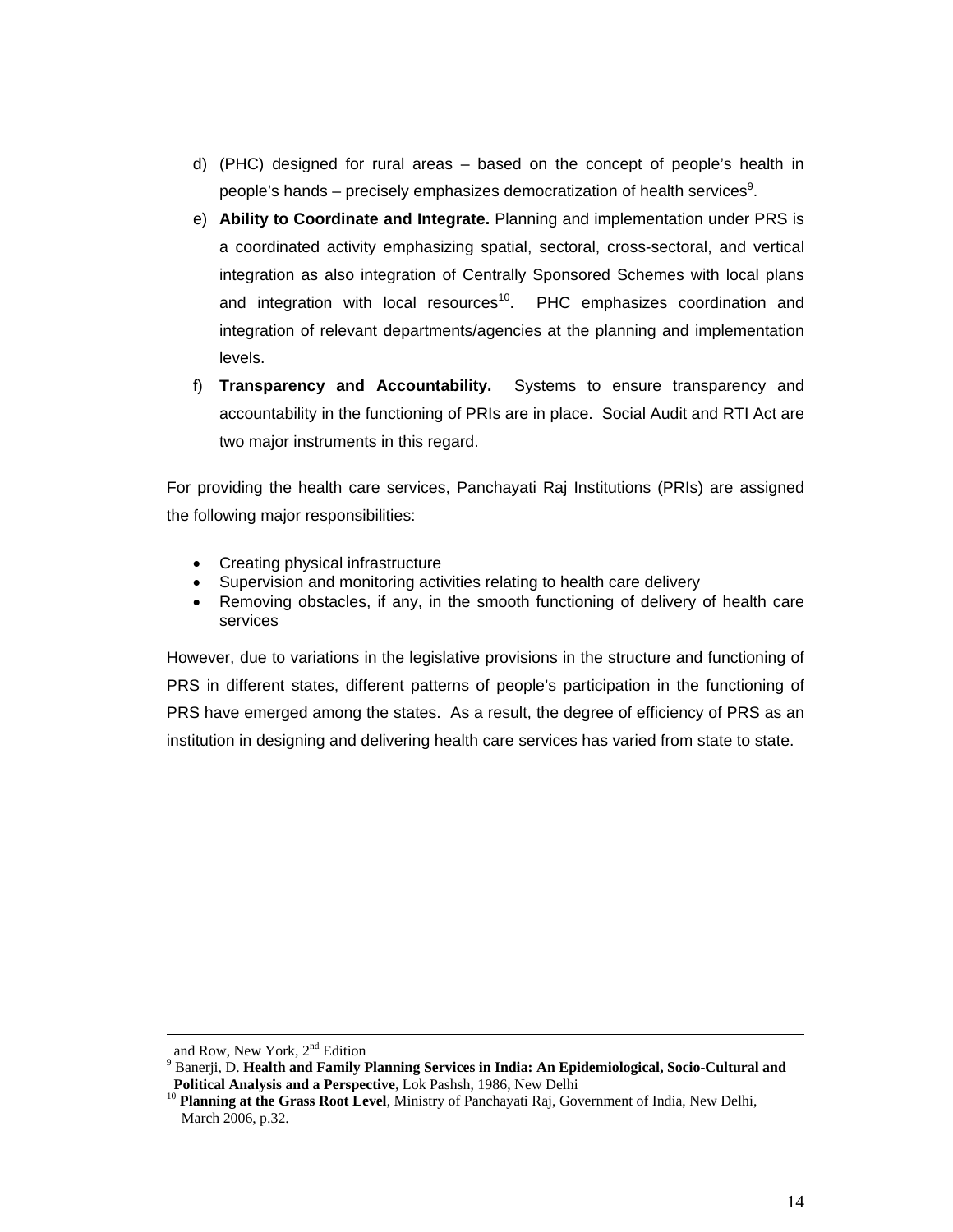#### **1.2 Objectives**

Major objectives of the study are:

- Examine the present status of development of infrastructure facilities for health care delivery, and their adequacy
- Study the existing role of PRIs at all levels as facilitators and identify impediments in enhancing effectiveness of health care delivery services
- Highlight the success stories of the effectiveness of involvement of PRIs and other parallel bodies in the delivery of health care services and suggest how these may be replicated elsewhere
- Assess the present level of satisfaction as perceived by the people in the functioning of PRIs and other parallel bodies as instruments in the delivery of health care services
- Propose a model structure of PHC services within the framework of PRS

#### **1.3 Panchayati Raj System (PRS) in Madhya Pradesh (M.P.)**

There shall be a Gram Panchayat (GP) for every village specified as a village. The Governor shall, by public notification, specify a village or group of villages to be a village for the purpose of the Madhya Pradesh Panchayat Raj Avam Gram Swaraj Adhiniyam, 1993 (called as the Act henceforth).

The Governor may, by notification, divide a district into blocks. The notification shall specify the name of every such block, its headquarters and the area comprised therein. For every block there shall be a Janpad Panchayat (JP) – the intermediary Panchayat - in the three tier Panchayat Raj System (PRS).

There shall be a Zila Panchayat (ZP) for every district.

#### **1.4 Scope of the Study**

As decided by the Planning Commission, the study was restricted to 8 districts in M.P. distributed geographically in the State. In each district one Janpad Panchayat and one Gram Panchayat, and CHC, PHC and Sub-centre associated with the selected Gram Panchayat were covered.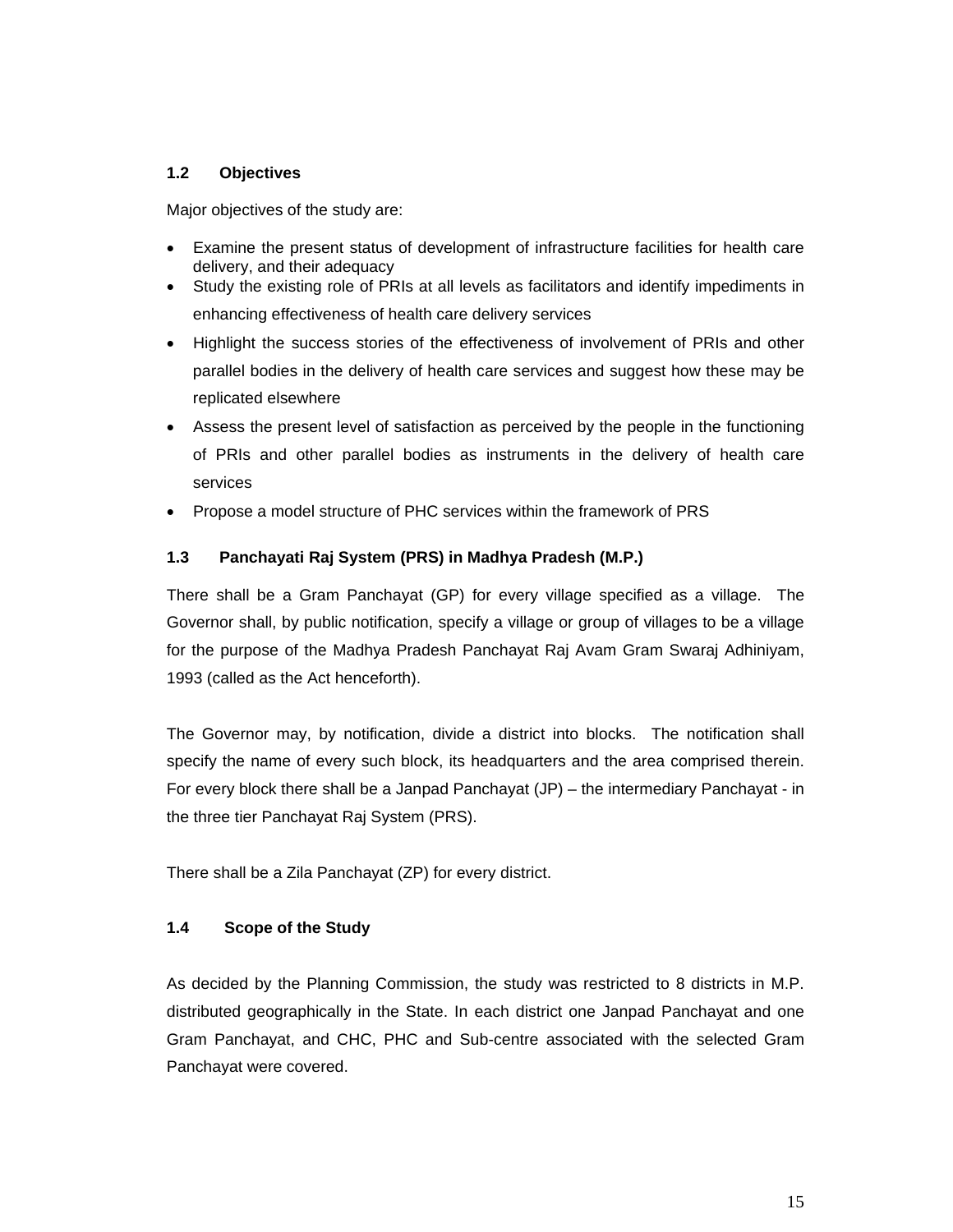#### **1.4.1 Criteria for Selection of Units Investigated**

- a) Selection of districts was made in consultation with the State Government having regard to the geographical distribution, demographic, and socio-economic features (See Table 1.1 on page 9 for basic features of the selected district).
- b) In each selected district one Janpad Panchayat with high level of involvement in promoting health care was selected.
- c) In each Janpad Panchayat one Gram Panchayat was selected to ascertain the aspirations and expectations, and level of satisfaction of the beneficiaries vis-à-vis the health care services made available under the National Rural Health Mission (NRHM).
- d) Treating Gram Panchayat as the base, the Sub-centre, PHC and CHC associated with the selected Gram Panchayat; and the district health missions were covered.
- e) In each selected district (including the Zila Parishad), Janpad Panchayat and Gram Panchayat the officials, elected representatives and NGOs available were covered.
- f) In each Sub-centre, PHC and CHC
	- the health care officials present on the day of visit; and
	- beneficiaries accessible and able to respond were covered

Category-wise number of respondents covered in the eight districts is given at the end of this chapter.

Representativeness was ensured only in the selection of districts. It was not possible to ensure representativeness in the selection of Sub-centre, PHC and CHC. As per the terms and conditions of the study, the centre was to seek data from 20 persons districts with a total of 160 respondents. The study selected a total of 177 respondents from the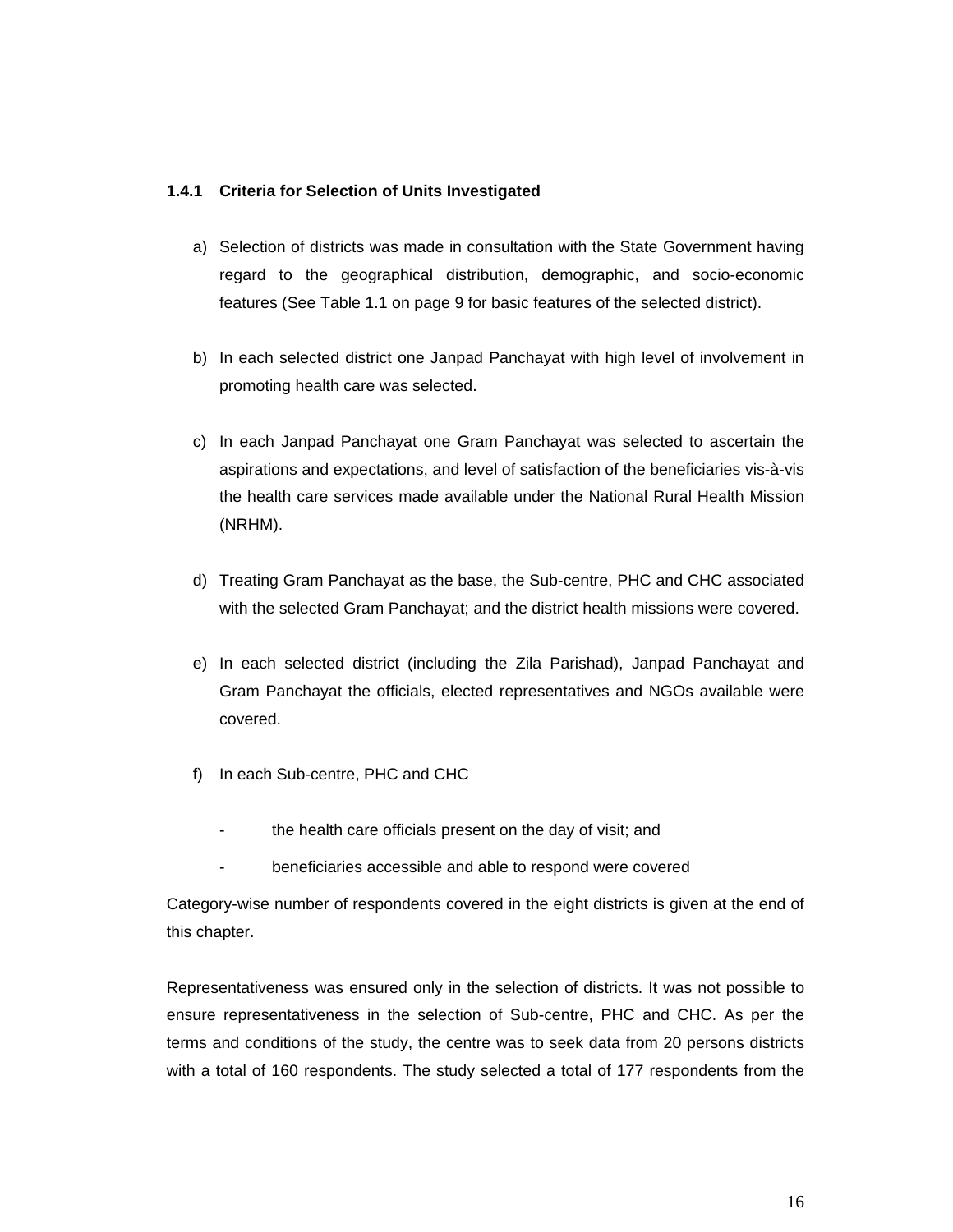eight district. The respondents could not be selected strictly on the basis of multi-stage random sampling in view of the amorphous universe.

| SN.             | NAME OF THE<br><b>DIVISION</b> | NAMES OF THE<br><b>DISTRICT</b><br><b>SELECTED</b> | <b>BASIC FEATURE OF THE DISTRICT</b>                     |
|-----------------|--------------------------------|----------------------------------------------------|----------------------------------------------------------|
| $\overline{1}$  | <b>Bhopal</b>                  | <b>Bhopal</b>                                      | Proximity to urban areas and the capital<br>of the State |
| 2               | Indore                         | Dhar                                               | Tribal dominated                                         |
| $\overline{3}$  | Ujjain                         | Dewas                                              | Densely populated                                        |
| $\overline{4}$  | Gwalior                        | Morena                                             | Disturbed district                                       |
| $5\phantom{.0}$ | Sagar                          | Tikamgarh                                          | <b>Backward district</b>                                 |
| 6               | Rewa                           | Sidhi                                              | <b>Tribal district</b>                                   |
| $\overline{7}$  | Jabalpur                       | Mandla                                             | Disturbed district                                       |
| 8               | Jabalpur                       | Balaghat                                           | Disturbed district                                       |

**Table 1.1 Names of the Districts Selected for Investigation in M.P.** 

SRC however, followed in each district, at least one Community Health Centre (CHS), one Primary Health Centre (PHC), one Sub Centre were selected for detailed probe. (See Table 1.2 for the CHCs, PHCs and Sub-Centres selected). Apart from these, the district health mission was investigated in each district.

**Table 1.2 List of CHC's, PHC's and Sub Centres Selected** 

| SN.            | <b>Districts</b> | <b>Districts Hospital</b>         |          | <b>CHCs</b>     | <b>PHCs</b>      | <b>Sub Centres</b>                            |
|----------------|------------------|-----------------------------------|----------|-----------------|------------------|-----------------------------------------------|
| $\mathbf{1}$ . | <b>Bhopal</b>    | <b>Districts</b><br><b>Bhopal</b> | Hospital | Gandhi<br>Nagar | Fanda Kalan      | Rapadia                                       |
| 2.             | Morena           | <b>Districts</b><br>Morena        | Hospital | Kailarash       | Ram Nagar        | Rithora Kalan                                 |
| 3.             | Tikamgarh        | <b>District</b><br>Tikamgarh      | Hospital | Pritwi Pur      | Dighora<br>Kalan | Mora<br>Jewra<br><b>Birora</b><br>and<br>Khet |
| 4.             | Dewas            | <b>District</b><br>Dewas          | Hospital | Bagli           | <b>Bhausara</b>  | Aranya Kalan                                  |
| 5.             | Dhar             | <b>District</b><br>Dhar           | Hospital | Sardarpur       | Aamjhera         | Jaulana                                       |
| 6.             | Mandla           | <b>Districts</b><br>Mandla        | Hospital | <b>Bichiya</b>  | Ram Nagar        | Dani Tola                                     |
| 7.             | Balaghat         | <b>Districts</b><br>Balaghat      | Hospital | Khandangi       | Lamta            | Phulputta<br>and<br>Kotori                    |
| 8.             | Siddhi           | <b>District</b><br>Siddhi         | Hospital | Kaushumi        | Aamaliya         | Patpara                                       |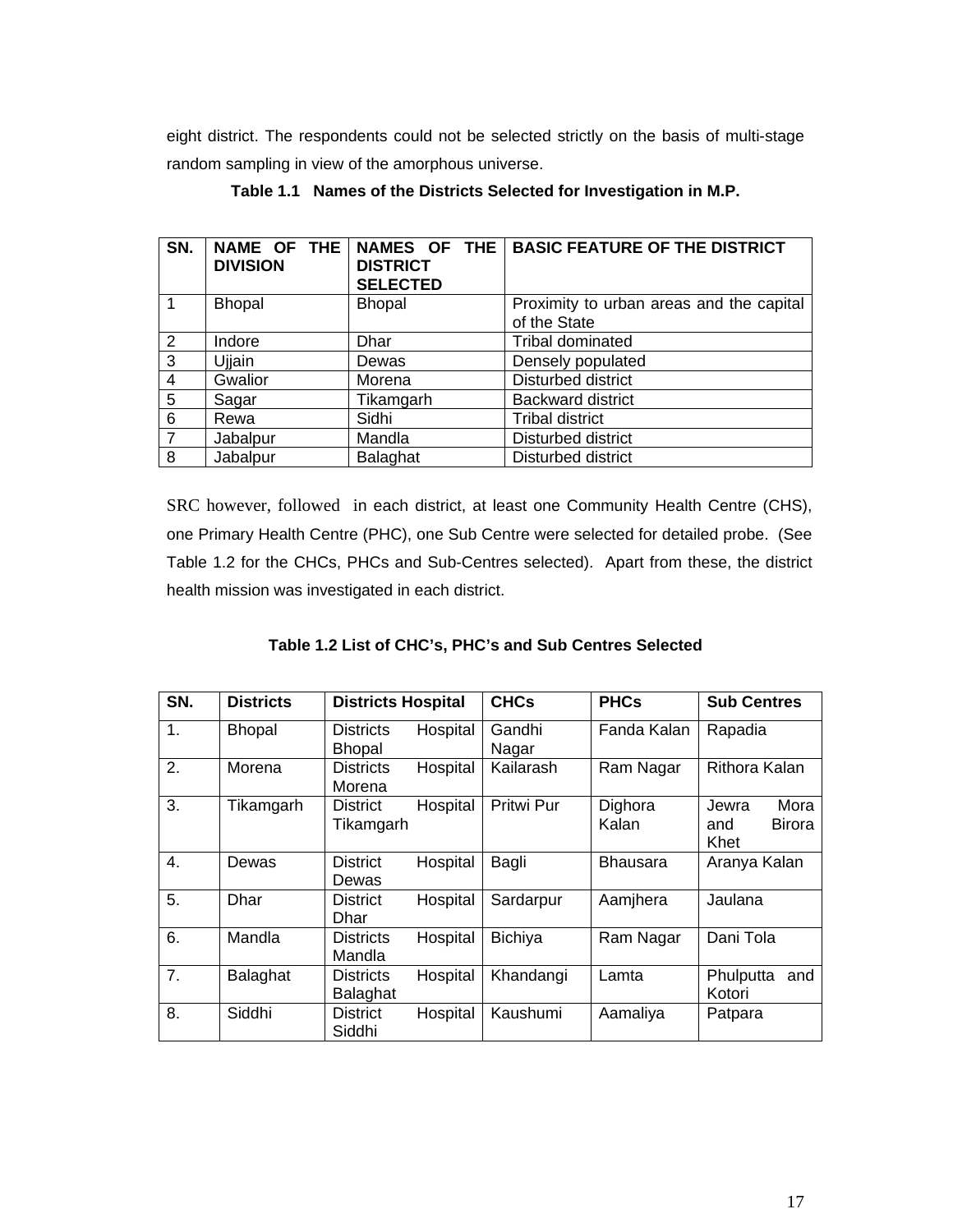Broadly speaking the study involved the following levels:

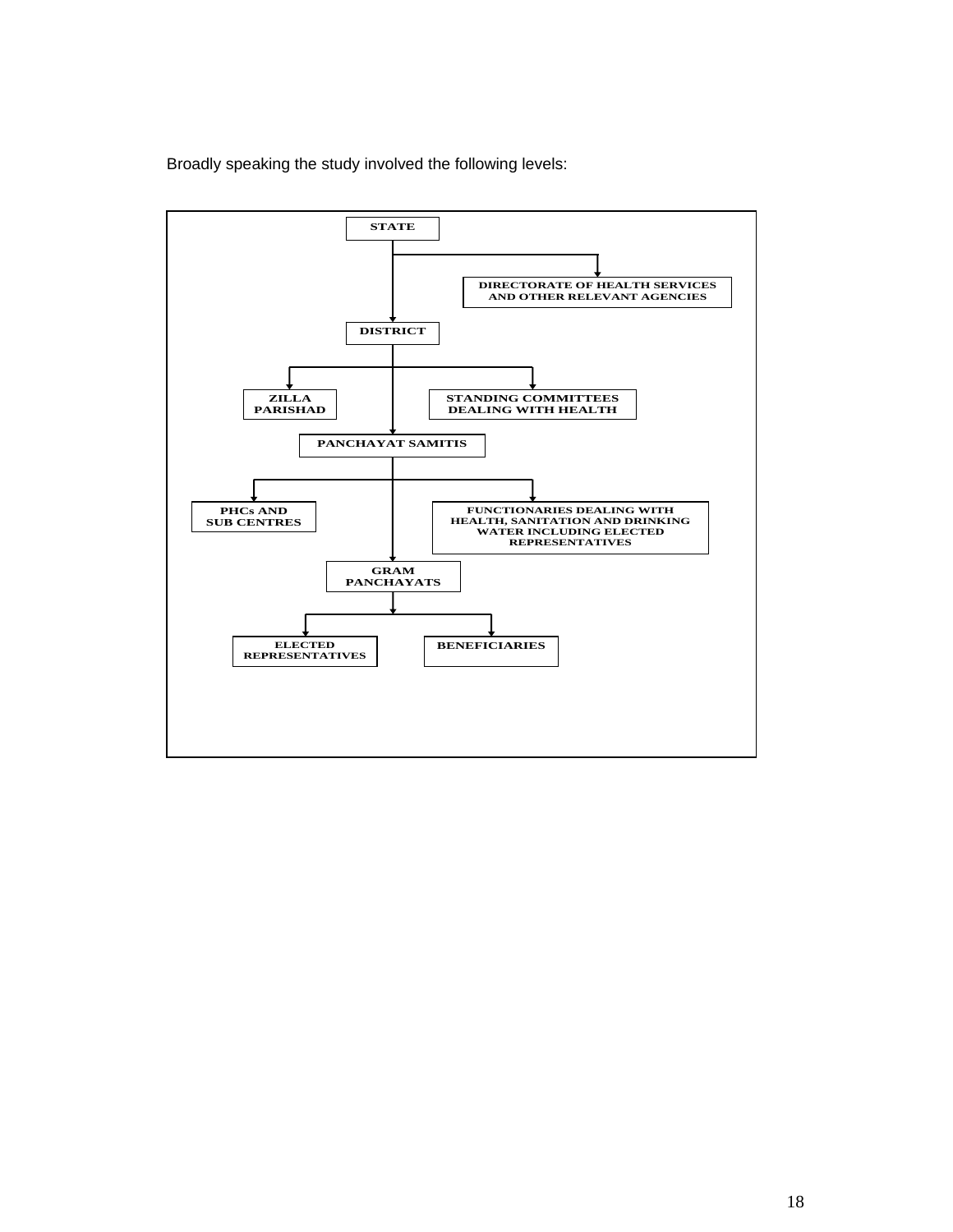#### **1.5 Methodology Followed**

At the level of Zilla Parishad and Panchayat Samitis, institutional framework, practices and processes were investigated with focus on roles, functions, problems and perspectives of

- Government functionaries;
- Elected representatives; and
- NGO's and parallel bodies

.

In addition, roles, functions, problems, and perceptions of standing committees of PRIs dealing with health were investigated.

In the GPs, the role and effectiveness of the PRS in the primary health care delivery services were probed in detail from the beneficiaries' point of view.

The objective was to develop a narrative of specific health care facilities and, opportunities for accessing them that are available and their efficiency in the delivery of needed services as perceived by all stake holders of the delivery system.

The investigations began with open ended interviews with officials managing health care services to understand the system in terms of its role and extent of involvement. The factors which stand in the way of effective delivery of primary health care services as perceived by the stake holders were probed in detail.

Interviews in qualitative research took the form of guided conversation. They ranged from flowing discourses with little guidance to relatively short answers to specific questions. It was important that the respondents narrated their tale in their own words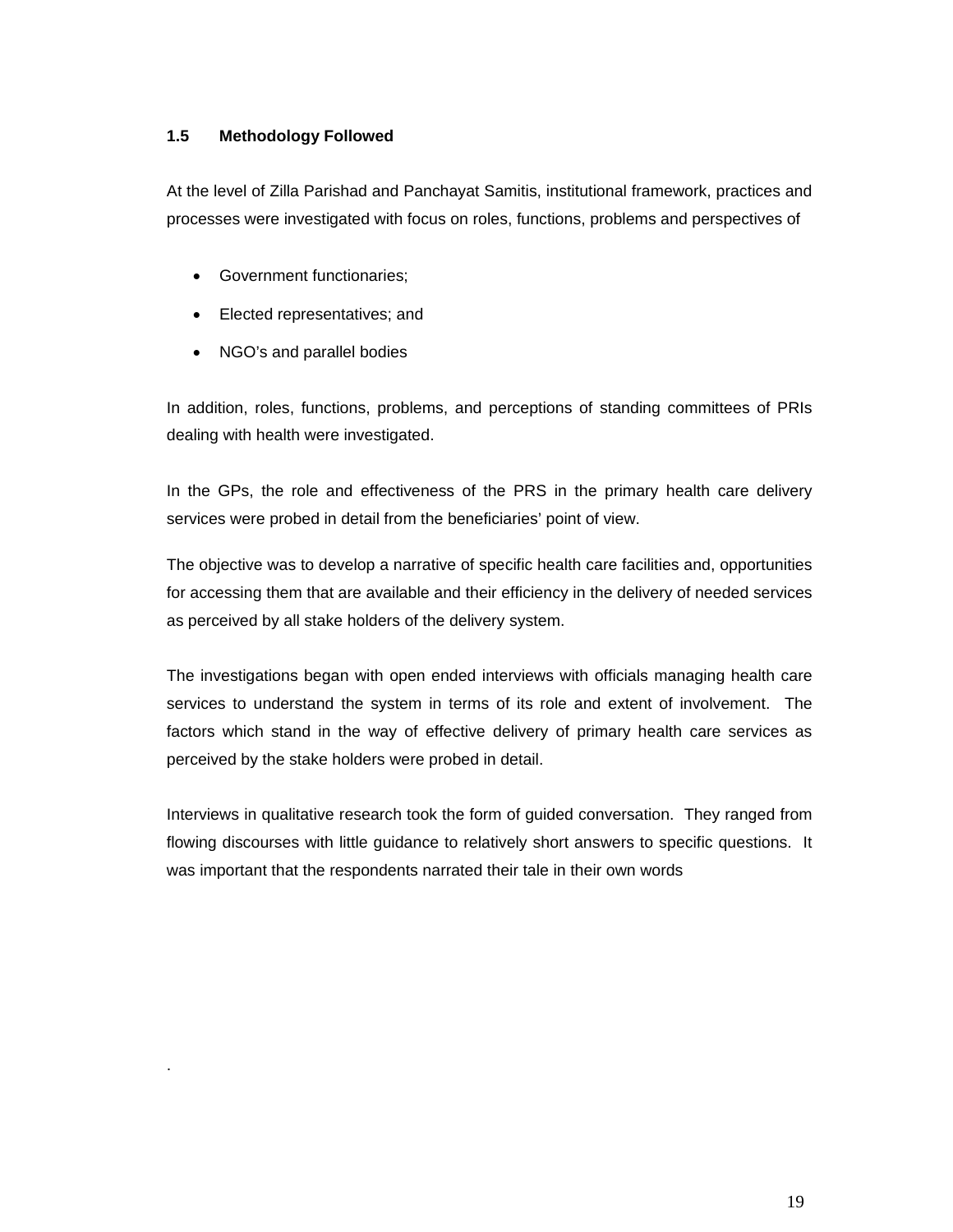Researchers involved in the project developed interview schedules. The interview schedules developed by research team contained series of checklists under the open ended questions to remind the interviewer of possible points to be raise if the respondent does not do so spontaneously. In addition, structured questionnaires were developed to ascertain the perceptions of the beneficiaries in a graded manner. Design of investigations included structured discussions on a one-to-one basis and issue based focused discussions in groups among the respondents.

In addition, studies conducted earlier on the subject of the study were reviewed in the light of the findings of the present study.

#### **Reference Period**

Field investigations were planned for the period November 2010 to may 2011. However, due to logistics problems / convenience of local authorities, primary data collection was rescheduled from November 2011 to March 2012.

#### **Statistical Design / Size of the Sample**

| • State Level    | - 4 Officials                   |
|------------------|---------------------------------|
| • Zilla Parishad | - Members of Standing Committee |
|                  | dealing with Health             |
| • District Level | - 12 Officials and Elected      |

- Representatives • Panchayat Samiti - Members
- PHCs, hospitals and dispensaries
	- 12 Officials
- Gram Panchayat 10 Beneficiaries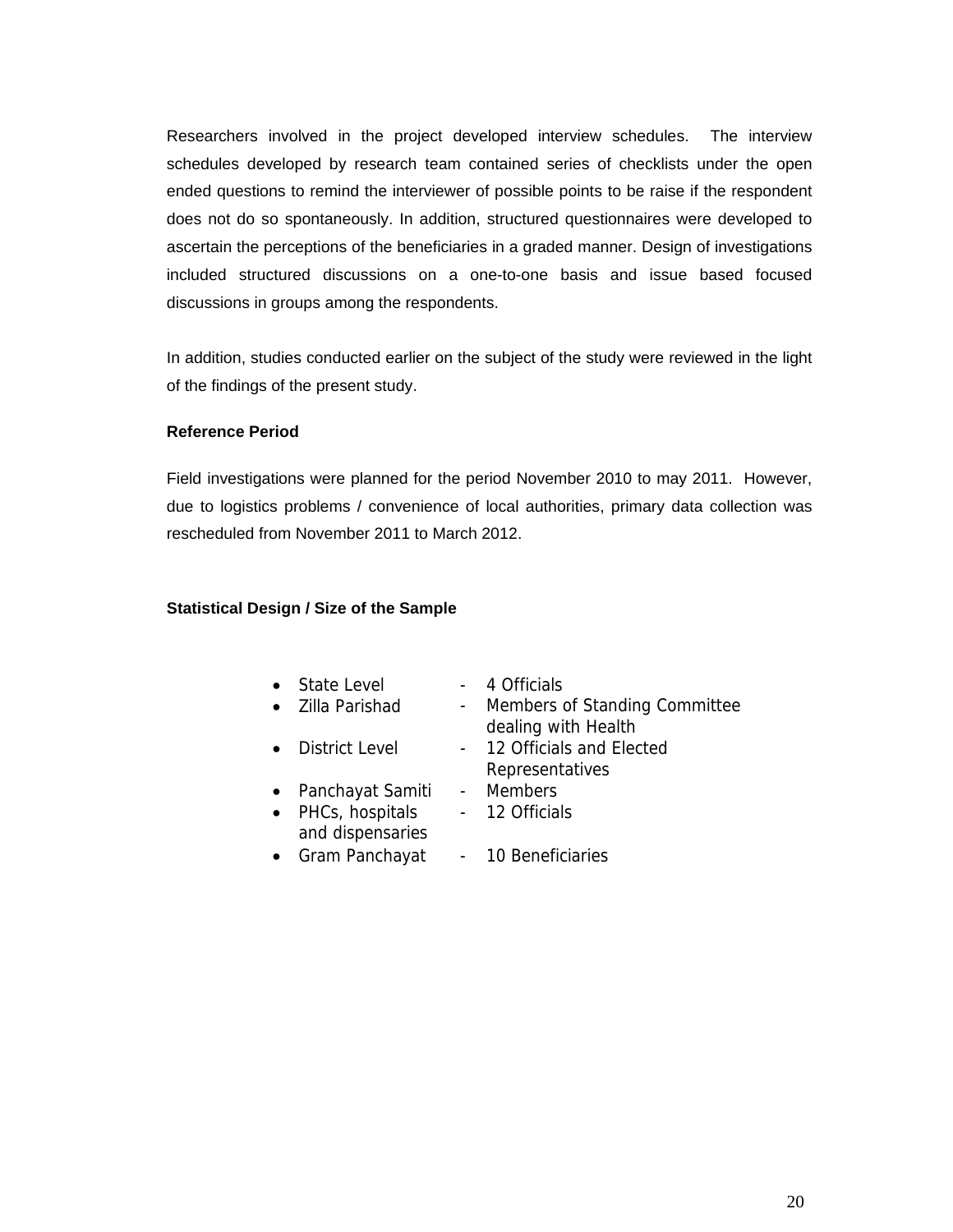#### **Major Variables for Data Collection**

Data for the study was collected through secondary and primary sources.

#### **Secondary Data covered the following aspects:**

- Demographic features of the districts;
- Agenda, minutes and action taken at the meetings of PRIs on health care delivery;
- Resource allocation, disbursement and utilization by the PRIs for health and sanitation;
- Actual availability of the health care facilities like number of sub-centres, PHCs, average population served at Sub-Centres and PHCs, Doctors and paramedical staff in employment, functional linkages with PRIs, and monitoring and supervision structures;
- Total budget of the health care facilities and its disbursement;
- Institutions like Government, Agencies, NGOs, PRIs, etc. working for health;
- Operational expenses and sources of revenue

#### **Primary Data**

Primary data were collected through discussions and interviews covering a cross section of stake holders viz.

- Functionaries/elected people's representatives of the PRI's at all levels
- Functionaries of the concerned Government Departments and personnel directly employed in institutions like PHCs and others
- The customers i.e. the rural community for whom the services have been created

#### **Investigation of Rural Population (the ultimate beneficiaries) focused on:**

- Expectations of rural communities from PRIs and other parallel bodies;
- Satisfaction levels with the existing physical facilities and their technical and functional quality;
- mechanisms developed at the PRIs to handle rural people's grievances;
- approachability to the PRI representatives; and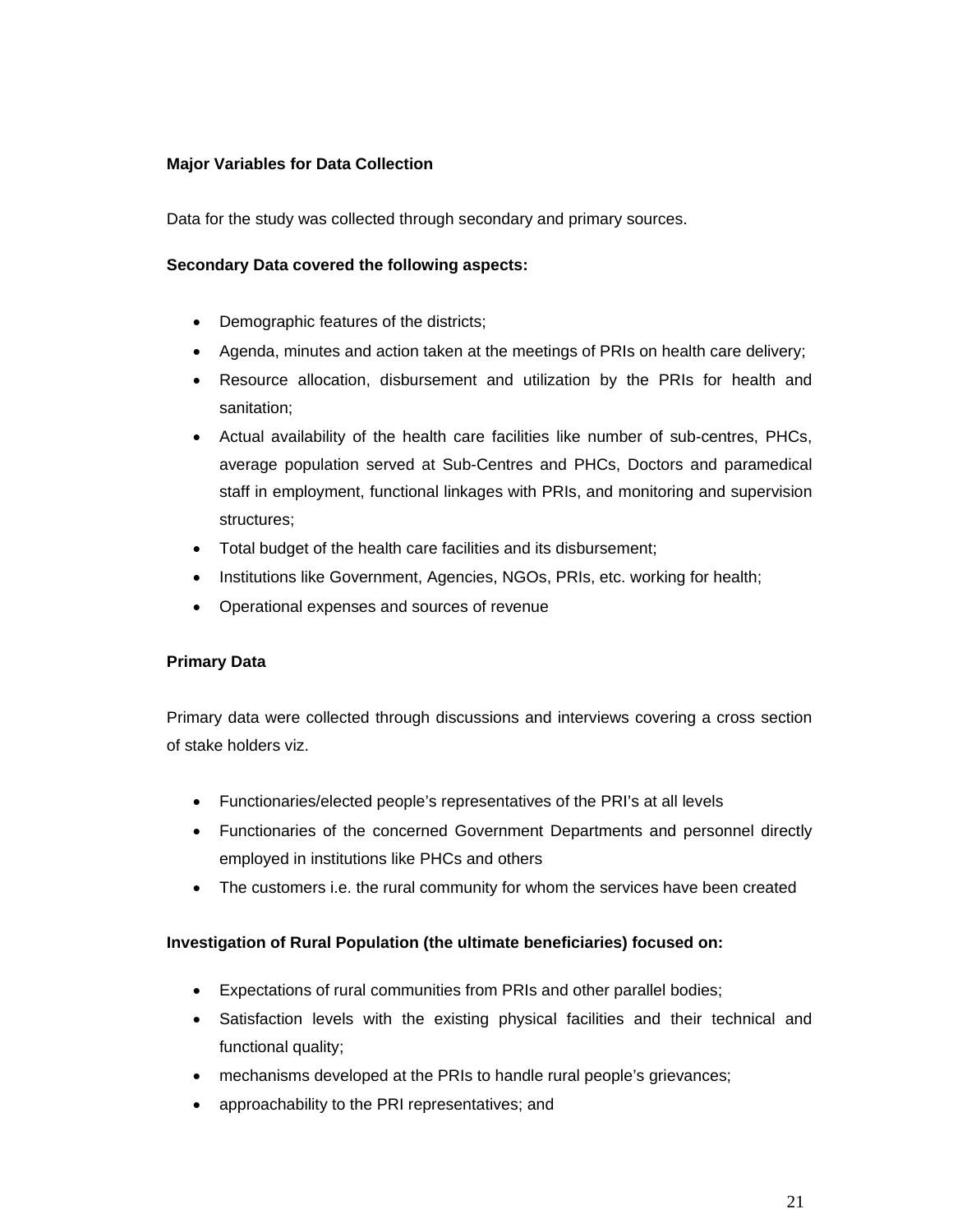• ethical issues in the provision of health care services such as corruption, malpractices, mis-management, and deliberate deprivation and/or discrimination.

#### **Selection of Respondents**

In all 177 respondents were selected for the study. The selection of respondents could not be done on a scientific sampling technique as the universe was amorphous and as per the terms of reference of the study, 20 respondents were to be taken from each district.

The criterion for selection of respondents was as follows;

- 4. They should be aware of the Panchayati Raj System.
- 5. They should be from the villages in which Gram Sabha meetings were held.
- 6. They have an awareness of the GPS meetings or have attended the Gram Sabha meeting..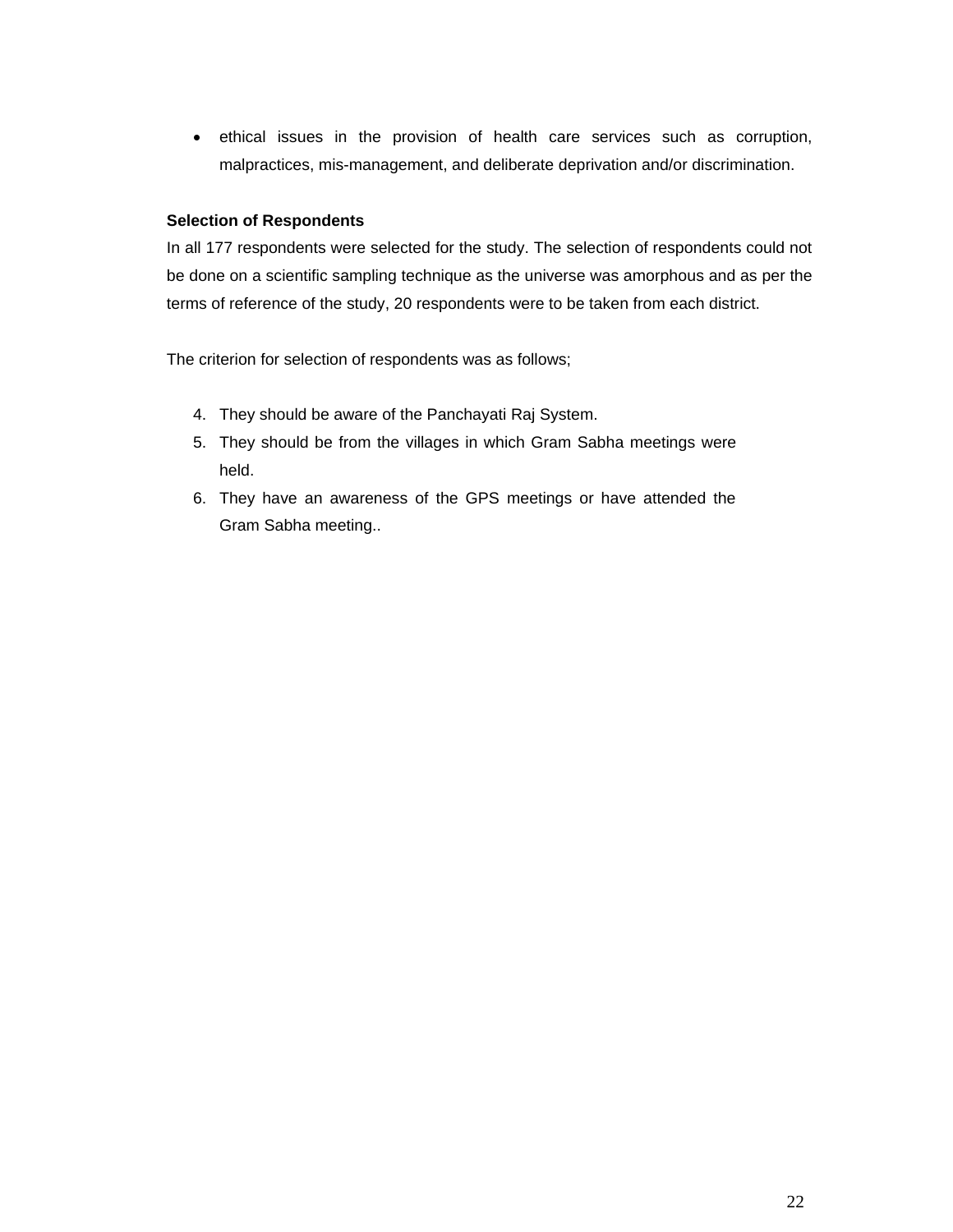#### **Respondents Covered**

Category-wise number of respondents covered in 8 districts is given in table 1.3.

#### **Table 1.3 Category-wise number of Respondents Covered in 8 districts**

|                 |                                                                          | <b>District</b> |                |                |              |                |               |                |              |                |
|-----------------|--------------------------------------------------------------------------|-----------------|----------------|----------------|--------------|----------------|---------------|----------------|--------------|----------------|
| SN              | Category<br>of                                                           | <b>Balaghat</b> | <b>Bhopal</b>  | <b>Dewas</b>   | <b>Dhar</b>  | <b>Mandla</b>  | <b>Morena</b> | <b>Sidhi</b>   | <b>Tikam</b> | <b>Total</b>   |
|                 | <b>Persons</b><br>Investigated                                           |                 |                |                |              |                |               |                | garh         |                |
| $\mathbf{1}$    | Secretary<br>(Panchayat<br>Raj)                                          |                 | 1              |                |              |                |               |                |              | $\mathbf{1}$   |
| $\overline{2}$  | <b>Joint Director</b><br>(Health)/Head<br>Regional<br>Training<br>Centre |                 | 1              |                |              | $\mathbf{1}$   |               |                |              | $\overline{2}$ |
| 3               | Joint Director<br>(Regional)                                             |                 | $\mathbf{1}$   | 1              | $\mathbf{1}$ | $\mathbf{1}$   |               |                |              | 3              |
| $\overline{4}$  | Civil Surgeon<br><b>District</b><br>Hospital                             | 1               | ÷              | 1              | $\mathbf{1}$ | $\mathbf{1}$   |               |                | $\mathbf{1}$ | $\overline{5}$ |
| 5               | Chief Medical<br>Health<br>and<br>Officer<br>(CMHO)                      | $\overline{1}$  | 1              | $\mathbf{1}$   | $\mathbf{1}$ |                | 1             |                | $\mathbf{1}$ | 6              |
| 6               | <b>Specialists</b>                                                       |                 |                | $\overline{1}$ | 3            |                |               | $\overline{4}$ | $\mathbf{1}$ | 8              |
| $\overline{7}$  | Medical<br>Officer                                                       | $\mathbf 1$     | 1              |                | $\mathbf{1}$ |                | 3             | $\overline{2}$ | 1            | 9              |
| 8               | Lady Surgeon                                                             |                 |                | $\overline{3}$ |              | $\overline{2}$ |               |                |              | $\overline{5}$ |
| $9\,$           | Lady Medical<br>Officer                                                  |                 | $\overline{3}$ |                |              |                |               |                |              | $\overline{3}$ |
| 10              | <b>Block Medical</b><br>Officer                                          | $\overline{2}$  | 1              |                | 3            | $\mathbf{1}$   | 1             | $\overline{2}$ | $\mathbf{1}$ | 11             |
| 11              | Malaria<br>Inspector                                                     |                 |                |                | $\mathbf{1}$ |                |               | $\mathbf{1}$   |              | $\overline{2}$ |
| 12              | Nutrition<br>Officer                                                     | $\overline{2}$  |                | 1              | $\mathbf{1}$ | $\overline{2}$ | $\mathbf{1}$  | $\mathbf{1}$   | $\mathbf{1}$ | $\overline{9}$ |
| $\overline{13}$ | Pharmacist                                                               |                 |                |                |              |                | $\mathbf{1}$  |                |              | $\overline{1}$ |
| 14              | Senior<br>Staff<br><b>Nurse</b>                                          |                 |                | $\overline{2}$ |              |                |               |                |              | $\overline{2}$ |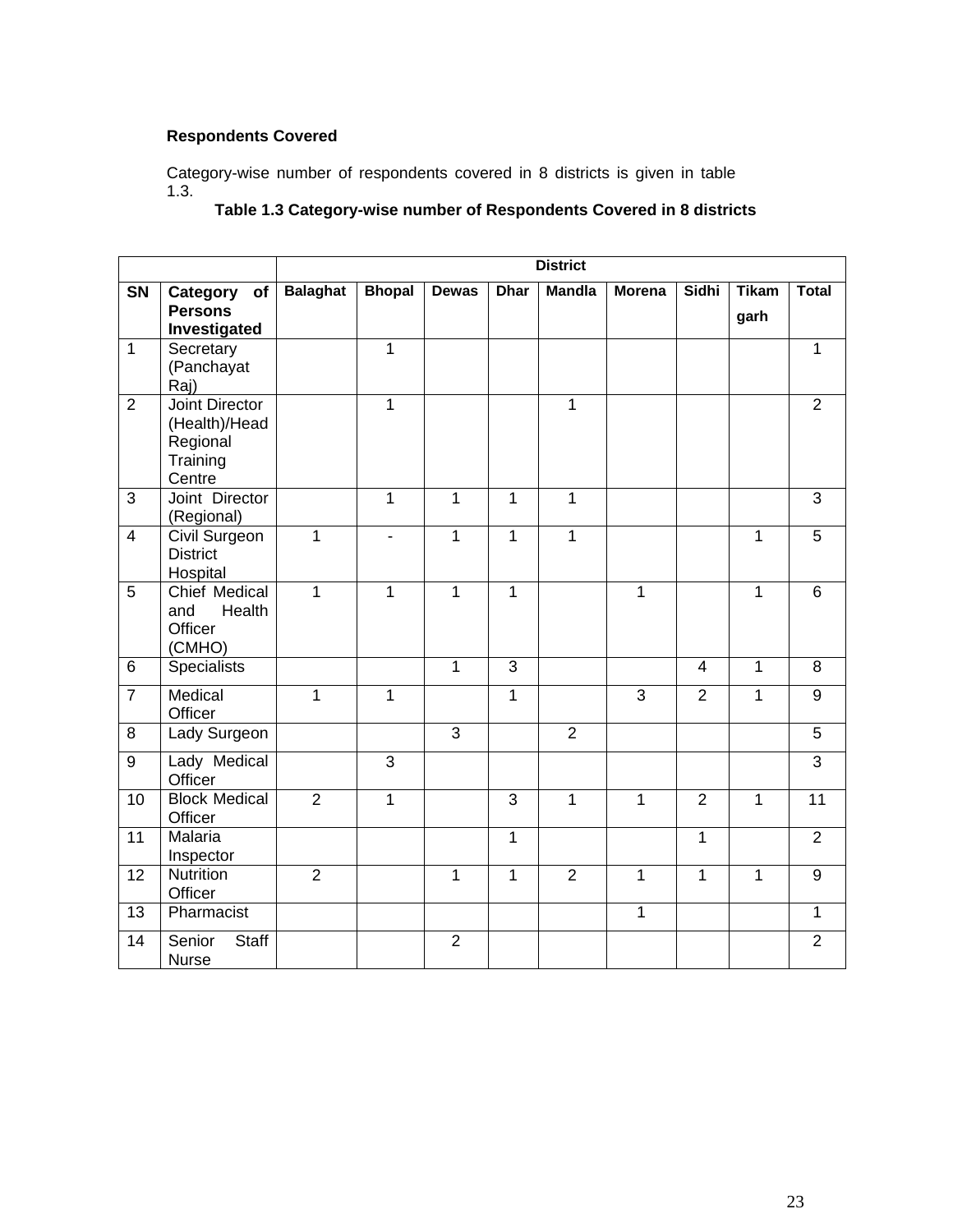|                 |                                                      | <b>District</b>         |                |                |                |                |                |                |                      |                 |
|-----------------|------------------------------------------------------|-------------------------|----------------|----------------|----------------|----------------|----------------|----------------|----------------------|-----------------|
| SN              | Category<br>of<br><b>Persons</b><br>Investigated     | <b>Balaghat</b>         | <b>Bhopal</b>  | <b>Dewas</b>   | <b>Dhar</b>    | <b>Mandla</b>  | <b>Morena</b>  | <b>Sidhi</b>   | <b>Tikam</b><br>garh | <b>Total</b>    |
| 15              | <b>Staff Nurse</b>                                   | 5                       |                |                | $\overline{2}$ | $\overline{4}$ |                | 5              | $\mathbf{1}$         | 17              |
| 16              | <b>Nursing Sister</b>                                |                         |                |                |                |                | $\mathbf{1}$   |                | $\mathbf{1}$         | $\overline{2}$  |
| 17              | Auxiliary<br><b>Nurse</b><br>and<br>Midwife<br>(ANM) | $\overline{4}$          | $\overline{2}$ | $\overline{2}$ | 5              | 1              |                | $\overline{2}$ | 3                    | 19              |
| 18              | Health<br>Lady<br>Visitor (LHV)                      | $\mathbf{1}$            | 1              | 1              | 1              | $\mathbf{1}$   | $\mathbf{1}$   | $\mathbf{1}$   | $\mathbf{1}$         | 8               |
| 19              | Multipurpose<br>Worker<br>(MPW)                      |                         | $\overline{4}$ |                | $\overline{3}$ | 1              |                |                |                      | $\overline{8}$  |
| 20              | <b>Beneficiaries</b>                                 | 22                      | 22             | 25             | 22             | 20             | 22             | 20             | 24                   | 177             |
| 21              | <b>ASHA</b>                                          | $\overline{4}$          | $\overline{2}$ | $\overline{2}$ | $\overline{4}$ | 6              | $\overline{4}$ | 5              | $6\phantom{1}$       | 33              |
| $\overline{22}$ | Aanganwadi<br>Worker                                 | $\overline{\mathbf{4}}$ | 1              | $\overline{2}$ | $\overline{4}$ |                |                | 1              | 1                    | $\overline{13}$ |
| 23              | Jt. Director<br>(Panchayats)                         |                         | $\mathbf{1}$   |                |                |                |                |                |                      | $\mathbf{1}$    |
| 24              | <b>District</b><br>Project<br>Manager                | $\mathbf{1}$            | 1              |                | 1              |                |                | 1              | $\mathbf{1}$         | 5               |
| 25              | <b>Block Project</b><br>Manager                      | $\mathbf{1}$            |                | $\overline{2}$ |                | $\mathbf{1}$   | $\mathbf{1}$   | $\mathbf{1}$   |                      | 6               |
| 26              | Accountant                                           | $\mathbf{1}$            |                | $\overline{2}$ |                |                |                |                |                      | $\overline{3}$  |
| 27              | Other<br>Administrative<br><b>Staff</b>              | $\overline{4}$          |                | 1              |                | 1              | 1              | $\overline{2}$ | $\overline{2}$       | 11              |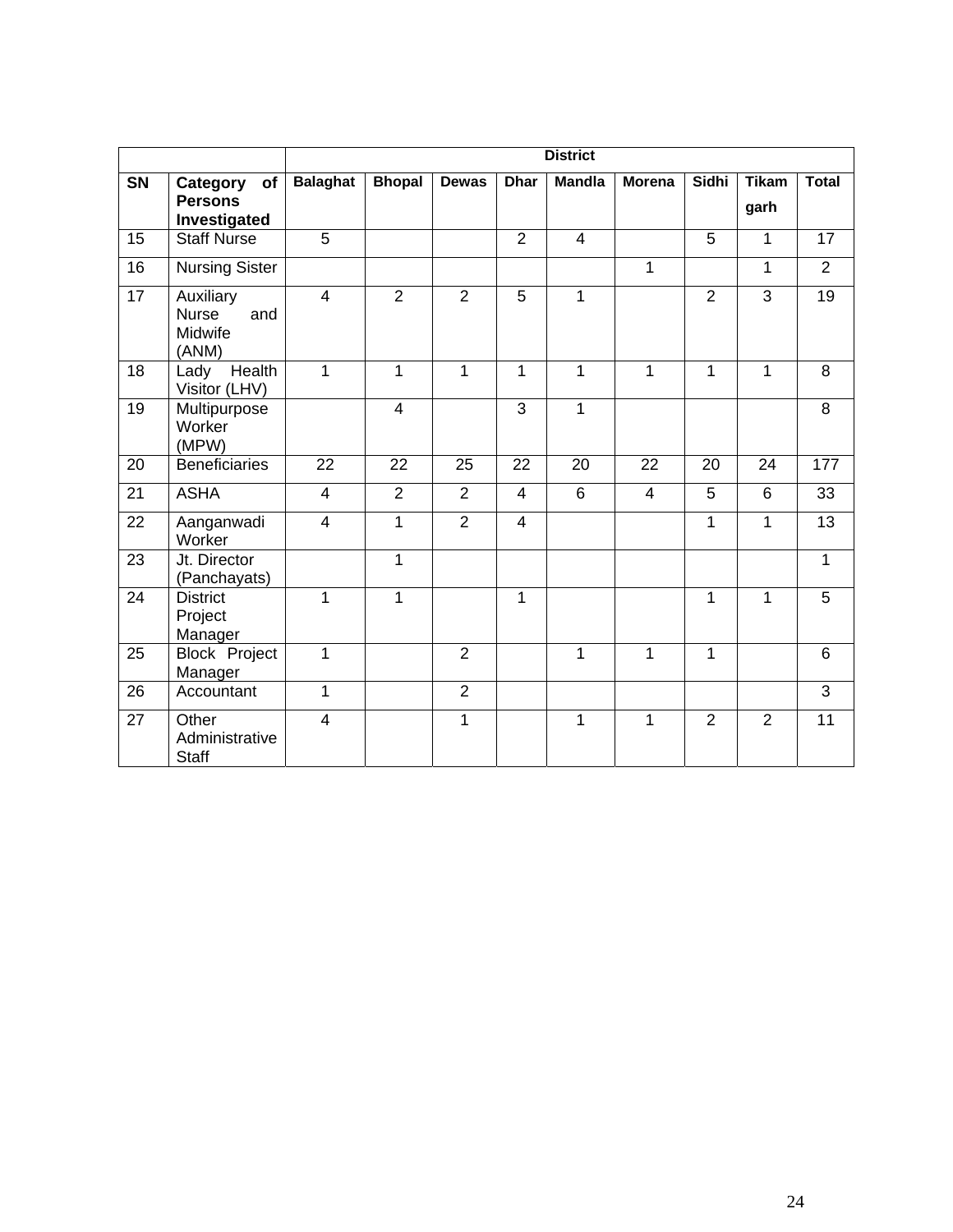|                 |                                                              | <b>District</b> |                |              |                |                 |                 |                 |                      |                |
|-----------------|--------------------------------------------------------------|-----------------|----------------|--------------|----------------|-----------------|-----------------|-----------------|----------------------|----------------|
| SN              | Category<br>o <sub>f</sub><br><b>Persons</b><br>Investigated | <b>Balaghat</b> | <b>Bhopal</b>  | <b>Dewas</b> | <b>Dhar</b>    | <b>Mandla</b>   | <b>Morena</b>   | Sidhi           | <b>Tikam</b><br>garh | <b>Total</b>   |
| $\overline{28}$ | <b>Zilla Parishad</b>                                        |                 |                |              |                |                 | $\overline{1}$  |                 |                      | $\mathbf{1}$   |
|                 | a) CEO                                                       |                 |                |              |                |                 |                 |                 |                      |                |
|                 | b) Other<br><b>Officials</b>                                 |                 |                |              |                |                 |                 |                 |                      |                |
|                 | c) Elected                                                   |                 |                |              |                |                 |                 |                 |                      |                |
|                 | Representativ<br>$\mathop{\mathsf{es}}$                      |                 |                |              |                |                 |                 |                 |                      |                |
| 29              | Janpad<br>Panchayat                                          |                 | $\overline{1}$ |              |                |                 | $\mathbf{1}$    |                 | $\mathbf{1}$         | $\overline{3}$ |
|                 | a) CEO                                                       |                 |                |              |                |                 |                 |                 |                      |                |
|                 | b) Other<br><b>Officials</b>                                 |                 |                |              |                |                 |                 |                 |                      |                |
|                 | c) Elected                                                   |                 |                |              |                |                 |                 |                 |                      |                |
|                 | Representativ<br>es                                          |                 |                |              |                |                 |                 |                 |                      |                |
|                 | d) Janpad<br>President                                       | $\mathbf{1}$    |                |              |                |                 |                 |                 |                      | $\mathbf{1}$   |
| $\overline{30}$ | Gram<br>Panchayat                                            | $\mathbf{1}$    |                | 1            |                |                 |                 |                 |                      |                |
|                 | a) Secretary                                                 |                 | $\mathbf{1}$   |              | $\overline{4}$ | $\sqrt{3}$      | $\mathbf 1$     | 1               | $\overline{2}$       | 14             |
|                 | b) Elected                                                   | $\mathbf{1}$    | $\mathbf{1}$   | 1            | 5              | $\mathbf 1$     | $\mathbf{1}$    | 1               | 4                    | 15             |
|                 | Representativ<br>e                                           |                 |                |              |                |                 |                 |                 |                      |                |
|                 | <b>Total</b>                                                 | $\overline{57}$ | 46             | 49           | 63             | $\overline{47}$ | $\overline{41}$ | $\overline{50}$ | $\overline{53}$      | 406            |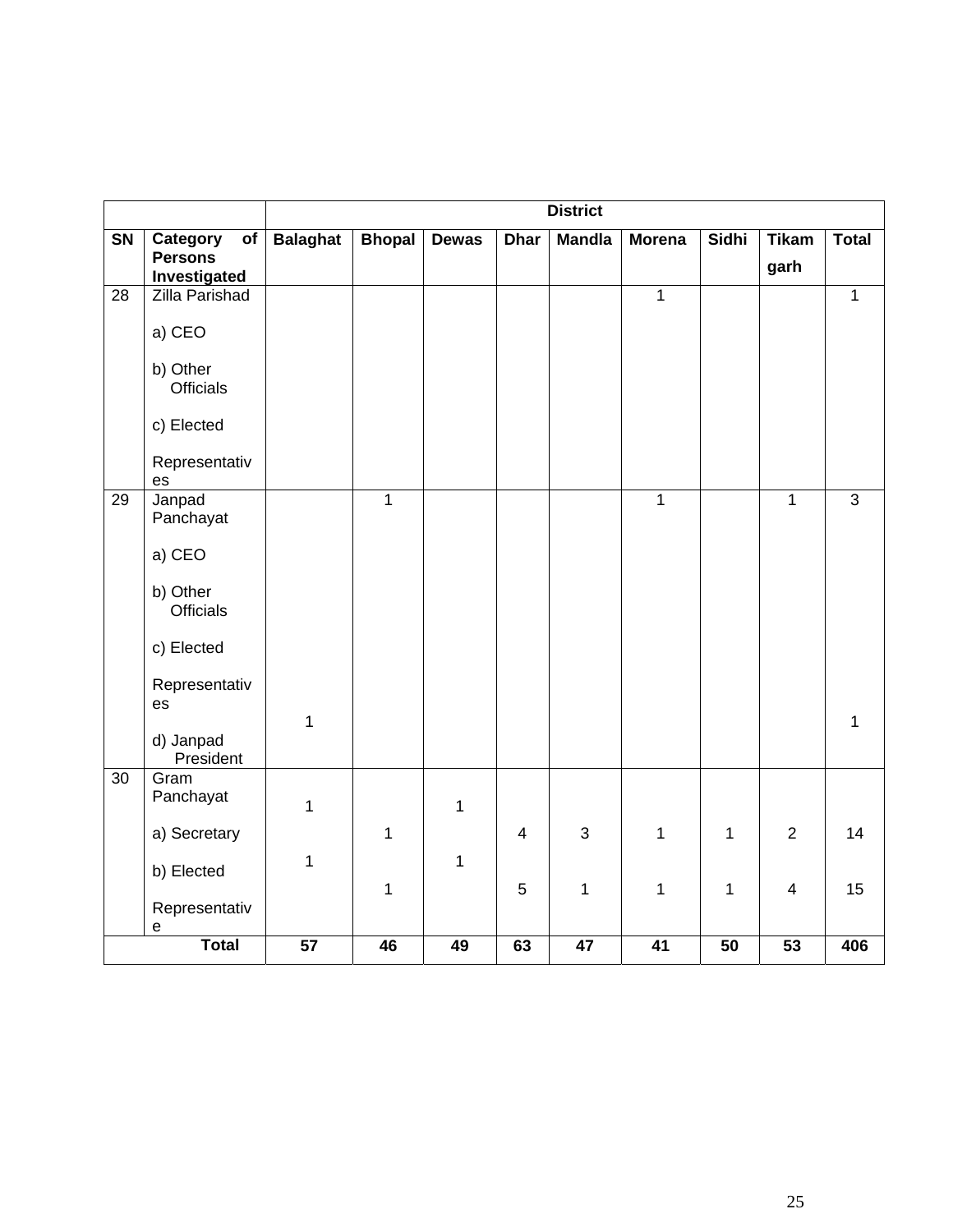#### **Chapter 2**

#### **Health Care by Sub Centres**

#### **2.1 Introduction**

A Sub Centre is required to attend to the complete health needs of maternity and child care in the villages under its jurisdiction. Sub Centres are provided on the population norm of 1 per 5000 population in general areas and 1 per 3000 population in tribal / desert areas. A Sub-Centre (SC) thus covers a group of villages which includes the village where Gram Panchayat is located.

In the Indian Health Scenario, SC is a bridge between rural community and Public Health Care System. SC is responsible for providing primary health care and for making the services more responsive and sensitive to the rural community. Some SCs are designated as 'delivery points' wherein institutional delivery facilities are available, apart from extending help in the case of home deliveries. Other SCs extend help only in the case of home deliveries.

The Study Team covered 10 SCs spread over the 8 districts (Table 1.2). In these SCs the following categories of respondents were covered: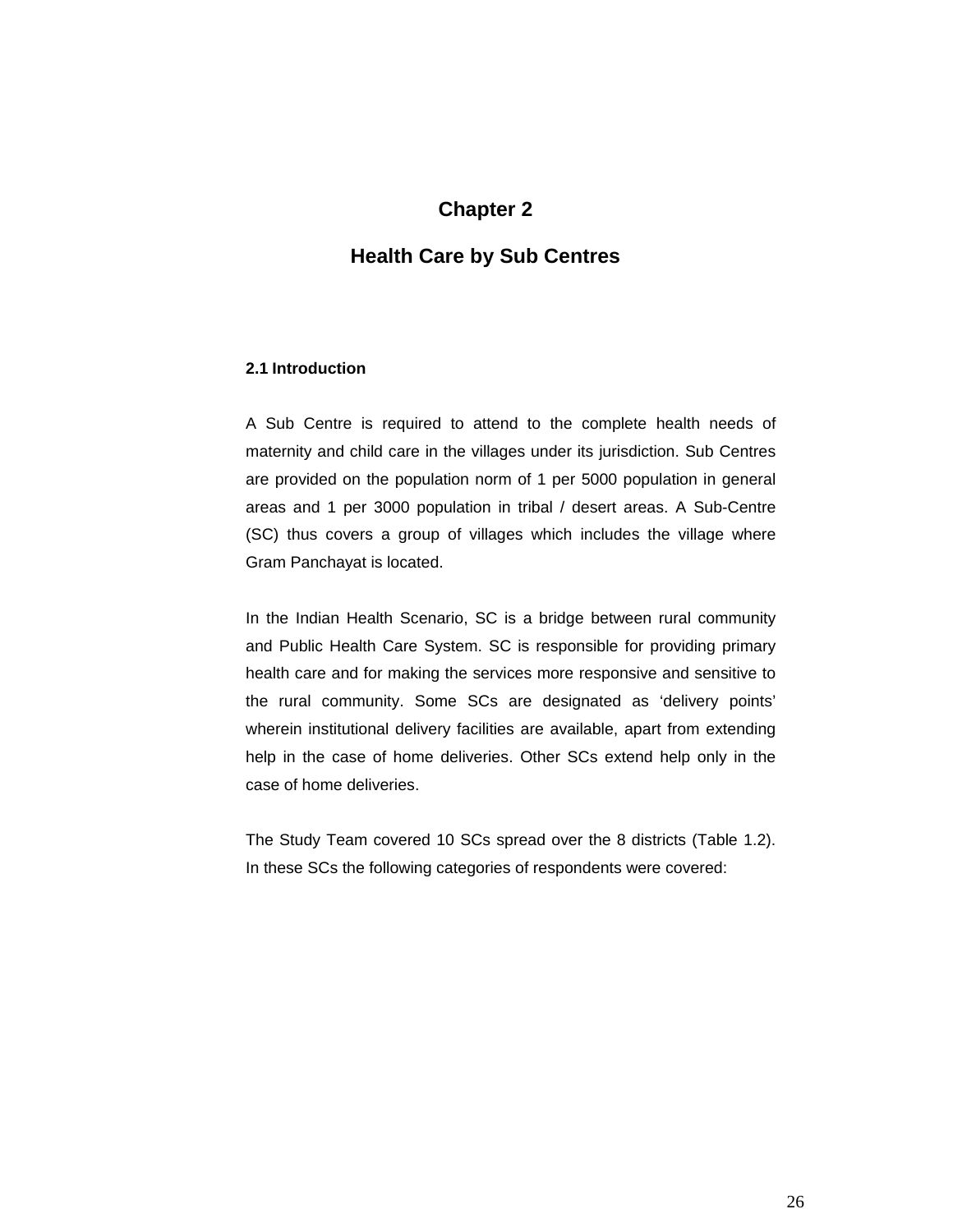#### **Table 2.1 Respondents Covered at the Sub Centre Level**

|    | Total:-                                           | 133            |
|----|---------------------------------------------------|----------------|
| f) | <b>Beneficiaries</b>                              | 45             |
| e) | <b>Elected Representatives</b>                    | 15             |
| d) | Anaganwadi Worker (AWW)                           | 13             |
| c) | <b>Accredited Social Health Activists (ASHAs)</b> | 33             |
| b) | Lady Health Visitor (LHV)                         | 8              |
| a) | Auxillary Nurse and Mid wife (ANM)                | 19             |
|    | Category of Respondents Covered                   | Number Covered |
|    |                                                   |                |

#### **2.2 Review of Services Delivery at Sub Centre Level**

Service Delivery at Sub Centre level as stated earlier exclusively focused on Maternity and Child Health Care. Sub Centres facilitating institutional deliveries have Skilled Birth Attendants (SBAs).

Sub Centres in general provide the following Antenatal, Postnatal and child health care services;

- a) Antenatal Care Services (ANCSs): Registration (Within 12 weeks) Physical examination + weight +  $BP$  + abdominal examination; Identification and referral for danger signs; Ensuring consumption of at least 100 IFA tablets (for all pregnant women), 200 (for anemic women); Essential lab investigations (HB% urine for albumin/sugar, pregnancy test); TT immunization (two doses at an interval of one month); Counseling on nutrition, birth preparedness, safe abortion, Family and institutional delivery; Assured referral linkages for complicated pregnancies and deliveries, and severe anemia cases.
- b) Post Natal Care (PNC) Services; Institutional Delivery; Minimum 6 hours stay post delivery; Counseling for feeding, nutrition, family planning, Hygiene;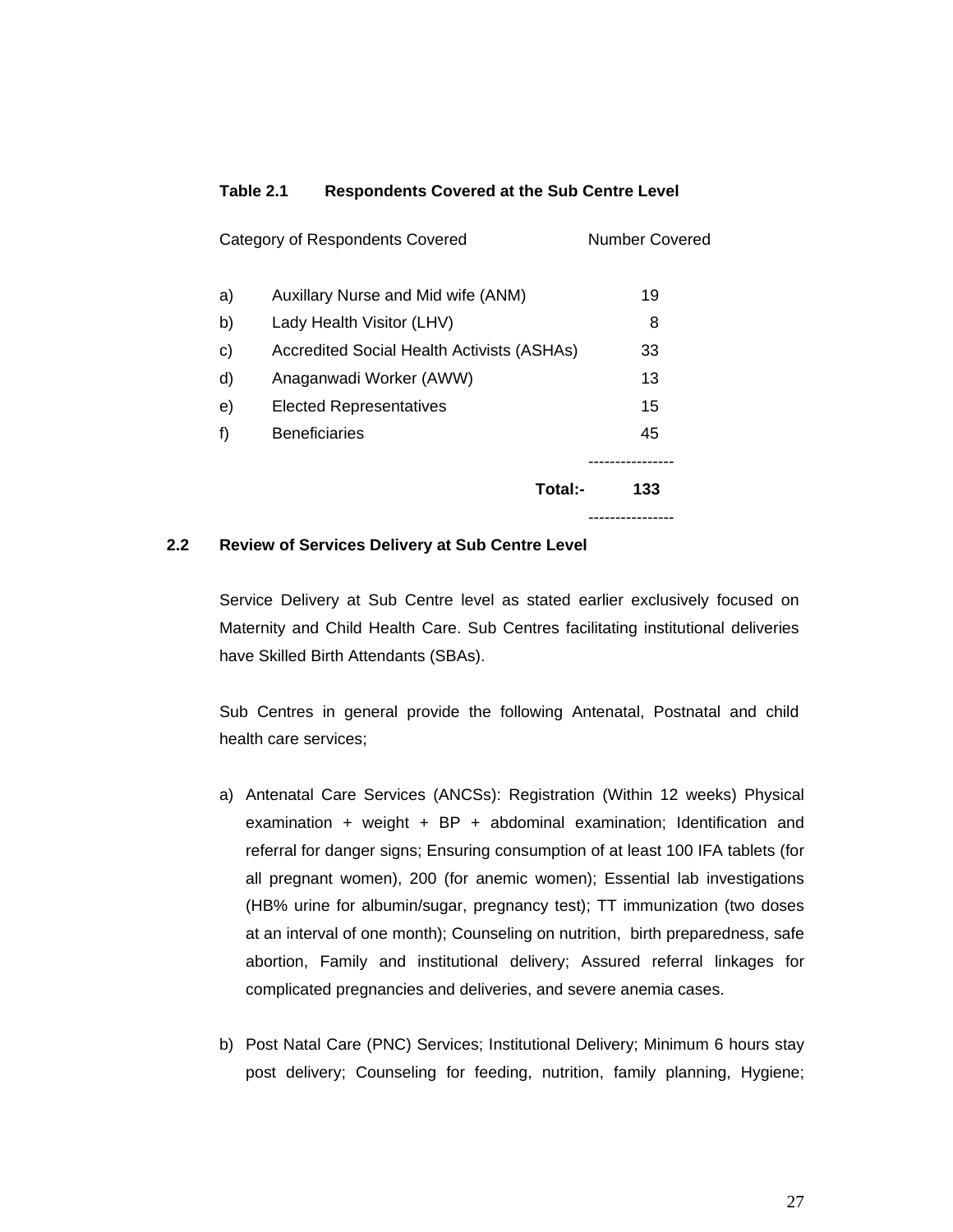immunization and postal check up; Timely identification of danger signs and complications and referral of mother and baby.

- c) Home Delivery: Counseling for Feeding, Nutrition, Family Planning, Hygienic, immunization and postnatal check-up; Home visits on  $3<sup>rd</sup>$ ,  $7<sup>th</sup>$  and  $42<sup>nd</sup>$  day for both mother and baby. Additional visits are needed for the new born on day 14, 21 and 28. Further visits may be necessary for low birth weight (LBW) and sick newborns; and Timely identification of danger signs and complications, and referral of mother and baby.
- d) New Born Care Warmth; Hygiene and cord care; Exclusive breastfeeding for 6 months; Identification, management and referral of sick, low birth weight (LBW) and pre-term newborns; Referral linkages for management of complications; Care of LBW newborns < 2500 gm; and Zero day immunization OPV, BCG, Hepatitis B.
- e) Child Health Care; Immunization of Children from 6 vaccine preventable diseases; Addressing gap in the coverage of full immunization through UNCEF innovated Defaulter Tracking system at Sub Centres; Arresting the rte of severe malnutrition by providing requisite medical treatment, and counseling parents/guardians of malnourished children regarding significance of nutritional diet and in preparing nutritional diet from low cost and locally available foods. Most of the immunization services were administered in public health institutions.
- f) Chronic Disease Control Services: Care patients suffering from chronic diseases like cancer, mental health, diseases caused by use of Tobacco, Diabetes, Strokes, Cardiovascular Diseases, Deafness and Flores is almost nil at Sub Centres. However, control and alleviation of crucial chronic diseases such as Malaria, Kala Azar, Flarial, Cataract, Leprosy, Tuberculosis, Cholera and Hepatitis are addressed by the respective National Disease Control Programmes. In the districts surveyed, the most common diseases which are not attended to by the sub centres are water borne diseases, skin diseases caused by poor personal hygiene and health coupled with dust, and dog and snake bites. In fact, very rarely a doctor visits a Sub Centre. Hence, patients either suffer silently or go to District Hospital if they can afford.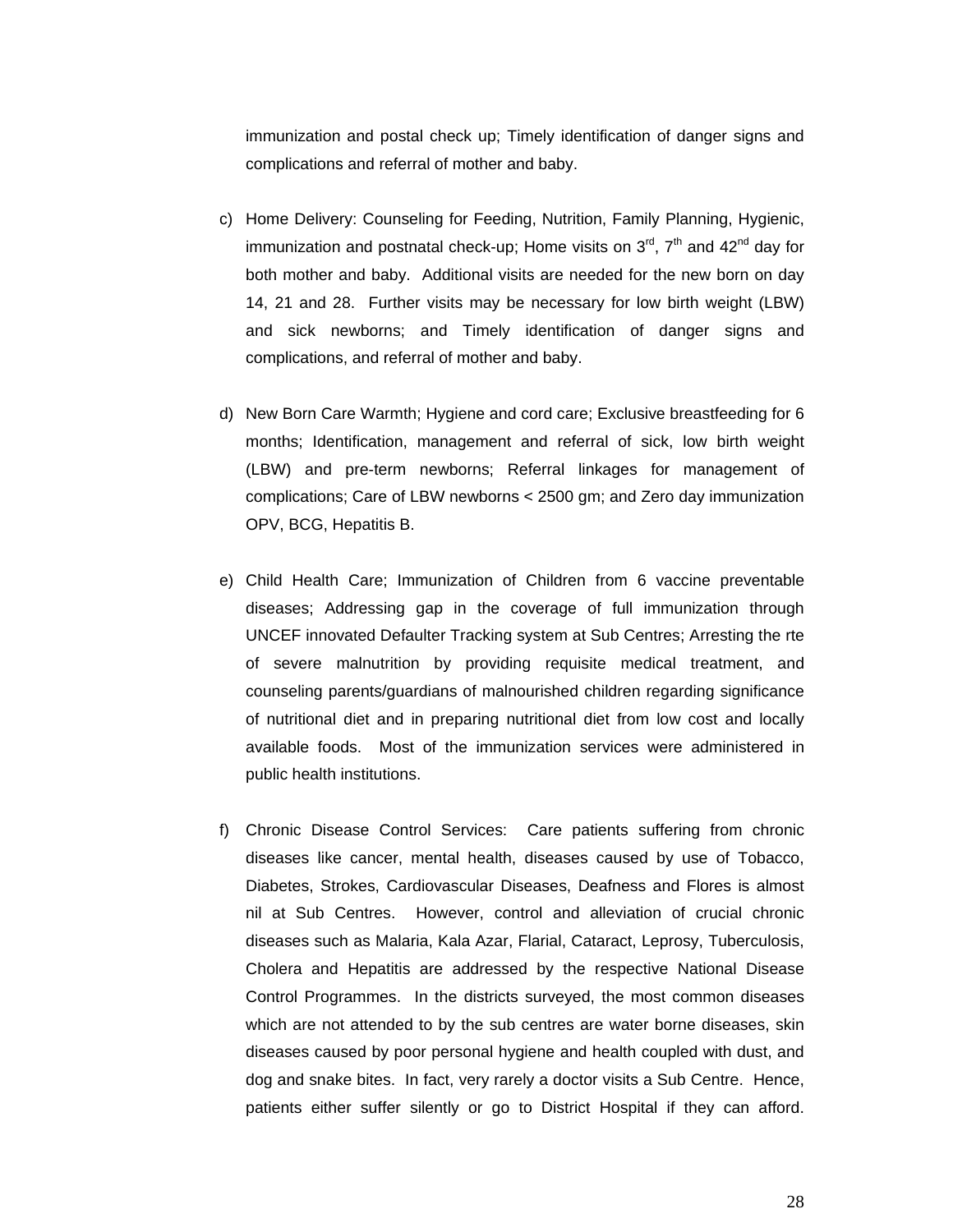Decentralization health care and NRHM requires visits by qualified doctors to each SC at least three times in a week.

#### **2.3 Human Resource Support to Sub Centres**

| <b>Category of Manpower</b> | <b>Required Strength</b>                           | *Number available<br>as per the Survey<br>per Sub Centre |
|-----------------------------|----------------------------------------------------|----------------------------------------------------------|
| <b>ANM</b>                  | Atleast two (trained                               | 1.9                                                      |
|                             | as SBA) of which one                               |                                                          |
|                             | is always available at the                         |                                                          |
|                             | headquarters of the<br><b>Sub Centres</b>          |                                                          |
| ASHA                        | One ASHA for every large                           | 3.3                                                      |
|                             | Village / Habitat                                  |                                                          |
| Anganwadi Worker            | One for every Anganwadi<br>within a Gram Panchayat | 1.3                                                      |
| Other workers               | In addition Dais, Trained                          | 1.0                                                      |
|                             | Birth attendants and                               |                                                          |
|                             | Multipurpose Worker (Male)                         |                                                          |
|                             | are posted where necessary                         |                                                          |
|                             | As per need to assist ANM in                       |                                                          |
|                             | Simple laboratory skills like                      |                                                          |
|                             | Testing for anemia and some                        |                                                          |
|                             | <b>Curative skills</b>                             |                                                          |

\*Total strength divided by the number of Sub-centres

It is of note that by and large human resource available per centre is adequate. In fact the strength at the level of ASHA is more than the required number.

#### **Job Profile of ANM**

- \* Physical examination + weight + BP + abdominal examinations during ANC stage
- \* Identification and referral of danger sign
- \* Essential lab investigations
- \* TT immunization
- **\*** Counseling on nutrition, birth preparedness, family planning and institutional delivery
- **\*** Referral of complicated pregnancies and deliveries to the authorized appropriate health institution
- Intrauterine Device (IUD) insertion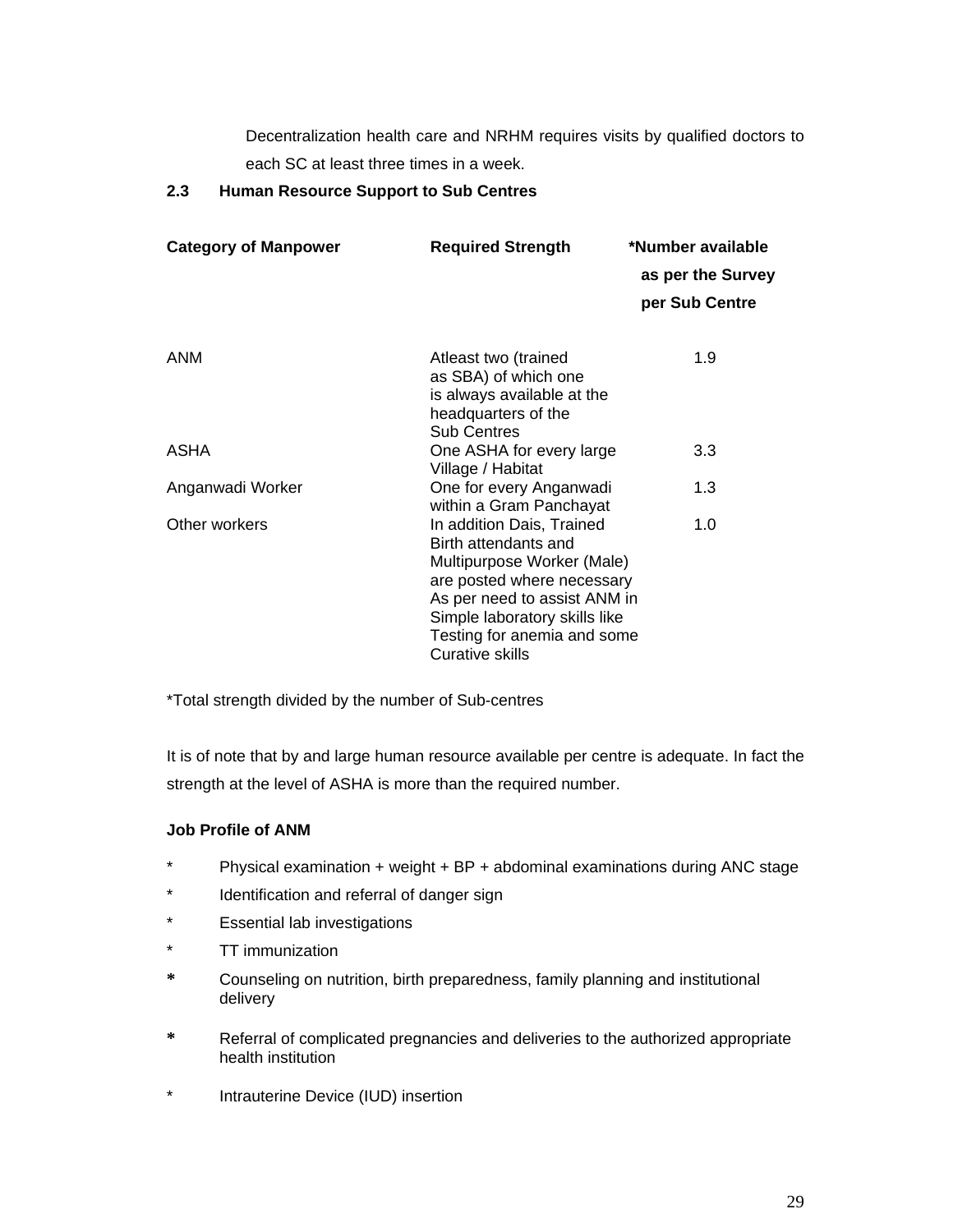- \* Navjaat Sishu Suraksha Karyakram
- \* Home based Newborn Care (HBNC)

#### **2.4 Gram Panchayats and Health Care**

Subject to the rules, as the State Government may make, in this behalf, the GPs shall have the following powers specifically in respect of public health facilities and safety: to regulate the offensive or dangerous trades; to maintain sanitation, conservancy, drainage, water works and sources of water supply; to regulate the use of water; to regulate slaughter of animals; to regulate establishment of workshops, factories and other industrial units; to ensure environmental control; and to carry out such functions as are necessary by or under the provisions of the relevant Act.

#### **Functions of Gram Panchayat**

It shall be duty of the Gram Panchayat to: prepare annual plans for economic development and social justice - including village Health Plan of Panchayat area and submission thereof to the Janpad Panchayat within the prescribed time for integration with the Janpad Panchayat Plan; ensure the execution of health schemes, works, projects entrusted to it by any law and those assigned to it by the Central or State Government or Zilla Panchayat or Janpad Panchayat; and exercise control over local plan resources and expenditure for such plans; and co-ordinate, evaluate and monitor activities of committees constituted by Gram Sabha.

#### **2.5 Functioning of Village Health & Sanitation Committees (VHSC)**

The NRHM visualizes the provisions of decentralized health care at grass root level and for this involvement of Panchayat Raj Institutions was considered to be important. An institutional arrangement of constituting Village Health and Sanitation Committees (VHSCs) headed by Pradhan of Gram Panchayat (GP) and by involving elected GP members was considered important for monitoring and implementation of health services at the village level and for improving the health facility with the slogan "people health in their hands".

VHSC will form the link between the Gram Panchayat (GP) and the community. The VHSC would be responsible for working with the Gram Panchayat to ensure that the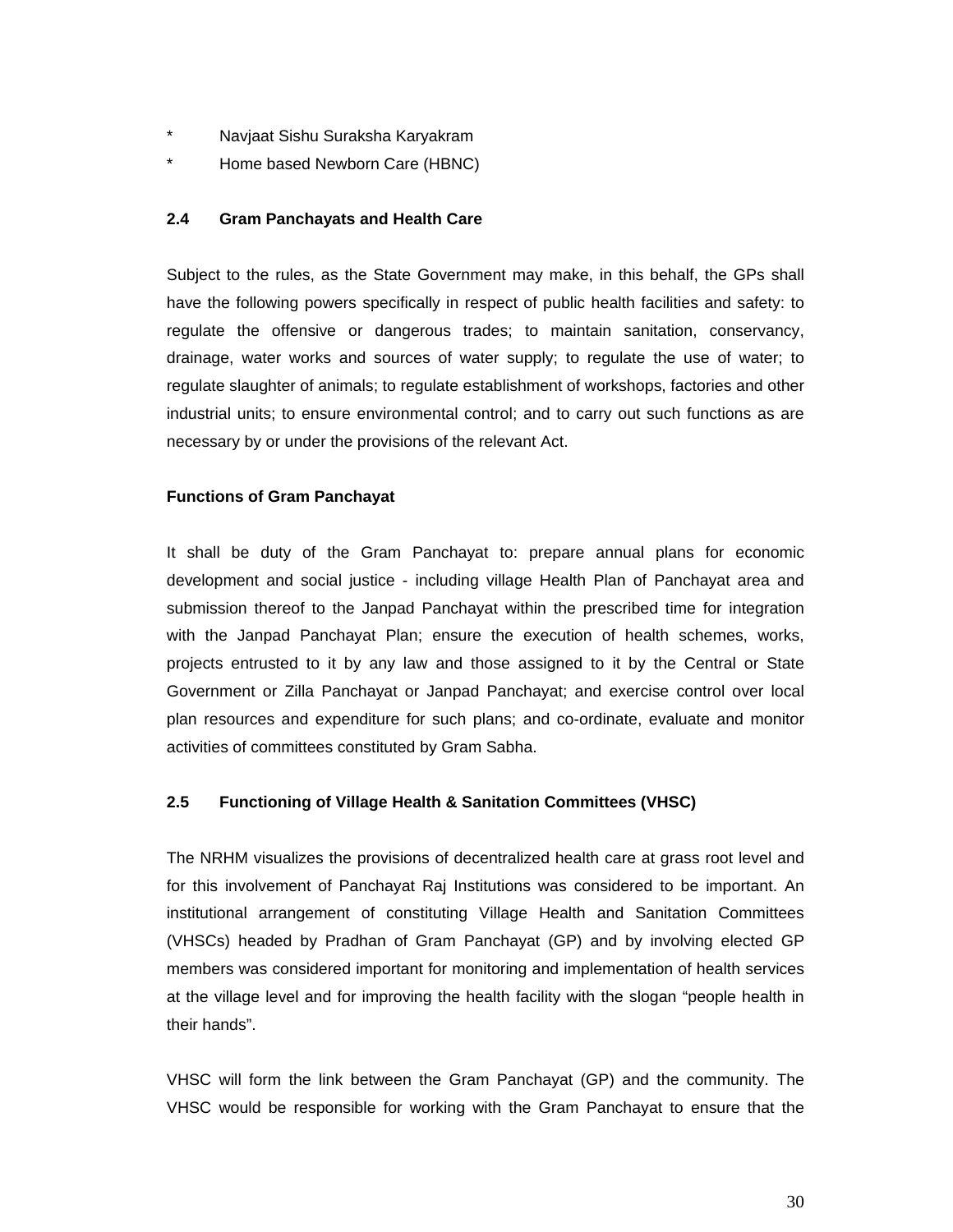health plan is in harmony with the overall local plan. It is extended that this committee will prepare a Village Health Plan and maintain village level data, supervised by the Gram Panchayat. Engaging the Gram Sabha and other groups in planning and monitoring the Village Health Plan will presumably enforce transparency and accountability.

All the sub centres visited have VHSCs. Composition of VHSCs in M.P. is as under: Members of a Standing Committee of GP or Member of GP from the village concerned will be the chairperson of VHSC; Representatives of NGOs; Representative local Mahila Mandal; ASHA of the village; Aanganwadi Worker of local Aanganwadi; Local persons trained in public health; ANM of the Sub centre; Male worker of local sub centre; and Gram Panchayat Secretary / ANM of the Sub Centre is the Secretary of VHSC

The Study Revealed that where the GP Secretary is the Secretary VHSC, the concerned VHSCs have not been meeting for months although, it is mandatory for a VHSC to meet every month. Also, the agenda papers of VHSC meeting prepared by a GP Secretary focused more on non-health related issues like repair and maintenance of buildings and furniture and alterations and additional construction in the buildings. Agenda papers prepared by ANMs on the other hand focused more on issues relating to health and sanitation. This is because most of GP Secretaries are matriculates and do not have a proper perspective of health needs and health issues of the villages. Also, many GP Secretaries were found to be evading convening of VHSC meetings. Many of the GPs surveyed totally neglected their responsibility towards Health and Family Welfare (HFW) and focused their attention only on Sanitation. The GPs surveyed were of the view that health care is the responsibility of the health department. The GP of Jewra Mora of Tikamgarh district neglected even sanitation. Further, as reported by beneficiaries, there is rampart misuse of annual grant of untied funds due to lack of proper supervision and monitoring.

Effective health care is not within the realm of the health department alone. At the village level convergence is required with agencies providing nutrition, sanitation, education, livelihood/poverty alleviation and empowerment schemes at the very least. Beyond the functionaries of each of the line departments, the only institution at the village level which can coordinate all these functions is the PRI. In reality however there is little convergence at the village level in many states, much less an active role.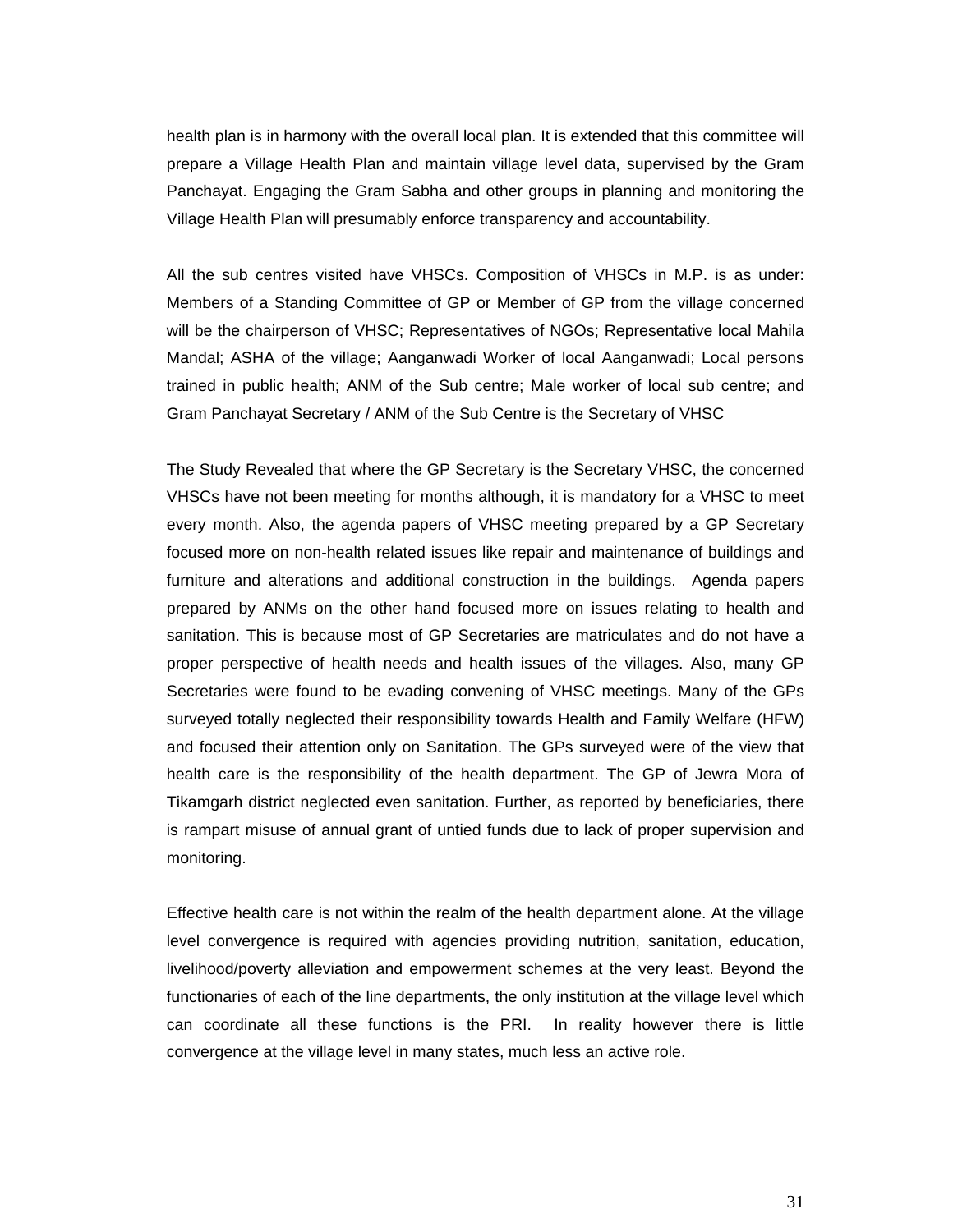In two villages one in Morena district and the other in Bhopal district GPs have been very effective and succeeded in bringing about substantial improvements like;

- upgrading sub centre to primary health centre;
- facilitating provision of specialists services; and
- \* mobilizing public support and donations to health care services at their respective centres

There was also indifference among the people in taking up healthcare issues in the gram sabhas. We found that almost everyone in our household survey and tracking study indicated dissatisfaction with the quality of health services and reproductive health care. Yet, they did not take up healthcare delivery issues in the Gram Sabha meetings. One of the main reasons for this was that the discussions in the gram sabhas were guided by the funds allotted for a particular purpose, and was not aimed at identifying needs of the community that would in turn guide prioritizing the spending. Discussions in most panchayats, therefore, were confined to activities for which money was available (such as provision of water, repairing village roads, poverty alleviation and so on). Since gram panchayats do not have any budgetary allocations for health or reproductive health care these issues were never discussed in the gram sabhas and gram panchayat meetings.

The Study Team covered 10 SCs spread over 8 districts of M.P. In all 133 respondents were covered at SCs levels very low percentage of beneficiaries surveyed used Sub Centre facilities, as they are mostly not satisfied with Sub Centre (Table 2.1 and 2.2 refer).

Service Delivery at SC level focuses entirely on Maternity and Child Health Care facilities. There is need to focus on common local diseases like water bone diseases and skin diseases. Also, emergency treatment is not readily available for ailments like dog and snake bites at SCs level. SC is the first point of contact for rural patients. Hence, they need to be more attentive and responsive.

SCs are exclusively managed by paramedical staff. There is a dire need for visits by qualified doctors to Sub Centres at least three times in a week.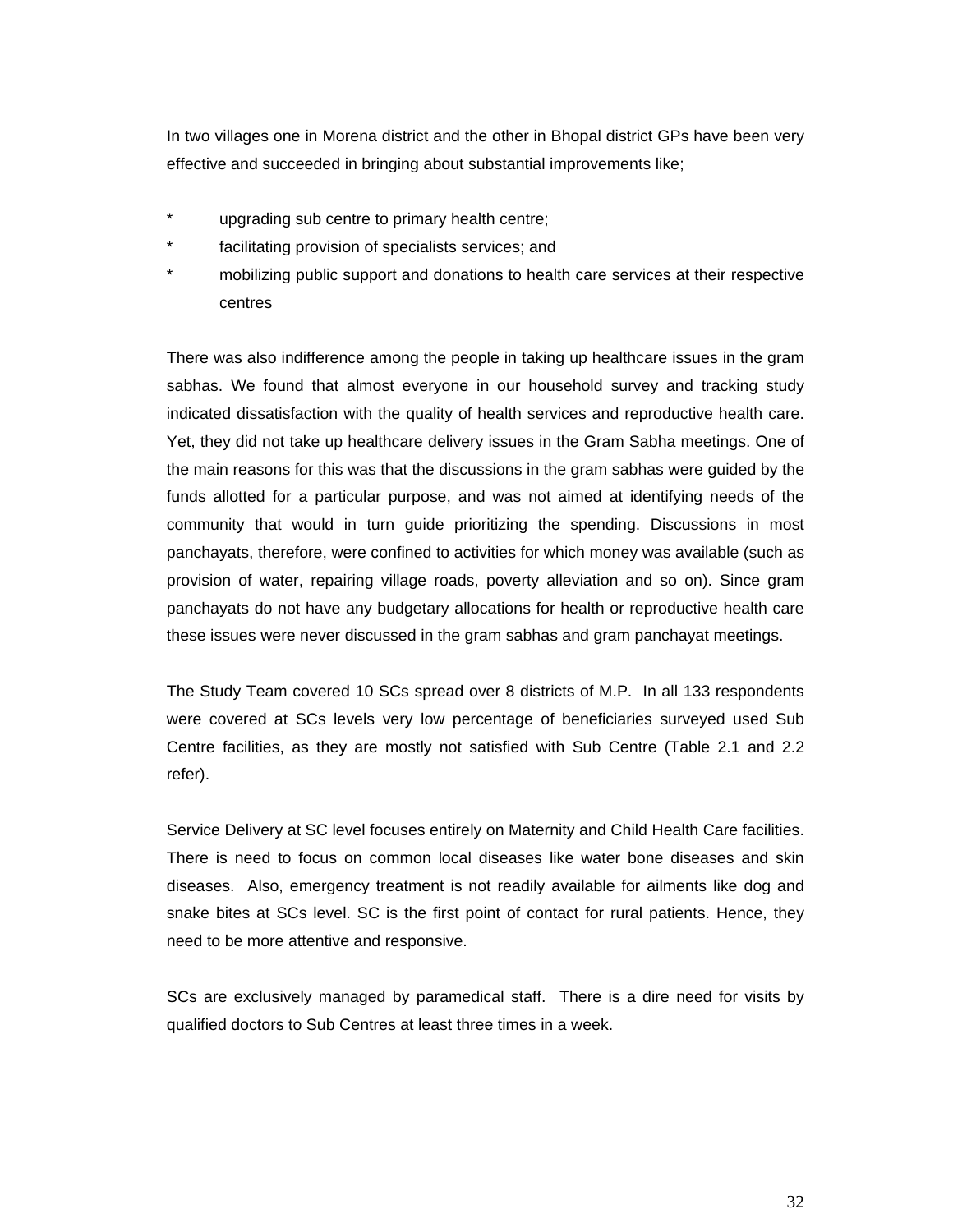ASHA's role has been extremely important both as paramedical staff and as Social Engineers in as much as they motivate, transform attitudes, buildup confidence and opinions of rural women.

There is dire need for GPs and VHSCs to get actively involved in ensuring that the public health and family welfare activities duly respond to people's needs. Ram Nagar GP of Morena district serves as a model in this regard. This GP has widened the scope of health care delivery, succeeded in upgrading local SC into PHC and facilitated adequate staff support including doctors to the upgraded PHC (See Appendix 2 for success stories).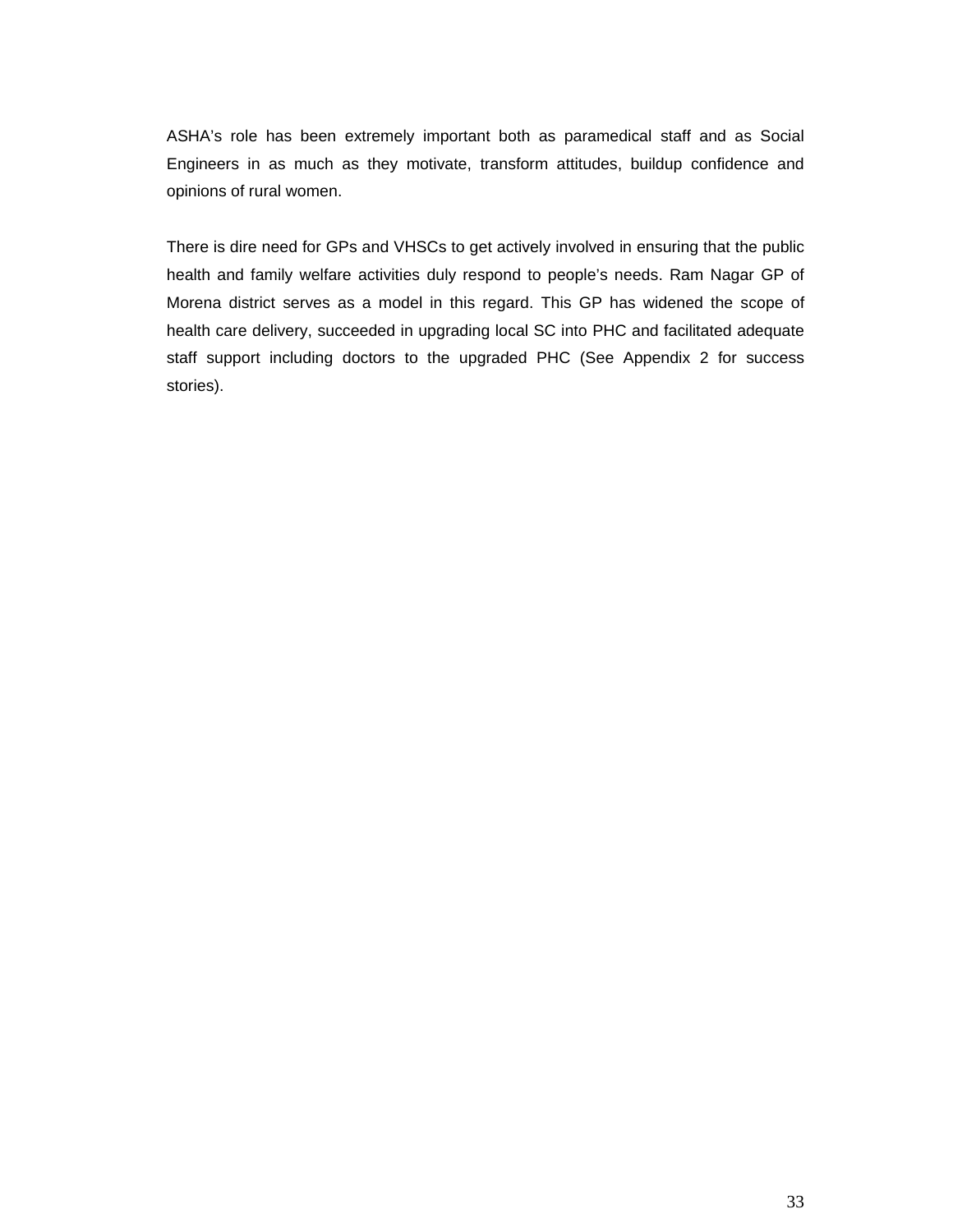#### **2.7 Beneficiaries Perception on the Functioning of Sub Centres**

The beneficiaries were asked if they had used the services of the SCs during the last one year. Beneficiaries, by and large, were not using the facility of Sub-Centers. Beneficiaries are generally not satisfied with health care services of the Sub Centres. They were also not satisfied with the infrastructure, the referral services and care and attention given by both the medical and the paramedical staff (Table 2.2).

#### **Table 2.2 Perception of Beneficiaries using Sub Centres**

| <b>Nature of Facility</b>            | Satisfaction level of Beneficiaries at Sub-Centres by Districts |               |       |             |        |        |                 |                |  |  |
|--------------------------------------|-----------------------------------------------------------------|---------------|-------|-------------|--------|--------|-----------------|----------------|--|--|
| A) At Sub                            | Balghat                                                         | <b>Bhopal</b> | Dewas | <b>Dhar</b> | Mandla | Morena | Sidhi           | Tikamgarh      |  |  |
| <b>Centre</b>                        |                                                                 |               |       |             |        |        |                 |                |  |  |
| Satisfied<br>with<br>health          | $\overline{17}$                                                 | 47            | 11    | 11          | 20     | 5      | $\overline{12}$ | 14             |  |  |
| facilities                           |                                                                 |               |       |             |        |        |                 |                |  |  |
| Satisfied<br>with                    | 17                                                              | 47            | 11    | 11          | 17     | 5      | 12              | 14             |  |  |
| Infrastructure                       |                                                                 |               |       |             |        |        |                 |                |  |  |
| Paramedical<br>Staff<br>are          | 14                                                              | 47            | 14    | 11          | 17     | 5      | 8               | $\overline{7}$ |  |  |
| adequate                             |                                                                 |               |       |             |        |        |                 |                |  |  |
| Paramedical Staff attend             | 12                                                              | 47            | 14    | 13          | 20     | 5      | 8               | $\overline{7}$ |  |  |
| regularly                            |                                                                 |               |       |             |        |        |                 |                |  |  |
| <b>B)</b> At Referral                |                                                                 |               |       |             |        |        |                 |                |  |  |
| <b>Centres</b>                       |                                                                 |               |       |             |        |        |                 |                |  |  |
| Doctors are available                | 17                                                              | 47            | 11    | 13          | 17     | 5      | 12              | 14             |  |  |
| Doctors attend regularly             | 14                                                              | 47            | 14    | 13          | 17     | 5      | 12              | 14             |  |  |
| <b>Doctors</b><br>for<br>all<br>care | 14                                                              | 47            | 14    | 13          | 18     | 5      | 8               | 8              |  |  |
| patients<br>and<br>do<br>not         |                                                                 |               |       |             |        |        |                 |                |  |  |
| discriminate                         |                                                                 |               |       |             |        |        |                 |                |  |  |
| of<br>Percentage                     | 27                                                              | 47            | 25    | 23          | 30     | 9      | 20              | 21             |  |  |
| <b>Beneficiaries</b><br>Surveyed     |                                                                 |               |       |             |        |        |                 |                |  |  |
| Sub<br>Centre<br>using               |                                                                 |               |       |             |        |        |                 |                |  |  |
| facilities                           |                                                                 |               |       |             |        |        |                 |                |  |  |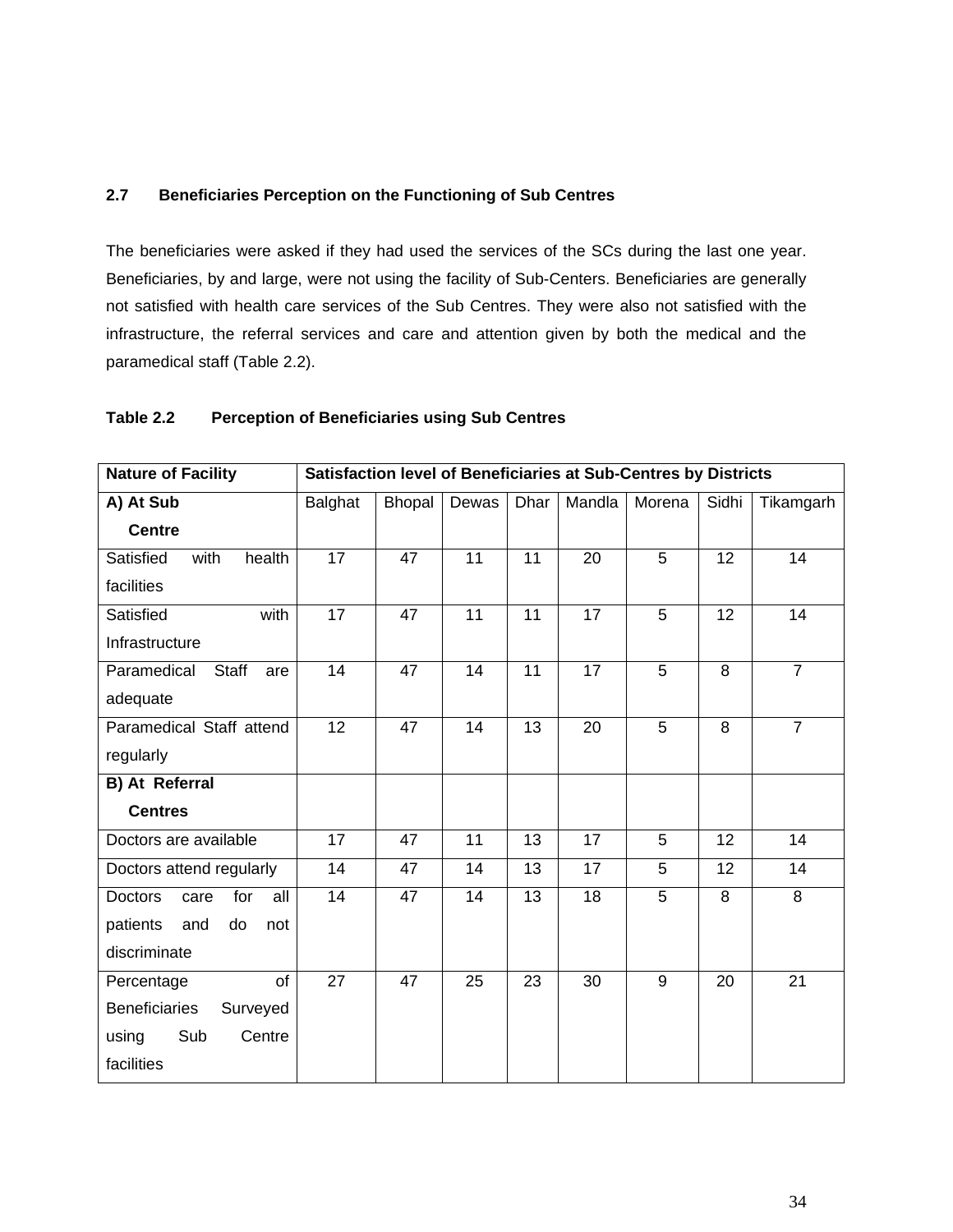# **Chapter 3 Health Care by Primary Health Centers**

## **3.1 Introduction**

Primary Health Centre (PHC) is visualized as the most effective intervention to achieve optimal level of Quality Health Care thereby effecting significant improvements in health status of population in the locality it serves. Activities of PHC include curative, preventive and promotive health care as well as family welfare services.

PHCs are currently provided on the population norm of 1 per 30,000 population in general areas and 1 per 20,000 population in tribal / desert areas. PHC is structured be a 24-hour facility with nursing services. Select PHCs in remote areas may be upgraded to provide 24-hour emergency hospital care as well.

The Study Team covered 8 PHCs – one in each of 8 districts covered (Table 1.2). In these PHCs the following respondents were covered.

## **Table 3.1 Respondents Covered at the PHC Level**

| <b>Category of Respondents</b> |          | <b>Number Covered</b> |
|--------------------------------|----------|-----------------------|
| a) Medical Officer             |          | 6                     |
| b) Staff Nurse                 |          | 2                     |
| c) ANM                         |          | 4                     |
| d) LHV                         |          | $\overline{2}$        |
| e) ASHA                        |          | 5                     |
| f) Pharmacist                  |          | 1                     |
| g) Accountant                  |          | 1                     |
| h) Gram Pradhan                |          | 1                     |
| i) Elected Representatives     |          | 5                     |
| <b>Beneficiaries</b>           |          | 41                    |
|                                | Total :- | 68                    |
|                                |          |                       |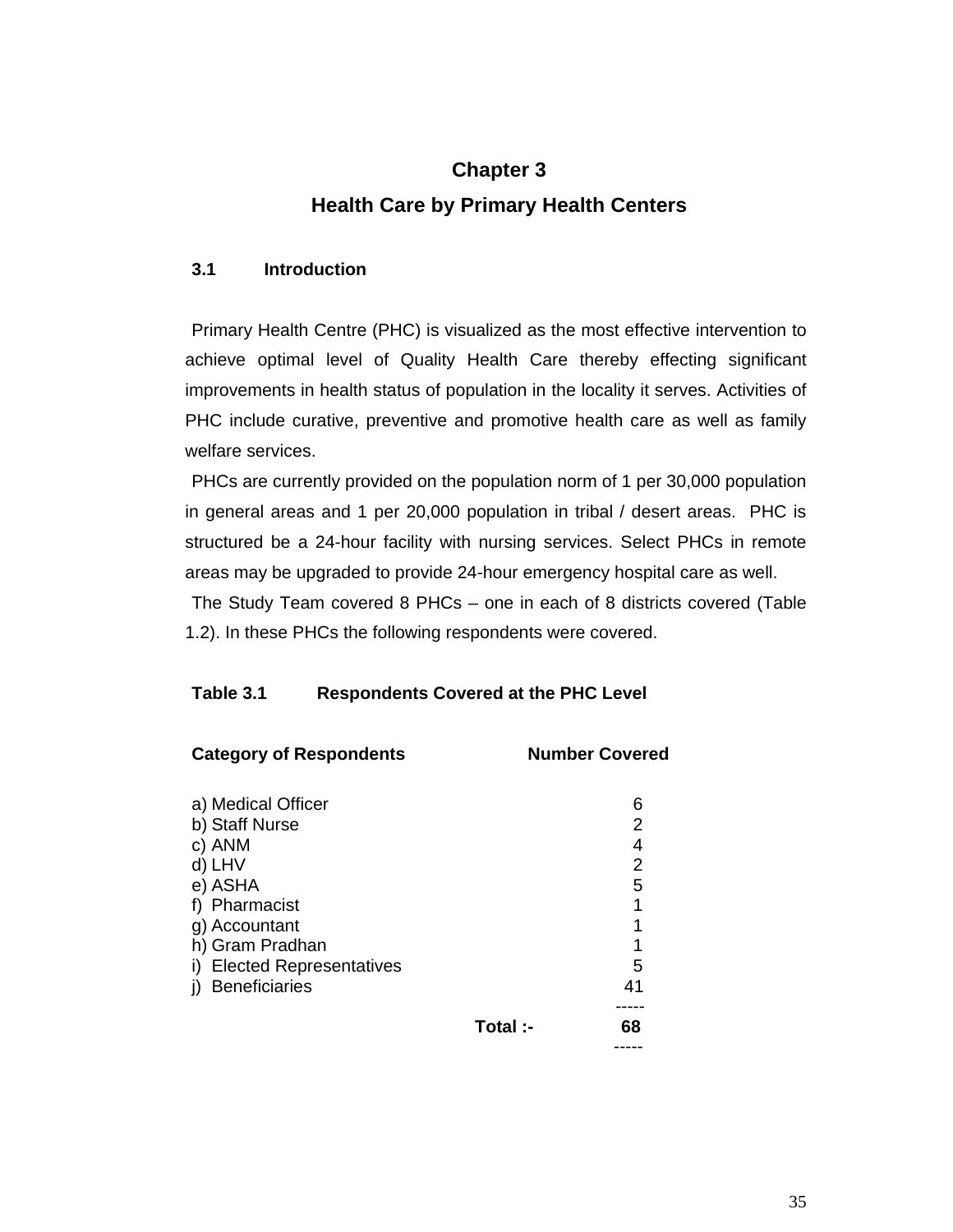### **3.2 Review of Service Delivery at PHC Level**

All the PHCs surveyed were functioning from own buildings. Six of these PHCs had pharmacists and had adequate medicines. Two of these PHCs had homeopathic medicines and a homeopathic pharmacist as well. One of the PHCs surveyed had homeopathic doctors as medical officer. All the PHCs had separate labour rooms. Two of the PHCs had OT and casualty facilities. Drinking water was available in all PHCs. All the PHCs had OPD services and IPS services with 6 beds each. One of the PHCs had separate male ward with 4 beds. One of the PHC had nursing home facilities with four beds which can be availed on payment basis. ANC, PNC, new born care facilities and family planning services were available in all the PHCs. AYUSH services were not available in 6 of the 8 PHCs surveyed. The other two also had only homeopathic services. School health programme is being implemented in all PHCs. All the PHCs surveyed have referral services with Janani Express Transport facility 24X7 in order to bring pregnant women and new born children to Basic Emergency Obstetric and New Born Care (BEONC) and comprehensive emergency obstetric and new born care (CEMONC) facilities. For this purpose transport is hired locally on contractual basis for a period of one year on the basis of outsource criteria to establish effective communication. The contractual driver has a mobile whose number is predominantly displayed on the notice board of every PHC (See Table 3.2).

Maintenance of and hygiene and sanitation facilities was found to be satisfactory in five out of eight PHCs. Also Medical Officers were visiting PHC's once in a month only in two of the PHC's studied.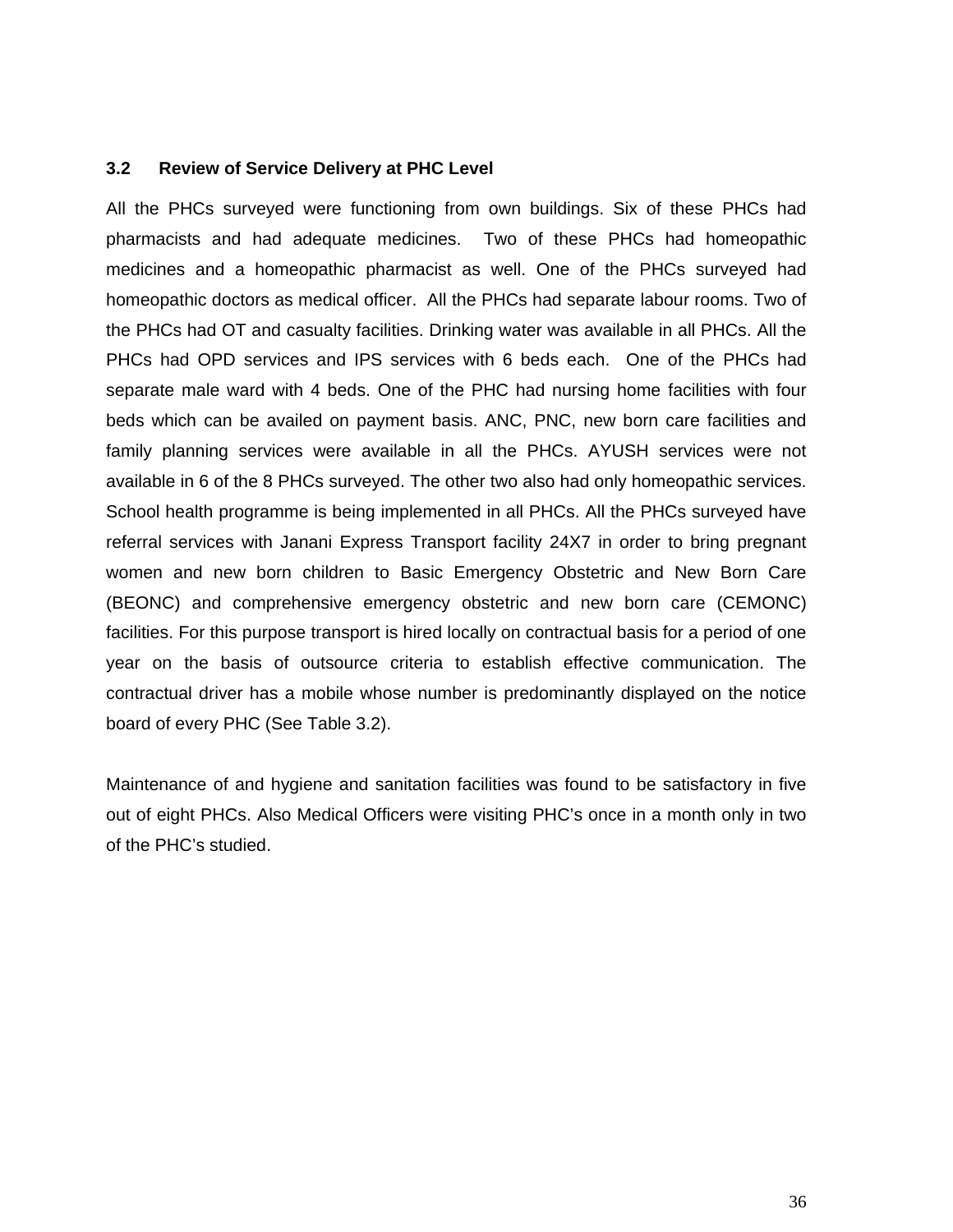|                 |                                                           | <b>Codes of</b><br><b>Districts Selected</b> |                          |                         |                |                |                |                         |                         |  |
|-----------------|-----------------------------------------------------------|----------------------------------------------|--------------------------|-------------------------|----------------|----------------|----------------|-------------------------|-------------------------|--|
| SIN             | <b>Nature of Facility</b>                                 | $\overline{1}$                               | $\overline{2}$           | $\overline{\mathbf{3}}$ | 4              | 5              | 6              | $\overline{\mathbf{7}}$ | $\overline{\mathbf{8}}$ |  |
| ο.<br>1         | Own Building                                              | $\overline{1}$                               | $\overline{1}$           | $\overline{1}$          | $\overline{1}$ | $\overline{1}$ | $\overline{1}$ | $\overline{1}$          | $\mathbf{1}$            |  |
| $\overline{2}$  | <b>Drinking Water Availability</b>                        | $\overline{1}$                               | $\overline{1}$           | $\overline{1}$          | $\overline{1}$ | $\overline{1}$ | $\overline{1}$ | $\overline{1}$          | $\overline{1}$          |  |
| $\overline{3}$  | <b>Electricity supply</b>                                 | $\overline{1}$                               | $\overline{1}$           | $\overline{1}$          | $\overline{1}$ | $\overline{1}$ | $\overline{1}$ | $\overline{1}$          | $\overline{1}$          |  |
| $\overline{4}$  | <b>Toilet facility</b>                                    | 1                                            | $\overline{1}$           | $\overline{1}$          | $\overline{1}$ | $\mathbf{1}$   | $\overline{1}$ | $\overline{1}$          | $\overline{1}$          |  |
| 5               | Good cleanliness                                          | $\mathbf{1}$                                 | $\mathbf{1}$             | $\mathbf{1}$            | $\mathbf{1}$   | $\mathbf{1}$   | $\overline{a}$ | $\overline{a}$          | $\overline{a}$          |  |
| 6               | Registration counter                                      | $\overline{1}$                               | $\overline{1}$           | $\overline{1}$          | $\overline{1}$ | $\overline{1}$ | 1              | $\overline{1}$          | $\overline{1}$          |  |
| $\overline{7}$  | Pharmacy                                                  | 1                                            | 1                        | $\overline{1}$          | $\overline{1}$ | $\overline{1}$ | $\overline{1}$ | $\overline{1}$          | $\overline{a}$          |  |
| 8               | Prominent<br>display<br>board<br>in<br>local<br>language  | $\overline{1}$                               | $\overline{1}$           | $\overline{1}$          | $\overline{1}$ | $\overline{1}$ | $\overline{1}$ | $\overline{1}$          | $\overline{1}$          |  |
| $\overline{9}$  | <b>OPD Room</b>                                           | $\overline{1}$                               | $\overline{1}$           | $\overline{1}$          | $\overline{1}$ | $\overline{1}$ | $\overline{1}$ | $\overline{1}$          | $\overline{1}$          |  |
| $\overline{10}$ | <b>Family Welfare Clinic</b>                              | $\overline{1}$                               | $\overline{1}$           | $\overline{1}$          | $\overline{1}$ | $\overline{1}$ | $\overline{1}$ | $\overline{1}$          | $\overline{1}$          |  |
| $\overline{11}$ | Labour Room                                               | $\overline{1}$                               | $\mathbf{1}$             | $\overline{1}$          | $\overline{1}$ | $\overline{1}$ | $\overline{1}$ | $\overline{1}$          | $\overline{1}$          |  |
| 12              | Operation Theatre (OT)                                    | $\overline{1}$                               | $\blacksquare$           | $\blacksquare$          | $\overline{1}$ | $\blacksquare$ | $\blacksquare$ | $\blacksquare$          | $\blacksquare$          |  |
| $\overline{13}$ | Adequate<br>Equipment<br>chemicals<br>and<br>availability | $\overline{1}$                               | $\overline{1}$           | $\overline{1}$          | $\overline{1}$ | $\overline{1}$ | $\overline{1}$ | $\mathbf{1}$            | $\overline{1}$          |  |
| 14              | Availability of adequate medicines                        | $\mathbf{1}$                                 | $\mathbf{1}$             | $\overline{1}$          | $\mathbf{1}$   | $\mathbf{1}$   | $\overline{1}$ | $\overline{1}$          | $\overline{1}$          |  |
| $\overline{15}$ | <b>Transport facility</b>                                 | $\overline{1}$                               | $\overline{1}$           | $\overline{1}$          | $\overline{1}$ | $\overline{1}$ | $\overline{1}$ | $\overline{1}$          | $\overline{1}$          |  |
| $\overline{16}$ | Communication facility                                    | $\overline{1}$                               | $\overline{1}$           | $\overline{1}$          | $\overline{1}$ | $\overline{1}$ | $\overline{1}$ | $\overline{1}$          | $\overline{1}$          |  |
| $\overline{17}$ | Specialist services availability                          | $\overline{a}$                               | $\overline{\phantom{a}}$ | $\overline{1}$          | $\overline{1}$ | $\overline{1}$ | $\overline{1}$ | $\overline{a}$          | $\overline{a}$          |  |
| 18              | <b>OPD Services</b>                                       | $\mathbf{1}$                                 | $\overline{1}$           | $\mathbf{1}$            | $\overline{1}$ | $\overline{1}$ | $\overline{1}$ | $\overline{1}$          | 1                       |  |

### **Table 3.2 Primary Health Centres and Related Facilities in the 8 Districts Surveyed in M.P.**

 $1 = exists$ 

**- = does not exist**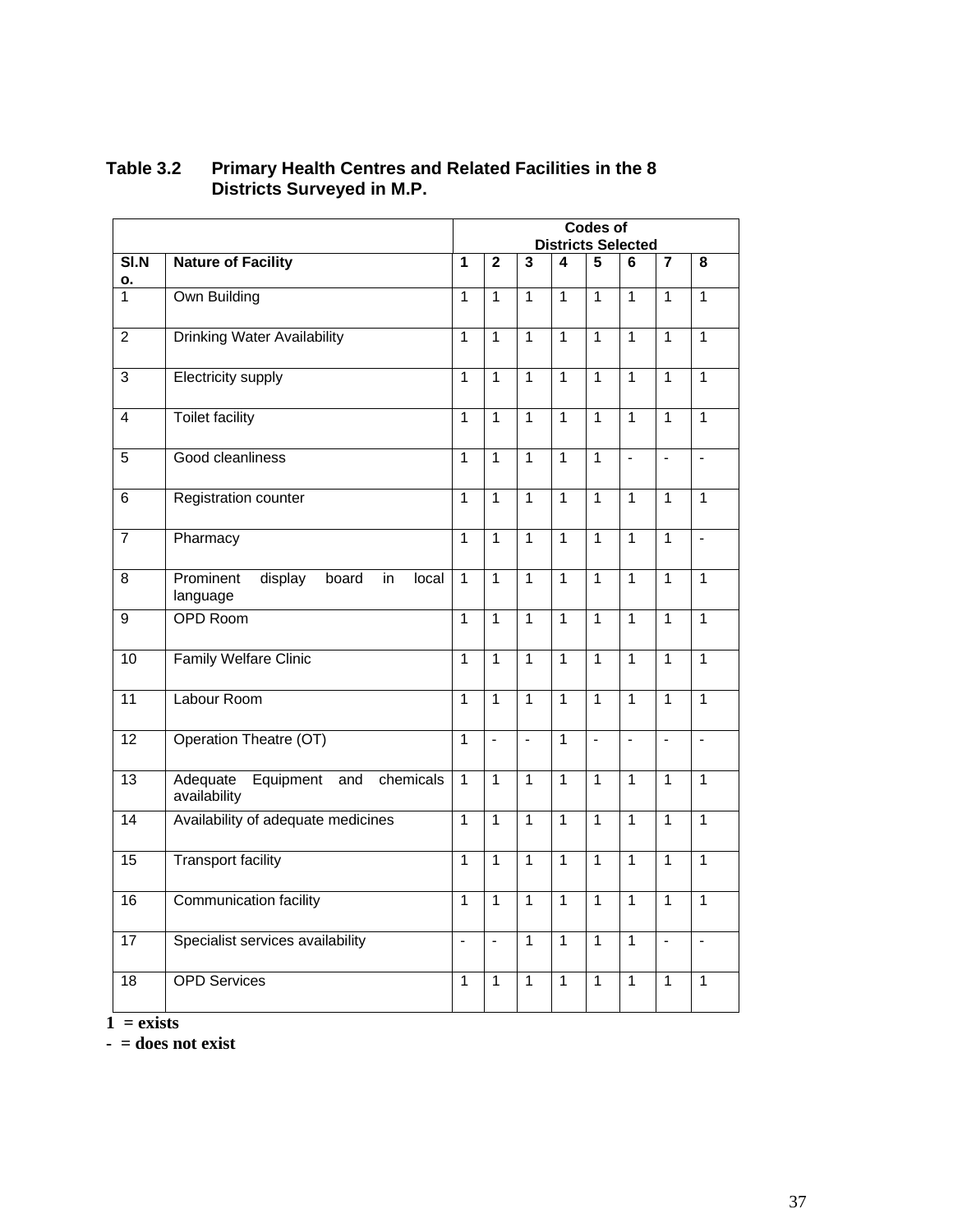|                 |                                                           | <b>Codes of</b><br><b>Districts Selected</b> |                          |                         |                |                |                          |                |                         |
|-----------------|-----------------------------------------------------------|----------------------------------------------|--------------------------|-------------------------|----------------|----------------|--------------------------|----------------|-------------------------|
| SI.N            | <b>Nature of Facility</b>                                 | 1                                            | $\overline{2}$           | $\overline{\mathbf{3}}$ | 4              | 5              | 6                        | $\overline{7}$ | $\overline{\mathbf{8}}$ |
| о.              |                                                           |                                              |                          |                         |                |                |                          |                |                         |
| 19              | <b>Emergency Services</b>                                 | $\mathbf{1}$                                 | $\mathbf{1}$             | $\mathbf{1}$            | $\mathbf{1}$   | $\mathbf{1}$   | $\mathbf{1}$             | $\mathbf{1}$   | $\mathbf{1}$            |
| $\overline{20}$ | <b>Referral Services</b>                                  | $\overline{1}$                               | $\overline{1}$           | $\overline{1}$          | $\overline{1}$ | $\overline{1}$ | $\overline{1}$           | $\overline{1}$ | $\mathbf{1}$            |
| $\overline{21}$ | In Patient Service (IPD) Female                           | $\overline{1}$                               | $\overline{1}$           | $\overline{1}$          | $\overline{1}$ | $\mathbf{1}$   | $\overline{1}$           | $\overline{1}$ | 1                       |
| 22              | In patient service (IPD) Males separately                 | $\overline{\phantom{a}}$                     | $\blacksquare$           | $\overline{a}$          | $\overline{1}$ | $\blacksquare$ | $\blacksquare$           | $\overline{a}$ | $\blacksquare$          |
| $\overline{23}$ | <b>ANC</b> services                                       | $\overline{1}$                               | $\overline{1}$           | $\overline{1}$          | $\overline{1}$ | $\overline{1}$ | $\overline{1}$           | 1              | $\mathbf{1}$            |
| 24              | <b>PVNC</b> services                                      | $\mathbf{1}$                                 | $\overline{1}$           | $\overline{1}$          | $\mathbf{1}$   | $\mathbf{1}$   | $\overline{1}$           | $\overline{1}$ | 1                       |
| 25              | New Born Care                                             |                                              |                          | $\overline{1}$          | $\overline{1}$ | $\mathbf{1}$   | $\mathbf{1}$             | $\mathbf{1}$   | $\overline{1}$          |
| 26              | Child Care & Immunization                                 | $\overline{1}$                               | $\overline{1}$           | $\mathbf{1}$            | $\overline{1}$ | $\overline{1}$ | $\overline{1}$           | 1              | 1                       |
| 27              | <b>Family Planning services</b>                           | $\mathbf{1}$                                 | $\mathbf{1}$             | $\mathbf{1}$            | $\mathbf{1}$   | $\overline{1}$ | $\overline{1}$           | $\overline{1}$ | $\overline{1}$          |
| $\overline{28}$ | <b>Nutrition services</b>                                 | $\overline{1}$                               | $\overline{a}$           | $\overline{a}$          | $\blacksquare$ | $\blacksquare$ | $\overline{a}$           | $\overline{a}$ | $\blacksquare$          |
| 29              | School Health Program                                     | $\overline{1}$                               | $\overline{1}$           | $\mathbf{1}$            | $\overline{1}$ | $\overline{1}$ | $\overline{1}$           | 1              | $\mathbf{1}$            |
| 30              | Disease surveillance and control services<br>of epidemics | $\overline{1}$                               | $\mathbf{1}$             | $\mathbf{1}$            | $\mathbf{1}$   | $\overline{1}$ | $\overline{1}$           | 1              | 1                       |
| $\overline{3}1$ | Monitoring activities of ASHAs                            | $\mathbf{1}$                                 | $\mathbf{1}$             | $\overline{1}$          | $\mathbf{1}$   | $\mathbf{1}$   | $\overline{1}$           | $\overline{1}$ | $\overline{1}$          |
| $\overline{32}$ | M.O. visit to all Sub centre at least once<br>in a month  | $\overline{1}$                               | $\overline{a}$           | $\overline{a}$          | $\overline{1}$ | $\overline{a}$ | $\overline{\phantom{a}}$ | $\overline{a}$ | $\overline{a}$          |
| 33              | AYUSH only homeopathic services                           | $\overline{1}$                               | $\overline{\phantom{a}}$ | $\overline{a}$          | $\blacksquare$ | $\overline{1}$ | $\overline{a}$           | $\overline{a}$ | $\blacksquare$          |

 $1 = exists$ 

 **- = does not exist** 

Codes of District Selected: 1: Balaghat, 2: Bhopal, 3: Dewas, 4: Dhar, 5: Mandla, 6: Morena, 7: Sidhi, 8: Tikamgarh

An innovative scheme called Dhanwantari Block Development Scheme has been launched on a pilot basis in 50 blocks.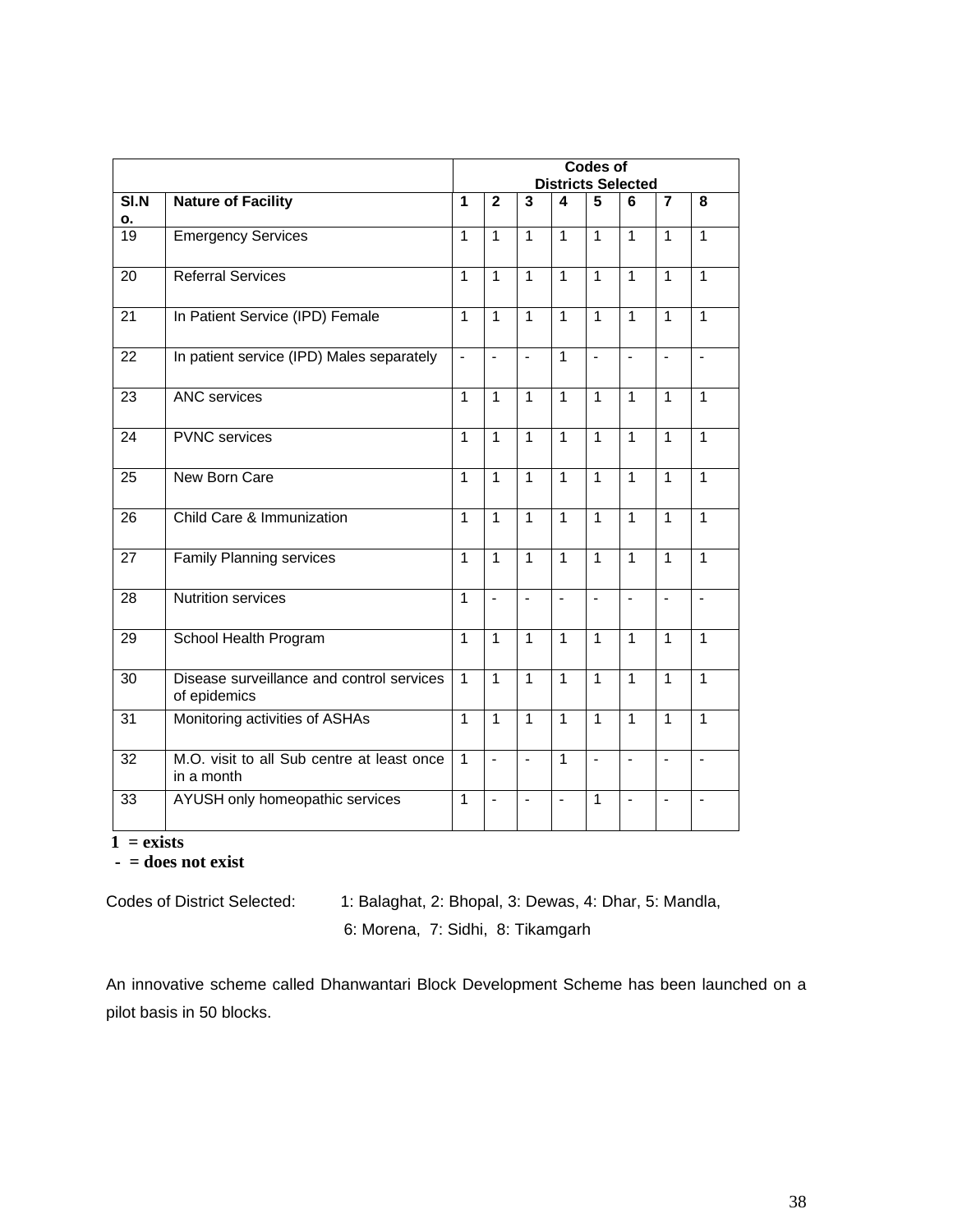#### **Obstetrics and Neonatal Care Services**

All the ANC&PNC Services available at Sub Centre level are also available at PHC levels. In addition the following services are available;

- blood grouping & Retyping, Wet mount (Saline/KOH), RPR, VDRL; and
- management and provision of all basic obstetric and new born care including management of complication other than those requiring blood transfusion surgery

Four of the PHCs surveyed had specialist facilities available to attend to patients with diseases like tuberculosis, leprosy and opt holmic.

It must, however, be admitted that ANC, PNC and Child health care services dominated the services at PHC level.

#### **3.3. Human Resource Support to PHCS**

Sanctioned positions of medical manpower in all these districts is below the existing as also the proposed norms. Also, in many cases persons in place are less than the sanctioned positions. Crucial manpower like AYUSH doctors, malaria assistants and pharmacists are in acute shortage in Balaghat and Dhar districts. In some of the PHCs, pharmacists are in-charge of the PHC (Table 3.3).

Data on human resource support at PHC level could be obtained only in respect of 3 districts, despite concerted effort (See Table 3.3). Government of India (GOI) recognizes that improvements in the health outcomes in the rural areas is directly related to the availability of the trained human resources in the rural areas. Against the availability of one staff nurse at the PHC, it is proposed to provide three Staff Nurses to ensure round the clock services in every PHC. The Out-patient services would be strengthened through posting/appointment on contract of AYUSH doctors over and above the Medical Officers posted there. The States may consider integrating the services of AYUSH by relocation at PHC or by new contractual appointment. GOI support will be for all new contractual posts and not for existing vacancies that States have to fill up.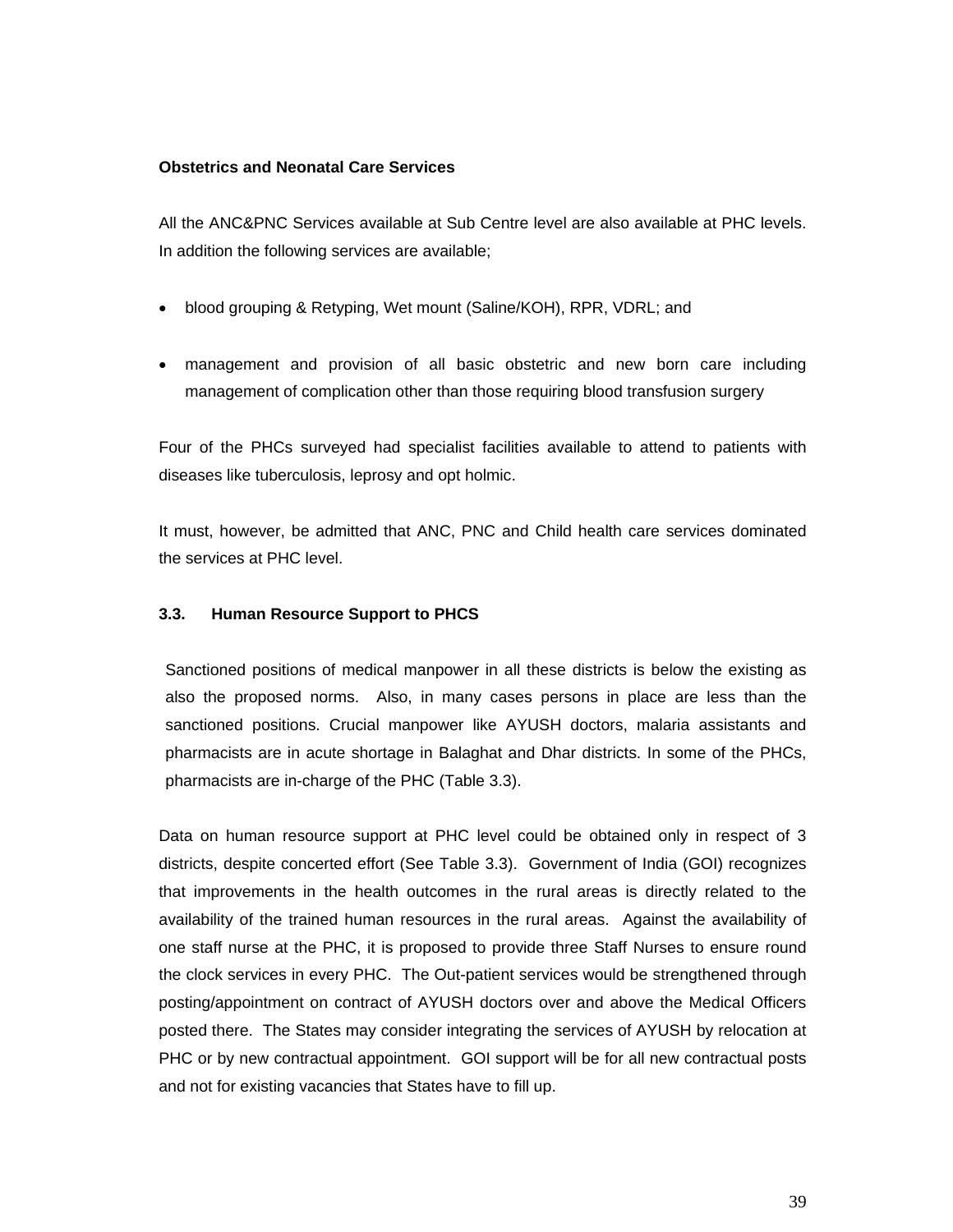As per the existing and recommended staff support, there is no provision for locating specialists at PHC level. Yet, specialists like obstetricians and Gynecologists, Pediatricians and anesthetists were found working in Balaghat and Dhar districts. As per the proposed policy, specialists working in PHCs would be relocated at the Community Health Centres (CHCs) in order to improve Block level health infrastructure.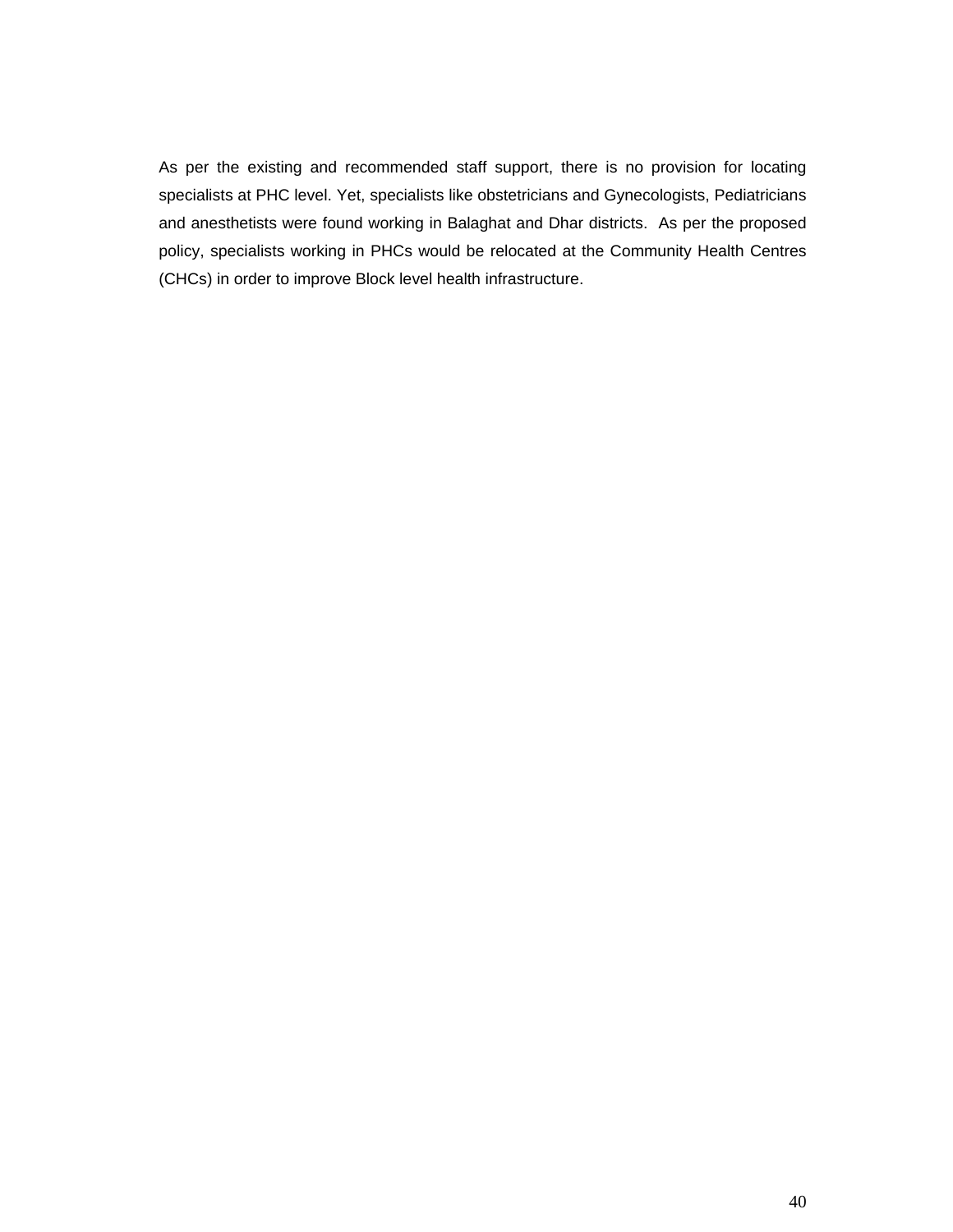| Table 3.3 | Human Resource Support at PHC levels per PHC by District Giving     |
|-----------|---------------------------------------------------------------------|
|           | Details of Sanctioned Positions (S) and Number in Place (P) in 2012 |

| <b>S.N.</b>    | Category               | <b>Balaghat</b> |                          |                | <b>Dewas</b>             |                          |                          | <b>Dhar</b>    |                          |                          | <b>Norms Specified</b>         |                            |
|----------------|------------------------|-----------------|--------------------------|----------------|--------------------------|--------------------------|--------------------------|----------------|--------------------------|--------------------------|--------------------------------|----------------------------|
|                | <b>Manpower</b><br>оf  |                 |                          |                |                          |                          |                          |                |                          |                          |                                | as per the Mission         |
|                |                        |                 |                          |                |                          |                          |                          |                |                          |                          | Document @                     |                            |
|                |                        | S               | P                        | $($ P/SX       | $\mathbf s$              | $\mathsf P$              | $($ P/SX                 | $\mathbf{s}$   | $\mathsf P$              | $($ P/SX                 | <b>Existing</b><br><b>Norm</b> | Recommended<br><b>Norm</b> |
|                |                        |                 |                          | 100)           |                          |                          | 100)                     |                |                          | 100)                     |                                |                            |
| 1              | <b>Specialists</b>     |                 |                          |                |                          |                          |                          |                |                          |                          |                                |                            |
|                | Obstetrician<br>a.     | 0.03            | $\overline{\phantom{a}}$ | 0              | $\blacksquare$           | $\blacksquare$           | $\blacksquare$           | 0.1            | $\overline{\phantom{a}}$ | $\mathbf 0$              | $\mathbf 0$                    | $\pmb{0}$                  |
|                | and                    |                 |                          |                |                          |                          |                          |                |                          |                          |                                |                            |
|                | Gynecologist           | 0.03            | $\overline{\phantom{a}}$ | 0              | $\overline{\phantom{a}}$ | $\blacksquare$           | $\overline{\phantom{a}}$ | 0.03           | $\blacksquare$           | 0                        | 0                              | 0                          |
|                | Pediatrician<br>b.     | $\Omega$        | $\Omega$                 | $\blacksquare$ | $\overline{\phantom{a}}$ | $\overline{\phantom{a}}$ | $\overline{\phantom{a}}$ | 0.03           | $\overline{\phantom{a}}$ | $\mathbf 0$              | 0                              | 0                          |
|                | Anesthetist<br>c.      |                 |                          |                | $\overline{\phantom{a}}$ | $\overline{\phantom{a}}$ | $\blacksquare$           | $\blacksquare$ | $\overline{\phantom{a}}$ | $\overline{\phantom{0}}$ | 0                              | $\mathbf 0$                |
|                | Surgeon<br>d.          |                 |                          |                |                          |                          |                          |                |                          |                          |                                |                            |
| $\overline{2}$ | Physician              | 0.5             | 0.2                      | 40             | 1.8                      | 1.4                      | 77                       | 1.2            | 0.74                     | 62                       | $\mathbf{1}$                   | $1 + 1$<br>(Lady           |
|                | <b>Medical Officer</b> |                 |                          |                |                          |                          |                          |                |                          |                          |                                | Doctor)                    |
| 3              | <b>AYUSH Doctors*</b>  | 0.06            | $\overline{\phantom{a}}$ | $\Omega$       | $\overline{\phantom{a}}$ | $\overline{\phantom{a}}$ | $\blacksquare$           | 0.1            | $\overline{\phantom{a}}$ | $\mathbf 0$              | $\blacksquare$                 | 1                          |
| 4              | <b>Staff Nurses</b>    | 0.20            | 0.12                     | 60             | 0.5                      | 0.1                      | 30                       | 0.6            | 0.4                      | 70                       | $\mathbf{1}$                   | $\overline{3}$             |
| 5              | <b>ANMs</b>            | 6.2             | 5.0                      | 80             | 1.1                      | 1.0                      | 91                       | 9.4            | 7.1                      | 80                       |                                |                            |

**Continued……..2……..**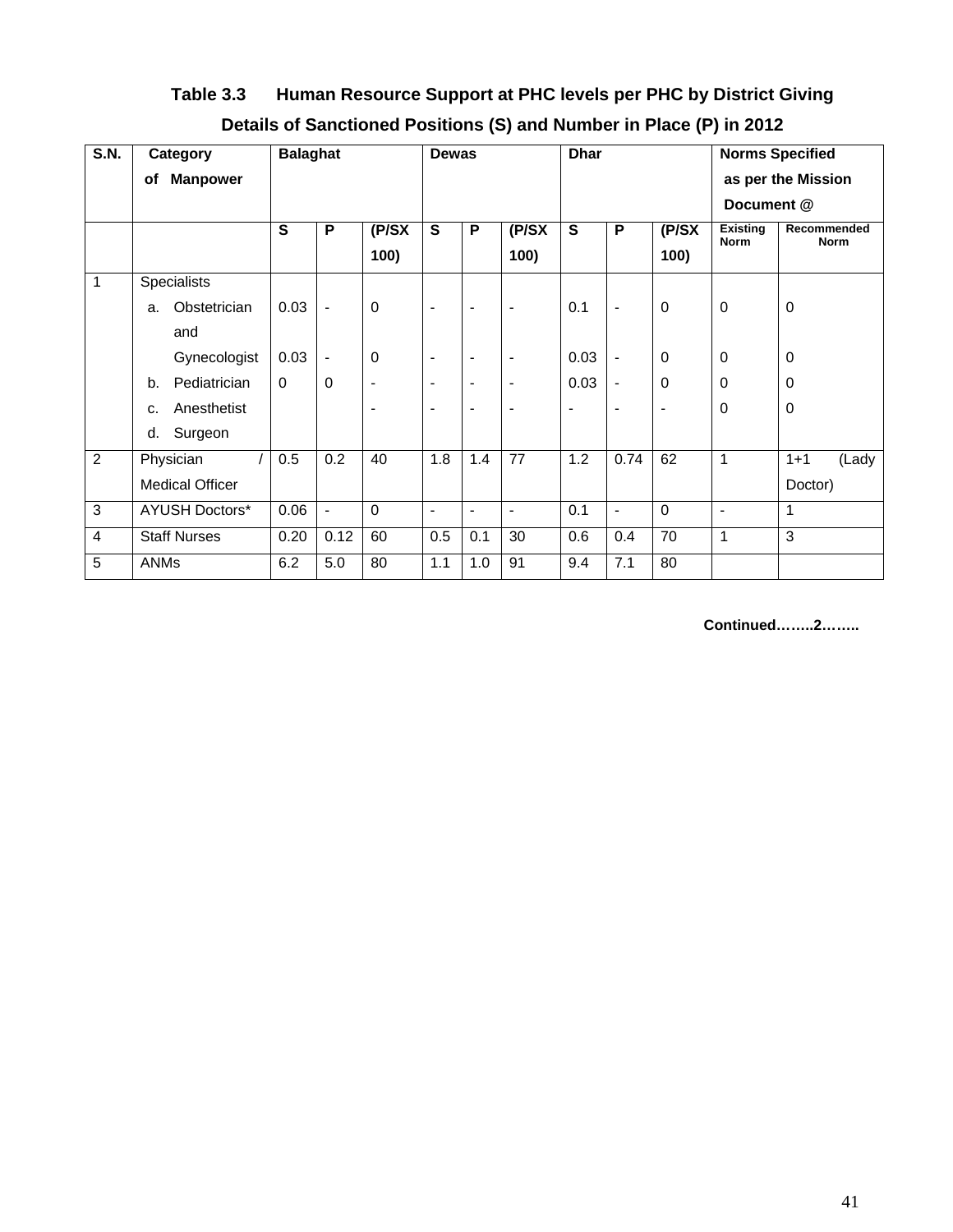| <b>S.N.</b>    | Category of          | <b>Balaghat</b> |                |                | <b>Dewas</b>   |                |                          | <b>Dhar</b>    |                |          | <b>Norms Specified</b>         |                            |  |
|----------------|----------------------|-----------------|----------------|----------------|----------------|----------------|--------------------------|----------------|----------------|----------|--------------------------------|----------------------------|--|
|                | <b>Manpower</b>      |                 |                |                |                |                |                          |                |                |          | as per the Mission             |                            |  |
|                |                      |                 |                |                |                |                |                          |                |                |          | Document @                     |                            |  |
|                |                      | S               | P              | $($ P/SX       | $\overline{s}$ | P              | $($ P/SX                 | $\overline{s}$ | P              | $($ P/SX | <b>Existing</b><br><b>Norm</b> | Recommended<br><b>Norm</b> |  |
|                |                      |                 |                | 100)           |                |                | 100)                     |                |                | 100)     |                                |                            |  |
| $6\phantom{1}$ | <b>LHVs</b>          | 1.0             | 0.4            | 40             | 0.8            | 0.8            | 100                      | 0.1            | 0.1            | 100      | 1                              | 1                          |  |
| $\overline{7}$ | Lab                  | 0.12            | $\blacksquare$ | $\Omega$       | 0.2            | 0.2            | 100                      | 0.3            | 0.2            | 67       |                                |                            |  |
|                | <b>Technicians</b>   |                 |                |                |                |                |                          |                |                |          |                                |                            |  |
| 8              | Pharmacists          | 0.45            | 0.12           | 27             | 1.0            | 0.7            | 70                       | 0.3            | 0.1            | 33       | 1                              | 1                          |  |
| $\overline{9}$ | Malaria              | $\blacksquare$  | $\blacksquare$ | $\blacksquare$ | $\overline{a}$ |                | $\overline{\phantom{a}}$ | $\blacksquare$ | $\overline{a}$ |          | ÷.                             | $\blacksquare$             |  |
|                | Assistants           |                 |                |                |                |                |                          |                |                |          |                                |                            |  |
| 10             | <b>ASHAs</b>         | 10.3            | 8.2            | 80             | $\blacksquare$ | $\blacksquare$ | $\overline{\phantom{a}}$ | $\blacksquare$ | $\blacksquare$ |          | $\overline{a}$                 | $\blacksquare$             |  |
| 11             | Para<br>Other        | 1.14            | 0.8            | 70             | 2.6            | 1.7            | 65                       | 0.7            | 0.6            | 86       | $\overline{3}$                 | 3                          |  |
|                | <b>Medical Staff</b> |                 |                |                |                |                |                          |                |                |          |                                |                            |  |
| 12             | Non Medical          | 14.4            | 8.2            | 57             | 4.0            | 2.8            | 70                       | 3.8            | 2.6            | 68       | $\overline{7}$                 | (Out<br>$6 + 1$            |  |
|                | <b>Staff</b>         |                 |                |                |                |                |                          |                |                |          |                                | sourced                    |  |
|                |                      |                 |                |                |                |                |                          |                |                |          |                                | drivers)                   |  |
|                | Number of PHCs in    | 36              |                |                | 22             |                |                          | 46             |                |          |                                |                            |  |
| the District   |                      |                 |                |                |                |                |                          |                |                |          |                                |                            |  |

## **Note: No information is available at PHC level in respect of the other 5 Districts: Bhopal, Mandla, Morena, Sidhi and Tikamgarh**

Information given against AYUSH relates only to Homeopathic doctors @ National Rural Health Mission (2005-2012), Mission Document, Department of Health and Family Welfare, Government of India, New Delhi, 2008. pp. 192-93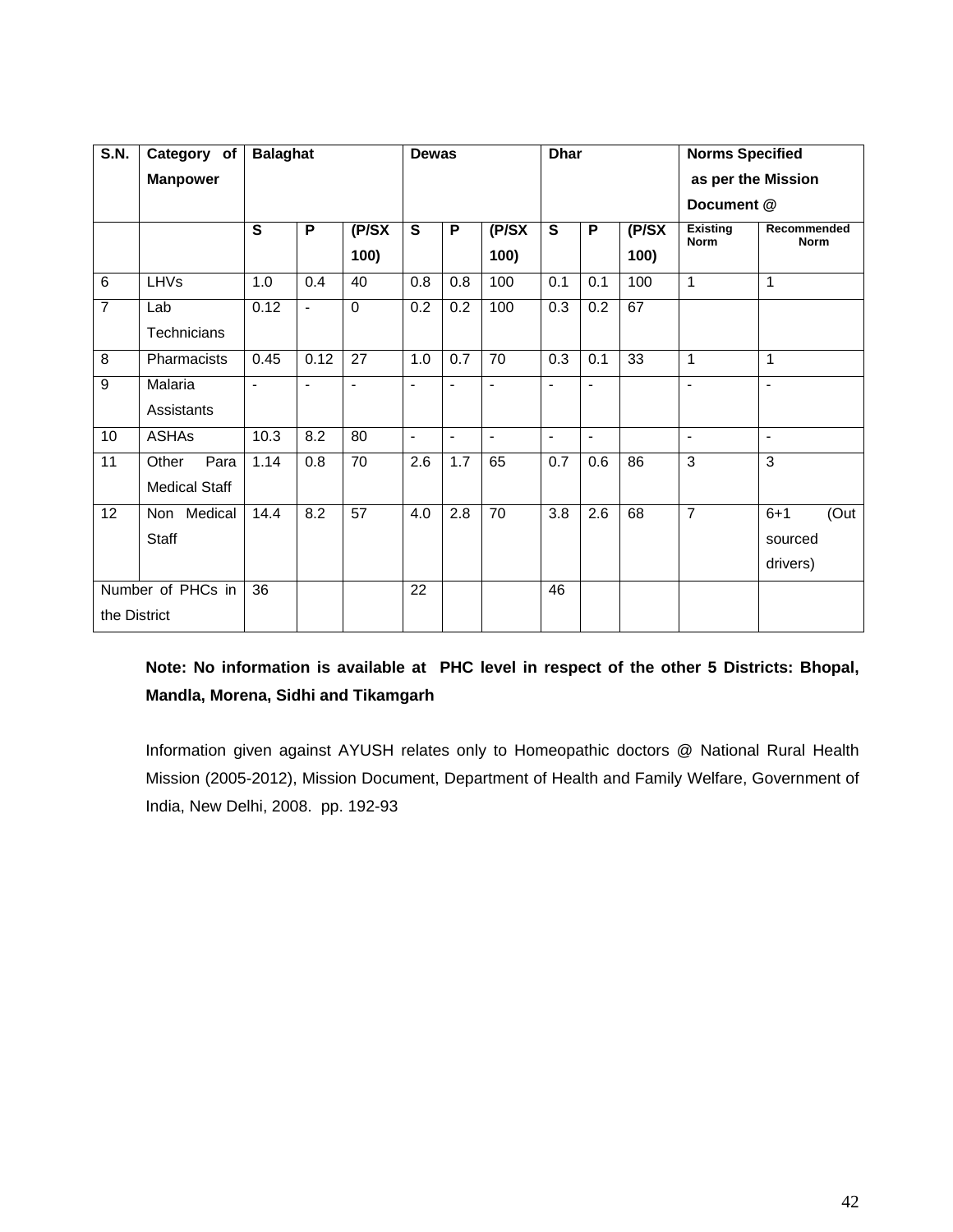The study revealed that infrastructure facilities available at PHC level are adequate. However, their maintenance, and care for hygiene and sanitation are below expectations.

ANC, PNC, child health care and family welfare services dominated the service spectrum at PHC level. Curative health care services are a neglected area. In tribal / disturbed and drought prone areas there is a dire need for emergency hospital care at PHC level, as other health care infrastructure is far removed. RKs have not been effective in facilitating good curative health care services. RKS is the medium through which PRIs can make effective intervention in health care development.

Sanctioned position of medical manpower is below the existing as also recommended manpower norms. In most cases even the sanctioned positions have not been filled up. This gave rise to acute shortage of medical manpower leading to poor delivery of health care service by PHCs.

Non-medical manpower deployment, on the other hand, is relatively higher than the medical manpower provided at PHCs. This causes drain in the scare resources allocated to rural health care.

Inadequacy of funds to the PHC has been one of the important factors in the poor quality of services. The spending pattern had considerable implications for accountability in the provision of health services in general, and the reproductive health care in particular. The ambiguity in the separation of powers between the panchayats and the health departments, the overlapping areas of responsibility has contributed to ambiguity in accountability in health services. While the panchayats have the supervisory powers, the health department does not function in coordination with the panchayats. The health department functioned as a parallel structure. The staff do not consider themselves accountable to the panchayatas, and their line of accountability is extended only to their department.

Most of the respondents were females. They have been using PHC services for maternity, child health care and referral services in case of complications and emergencies.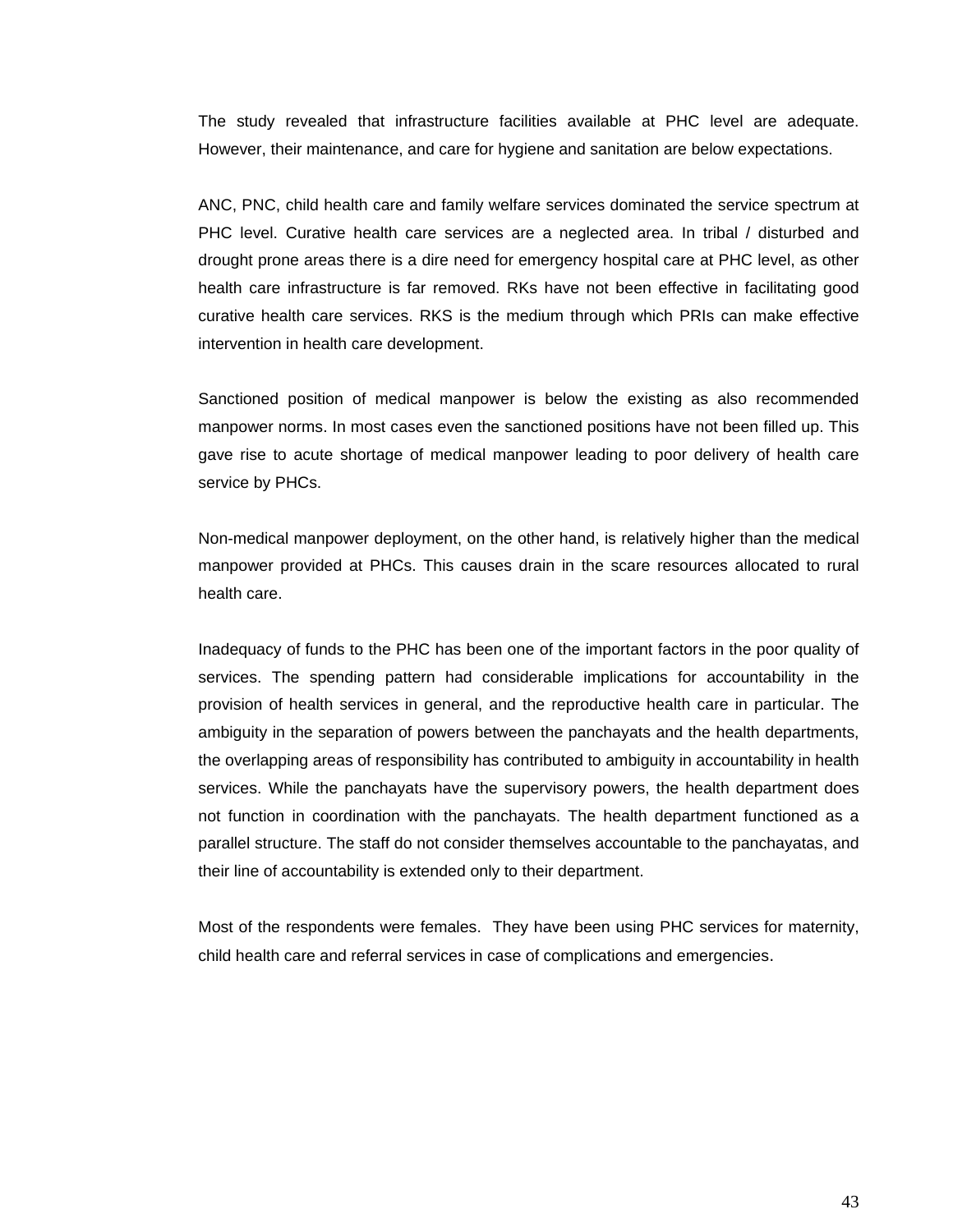Beneficiaries perception (table 3.4) shows that although the percentage of beneficiaries availing PHC services during the last one year is much less, those satisfied with the PHC services is even lesser. Tribal / Disturbed districts appear to be using PHC services more than in the other districts. PHC services have been observed to be the lifeline for people in tribal/disturbed districts, as other health infrastructure is not easily accessible compared with PHCs.

Almost one-fourth of the respondents surveyed had used the facility of PHCs. Amongst them almost all of them were satisfied with the physical and medical services of the centres. Mandla and Balaghat respondents were also relatively more satisfied with the services. Availability of doctors, doctor's care for the patients.

Doctors attending PHCs regularly are some of the areas of concern. In sidhi and Tikamgarh doctors care was perceived to be worst. In these two districts even the paramedical staff attending PHCs regularly was perceived to be relatively worst.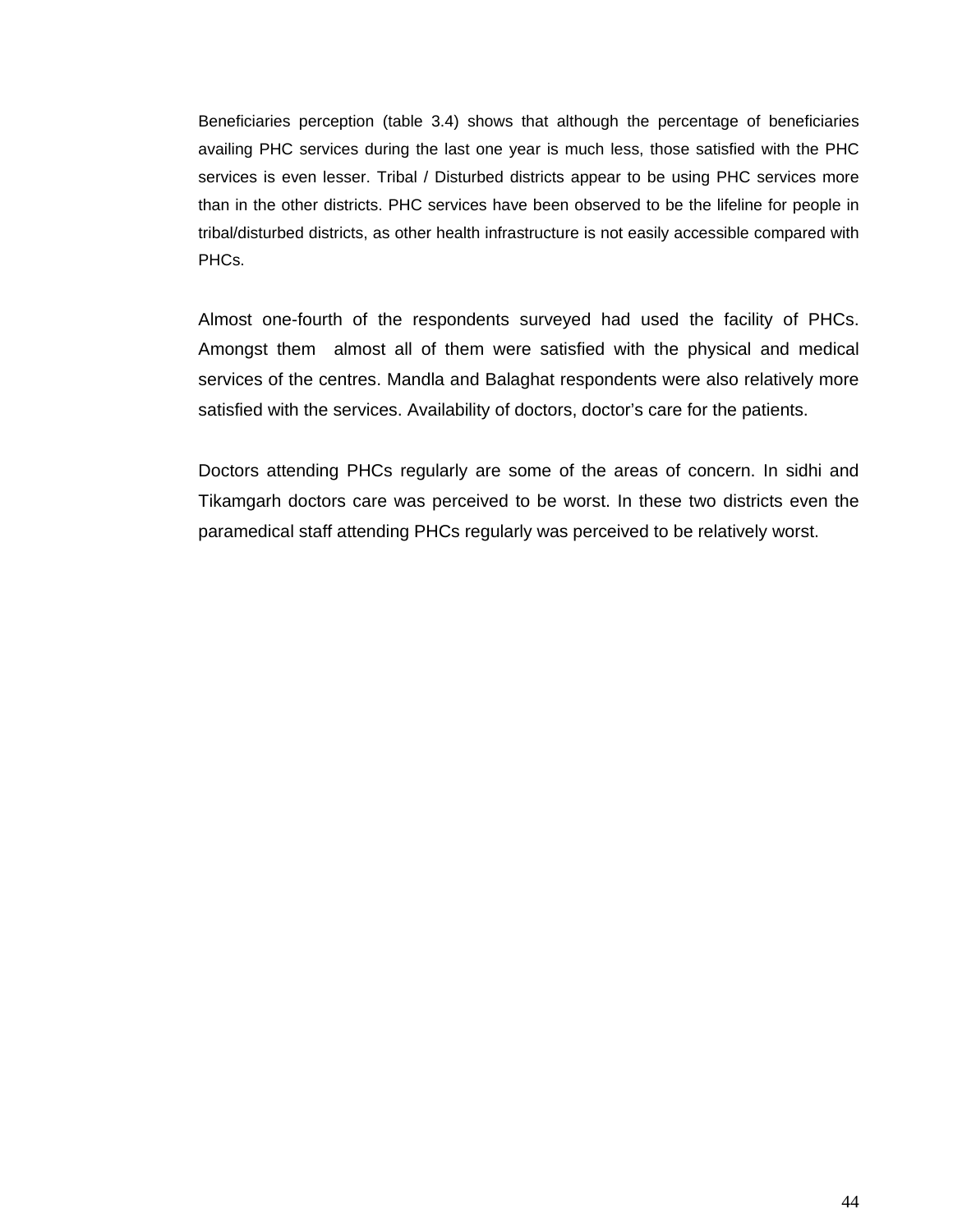## **3.4. Beneficiary Perception of the Functioning of PHCs**

|                | Percentage of Satisfied Respondents in Districts Visited |                 |               |                 |                 |                 |               |       |                 |  |  |
|----------------|----------------------------------------------------------|-----------------|---------------|-----------------|-----------------|-----------------|---------------|-------|-----------------|--|--|
| <b>S.N.</b>    | <b>of</b><br><b>Nature</b>                               | <b>Balaghat</b> | <b>Bhopal</b> | Dewas           | <b>Dhar</b>     | <b>Mandla</b>   | <b>Morena</b> | Sidhi | Tikamgarh       |  |  |
|                | Perception                                               |                 |               |                 |                 |                 |               |       |                 |  |  |
| $\mathbf{1}$   | with<br>Satisfied                                        | 14              | 13            | $\overline{9}$  | 14              | $\overline{16}$ | 16            | 18    | 17              |  |  |
|                | health facilities                                        |                 |               |                 |                 |                 |               |       |                 |  |  |
| $\overline{2}$ | Satisfied<br>with                                        | 14              | 13            | 9               | 14              | 14              | 16            | 18    | 13              |  |  |
|                | infrastructure                                           |                 |               |                 |                 |                 |               |       |                 |  |  |
| 3              | <b>Doctors</b><br>are                                    | 14              | 13            | 9               | 14              | $\overline{15}$ | 16            | 18    | $\overline{13}$ |  |  |
|                | available                                                |                 |               |                 |                 |                 |               |       |                 |  |  |
| $\overline{4}$ | attend<br><b>Doctors</b>                                 | $\overline{11}$ | 13            | $\overline{12}$ | 12              | $\overline{15}$ | 15            | 12    | 10              |  |  |
|                | regularly                                                |                 |               |                 |                 |                 |               |       |                 |  |  |
| 5              | Doctors care for                                         | 11              | 13            | 12              | 15              | 16              | 15            | 12    | 9               |  |  |
|                | the patients                                             |                 |               |                 |                 |                 |               |       |                 |  |  |
| 6              | Paramedical staff                                        | $\overline{11}$ | 13            | $\overline{12}$ | $\overline{12}$ | 14              | 15            | 12    | $\overline{11}$ |  |  |
|                | are adequate                                             |                 |               |                 |                 |                 |               |       |                 |  |  |
| $\overline{7}$ | Paramedical staff                                        | 10              | 13            | 12              | 15              | 16              | 15            | 12    | 8               |  |  |
|                | attend regularly                                         |                 |               |                 |                 |                 |               |       |                 |  |  |
|                | Percent of Beneficiaries                                 | 23              | 13            | 20              | 27              | 25              | 27            | 30    | 25              |  |  |
| Surveyed       | who<br>used                                              |                 |               |                 |                 |                 |               |       |                 |  |  |
| <b>PHCs</b>    |                                                          |                 |               |                 |                 |                 |               |       |                 |  |  |

## **Table 3.4. Perception of Beneficiaries using Primary Health Centres**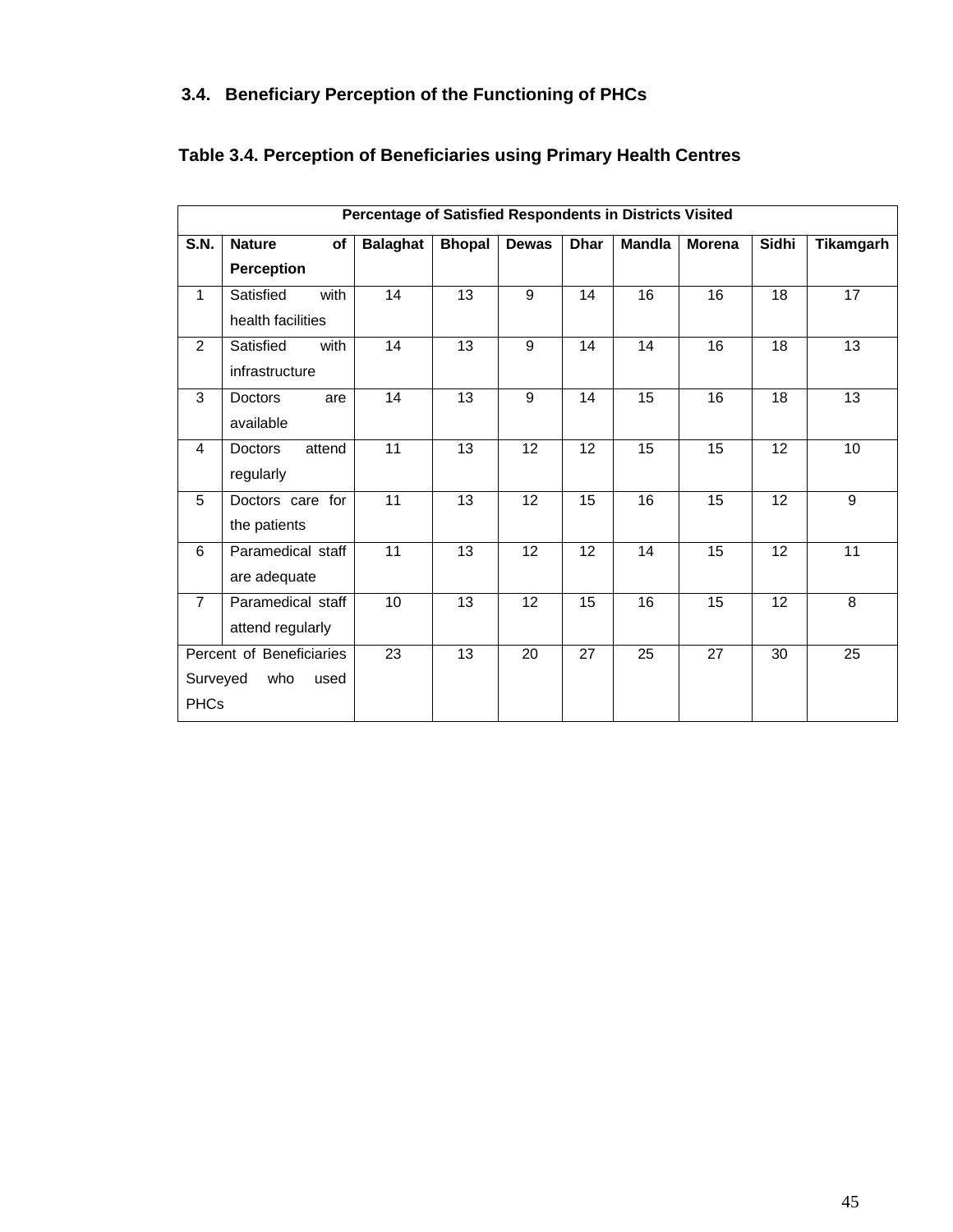# **Chapter 4 Health Care by Community Health Care Centres**

#### **4.1 Introduction**

 The Community Health Centres (CHCs) are conceived as the first major curative health services providers addressing 80 per cent of all ailments requiring out- patient services or hospitalization. Of course, PHCs would handle all services that an MBBS doctor is qualified to provide but without the specialist support, the ability to provide care as per current norms, would be limited. Since the credibility of any health institution is generally determined by the standard of curative services it provides as benchmark to the best institutions.

 The CHCs are currently provided on the population norm of 1 per 1,20,000 population in general areas and 1 per 80,000 population in tribal / desert area. By 1991 population figures there is a requirement of 5587 CHCs as against 3113 in place. Thus there is a shortfall of 2474 CHCs. Of the CHCs in place, as many as 318 do not have their own buildings. Going by the population of 2001, the requirement goes up to 6491 and the deficit increases to 3378.

 The Mission attaches utmost importance to strengthening the existing CHCs and build up new ones to bring the number of CHCs broadly in conformity to the ratio of one per one lakh population. The Centre would support the entire capital expenditure for the construction of the new CHCs and the renovation of the existing CHC buildings. In some places, there are multiple health facilities being controlled by different agencies. As a result, because of the manpower and equipment shortage, none of the facilities function in an optimal manner. It would be advisable to merge these facilities at the CHC headquarters for better cohesion.

The Study Team covered one CHC in each of the 8 districts investigated. In these 8 CHCs the following respondents were covered (Table 4.1)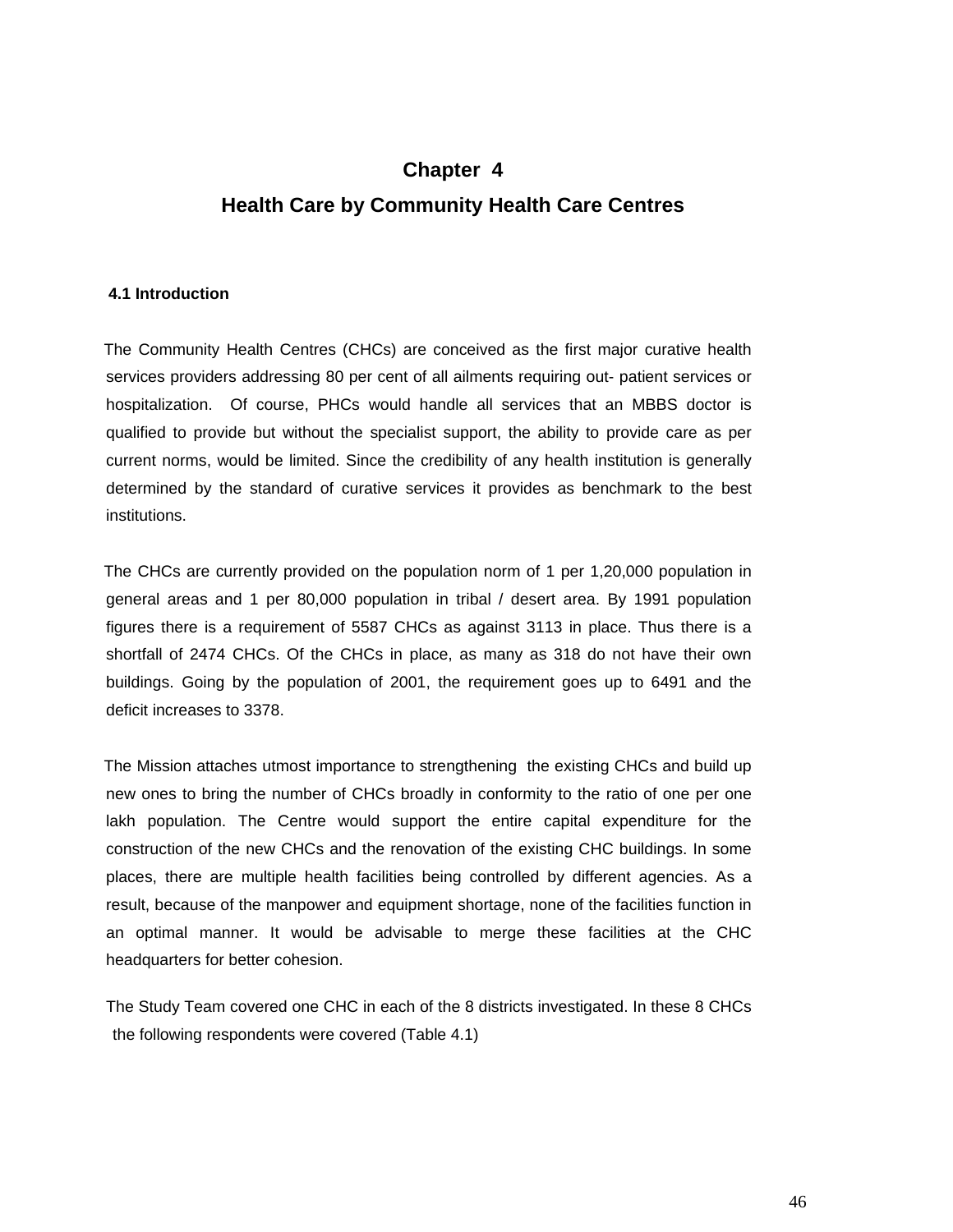|     | <b>Category of Respondents Covered</b><br><b>Medical Persons</b> | <b>Number Covered</b> |
|-----|------------------------------------------------------------------|-----------------------|
|     |                                                                  |                       |
| 1.  | <b>Block Medical Officers</b>                                    | 10                    |
| 2.  | Lady Doctor                                                      | 5                     |
| 3.  | Pediatrician                                                     | 1                     |
| 4.  | <b>Staff Nurse</b>                                               | 11                    |
| 5.  | Dietician                                                        | 1                     |
| 6.  | Multipurpose Worker                                              | 1                     |
|     |                                                                  |                       |
|     | <b>Non Medical Persons</b>                                       |                       |
| 7.  | <b>Elected Representatives</b>                                   | 4                     |
| 8.  | CEO, Janpad                                                      | 2                     |
| 9.  | <b>Block Programme Managers</b>                                  | 8                     |
| 10. | <b>Beneficiaries</b>                                             | 55                    |
| 11. | <b>Others</b>                                                    | 5                     |
|     |                                                                  |                       |
|     | <b>Total</b>                                                     | 103                   |
|     |                                                                  | --------              |

## **Table 4.1 Respondents Covered at the Community Health Centre Level**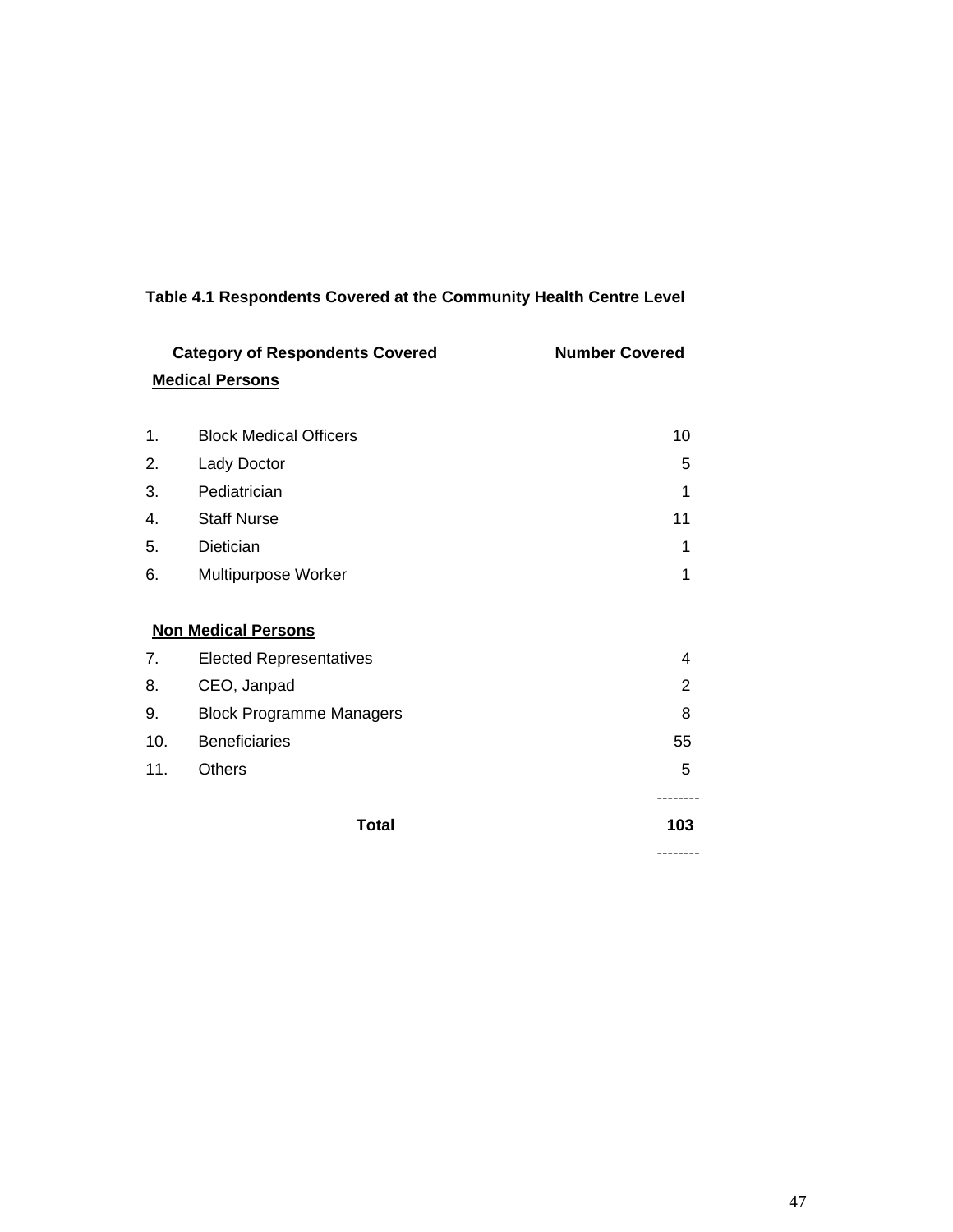#### **4.2.1 Review of Service Delivery at CHC Level**

 Although CHCs are visualized as the first curative health service providers, most of the services provided related to ANC, PNC and child health care including immunization. This is because in most CHCs, there are no specialist services at CHC level. Any chronic disease case reported at CHC level is being referred to District Hospital.

 Most of the rural women, particularly the illiterate and poor are availing ANC services from public health institutions. All the CHCs surveyed have referral linked Janani Express Transport Services. In promoting ANC services, ASHAs have significant impact and influence. Women from rural areas are increasingly resorting to institutional deliveries, due to counseling by ASHAs and most of the deliveries have been normal deliveries, because facilities for caesarean operations are practically absent. In two CHCs there were lady surgeons but due to lack of anesthetic services, the lady surgeons are not able to offer caesarian services. Increasing tendency to utilize institutional delivery facilities has reduced maternal mortality and foetal losses. However facilities for institutional deliveries are being maintained very poorly. Only 2 of the 8 CHCs surveyed have been maintaining hygiene and sanitation in and around operation theatres (OTs) and labour rooms. In the other six the OTs and labour rooms are not fit to be used even as store rooms. They are not cleaned and the equipment is non functional.

 Most of the women seem to be neglecting postnatal care. All the same, in households where ASHAs make regular visits there is a greater appreciation of the need to postnatal care facilities from public health care institutions.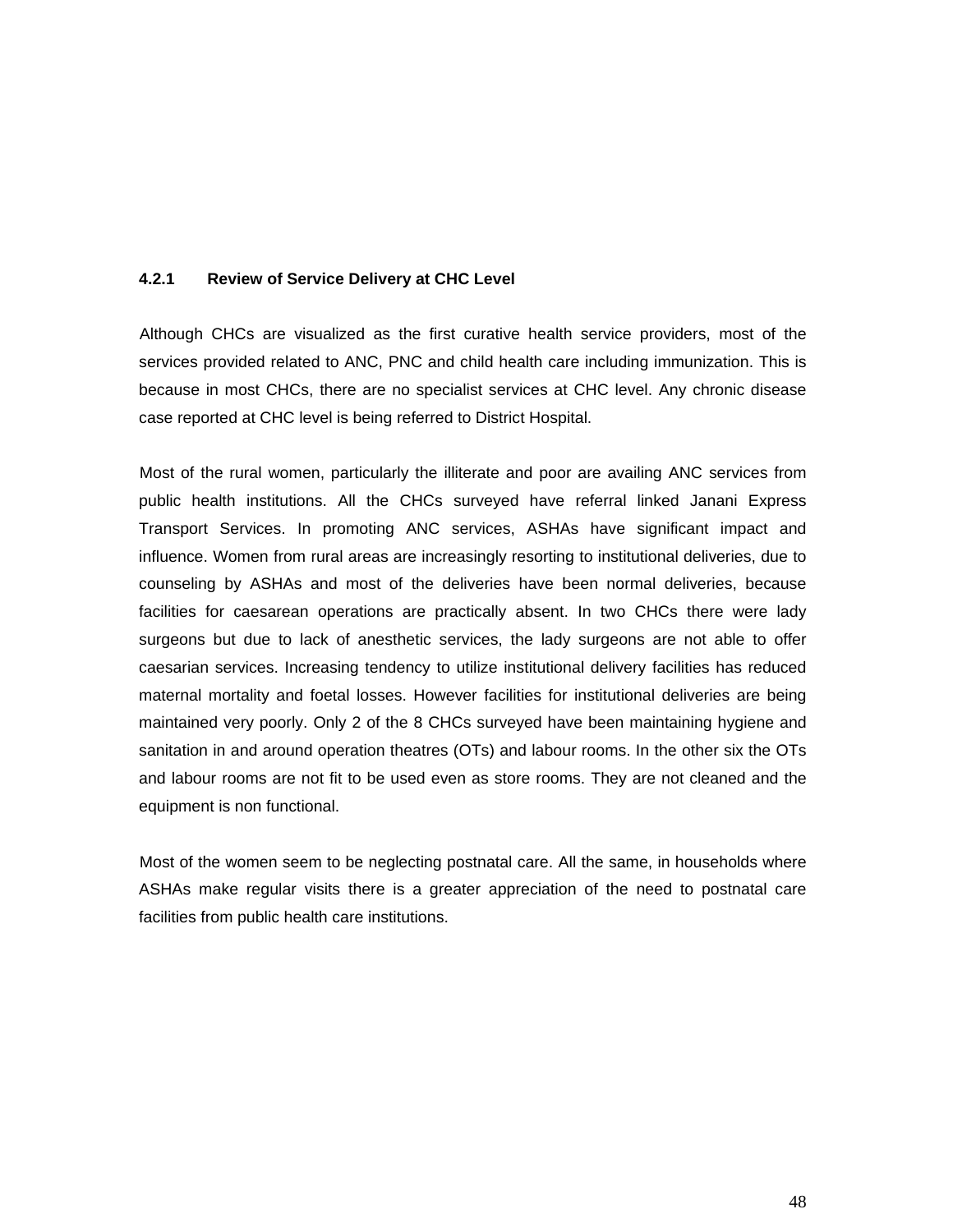Child health care package in the public health institutions comprises of

- new born-home and institutions based care;
- proper counseling of mothers on child care including breast feeding;
- food supplementation; and
- a complete package of immunization programme for protection of children from life threatening and preventable diseases

These services have been observed to be good and have caused reduction in post neonatal infant mortality. Immunization has been covering children from 1 to 5 years of age. For dropouts from immunization, as stated earlier, Defaulter Tracking System (innovated by the UNICEF) is being implemented with immense positive outcome.

### **4.3 Infrastructure Support at the CHC Level**

Emergency services for sick children have been observed to be there in all the 8 CHCs, although only one CHC had a paediatrician. Bed occupancy is very satisfactory as there are 24 hours health care facilities in all the CHCs.

Overall Balaghat followed by Bhopal district CHCs had better infrastructural support among the eight districts. Such support is relatively inadequate in Morena, Sidhi and Tikamgarh. With respect to specific services, Gynocology / Obstetric facility was available only in three CHCs. Safer abortion facility, emergency obstetric care, availability of ECG and x-ray facility was available in only two CHCs and ultrasound facility in one of the CHCs. Hygine of CHCs with respect to conditions of floors, OPD, OT was also an area of concern for five CHCs. (Table 4.2).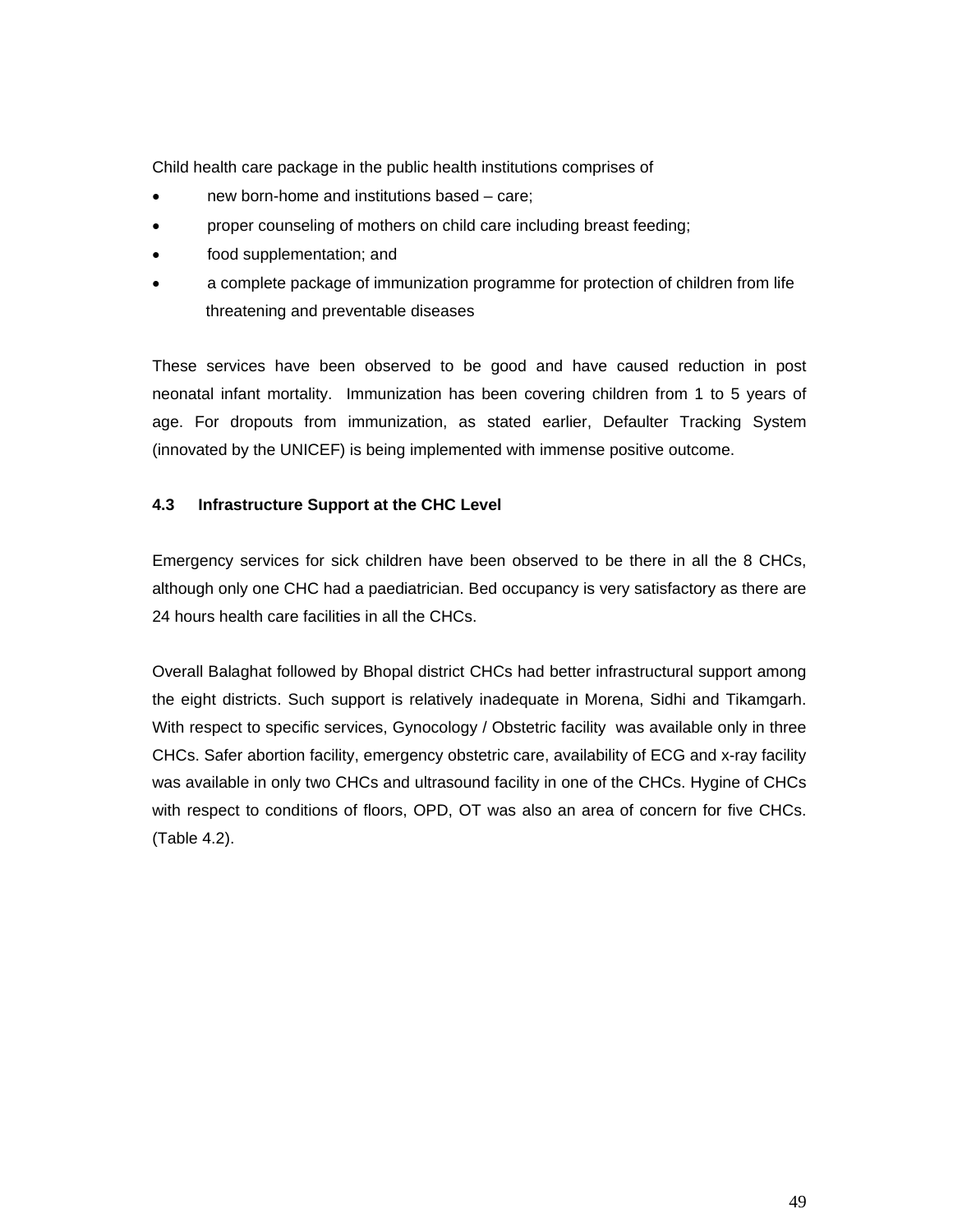| Category of Infrastructure Support     | 1              | $\overline{2}$           | 3                        | 4              | 5              | 6              | $\overline{7}$ | 8 |
|----------------------------------------|----------------|--------------------------|--------------------------|----------------|----------------|----------------|----------------|---|
| 24-hour services                       | 1              | 1                        | $\mathbf{1}$             | 1              | 1              | 1              | $\mathbf{1}$   | 1 |
| Emergency obstetric care               | ÷,             | 1                        | ÷.                       | 1              | ÷.             | $\blacksquare$ | ä,             |   |
| Emergency of sick children             | 1              | 1                        | 1                        | 1              | 1              | 1              | $\mathbf{1}$   | 1 |
| Full range of family planning services | 1              | 1                        | 1                        | $\overline{1}$ | 1              | 1              | 1              | 1 |
| Safe abortion services                 | ÷.             | 1                        | ÷,                       | 1              | $\blacksquare$ | ۰              | $\blacksquare$ |   |
| <b>Treatment of STI/RTI</b>            | 1              | 1                        | 1                        | 1              | 1              | 1              | $\mathbf{1}$   | 1 |
| <b>Referral Transport services</b>     | 1              | 1                        | $\mathbf{1}$             | 1              | 1              | $\mathbf 1$    | $\mathbf{1}$   | 1 |
| Separate Wards for Male/Female         | ÷,             | $\blacksquare$           |                          | ä,             | ۰              | ٠              | ÷              |   |
| Paediatric beds                        | ÷              | $\blacksquare$           | $\blacksquare$           | ÷.             | $\blacksquare$ | $\blacksquare$ | ÷              |   |
| Counseling for HIV/AIDS/STD            | 1              | 1                        | $\mathbf{1}$             | 1              | 1              | 1              | 1              | 1 |
| <b>Ante Natal Care</b>                 | 1              | 1                        | 1                        | 1              | 1              | 1              | $\mathbf 1$    | 1 |
| Postnatal care                         | 1              | 1                        | 1                        | 1              | 1              | 1              | $\mathbf{1}$   | 1 |
| Immunization services                  | 1              | 1                        | 1                        | $\mathbf{1}$   | 1              | 1              | 1              | 1 |
| Gynecology / Obstetrics                | 1              | $\overline{\phantom{a}}$ | 1                        | 1              | ÷,             | $\blacksquare$ | $\blacksquare$ |   |
| Rogi kalian samiti                     | 1              | 1                        | 1                        | 1              | 1              | 1              | $\mathbf{1}$   | 1 |
| Availability of ECG                    | 1              | ä,                       | ä,                       | $\mathbf{1}$   | ä,             | $\blacksquare$ | ä,             |   |
| Ultrasound                             | 1              | $\blacksquare$           | $\overline{\phantom{a}}$ | $\blacksquare$ | ÷,             | ÷,             | ۰              | ÷ |
| Availability of specific lab tests     | 1              | 1                        | $\mathbf{1}$             | 1              | 1              | $\mathbf{1}$   | $\overline{1}$ | 1 |
| Own building                           | 1              | 1                        | 1                        | 1              | 1              | 1              | $\mathbf 1$    | 1 |
| Good condition of floors               | ÷              | 1                        | 1                        | 1              |                | $\blacksquare$ | ÷              |   |
| Good / clean OPD                       | 1              | 1                        | $\mathbf{1}$             | $\mathbf{1}$   | $\blacksquare$ | $\blacksquare$ | ä,             |   |
| Good / clean OT                        | $\overline{a}$ | 1                        | 1                        | 1              |                | $\blacksquare$ | ۰              |   |
| Separate Toilets for Males/Females     | 1              | 1                        | 1                        | 1              | 1              | $\mathbf 1$    | $\mathbf 1$    | 1 |
| Pharmacy                               | 1              | 1                        | 1                        | 1              | 1              | 1              | $\mathbf{1}$   | 1 |
| <b>Functional Labour Room</b>          | 1              | 1                        | 1                        | 1              | 1              | $\mathbf{1}$   | 1              | 1 |
| X-Ray facilities                       | ÷              | 1                        | ä,                       | 1              | $\blacksquare$ | $\blacksquare$ | $\blacksquare$ |   |
| <b>Operation Theatre</b>               | 1              | 1                        | 1                        | 1              | 1              | 1              | 1              | 1 |

### **Table 4.2 Health Infrastructure support in the Selected Districts of M.P. 2012**

'1" indicates availability

District Codes: 1 Balaghat 2 Bhopal 3 Dewas 4 Dhar 5 Mandla 6 Morena 7 Siddhi 8 Tikamgarh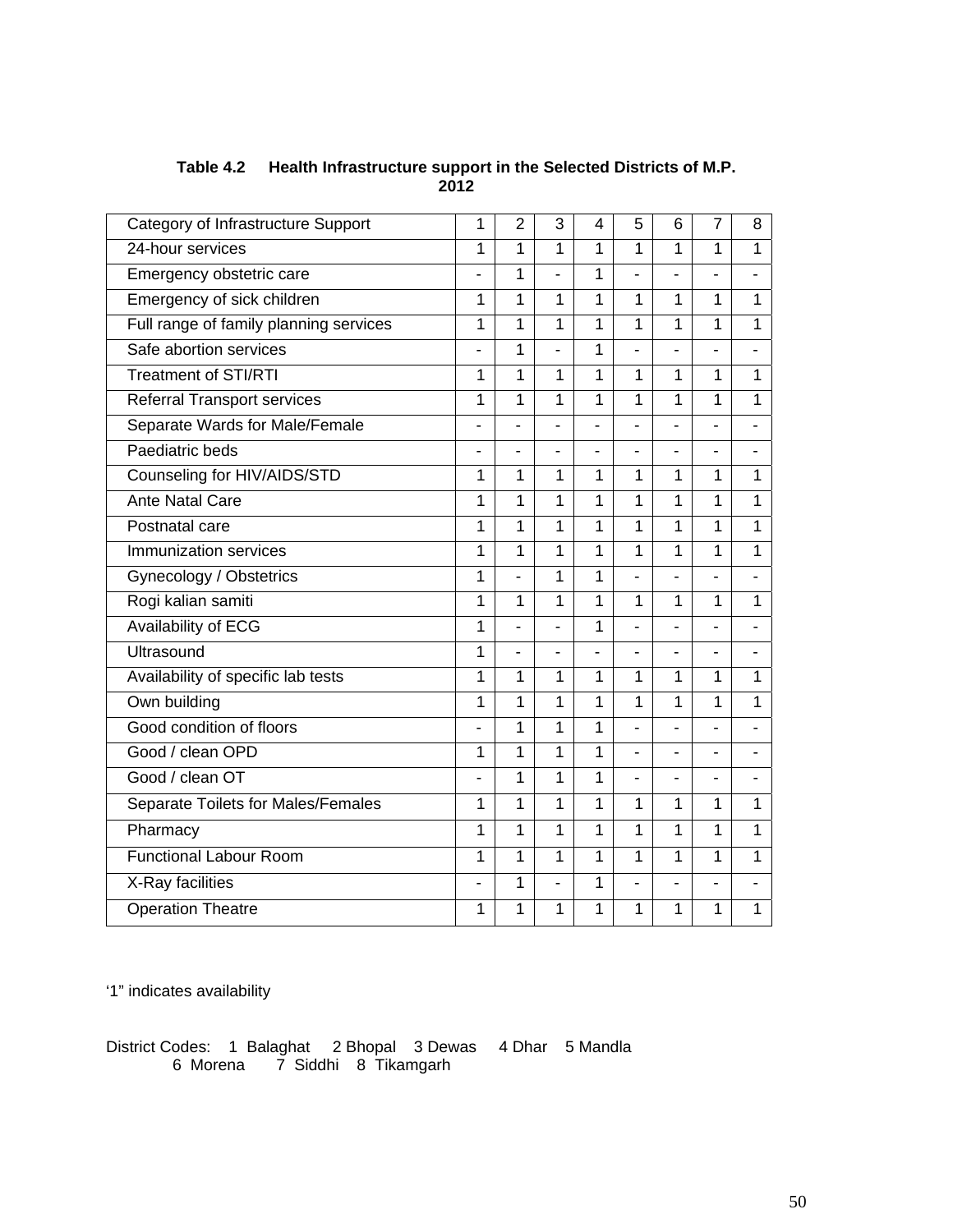#### **4.4 Human Resource Support**

 Data on human resource support at CHC level could be obtained only respect of 3 districts: Balaghat, Dewas and Dhar. Other districts have not responded despite repeated reminders. As per available data, medical personnel in position are far less than the number sanctioned. Also, existing staff are far less than the norms specified by the NRHM. Non-medical staff at CHC level also is far higher than the paramedical staff. For providing curative health services, paramedical staff are essential, so that medical staff like physicians and other specialists have adequate support. With the available human resource support, curative health care cannot be effective at CHC level. Maternity and Child health care services, as a referral service have been satisfactory and they dominated the spectrum of services provided at CHC level.

 The study revealed that, at this level, while both the General Body and Executive Committee of have high powered bodies with wide ranging powers and functions, non-medical members, particularly the bureaucrats and elected representatives of Janpad Panchayat have been taking RKS very casually. CEOs of Janpad Panchayat interviewed have not yet realized that monitoring and supervision of health care faculties within their geographical jurisdiction is their responsibility and not of the Block Medical Officer (BMO) concerned. The non-medical members have been attending the meetings of RKS as a matter of formality. They neither take interest in the preparation of agenda for RKS meetings nor in the decision taken there in. This goes against the spirit of the National Health Policy, 2001 which emphasized implementation of public health programmes through local self-government institutions. The Task Force appointed by the Planning Commission, Government of India to review involvement of PRIs in rural health care delivery proposed activities of PRIs related to identification of people in need of health care services: monitoring village health workers performance, and primary and secondary health care facilities. The present attitude of PRIs and its bureaucrats and elected representatives clearly bring out that the PRIs are not equipped to take up the kind of activities proposed for them by the Task Force.

#### **4.5 Beneficiaries Perception of the Functioning of CHCs**

 A low percentage of beneficiaries were using the services of CHCs (Table 4.3) during the last one year. Beneficiaries using the services were by and large dissatisfied with the services. The dissatisfaction level was much higher in Bhopal, Balaghat, Morena, Sidhi and Dhar CHCs on all the parameters. Availability of doctors is a major issue in most of the districts, though relatively better in Dewas and Tikamgarh. Doctor care was equally badly perceived in most of the CHCs.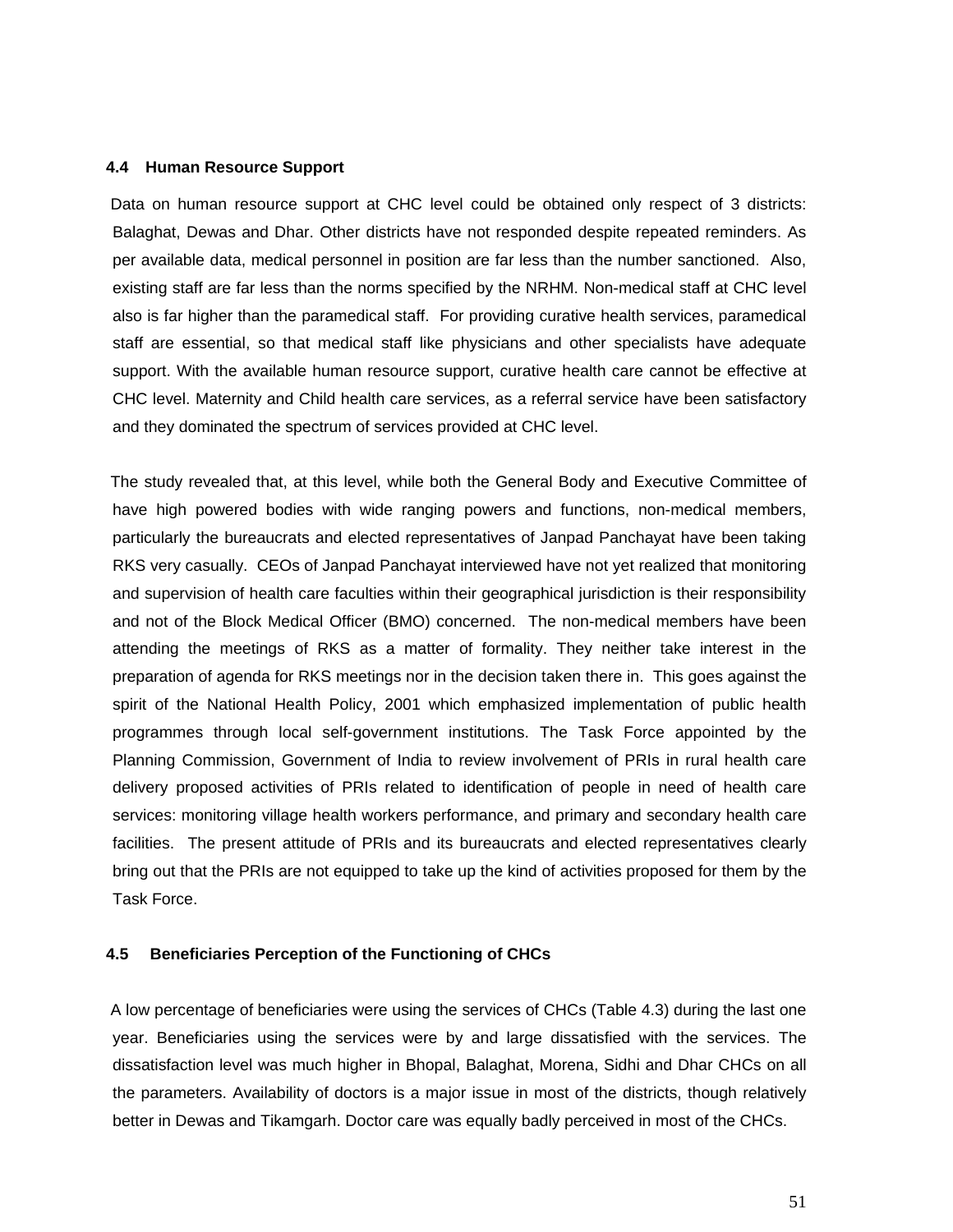| <b>Nature</b><br>of<br>Perception | <b>Balagh</b><br>at | <b>Bhopal</b>   | <b>Dewas</b>    | <b>Dhar</b>             | <b>Mandla</b>   | <b>Morena</b>   | Siddhi          | <b>Tikam</b><br>garh |
|-----------------------------------|---------------------|-----------------|-----------------|-------------------------|-----------------|-----------------|-----------------|----------------------|
| Satisfied with                    | $\overline{5}$      | 11              | 15              | $\overline{8}$          | 16              | $\overline{5}$  | $\overline{8}$  | 18                   |
| health                            |                     |                 |                 |                         |                 |                 |                 |                      |
| facilities                        |                     |                 |                 |                         |                 |                 |                 |                      |
| Satisfied with                    | $\overline{5}$      | $\overline{11}$ | 15              | 8                       | $\overline{7}$  | $\overline{5}$  | 8               | $\overline{13}$      |
| infrastructure                    |                     |                 |                 |                         |                 |                 |                 |                      |
| Paramedical                       | $\overline{3}$      | $\overline{11}$ | $\overline{19}$ | $\overline{8}$          | $\overline{11}$ | $\overline{4}$  | $\overline{5}$  | $\overline{12}$      |
| staff are                         |                     |                 |                 |                         |                 |                 |                 |                      |
| adequate                          |                     |                 |                 |                         |                 |                 |                 |                      |
| Paramedical                       | $\overline{5}$      | $\overline{11}$ | 15              | $\overline{8}$          | 16              | $\overline{4}$  | $\overline{5}$  | 9                    |
| staff attend                      |                     |                 |                 |                         |                 |                 |                 |                      |
| regularly                         |                     |                 |                 |                         |                 |                 |                 |                      |
| Doctors are                       | $\overline{3}$      | $\overline{7}$  | 15              | $\overline{\mathbf{8}}$ | $\overline{8}$  | $\overline{5}$  | $\overline{8}$  | $\overline{13}$      |
| available                         |                     |                 |                 |                         |                 |                 |                 |                      |
| Doctors care                      | $\overline{3}$      | $\overline{7}$  | 15              | $\overline{\infty}$     | $\overline{9}$  | $\overline{4}$  | $\overline{5}$  | 10                   |
| for the                           |                     |                 |                 |                         |                 |                 |                 |                      |
| patients and                      |                     |                 |                 |                         |                 |                 |                 |                      |
| do not                            |                     |                 |                 |                         |                 |                 |                 |                      |
| discriminate                      |                     |                 |                 |                         |                 |                 |                 |                      |
| Percentage                        | $\overline{19}$     | 33              | $\overline{36}$ | $\overline{23}$         | $\overline{25}$ | $\overline{19}$ | $\overline{25}$ | $\overline{33}$      |
| beneficiaries                     |                     |                 |                 |                         |                 |                 |                 |                      |
| using CHCs                        |                     |                 |                 |                         |                 |                 |                 |                      |

## **Table 4.3 Beneficiary Perception of Services at CHC**

**4.6** The study found that although CHCs are visualized as the first curative health provider, most of the services provided by CHC related to ANC, PNC and child health care including immunization.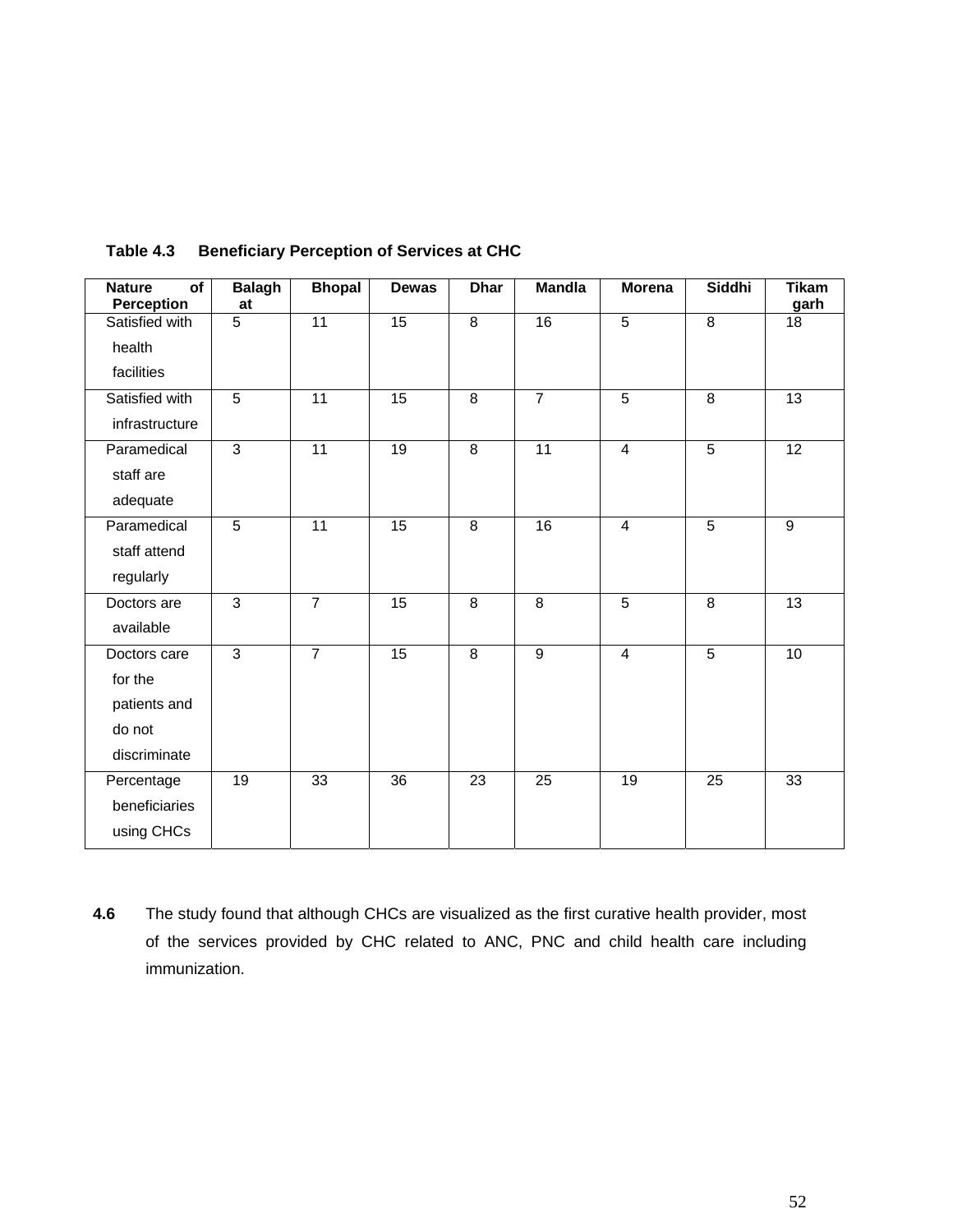Only two CHCs are observed to be having emergency obstetric care. In other CHCs obstetric care facilities are missing as there are no lady doctors. Bed occupancy in the patient ward, has been good, as there are 24-hour health care facilities in all the CHCs. Specific lab-test facilities are there at every CHC with a trained technician, and adequate equipment and chemicals.

 Human resource support provided is less than the sanctioned positions. Even the sanctioned positions are less than the norms specified by NRHM, particularly in respect of specialists. Health Care can not, therefore, be effective at CHC level.

Although both the general Body and the Executive Committee of RKS have wide powers and well defined functions, non-medical members, particularly the bureaucrats and elected representatives of Janpad Panchayat have a very casual attitude towards RKS. These persons are yet to realize that planning, monitoring and supervision of health care facilities within their geographical jurisdiction is their responsibility. General feeling is that health care at dispensaries, hospitals and RKS are the responsibility of the health department. Non medical members of RKS have been attending its meetings as a matter of formality. They did not show interest in either the agenda for RKS meetings or in the decisions taken therein. This goes against the spirit of National Health Policy 2011 which emphasized implementation of Public Health Programmes through local self-government institutions.

Beneficiaries were not satisfied with the services provided by CHCs.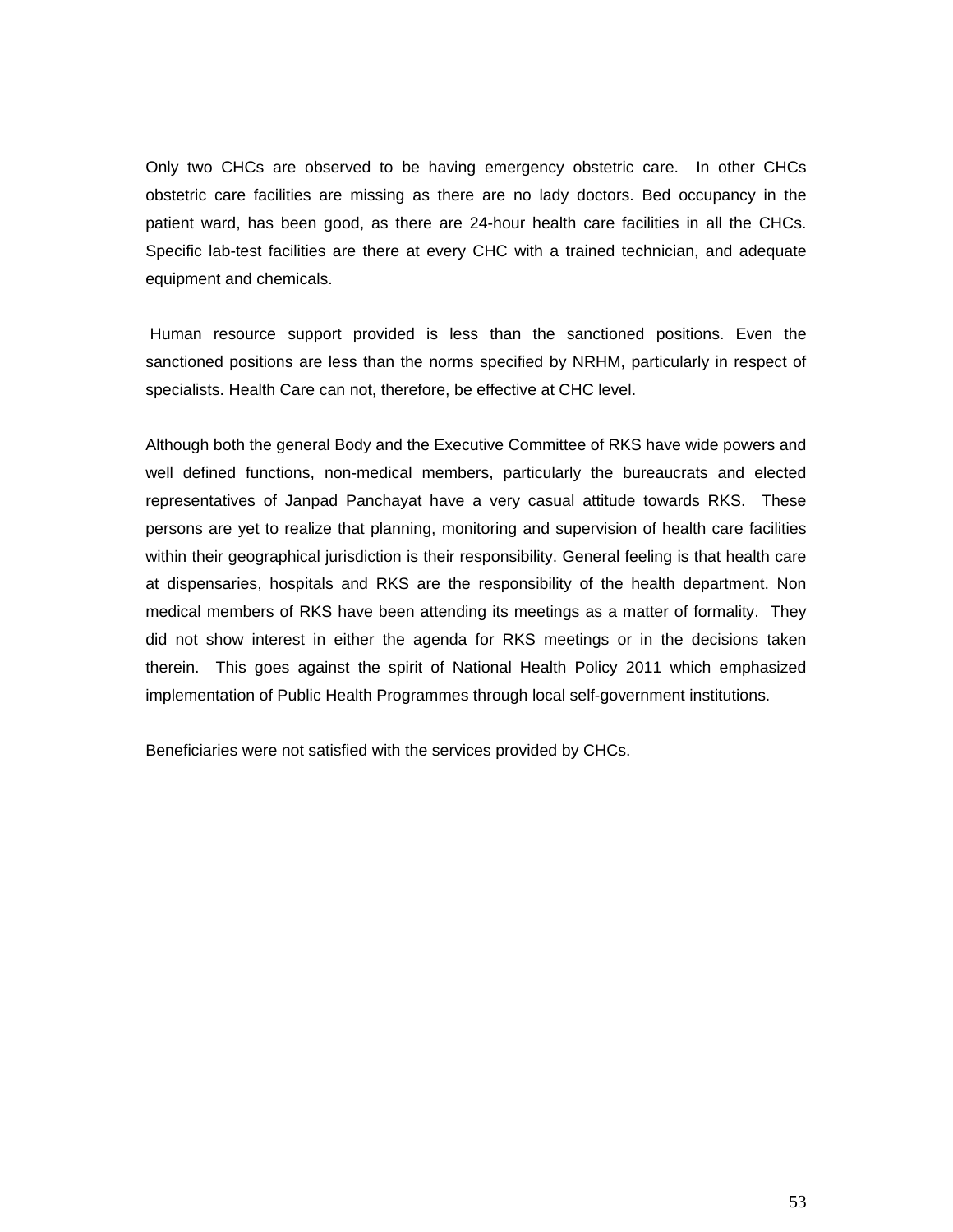## **Chapter 5**

## **Health Care by the District Health Mission**

As part of the NRHM strategy, it is required to develop a health management team with a strong District Health Mission with multifarious roles (Annexure.)

The Study covered Districts Health Mission in each of the eight districts surveyed with the following respondents (Table 5.1)

### **Table 5.1 Respondents covered at the District Health Mission Level**

| SL.NO.         | <b>CATEGORY OF RESPONDENTS COVERED</b>     | <b>NUMBERS</b>          |
|----------------|--------------------------------------------|-------------------------|
|                |                                            | <b>COVERED</b>          |
| 1              | Chief Medical and Health Officer (CMHO)    | 8                       |
| 2              | District Project Manager (DPM)             | 6                       |
| 3              | Civil Surgeon                              | $\overline{\mathbf{4}}$ |
| 4              | <b>Staff Nurse</b>                         | 15                      |
| 5              | <b>Medical Officer</b>                     | 6                       |
| 6              | Paediatrician                              | 1                       |
| $\overline{7}$ | Dental Surgeon                             | 1                       |
| 8              | Lady Surgeon                               | 1                       |
| 9              | Ophthalmologist                            | 1                       |
| 10             | Dietician                                  | 5                       |
| 11             | <b>Malaria Consultant</b>                  | 1                       |
| 12             | <b>Unesco Consultant</b>                   | 3                       |
| 13             | District Monitoring and Evaluation Officer | 1                       |
| 14             | <b>Assistant Statistical Officer</b>       | 3                       |
|                | Total :-                                   | 56                      |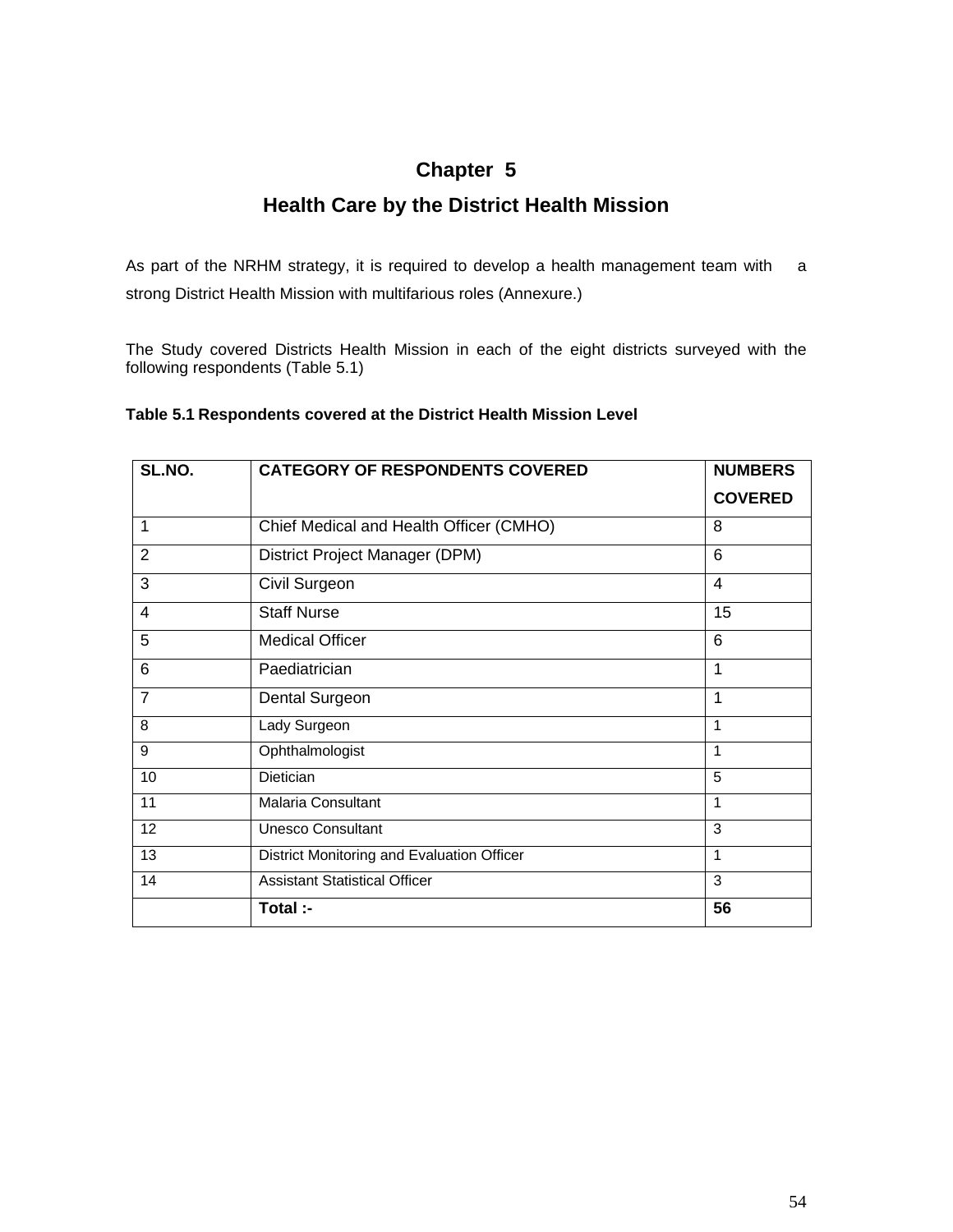#### **5.2 Disease Pattern of Districts Surveyed**

Although data on number of persons reporting sick by disease is generated at the Sub-centre level, it is available in an aggregated form only at the district level (See Table 5.2).

The data shows that major diseases in all the eight districts were: Acute Respiratory Infection, Acute Diarrheal, Bacillary, Malaria and Fever of unknown origin. Malaria is high in Morena and Tikamgarh districts which are both dust prone and backward districts. Bhopal, the capital city of Madhya Pradesh, with better access to medical facilities, is dominated by patients with diseases like Measles, Diphtheria, and viral hepatitis.

One major concern is the dog and snake bites for which there are no facilities for primary care at a sub-centre where such cases occur. The patients have to travel to CHC or district hospitals for treatment. Interestingly tuberculosis HIV/AIDS and Heart Diseases are not of major concern.

| SN.            | <b>NAME OF</b>                                                             | <b>DISTRICTS</b>           |                |                  |                 |                          |                 |                  |                             |              |  |  |
|----------------|----------------------------------------------------------------------------|----------------------------|----------------|------------------|-----------------|--------------------------|-----------------|------------------|-----------------------------|--------------|--|--|
|                | <b>DISEASE</b>                                                             | <b>BALA</b><br><b>GHAT</b> | <b>BHOPAL</b>  | <b>DEWAS</b>     | <b>DHAR</b>     | <b>MANDLA</b>            | <b>MORENA</b>   | <b>SIDHI</b>     | <b>TIKAM</b><br><b>GARH</b> | <b>TOTAL</b> |  |  |
| $\mathbf{1}$   | Malaria                                                                    | $\overline{702}$           | 434            | 1373             | 2641            | 193                      | 24621           | 1280             | 38437                       |              |  |  |
| $\overline{c}$ | Measles                                                                    | $\theta$                   | 23840          | $\overline{0}$   | 12              | 12                       | 23              | 26               | $\overline{2}$              |              |  |  |
| 3              | <b>Chicken Pox</b>                                                         | $\boldsymbol{0}$           | $\theta$       | 3                | 7               | $\Omega$                 | 3               | $\boldsymbol{0}$ | $\overline{0}$              |              |  |  |
| $\overline{4}$ | Dengue/DHF/DSS                                                             | $\overline{0}$             | $\overline{0}$ | $\overline{0}$   | $\Omega$        | 359                      | $\overline{0}$  | $\mathbf{0}$     | 582                         |              |  |  |
| 5              | Chikungunya                                                                | $\Omega$                   | $\mathbf{0}$   | $\boldsymbol{0}$ | $\overline{3}$  | $\mathbf{0}$             | 48              | $\overline{82}$  | $\boldsymbol{0}$            |              |  |  |
| 6              | Meningitis                                                                 | $\overline{4}$             | $\theta$       | $\overline{0}$   | $\theta$        | $\Omega$                 | $\overline{52}$ | $\Omega$         | $\overline{2}$              |              |  |  |
| $\overline{7}$ | <b>Acute Encephalitis</b><br>Syndrome                                      | 3                          | 6              | $\overline{0}$   | $\theta$        | $\overline{0}$           | 296             | 19               | $\mathbf{1}$                |              |  |  |
| 8              | <b>Enteric Fever</b>                                                       | 1557                       |                | 1235             | 4999            | $\Omega$                 | 14956           | 32               | 1013                        |              |  |  |
| 9              | Fever of Unknown<br>Origin (PUO)                                           | 9659                       | $\mathbf{1}$   | 12524            | 45003           | 11                       | 28401           | 531              | 36358                       |              |  |  |
| 10             | Diphtheria                                                                 | $\Omega$                   | 131690         | $\Omega$         | $\theta$        | 9                        | $\theta$        | 41               | $\Omega$                    |              |  |  |
| 11             | Pertussia                                                                  | $\overline{0}$             | 505            | 23               | $\mathbf{0}$    | $\Omega$                 | $\Omega$        | 20               | $\mathbf{0}$                |              |  |  |
| 12             | Tuberculosis                                                               | 17                         | 215            |                  |                 | 17                       | 26              | 12               | L,                          |              |  |  |
| 13             | <b>Acute Respiratory</b><br>Infection (ARI)<br>other than<br>interventions | 3646                       | 6803           | 18672            | 30096           | 48                       | 32585           | 147              | 11863                       |              |  |  |
| 14             | Pneumonia                                                                  | 204                        | 16             | 53               | 926<br>64       |                          | 2402<br>92      |                  | 291                         |              |  |  |
| 15             | <b>Acute Diarrhoeal</b><br>Disease (including<br>acutegastroenteritis)     | 1651                       | 52             | 3737             | 9924            | 4325                     | 17796           | 134              | 26520                       |              |  |  |
| 16             | <b>Bacillary</b>                                                           | 845                        | 4082           | 40               | 2603            | $\Box$                   | 2177            | 53               | 414                         |              |  |  |
| 17             | Viral Hepatitis                                                            | 39                         | 54500          | 106              | 40              | $\overline{\phantom{a}}$ | 502             | $\overline{4}$   | 122                         |              |  |  |
| 18             | Leptospirosis                                                              | $\Omega$                   | $\Omega$       | $\overline{0}$   | $\theta$        | $\overline{\phantom{a}}$ | 24              | $\theta$         | $\overline{4}$              |              |  |  |
| 19             | <b>Acute Flaccid</b><br>Paralysis (<15<br>years of Age)                    | 1                          | $\overline{0}$ | $\overline{0}$   | $\overline{17}$ | $\overline{a}$           | $\overline{35}$ | 1                | $\overline{10}$             |              |  |  |

**Table 5.2 Number of Person Reporting Sick by Disease in the District as a whole in 2010-2011**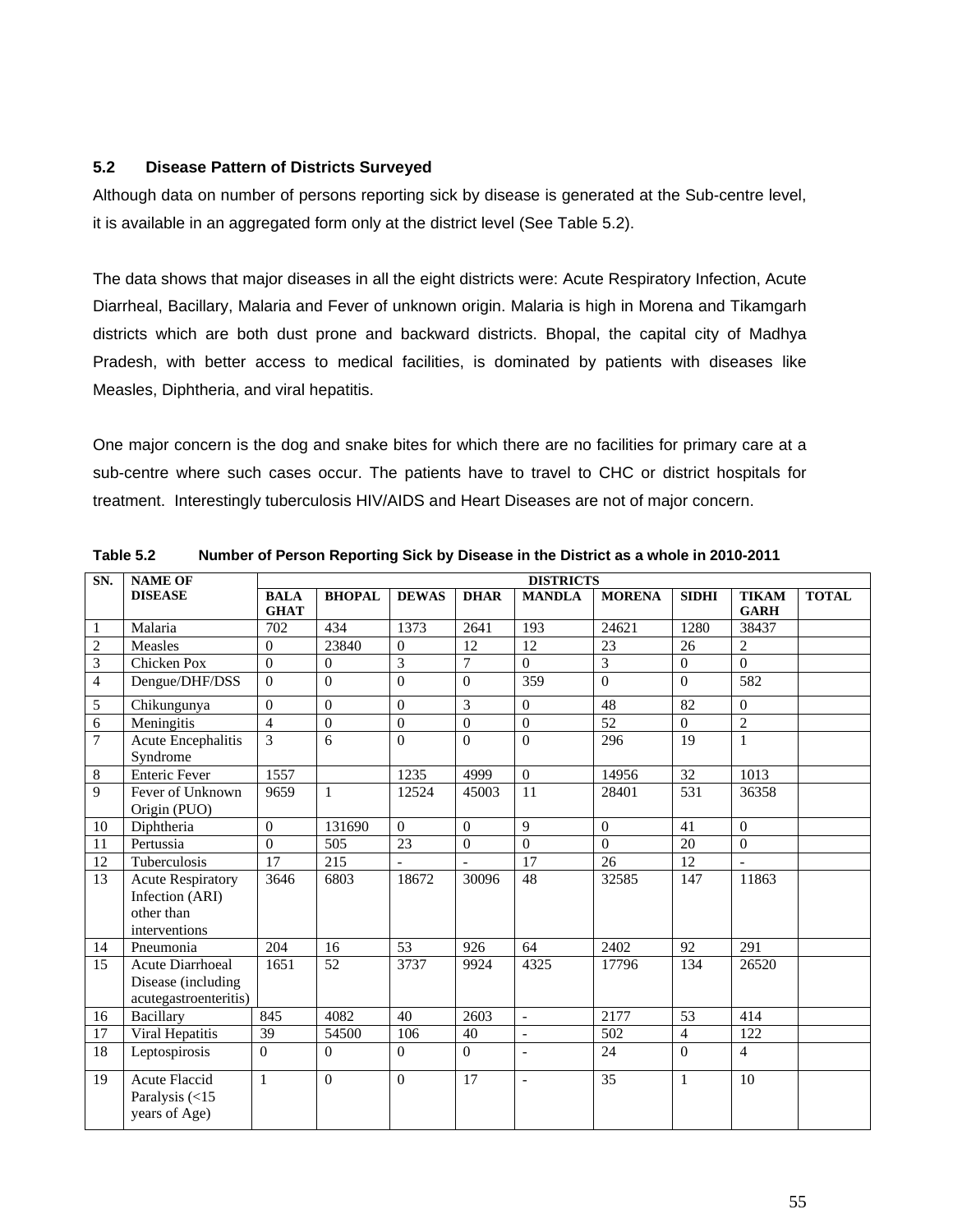| SN. | <b>NAME OF DISEASE</b>   | <b>DISTRICTS</b>           |                          |                          |                          |                |                |                |                             |              |  |  |  |
|-----|--------------------------|----------------------------|--------------------------|--------------------------|--------------------------|----------------|----------------|----------------|-----------------------------|--------------|--|--|--|
|     |                          | <b>BALA</b><br><b>GHAT</b> | <b>BHOPAL</b>            | <b>DEWAS</b>             | <b>DHAR</b>              | <b>MANDLA</b>  | <b>MORENA</b>  | <b>SIDHI</b>   | <b>TIKAM</b><br><b>GARH</b> | <b>TOTAL</b> |  |  |  |
| 20  | Any other State          | 1531                       | 28                       | $\theta$                 | 70                       | $\blacksquare$ | 13525          | 9              | $\Omega$                    |              |  |  |  |
|     | <b>Specific Disease</b>  |                            |                          |                          |                          |                |                |                |                             |              |  |  |  |
| 21  | <b>Unusual Syndromes</b> | 1958                       | $\theta$                 | $\Omega$                 | 313                      | $\blacksquare$ | 4687           | 327            | $\Omega$                    |              |  |  |  |
|     | NOT captured             |                            |                          |                          |                          |                |                |                |                             |              |  |  |  |
|     | above (specify           |                            |                          |                          |                          |                |                |                |                             |              |  |  |  |
|     | clinical diagnosis)      |                            |                          |                          |                          |                |                |                |                             |              |  |  |  |
| 22  | <b>Total New OPD</b>     | 108478                     | 1457876                  | 124697                   | 35843                    | 304785         | 427767         | 13881          | 229539                      |              |  |  |  |
|     | attendance (Not to       |                            |                          |                          | 5                        |                |                | 2              |                             |              |  |  |  |
|     | be filled up when        |                            |                          |                          |                          |                |                |                |                             |              |  |  |  |
|     | data collected for       |                            |                          |                          |                          |                |                |                |                             |              |  |  |  |
|     | indoor cases)            |                            |                          |                          |                          |                |                |                |                             |              |  |  |  |
| 23  | Action taken in brief    | 28                         |                          | $\theta$                 | $\theta$                 | $\Omega$       | $\theta$       | 3019           | 4063                        |              |  |  |  |
|     | if unusual increase      |                            |                          |                          |                          |                |                |                |                             |              |  |  |  |
|     | notice in                |                            |                          |                          |                          |                |                |                |                             |              |  |  |  |
|     | cases/deaths for any     |                            |                          |                          |                          |                |                |                |                             |              |  |  |  |
|     | of the above             |                            |                          |                          |                          |                |                |                |                             |              |  |  |  |
|     | diseases                 |                            |                          |                          |                          |                |                |                |                             |              |  |  |  |
| 24  | Dog bite                 | 243                        | 2                        | 506                      | 1797                     | 35             | 2461           | 869            | 1176                        |              |  |  |  |
| 25  | Snake bite               | 58                         | $\overline{\phantom{a}}$ | 1                        | 26                       | $\overline{0}$ | 7              | 654            | 52                          |              |  |  |  |
| 26  | <b>HIV/AIDS</b>          |                            | $\Omega$                 | $\overline{a}$           | $\overline{\phantom{a}}$ | $\theta$       | $\mathbf{1}$   | $\overline{4}$ | $\overline{\phantom{a}}$    |              |  |  |  |
| 27  | <b>Heart Diseases</b>    | 123                        | 1032                     | $\overline{\phantom{a}}$ | $\overline{\phantom{a}}$ | 59             | 150            | $\mathbf{0}$   | $\overline{\phantom{a}}$    |              |  |  |  |
| 28  | Leprosy                  |                            |                          | $\qquad \qquad -$        |                          |                | $\overline{a}$ | 5              | $\overline{\phantom{a}}$    |              |  |  |  |

Source : Health & Family Welfare Report – Government of Madhya Pradesh.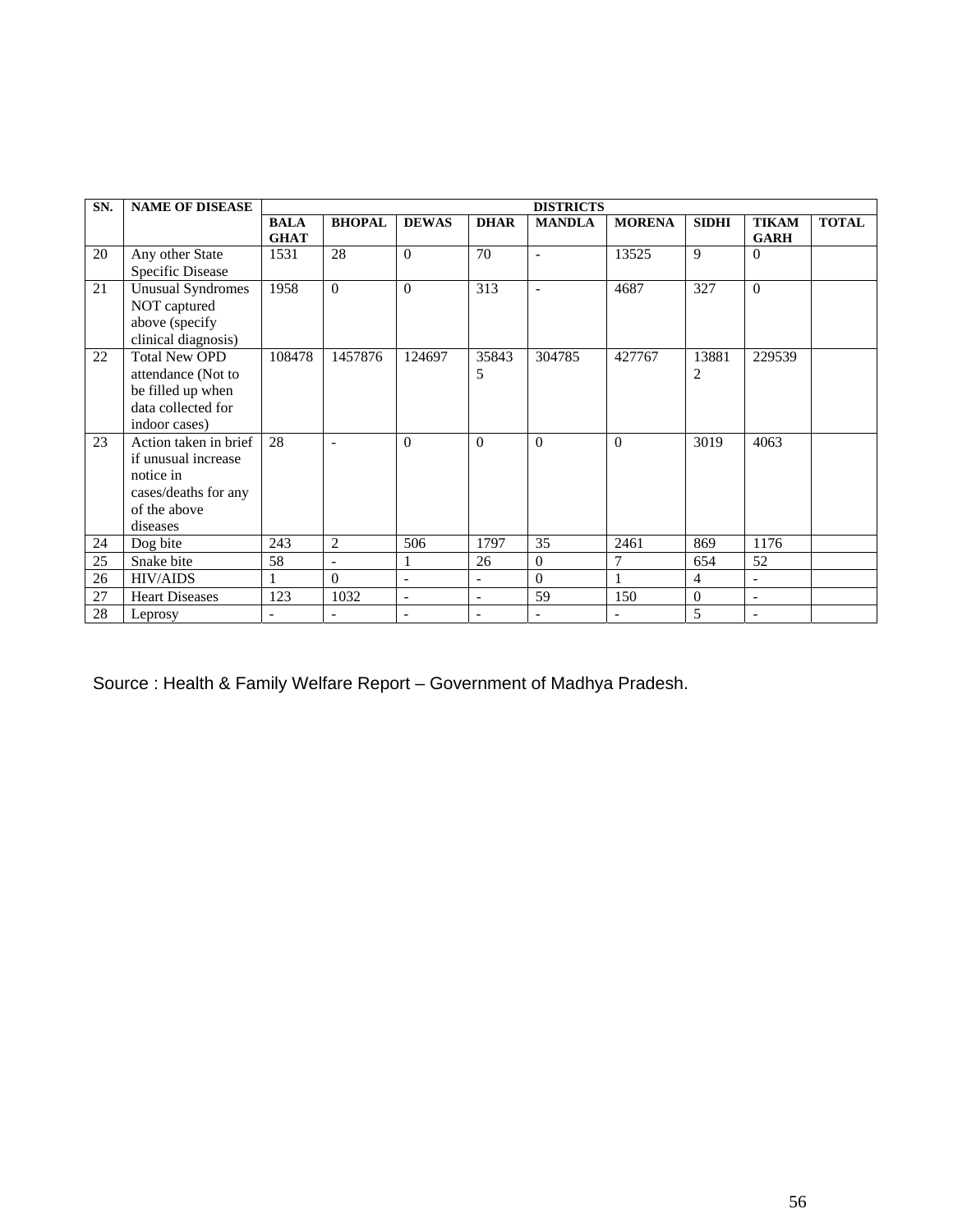### **5.3 Review of Service Delivery at District Hospital Level**

Vertical Integration of all Health Societies created under different programmes in the districts into District Health Society (DHS) has been observed only in 5 districts out of the eight surveyed i.e., Bhopal, Balaghat, Dhar, Mandla and Sidhi (Table 5.2).

As observed under section 5.2 incidence of diseases, under the National Disease Control Programmes (NDCP), like tuberculosis, HIV/AIDS and leprosy was quite scanty, excepting Malaria. Apparently, NCDPs with a separate specific head under NRHM budget are working very well. In this respect, Dewas, Dhar and Tikamgarh districts are doing exceedingly well (Table 5.2 and 5.3).

| SN.            | <b>TYPE OF FUNCTION</b>                                       | <b>NUMBER OF DISTRICTS</b><br><b>OBSERVED TO BE</b><br><b>DISCHARGING THE</b><br><b>FUNCTIONS</b> |  |  |  |  |  |
|----------------|---------------------------------------------------------------|---------------------------------------------------------------------------------------------------|--|--|--|--|--|
|                | Number of Districts Surveyed<br>$-8$                          |                                                                                                   |  |  |  |  |  |
| $\mathbf{1}$   | Vertical Health Societies Merged under DHS                    | 8                                                                                                 |  |  |  |  |  |
| 2              | Districts who have prepared District Annual Health Plans      | 5                                                                                                 |  |  |  |  |  |
| 3              | Funds Transfer Electronically by State to District            | 8                                                                                                 |  |  |  |  |  |
| 4              | Discussions on PHC Health Committee Reports                   |                                                                                                   |  |  |  |  |  |
| 5              | Monthly Monitoring of infrastructure provided under NRHM      | 3                                                                                                 |  |  |  |  |  |
| 6              | Initiative in Identification of problems faced by patients at | 1                                                                                                 |  |  |  |  |  |
|                | various level                                                 |                                                                                                   |  |  |  |  |  |
| $\overline{7}$ | NGOs involvement in the Mission at District Level             | $\mathbf{1}$                                                                                      |  |  |  |  |  |
| 8              | Converged with other Departments of the Government            |                                                                                                   |  |  |  |  |  |
| 9              | Waiting Space adjacent to consultation and treatment          | 8                                                                                                 |  |  |  |  |  |
| 10             | <b>Registration counter</b>                                   | 8                                                                                                 |  |  |  |  |  |
| 11             | Doctors Duty Room                                             | 8                                                                                                 |  |  |  |  |  |
| 12             | Pharmacy                                                      | 8                                                                                                 |  |  |  |  |  |
| 13             | ICU                                                           | $\overline{2}$                                                                                    |  |  |  |  |  |
| 14             | 24 Hours water supply                                         | $\overline{7}$                                                                                    |  |  |  |  |  |
| 15             | Proper Drainage and Sanitation System                         | 4                                                                                                 |  |  |  |  |  |
| 16             | <b>Parking facilities</b>                                     | 8                                                                                                 |  |  |  |  |  |
| 17             | Telephone facility                                            | 8                                                                                                 |  |  |  |  |  |

|  | Table 5.3 . Status of District Level Functioning of Public Health Institution in M.P. 2012 |  |  |  |
|--|--------------------------------------------------------------------------------------------|--|--|--|
|  |                                                                                            |  |  |  |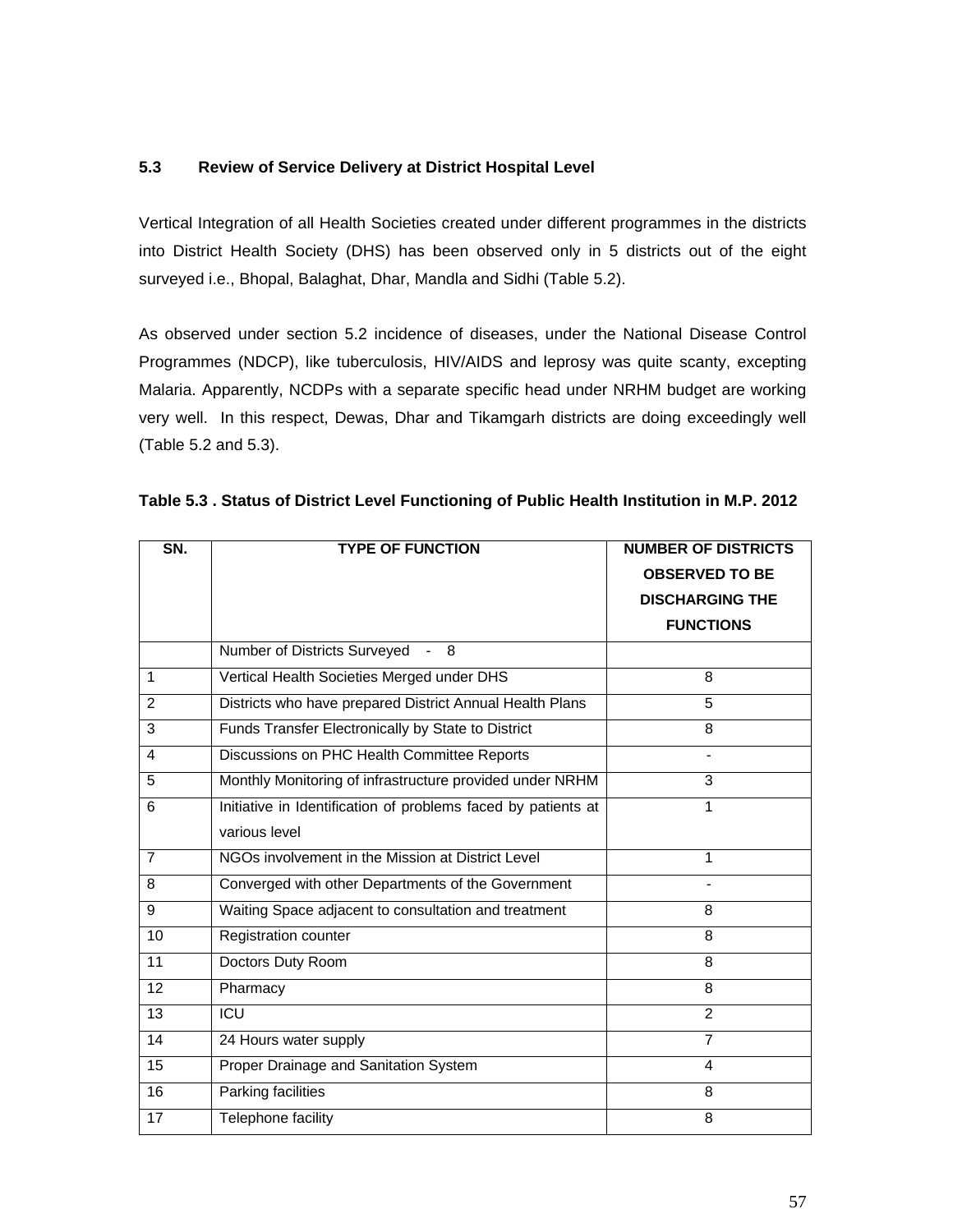Intensive care units (ICUs) were observed to be available in two districts i.e., Dewas and Dhar. Monthly monitoring of infrastructure facilities provided was observed in 3 districts Dewas, Dhar and Mandla. NGOs involvement in the District Mission was observed only in Dhar district. Proper drainage and sanitation system was found functioning in all the district hospitals. Pharmacy is available in all the District Hospitals.

### **5.4 Human Resource Support**

Despite concerted efforts data on human resources support could be obtained only in respect of 7 of the 8 districts surveyed: Balaghat, Dewas, Dhar, Mandla, Morena, Sidhi and Tikamgarh (Table 5.4). As can be seen from Table 5.4, in the case of most of the categories of manpower sanctioned positions have not been filled up. Balaghat had the maximum shortage of specialists compared to the sanctioned strength in Dhar and Morena districts, less then half of the medical officers were in position compared to the sanctioned strength.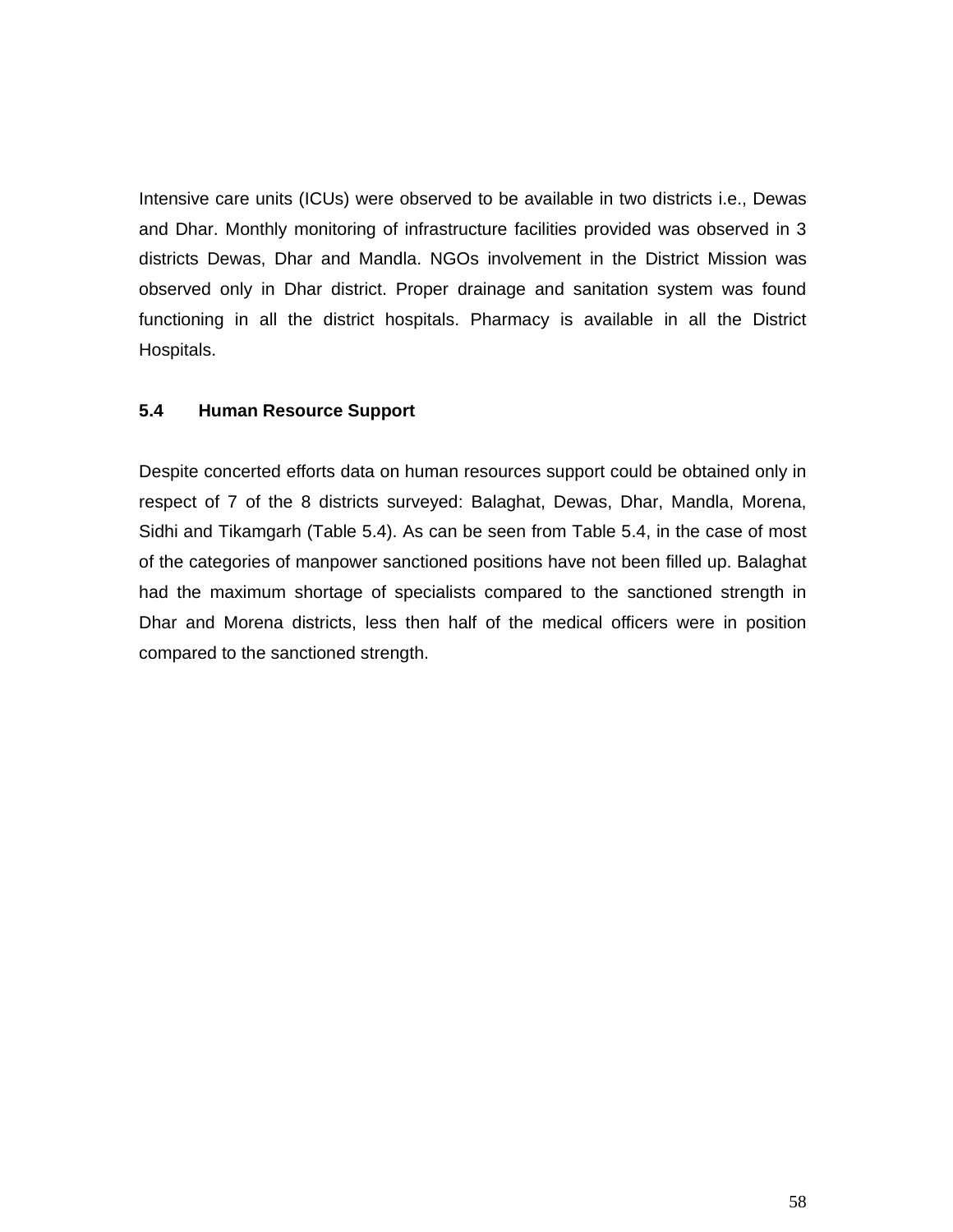| S.N. | <b>Category of Medical</b><br><b>Manpower</b> |                          | <b>Balaghat</b>          | <b>Bhopal</b> |   | Dewas          |                          | <b>Dhar</b>    |                | <b>Mandla</b>            |                          | Morena |                | Sidhi                    |                | Tikamgarh                |                |
|------|-----------------------------------------------|--------------------------|--------------------------|---------------|---|----------------|--------------------------|----------------|----------------|--------------------------|--------------------------|--------|----------------|--------------------------|----------------|--------------------------|----------------|
|      |                                               | s                        | P                        | s             | P | s              | P                        | s              | P              | s                        | P                        | s      | P              | s                        | P              | s                        | P              |
| 1    | <b>Specialists</b>                            |                          |                          |               |   |                |                          |                |                |                          |                          |        |                |                          |                |                          |                |
|      |                                               |                          |                          |               |   |                |                          |                |                |                          |                          |        |                |                          |                |                          |                |
|      | a. Obst-gynae                                 | 9                        | $\overline{\phantom{a}}$ |               |   | 11             | $\overline{2}$           | 14             | 3              | 3                        | $\overline{1}$           | 14     | 3              | $\overline{7}$           | 3              | 9                        | 1              |
|      | b. Pediathician                               | 4                        | $\overline{\phantom{a}}$ |               |   | 9              | 6                        | 1              | $\overline{a}$ | 3                        | $\overline{2}$           | 1      | $\Omega$       | 2                        | 1              | 9                        | $\overline{2}$ |
|      | c. Anesthetist                                | 4                        | $\overline{\phantom{a}}$ |               |   | 6              | $\overline{2}$           | 3              | 1              | 3                        | $\overline{1}$           | 3      | 1              | $\overline{\phantom{a}}$ | $\blacksquare$ | 9                        | $\overline{2}$ |
|      | d. Surgeon                                    | 12                       | $\overline{\phantom{a}}$ |               |   | 11             | 6                        | 8              | $\overline{2}$ | 11                       | $\overline{2}$           | 8      | 2              | 16                       | 15             | $\overline{7}$           | $\overline{2}$ |
|      | e. Orthopaedician                             | $\overline{\phantom{a}}$ | $\overline{\phantom{a}}$ |               |   | 1              | 1                        | 3              | $\overline{2}$ | $\overline{2}$           | $\overline{2}$           | 3      | 2              | -                        | $\blacksquare$ | $\overline{2}$           | 1              |
|      | f. Opthalmology                               | $\blacksquare$           | $\overline{\phantom{a}}$ |               |   | 3              | 1                        | 4              | 1              | $\overline{2}$           | 1                        | 4      | 1              | $\overline{a}$           | $\overline{a}$ | 1                        | 1              |
|      | g. Tuberculosis                               | $\overline{\phantom{a}}$ | $\overline{\phantom{a}}$ |               |   | 1              | $\overline{\phantom{a}}$ | 4              | $\overline{2}$ | 1                        | 1                        | 4      | $\overline{2}$ | $\blacksquare$           | $\overline{a}$ | 1                        | 0              |
|      | h. Demitology                                 | $\overline{\phantom{a}}$ | $\overline{\phantom{a}}$ |               |   | 12             | 5                        | $\mathbf{1}$   | 1              | $\overline{a}$           | $\blacksquare$           | 1      | 1              | $\blacksquare$           | $\overline{a}$ | 1                        | 0              |
|      | i. Physician                                  | 9                        | $\overline{\phantom{a}}$ |               |   | 63             | 37                       | 14             | 3              | $\blacksquare$           | $\blacksquare$           | 14     | 3              | 22                       | 21             | 5                        | 3              |
| 2    | <b>Medical Officers</b>                       | 23                       | 14                       |               |   | 61             | 46                       | 22             | 8              | 13                       | 9                        | 22     | 8              | 30                       | 25             | 33                       | 15             |
| 3    | <b>AYUSH Doctors</b>                          | 10                       |                          |               |   | $\overline{7}$ | ÷,                       | 4              | 3              | 1                        | 1                        | 4      | 4              | 5                        | 5              | 1                        | 1              |
| 4    | <b>Staff Nurses</b>                           | 42                       | 35                       |               |   | 78             | 27                       | 19             | 3              | 26                       | $\overline{2}$           | 4      | 3              | 38                       | 24             | 38                       | 23             |
| 5    | <b>ANMS</b>                                   | 37                       | 35                       |               |   | 53             | 37                       | 100            | 32             | 55                       | 5                        | 19     | 3              | 28                       | 27             | 89                       | 71             |
| 6    | Lab Technicians                               | 21                       | 9                        |               |   | 63             | 34                       | 12             | 8              | 6                        | 6                        | 100    | 32             | $\overline{7}$           | 6              | 14                       | 8              |
| 7    | Pharmacists                                   | 16                       | 0.2                      |               |   | 21             | 26                       | 12             | 5              | 6                        | 6                        | 4      | 3              | $\overline{7}$           | 6              | 12                       | 12             |
| 8    | Malaria Officers                              |                          |                          |               |   | ٠              | $\overline{a}$           | 1              | 1              | $\overline{a}$           | $\overline{a}$           | 12     | 8              | $\overline{\phantom{0}}$ | Ĭ.             | ٠                        |                |
| 9    | <b>ASHAS</b>                                  |                          |                          |               |   | 13             | 10                       | $\blacksquare$ |                | $\overline{\phantom{a}}$ | $\overline{\phantom{a}}$ | 12     | 5              | 15                       | 9              | $\overline{\phantom{a}}$ |                |
| 10   | <b>Other Paramedical</b>                      | 80                       | 65                       |               |   | 58             | 37                       | 30             | 25             | $\overline{\phantom{0}}$ | $\overline{\phantom{a}}$ | 30     | 26             | 35                       | 24             | 92                       | 70             |
| 11   | Non-Medical Staff                             | 120                      | 120                      |               |   | 87             | 61                       | 176            | 20             | 621                      | 438                      | 181    | 129            | 192                      | 190            | 64                       | 51             |

### **Table 5.4 Human Resource at District Level**

 **S = Sanctioned; P = In Position;**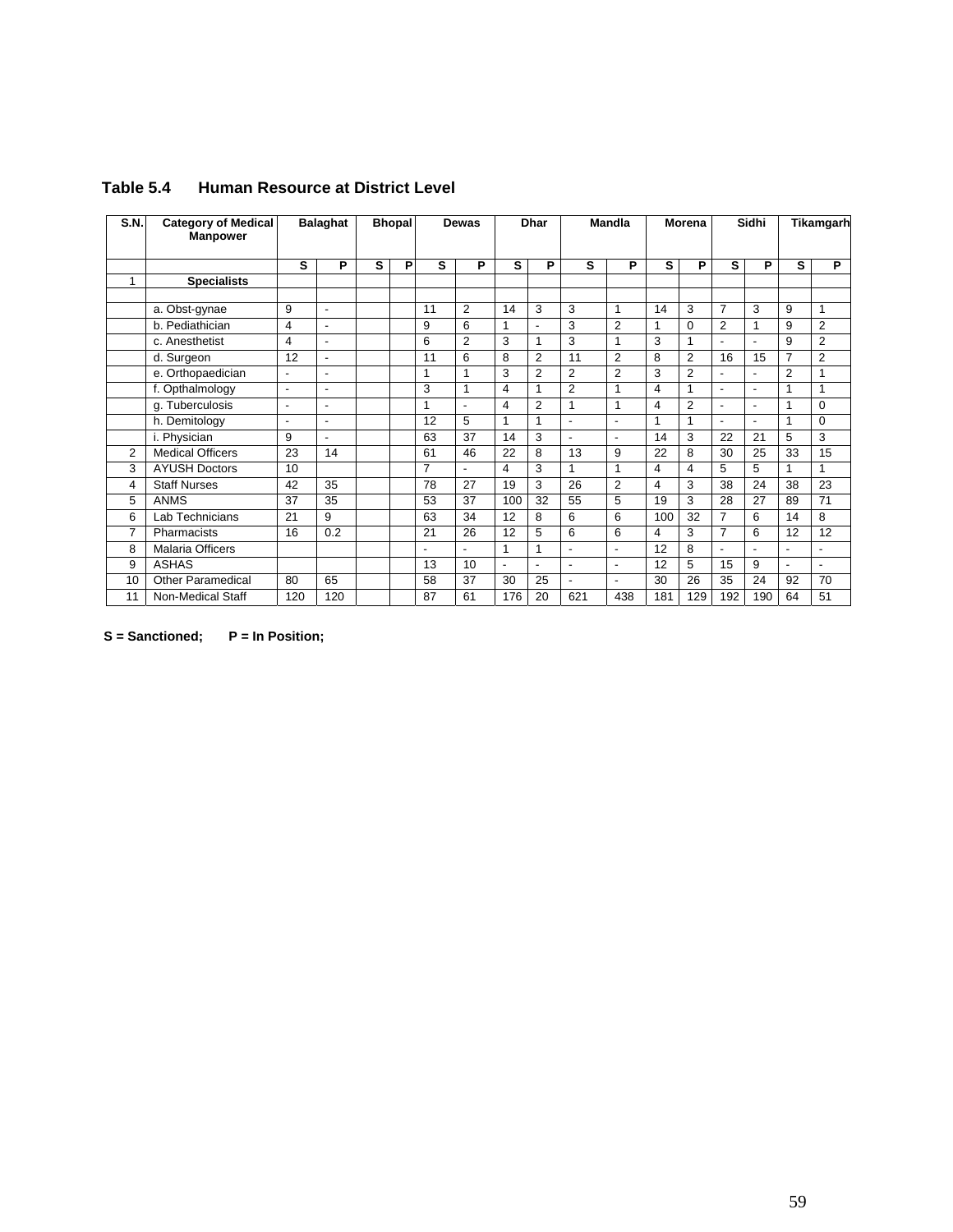A review of finding shows that District Hospitals are primarily being used for delivery care and child health care. This is because service delivery at Sub-Centre, PHC and CHC levels in many cases has not been upto the mark in the perception of beneficiaries. As a result, treatment and care of patients with chronic and common ailments are adversely affected. This trend needs to be changed.

District Health Societies (DHS) have been functioning well. The study team had the opportunity to attend monthly monitoring meetings of DHSs in two districts, chaired by the respective District Collectors along with the CEO of Zila Parishads. The meetings reviewed health status based on the reports of Rogi Kalyan Samitis (RKSs) at CHC and PHC level; and remedial measures were suggested.

Vertical integration of all the Health Societies has been reported in 5 districts. Incidence of diseases under the National Disease Control Programmes (NDCP) excepting Malaria, has been very scanty. Apparently, NDCPs with a separate specific head, under NRHM budget are working very well. Interestingly, the tribal districts and backward districts are doing very well in this regard.

Overall availability of basic infrastructural facilities like Blood Storage facility, proper sanitation, doctors' room, pharmacy, telephone, and fax machines are available in most of district hospitals. However ICU facility was observed to be there in only two districts. NGOs involvement in health care and safety needs to be improved. 24 hours water supply was observed in only 7 out of the eight districts surveyed. In respect of most categories of manpower sanctioned positions have not been filled up in 7 districts for which data could be obtained (Table 5.4).

Zila Panchanyats have been vested with vast powers and functions without any ambiguity. Adequate care has been taken to make budget provision to incur expenditure in the discharge of functions relating to ANC, PNC and child health care including immunization. As a result, treatment and care of patients with chronic diseases endemic diseases and common ailments like Malaria, Acute Respiratory infection other than tuberculosis, enteric fever and fever of unknown origin are adversely affected.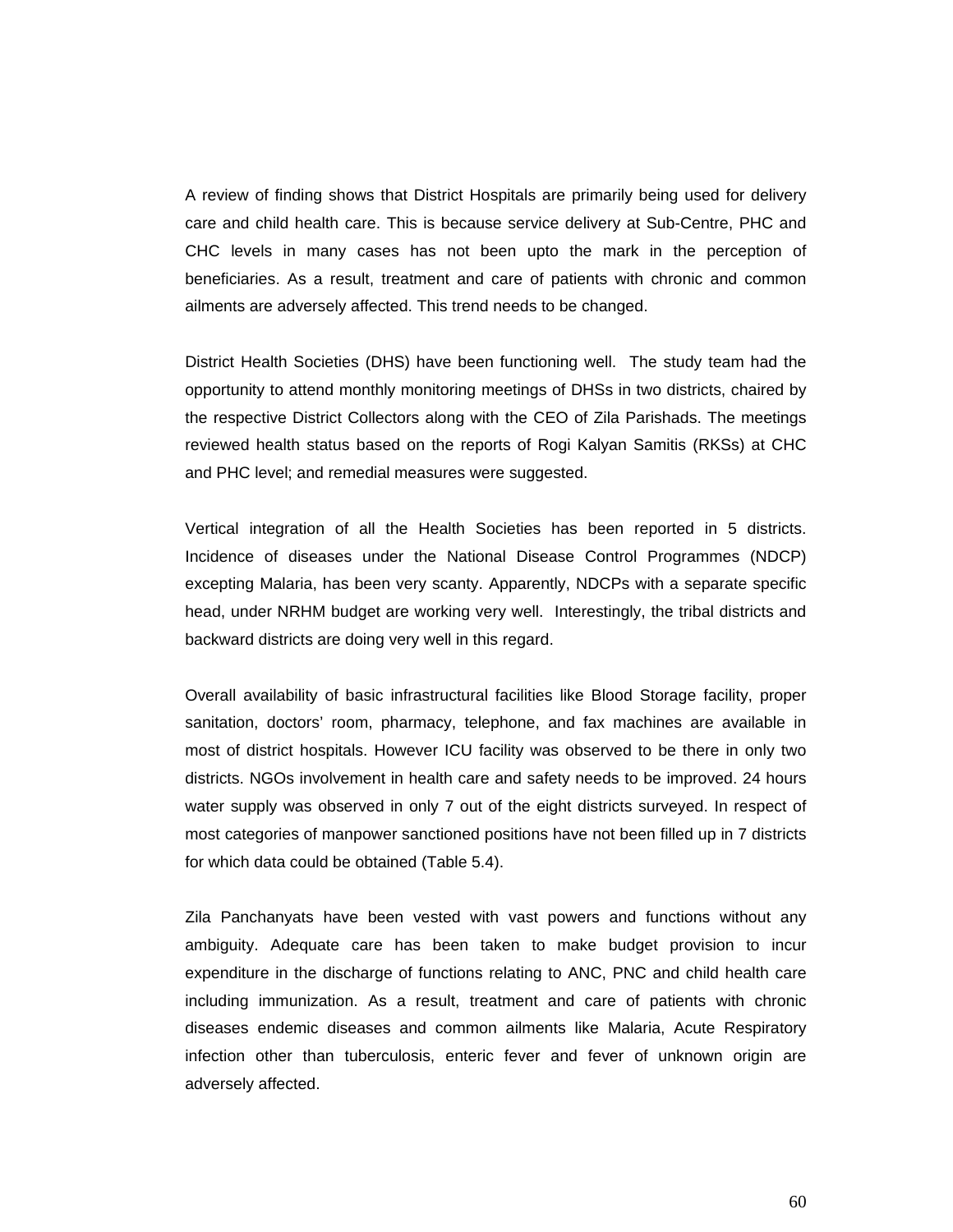## **Chapter 6**

## **A Model Structure of Rural Health Care Services within the Framework of Panchayati Raj System**

#### **6.1 Introduction**

"Today the single most important reason for rural area indebtedness is expenditure on health<sup>15</sup>. This is because rural health care at all levels starting from sub-centre to District Hospital is over burdened by services like ANC, PNC, and child health care and supplementary nutrition. In the words of union Rural Development Minister, Shri Jairam Ramesh public health system (PHS) in the country has "collapsed". PHS includes rural health care services as well<sup>16</sup>.

#### **6.2 Reasons for the Poor Performance of NRHM**

- a) vacant positions of specialists, doctors and paramedical staff
- b) inadequate attention to capacity building of medical and paramedical staff
- c) insufficient infrastructure and staff shortages at sub centres (SC) and primary health centres (PHC) are hindering outreach of health services in rural areas. It was observed that many PHCs do not have a qualified doctor. Block Medical Officer at Community Health Centre (CHC) visits PHCs without doctor on alternative days. Therefore, delivery of services like ANC, PHC and Child health care including immunization and supplementary nutrition are adversely affected. As a result, the concerned persons are flocking to district hospitals and are over crowding them
- d) AYUSH doctors were seen only at two places: one was a CHC and the other was a PHC. In other CHCs and PHCs visited there were no AYUSH doctors.

------------------------------------------------------------------------------------------------------------

15 "public health system has collapsed, says Jairam", Times of India, November 17, 2012, New Delhi edition, p.9 16 "Times of India, ibid. p.9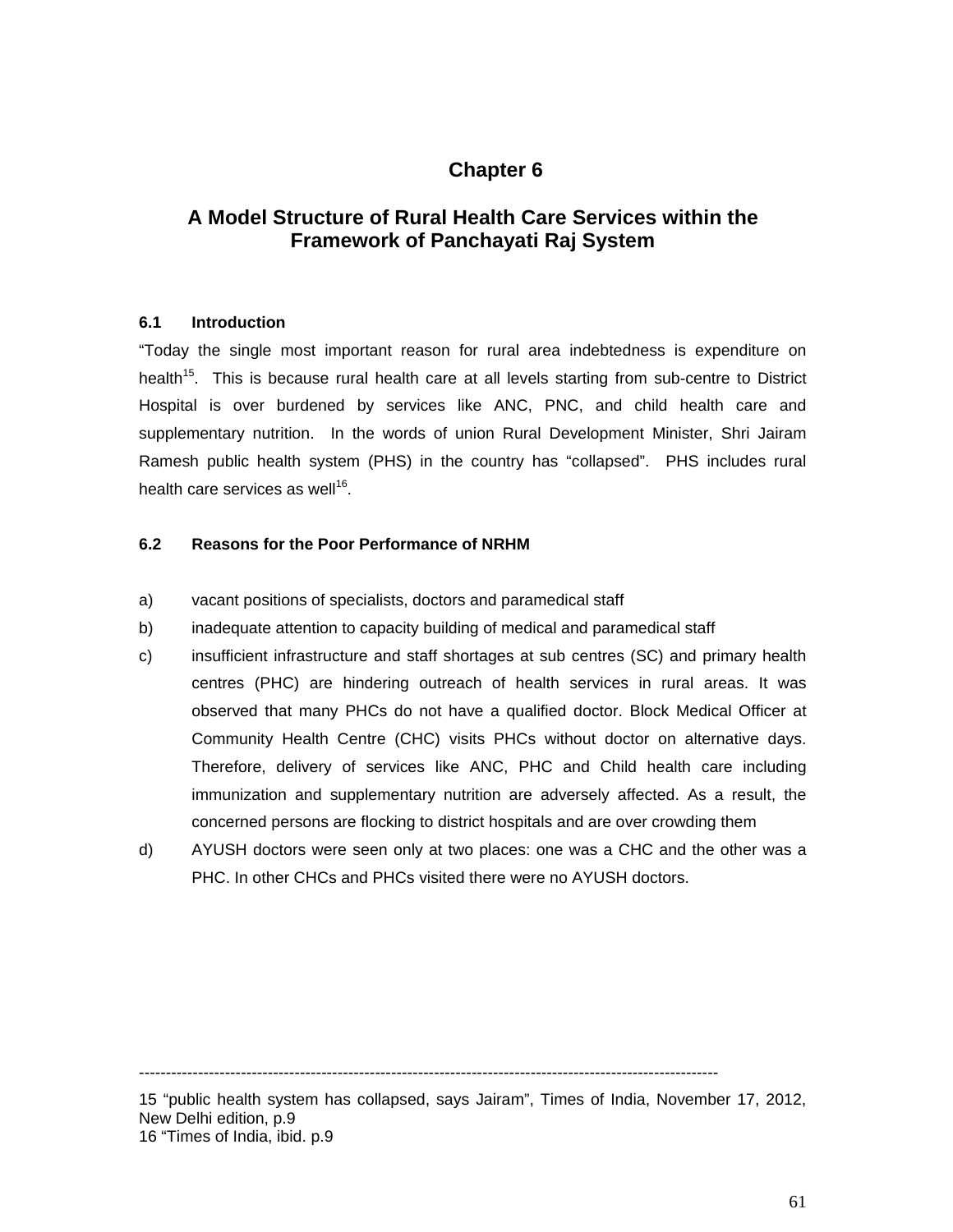- e) Through discussions with beneficiaries, study team observed that some times spurious and outdated drugs and medicines are being supplied. Hence, procurement and supply of drugs needs immediate attention to improve quality of health care services;
- f) Accountability in delivery of health care services at SC and PHC level is very low. Financial Accountability in the Utilization of untied funds, maintenance grants and RKS grants is very poor. In particular as reported by the beneficiaries, there is rampant misuse of annual grant of untied funds of about Rs.10,000/- for maintenance of cleanliness and sanitation within the villages under the sub centre;
- g) ASHA's mentoring and retraining for updating and upgrading skills is a neglected area. This is hampering optimal utilization of existing health care facilities and services;
- h) Grievance redressal mechanism for health care users is a neglected area;
- i) Monitoring and supervision is generally lacking. In particular, monitoring maintenance of infrastructural facilities/equipment provided to SCs, PHCs and CHCs is a neglected area. In patient wards at many PHCs need considerable improvement. Operation theaters at some of CHCs are just dumping grounds for waste material of the CHC
- j) Partnerships with non government organization (NGOs) is critical for the success of NRHM, as they have
	- a role in advocacy for a right of health care by promoting effective community action; and
	- service delivery through many good hospitals run by trust managed by NGOs
	- partnership with NGOs is a neglected area in M.P.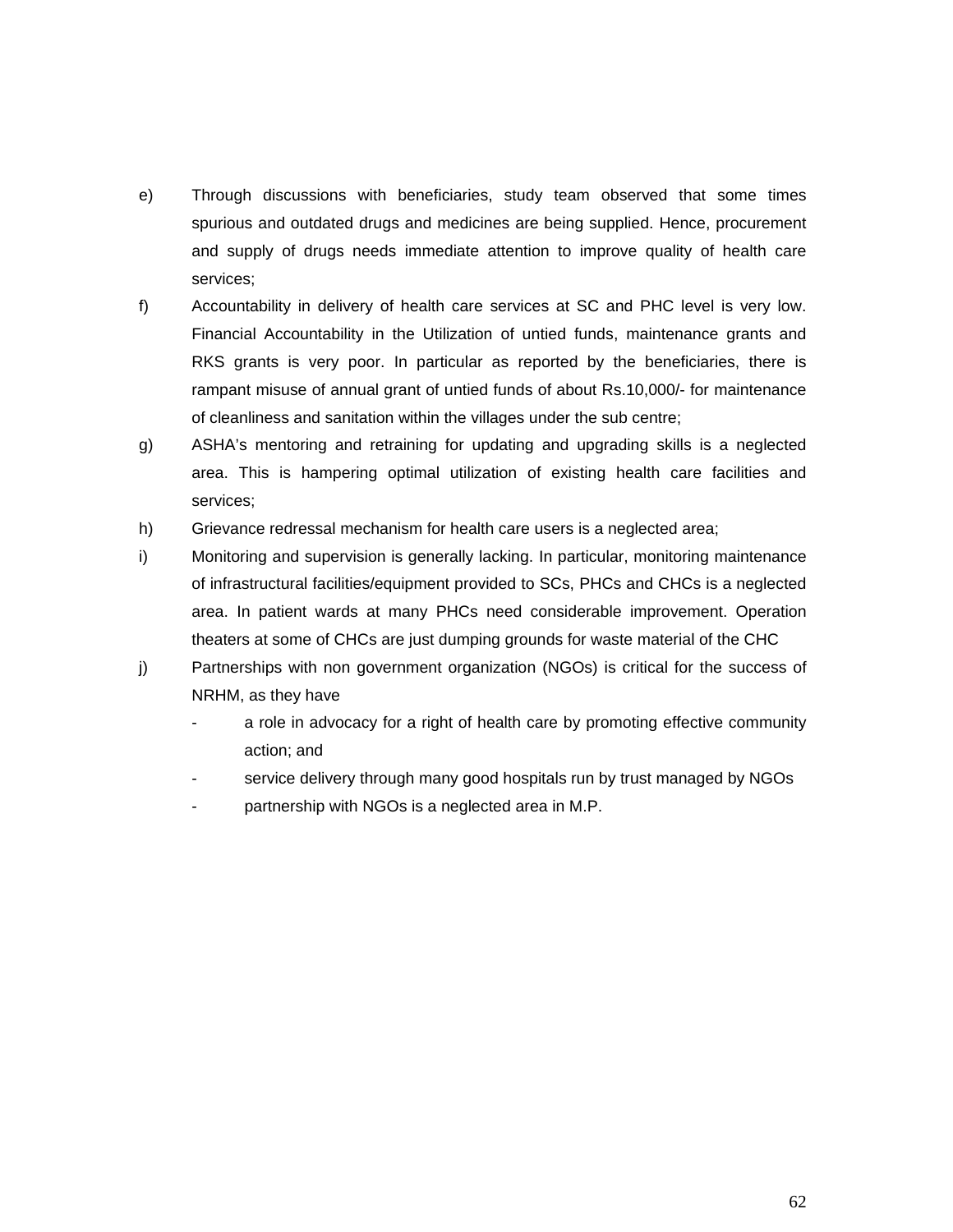

In the existing structure Joint Director and his staff at Divisional Offices monitor and supervise progress at District Health Mission. Chief Health and Medical Officer at the health mission, in turn monitors and supervises health care services and infrastructure facilities at CHC level. Block Medical Officer at CHC undertakes monitoring and supervision of PHCs. Medical officer at PHC is charged with the responsibility of monitoring and supervision of services and infrastructure at sub centres. Although, there is a system in place for proper monitoring and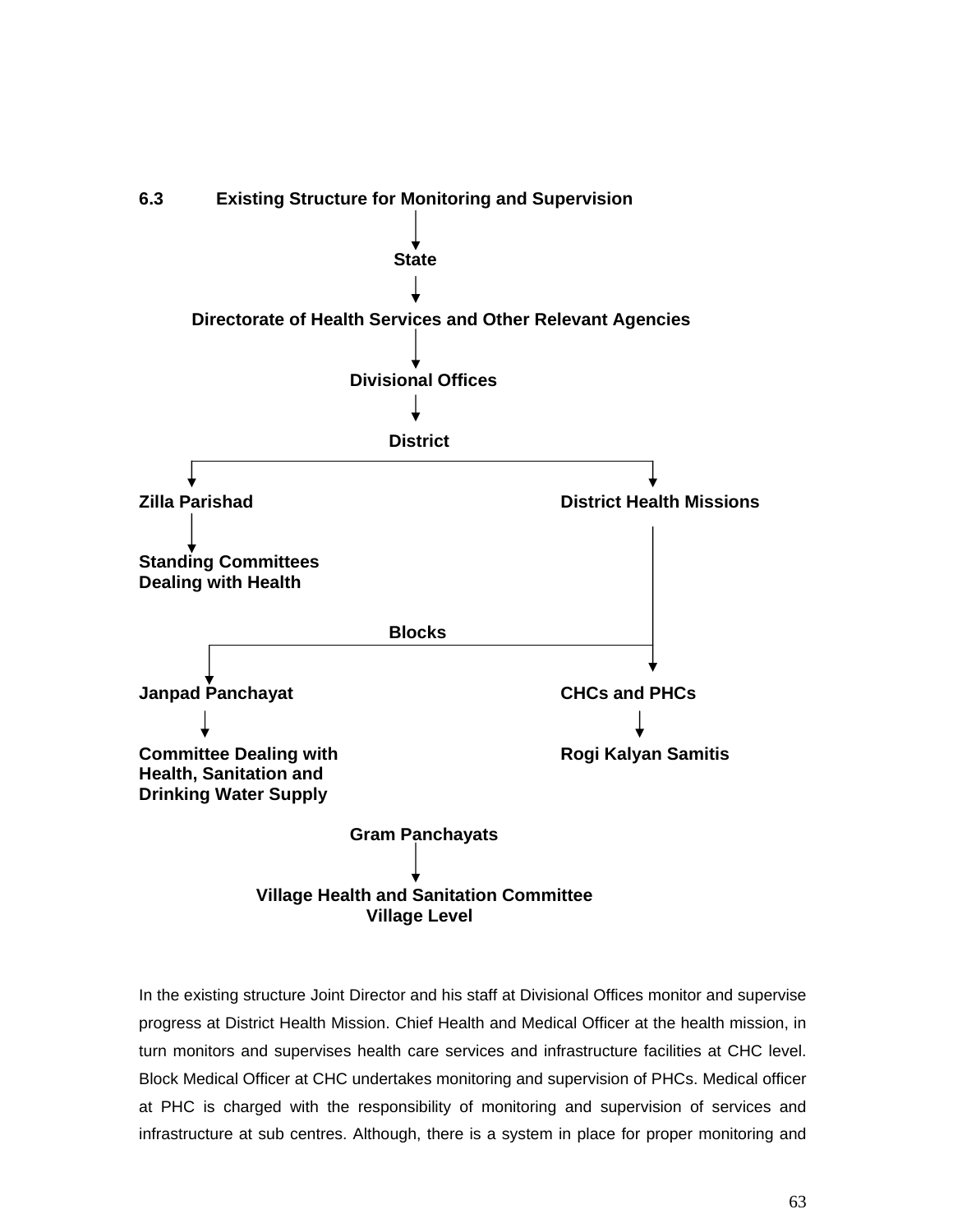supervision of health care services delivered and upkeep of infrastructure facilities provided, many deficiencies and lacunae were noticed such as those illustrated in section 2. There is, therefore, a need to restructure monitoring and supervision of infrastructure and human resource structures.

#### **6.4 Alternative Model for Monitoring and Supervision of Health Care Facilities:**

The alternative model will have the following objectives:

- To enable community and community based organizations to provide feed back on community health needs, community entitlements, functioning of various levels of the public health system and service providers; and to identify gaps, deficiencies and levels of community satisfaction in such a way that it can facilitate corrective action in a framework of accountability.
- To promote partnership with non-government health care providers through better regulation and transparent system of accreditation for quality health services at agreed costs and norms. There are many trusts and society managed hospitals and dispensaries and accredited medical practitioners to enhance utilization of public owned health facilities
- To restructure deployment of doctors, and staff nurses and other paramedical staff in order to ensure optimum OPD attendance and service provisions to meet the public health goals under NRHM.
- To establish accountable and effective implementation arrangements with clarity regarding tasks, teams roles, functions, powers at all levels of the NRHM system.

These objectives call for actions on the following lines:

- Empowerment of Panchayat Raj Institutions with assured availability of funds, clear articulation of functions and transfer of appropriate combination of functionaries to discharge the functions set out.
- Enlist support of Non-Government Organizations (NGOs) in
	- building up awareness about the facilities available under the public health care system and mobilizing people to access the facilities
	- encouraging transparency and accountability in the health sector by activating groups of people like women groups (Mahila Mandals), self help groups and youth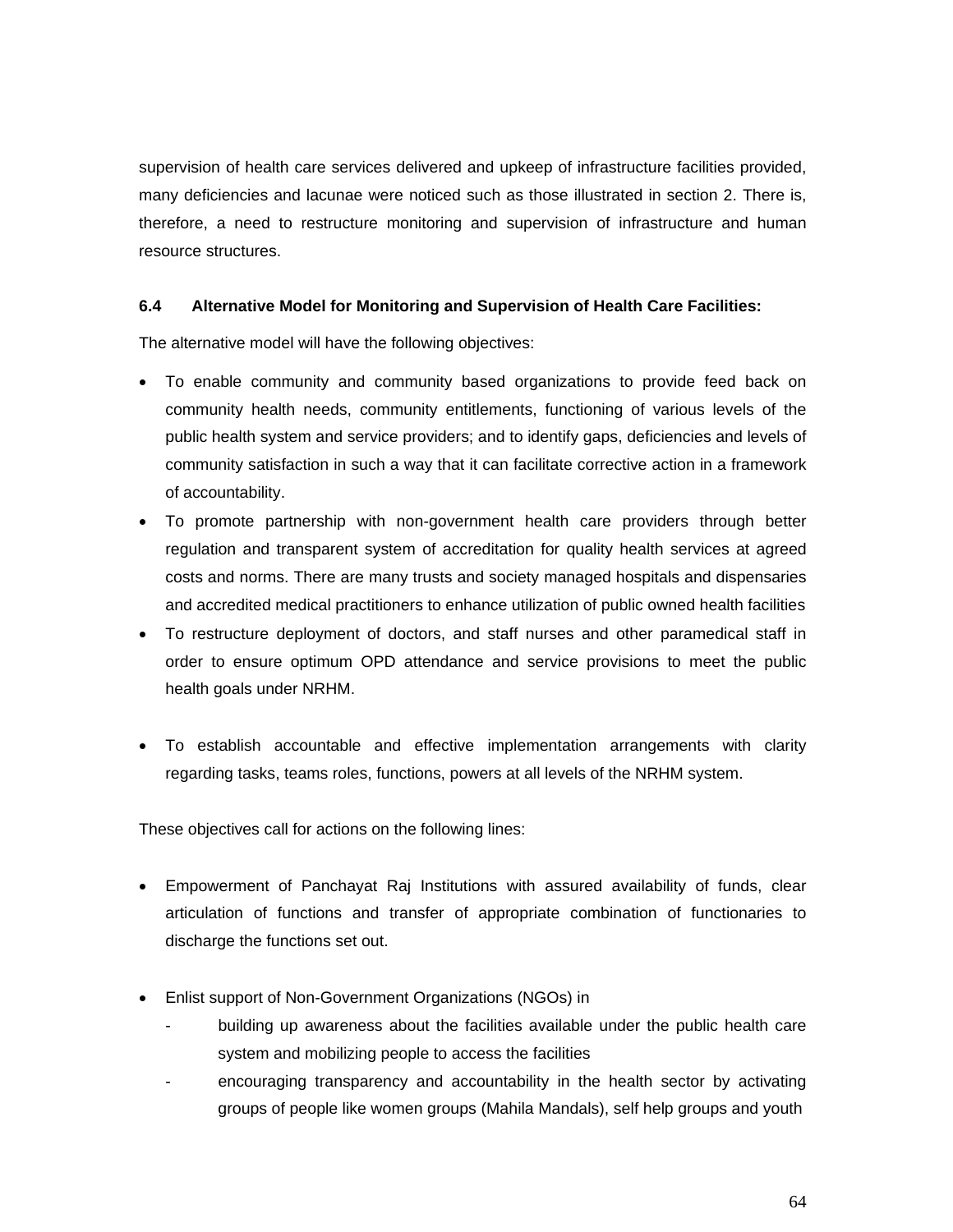clubs to provide regular feed back on existing care facilities and extent of attention that the poor receive from the health services

- extending support to capacity building among the PRI members and members of village health and sanitation committees (VHSCs) in efficiently handling health development related functions;
- aiding the sub centres (SCs) PHC and CHG in decentralized participation planning, implementation, monitoring and, inter sectoral convergence and community ownership of the approved schemes in health development;
- facilitating discussions on such issues as nutrition, sanitation, preventive health care and safe drinking water in Gram Sabhas through active participation of all members; and
- providing an independent assessment of public health care facilities to facilitate better standards and regulation in health care delivery.
- Standardization of Quality health services
- Establishment of standard treatment protocols for local disease pattern identified through disease surveillance
- Encouraging preparation of reports at all levels like SC, PHC CHC and district level on health status of people and local disease patterns. At present such reports are being made only at district level, although relevant data is being generated at all levels.
- Enforcing discipline, responsibility and accountabilities in the procurement and distribution of medicines, and in maintaining the equipment and infrastructure provided to conform to high standards.

#### **6.5 Allocation of Tasks to Each Level**

- a) At the Village level ASHA is the link between rural communities and the public health system. In that, ASHA would reinforce community action for universal immunization, safe delivery, new born care, prevention of water-borne and other communicable diseases, nutrition and sanitation. ASHA will assist the villagers in referral services and provide information on the treatments of various diseases within the district.
- b) At the Sub Centre Levels, there should be two ANMs: one to be stationed at the head quarters of SC all the time and other to be mobile for supervising the activities of ASHA and Anganwadi Workers (AWWs) at the villages under the SC. The SC building

65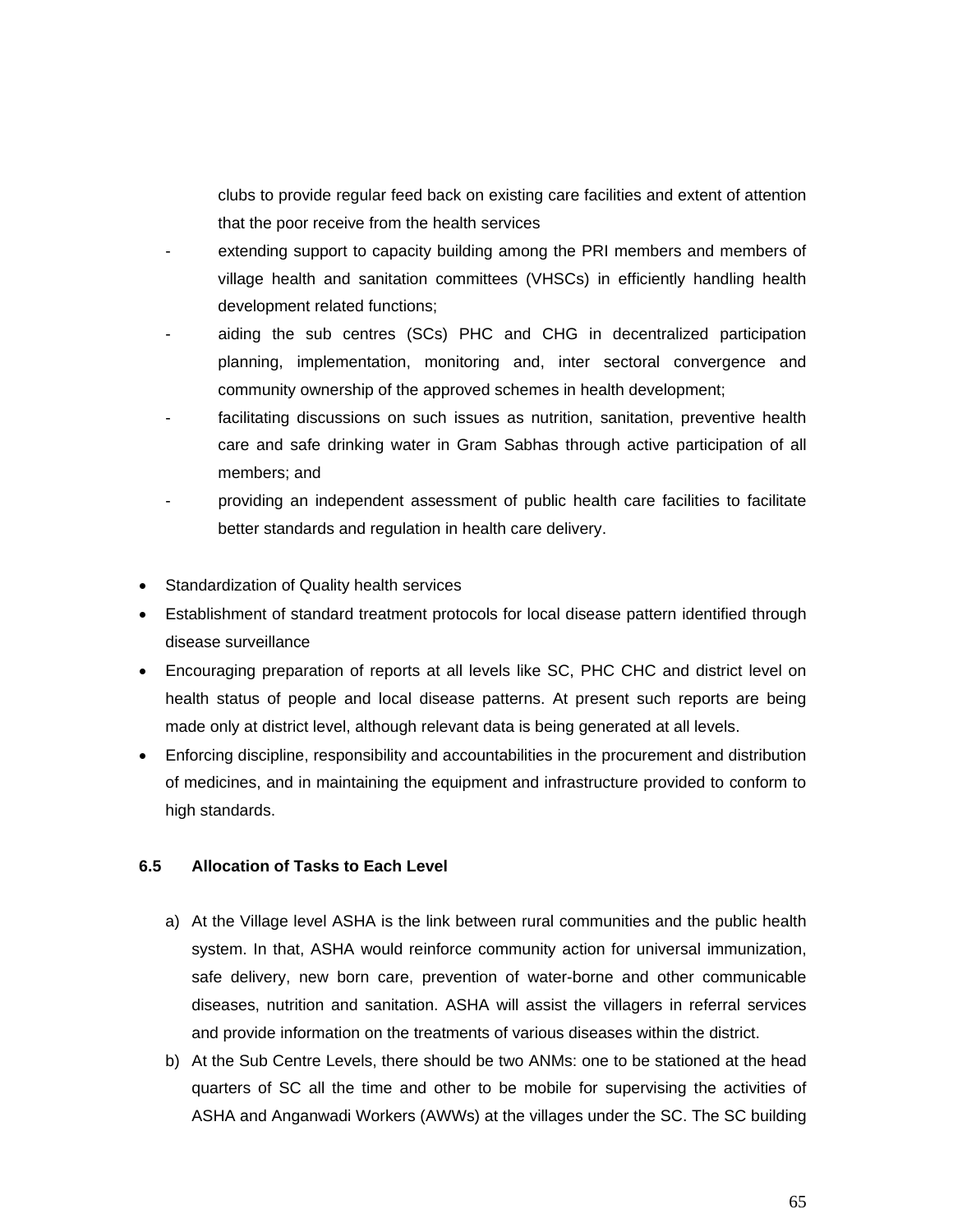will also be the nodal centre for all villagers for dispensing out patient (OP) services by visiting allopathic/AYUSH doctors at least thrice a week.

c) Village Health and Sanitation Committees (VHSCs) at SC level should monitor health programmes of SC, and execute sanitation drinking water programmes. Its activities should be subject to financial, performance and social audits**\*.** VHSC should prepare plans for health in the villages under the Gram Panchayat (GP), and should facilitate convergence with other

departments at the village level. In this regard VHSCc may seek the help of local NGOs, accredited by the PRIs, to build up awareness among villagers about health care and sanitation, and about the need to access existing public health care facilities and make optimum use of the same; and building up capacities of VHSc members in health and sanitation planning and implementation of schemes approved.

- d) At the PHC level it is expected that the most effective intervention to achieve significant improvements in the health status of population in the locality would be possible. Unfortunately, the ground level situation is very different. Many PHCs do not even have a single doctor; although each PHC is supposed to have two doctors; one allopathy doctor and one AYUSH doctor. Further each PHC has a Rogi Kalyan Samiti (RKS) to monitor health care services and oversee implementation of schemes approved for health development. At present, PHCs are being used exclusively for antenatal, postnatal and children immunization services. Very little is being done to extend primary care to control locally prevalent diseases and chronic diseases. RKS also is not focusing on health care. Most of the discussions in RKS centred around repair and maintenance of buildings and furniture. RKS, on the other hand, should focus on quality of services rendered by PHC in improving the health status of local people, in performing key diagnostic tests, and in serving as a key point for national health programmes. RKS should also review the health development plans prepared by VHSCs under its jurisdiction and integrate them into PHC/cluster level health development plans and annual action plans. In addition, PHC should;
	- a) coordinate with local community based organizations (CBO's) and NGOs to improve the status of local people.
	- b) review the functioning of sub centres under PHC's jurisdiction and take appropriate action in consultation with the CHC concerned to improve the functioning of sub centers.

66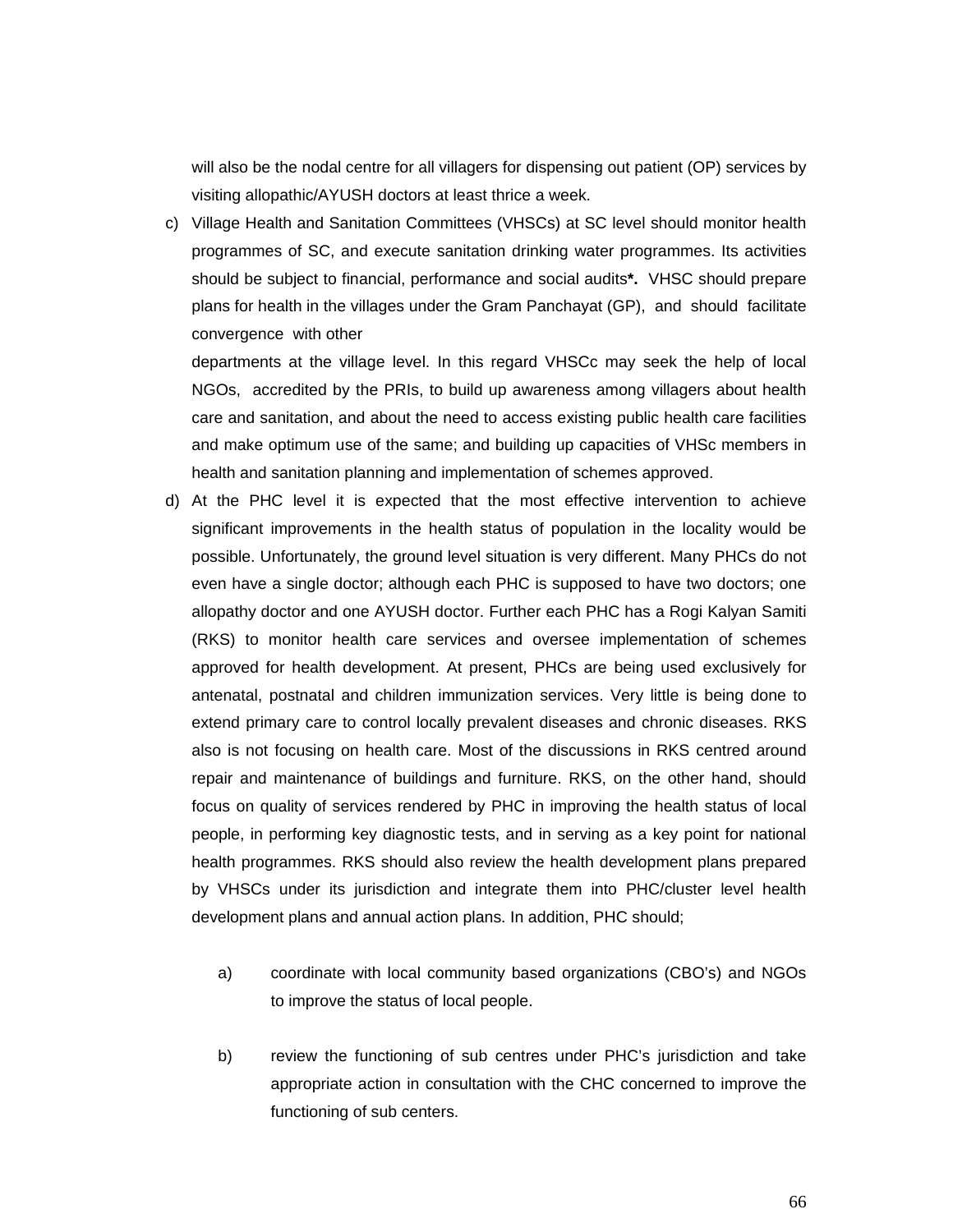- c) CHCs are first major hospital services under the structure of NRHM addressing 80 percent of all local ailments requiring out patient (OP) or in patient (IP) facilities Positioning of all relevant specialists comprising surgeons, gynecologists, paediatricians, and anesthetists is essential. In addition, periodic and regular visits specialists such as ophthalmologists, dermatologists, and tuberculosis specialists and dental surgeons should be facilitated. Further, CHCs should have teams of medical officers to visit PHCs and SCs on a regular basis in order to review and improve primary health care of patients at PHC/SC itself. This will give immediate relief to patients with chronic diseases and also improve the confidence of the rural people in the public health system. CHC should attempt to fill vacant positions of medical officers, staff nurses and other para medical staff through contractual appointments, in consultation with the chief health and medical officer of the district and CEO of the Janpad Panchayat concerned, of local accredited health practitioners and paramedical staff and also attune them to the functioning of NRHM through training. Regular supervision and maintenance of equipment and vehicles, and cleanliness provided at CHC, PHCs and SCs should also be the responsibility of CHC. Again with the approval of the chief health and medical officer of the district and the CEO of the Janpad Panchayat the CHC should out source maintenance of buildings and equipment, referral transport services, cleaning, catering services and waste management in order to reduce workload on regular health officials and to bring bout improvements in the Quality of health services at CHCs, PHCs and SCs. Rogi Kalyan Samitis (RKS) at CHC/PHC level should be reconstituted to comprise of users including members of PRIs, local NGOs, CBOs and health professionals in order to facilitate community ownership of CHC/PHC.
- d) District Health Mission (DHM) has a crucial role in decentralized health planning, implementing, monitoring and evaluating progress; in review of PHC and CHC health committee reports; and integration of PHC and CHC level health plans into district plan. In addition, DHM should actively participate in performance audit including performance quality of equipment and infrastructure facilities provided and in social audit of health care services delivered at District Hospital, CHC PHC and SC levels.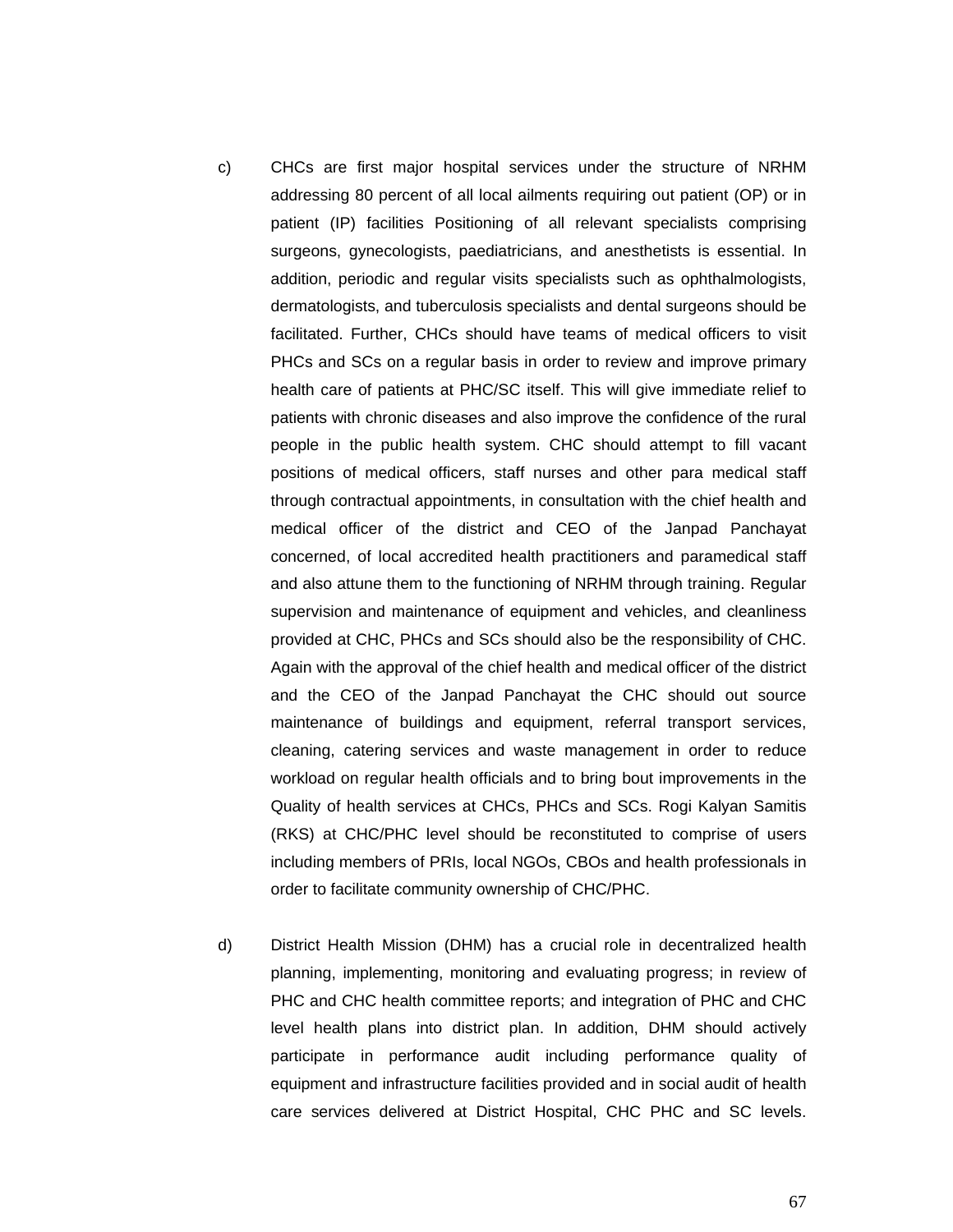Further, lot more needs to be done by DHMs in involving NGOs and CBOs in health planning, implementation, monitoring and evaluation. Financial Audit in any case will be undertaken by the State/Central Governments. In addition, DHMs should engage external auditors to perform internal audit so that it would facilitate smooth audit by the State/Central Governments. DHM should provide leadership and support to CHG, PHG and SCs in contractual employment of health professionals and paramedical staff with skills that the system does not have, in outsourcing cleanliness, repairs and audiences and waste management activities.

- e) At the Divisional Level the following activities need to be under taken:-
	- Accounts and Finance Management
	- Human Resource Planning and Development
	- Procurement, Storage and Logistics of medicines and equipment as per approved procedures by the State/Central Governments
	- Administration and Planning
	- Infrastructure and Equipment Development and Reviewing their **Maintenance**
	- Maintaining teams for performance audit and social audit at Divisional and District Levels.
	- Improving Association with PRIs, NGOs and CBOs and coordinating their active involvement health planning and implementation, monitoring and evaluation
	- Reviewing the functioning of District Hospitals, CHCs, PHCs and SCs and initiating appropriate corrective action at the concerned levels
	- Establish Resource Group for Professionals through initiating action for filling up of vacant positions and for contractual employment of professionals and paramedical staff with skills which the system, under the jurisdiction of the Division, doest not have.
	- Provide data analysis and compilation facility in order to prepare regular health management information system (HMIS) reports at DHM, CHC, PHC and SC levels.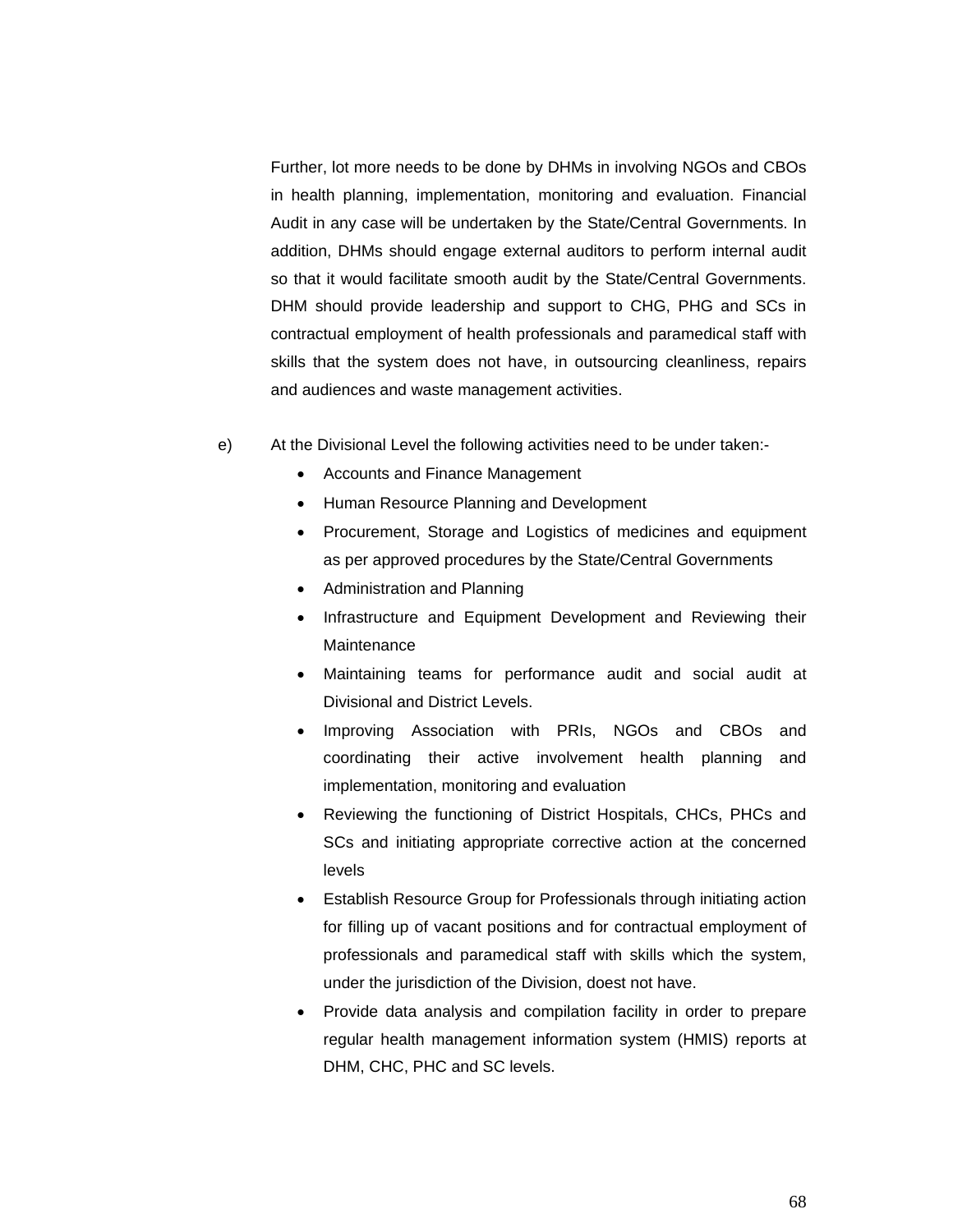#### **6.6 In Summary the following may be noted**

- a) In the proposed alternative model SCs and PHCs will focus establishing firm linkages with rural population at the grass root level to build up awareness about public health facilities and to improve their access to public health institutions. This is in addition to their basic function of providing primary health care and facilitating out reach to higher level public health institutions through optimal use of referral transport system.
- b) CHCs will provide hospitalization services to all those who require OPD and IPD facilities. CHC will, in coordination with DHM, attempt to fill vacancies of all medical officers, staff nurses and other paramedical staff through contractual appointment of local accredited health professionals with the skills that the grass root level (CHC, PHC & SC) system does not have. This is to ensure that each PHC has at least one medical officer and a staff nurse; and the CHC should have teams of medical officers to facilitate regular and periodic visits at least thrice a week to each sub centre. CHC should also outsource maintenance of equipment and vehicles provided; and cleanliness, catering and waste management services in order to reduce workload on regular health officials and to bring bout improvements in the quality of health services at CHC, PHC and SC levels. RKs and CHC and PHC levels should be restructured to comprise largely of users to facilitate community ownership of CHCs, PHCs and SCs.
- c) District Health Mission (DHMs) have a pivotal role in decentralized planning, implementation and monitoring and evaluating progress of health development. DHM should out source to external auditors internal financial audit of DHM, CHC, PHC and SC. DHM should also assist the divisional office in regular and periodic performance audit and social audit of the quality and extent of coverage of public health facilities under NRHM.
- d) Divisional level can play a crucial role by undertaking the following activities
- \* Accounts and financial management
- \* Procurement, storage and logistics of medicines and equipment
- \* Administration and planning
- \* Infrastructure and equipment development and reviewing their maintenance
- \* Improving association of NGOs and CBOs and coordinating their active involvement in planning, implementation, and monitoring and evaluation of health development for poor in particular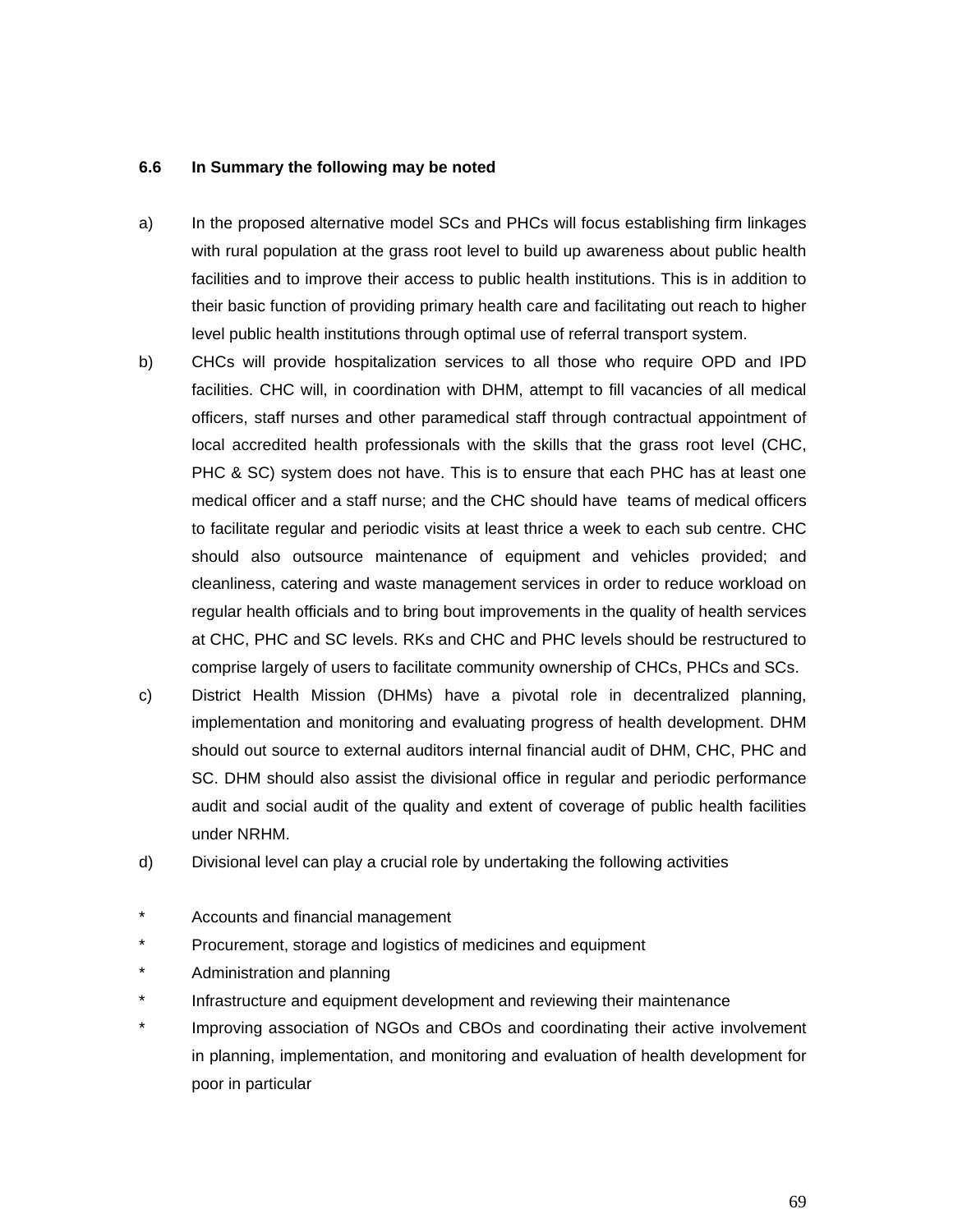- \* Reviewing the functioning of District Hospitals, CHCs, PHCs and SCs through regular and periodic performance and social audits, and initiating appropriate and timely corrective action at the concerned levels.
- \* Establishing resource group of professionals in all the relevant specialization and ensuring their period visits district hospitals and CHCs for treatment of patients at the respective locations.

In the revised model proposed CHCs, PHCs and SCs will focus attention on providing health care, while DHMs and Divisional Offices will be vested with administration, financial management, performance management, improving association of NGOs and CBOs and extending services of specialists to District Hospitals, and CHCs and continuous improvement in the quality of health services.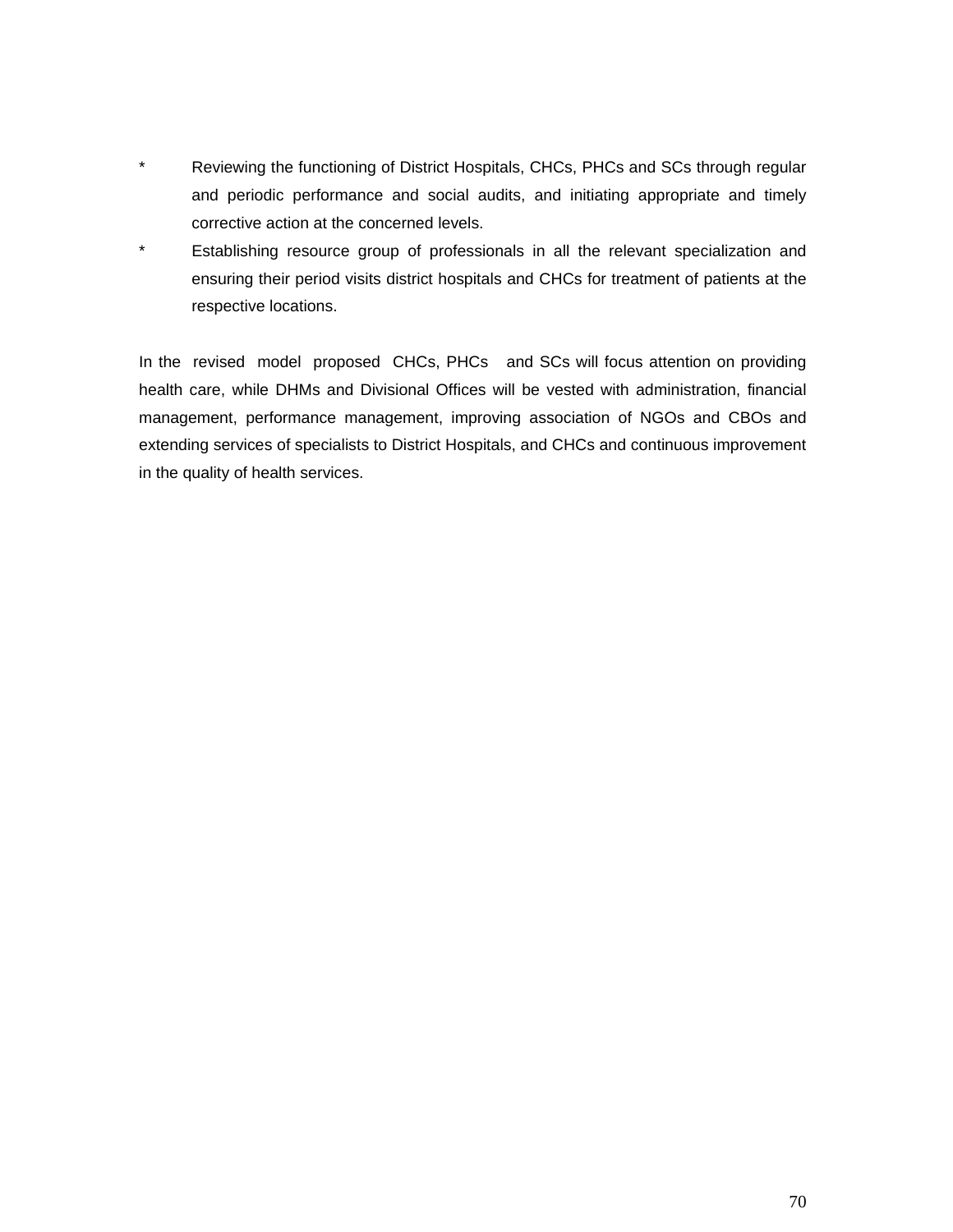# **Chapter 7**

# **Success stories in providing Healthcare Facilities under NRHM**

#### **A 1.1 Introduction**

In the eight districts surveyed, the Study Team covered ten sub centers (SCs), eight primary Health centers (PHCs), eight community Health Centers (CHCs) and eight district hospitals. Among these, only two success stories could be observed: one relating to Ram Nagar PHC of the Morena district and the other related to Aamjhera PHC of the Dhar district. These two PHCs have done remarkable work in soliciting public contributions through donations and in promoting Public – Private Partnership in improving the delivery of healthcare services.

## **A 1.2 Case of Ram Nagar PHC**

Until recently Ram Nagar PHC was an SC, managed solely by an ANM assisted by ASHAs and other paramedical staff. The Gram Panchayat took active interest in improving the health services in this SC. Between Ram Nagar and Gwalior, a stretch of about eight Kilometers, there are a number of small industries. Gram Panchayat assigned to each of its elected members a group of industries so that they can establish contacts with the management of the industries assigned and solicit donations. This effort was taken seriously by all the Gram Panchayat members and vigorous efforts were made by them. These efforts resulted in donations to Ram Nagar SC which ended up in:

- upgrading the SC into PHC,
- constructing Labour Room and an in-patient ward,
- erecting a boundary wall around PHC,
- posting a medical officer to the PHC and attaching two contractual doctors, and
- facilitating regular visits by a Tuberculosis specialist, as one of the villages under a PHC has 90 % of people suffering from Tuberculosis.

All the above achievement took place because the husband of Gram Panchayat President is a learned person and has a vision for healthcare of people in the Gram Panchayat. He is also very dynamic. If he encounters any hurdles in realization of his vision, he immediately rushes to Bhopal - the state head quarters - to locate and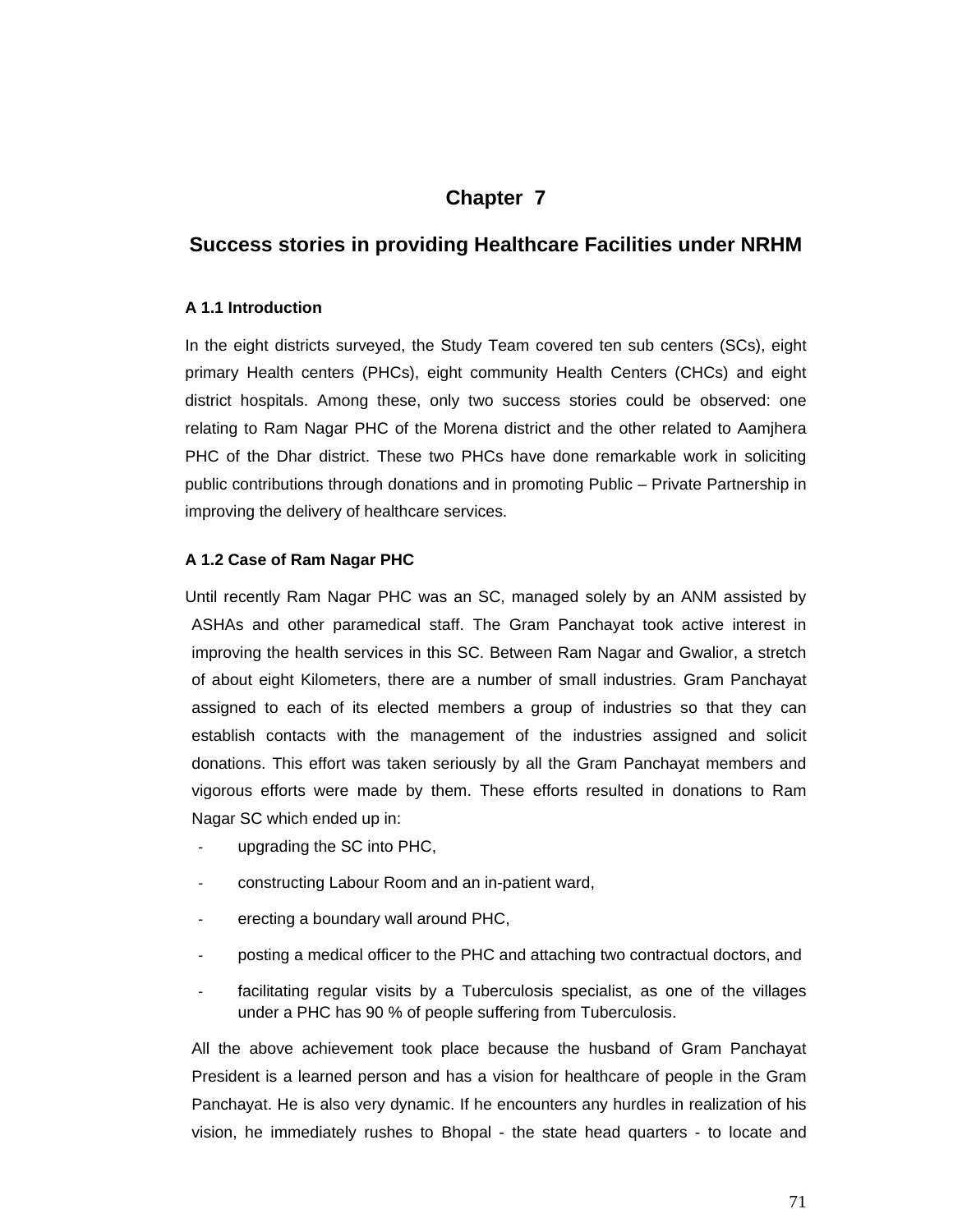influence political powers that matter and then ultimately gets the work done. People of the Gram Panachayat have a high regard and respect for him. They have also been extending full cooperation to him.

Active people's support and success in resource mobilization have been the two key elements in the success of Ram Nagar PHC.

#### **A 1.3 Case of Aamjhera PHC**

Aamjhera as of now is a PHC. However, it has been approved to upgrade this PHC into a CHC by the Madhya Pradesh Government. Necessary budget has also been sanctioned for the construction of a permanent building for the CHC with all modern amenities. The medical officer at Aamjhera has already been re-designated as a Block Medical Officer (BMO). The BMO is very innovative and dynamic. With the help of Gram Panchayats covered by the PHC, the medical officer succeeded in soliciting public contribution and support for:

- establishing a separate 6 bedded male in-patient ward,
- increasing the bed strength for maternity ward from 6 to 12 with clean toilets and safe drinking water,
- constructing six bedded rooms for attendants of female patients with toilets and safe drinking water,
- setting up a private ward, with nursing home like facilities, for females who can afford to pay Rs. 100 a day,
- starting Ophthalmic and Leprosy clinics with specialist services thrice in a week,
- setting up an X-Ray clinic for use in diagnosis and treatment, and
- adding one more ambulance.

Cooperation of the gram Panchayats and public support have been the key strategies, within the approved framework, of success of the Aamjhera PHC.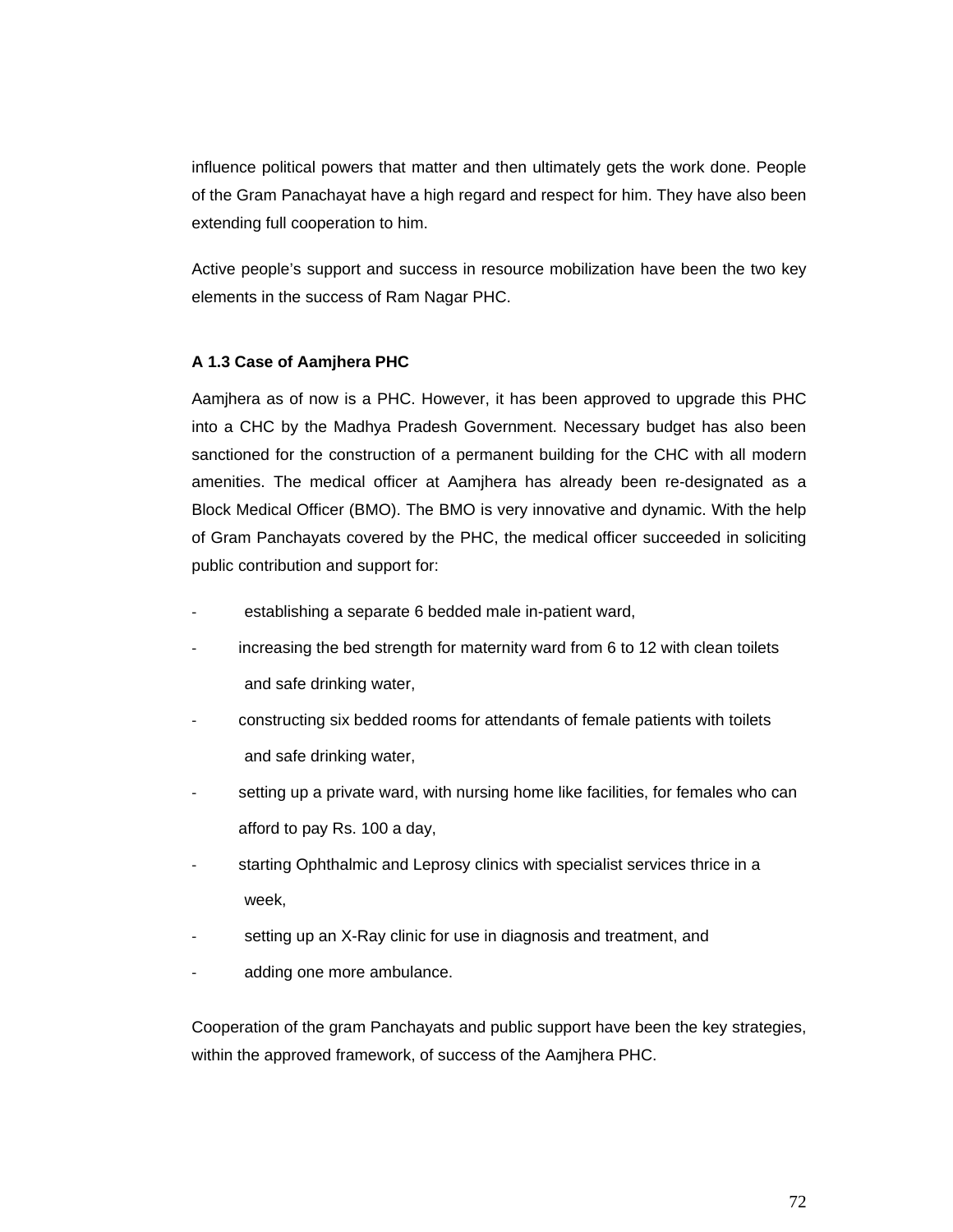The two success stories relied on:

- active participation of PRIs in improving healthcare facilities and
- soliciting public private partnership in mobilizing resources and effective public support.

These are elements of approved strategies for decentralized development within the PRS framework. Hence, they are easily replicable.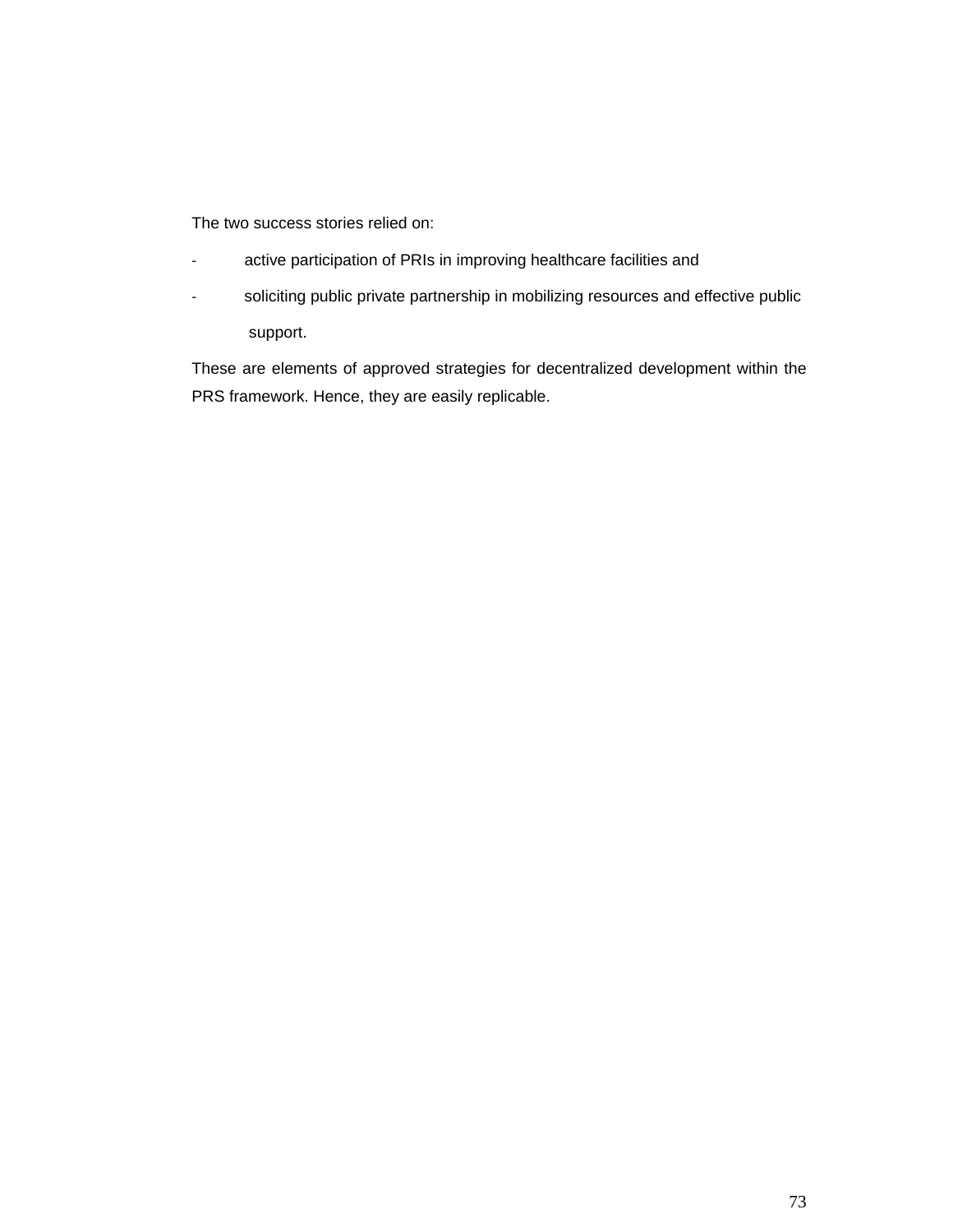# **Chapter 8**

# **A Framework for social audit of Healthcare delivery under NRHM**

## **A 2.1 Introduction**

Social audit is an audit by the society. In this the beneficiaries, people's organizations and the bureaucrats together audit the performance of healthcare programmes under NRHM. The basic objectives of social audit are:

- ensuring and encouraging peoples participation in planning, implementation, monitoring and evaluation of health care scheme;
- bringing in transparency in healthcare administration;
- providing information to the people on healthcare schemes under implementation;
- instilling responsibility of solving public grievances; and
- encouraging responsive administration by the PRIs particularly Gram Panchayats.

## **A 2.2 Preparation for Social Audit**

Chief Executive Officer (CEO) of Janpad Panchayat selected for social audit must prepare a time table so that social audit could be conducted in all Gram Panchayats under the Janpad within one month – preferably in September / October – CEO must constitute a Social Audit Team comprising of some officials of Janpad, representatives of NGOs and CBOs, retired panchayat and health officials who served in NRHM, and prominent public personalities. Officials deputed from divisional office of NRHM and Zila Panchayat may also be associated as observers to ensure that the social audit is being done as per rules specified.

Gram Panchayat Secretary in cooperation with ANM of the sub-centre must do all preparations to conduct social audit in the presence of Public, Officials and elected members of Gram Panchayat. ANM of the sub-centre and ASHAs'' of the villages concerned must be present and participate in the social audit process compulsorily.

Timetable of social audit must be given wide publicity through hand bills, notice boards as well as visual media to enable public to participate in large numbers.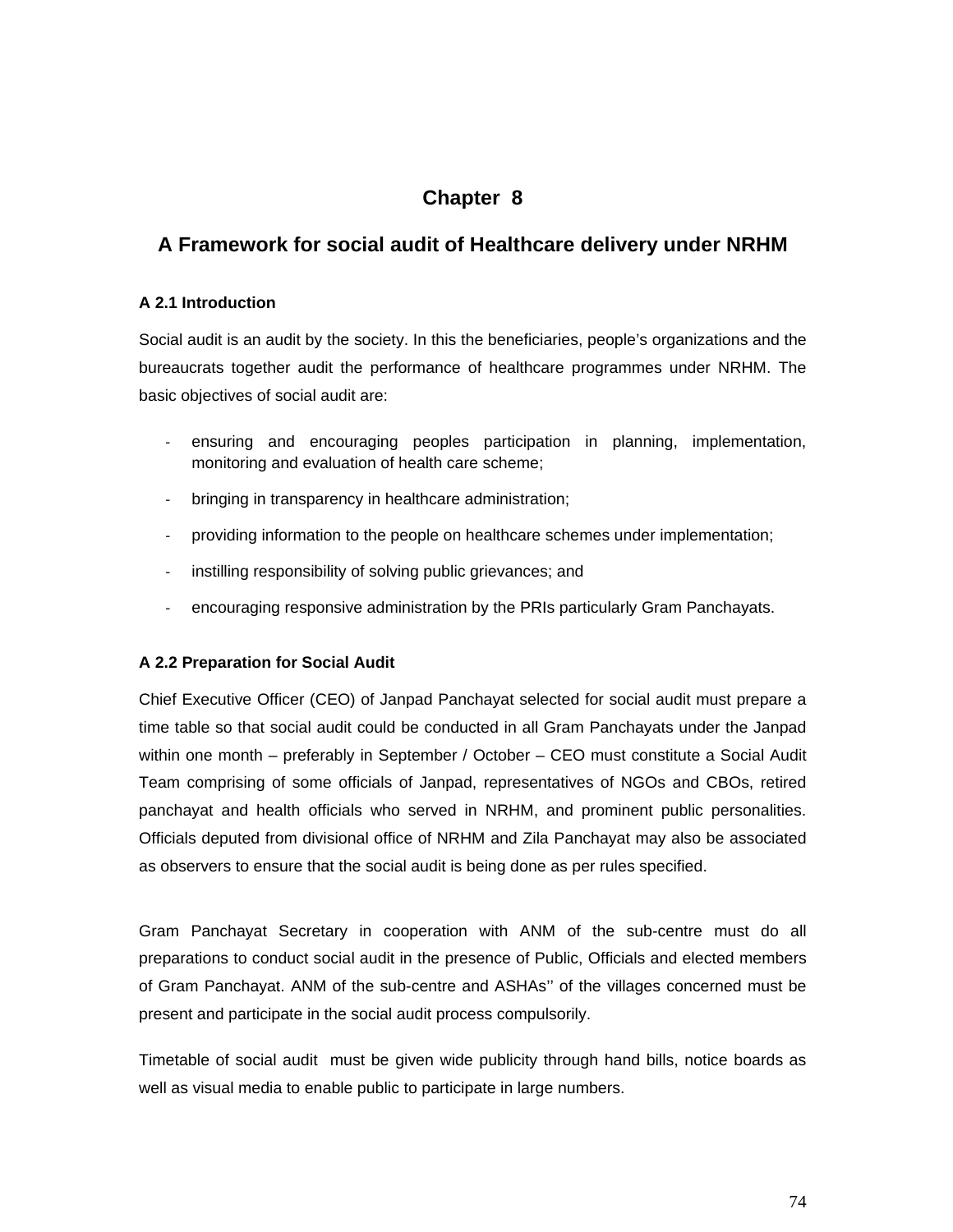#### **A 2.3 Social Audit Model**

First of all Social Audit should be conducted from the lowest to the highest level. For example, Gram Panchayat Secretary in cooperation with the ANM and the Sub-Centre must do the social audit in the presence of public. This social Audit should be conducted in the presence of elected members of the gram panchyat, ANM of the Sub-Centers and ASHAs. Gram Sabha Members should be given the right to ask any question and get any information during this audit. These reports should be presented at all the higher levels with the members of the public.

All development institutions have to be harmonized with the PRI set up. There are different possible courses of action to deal with parallel bodies. They include:

- $\cdot \cdot$  Taking recourse to total merger of the parallel development bodies with the PRI as in Karnataka. In this state, seventeen years after the merger of DRDAs with Zilla Parishads, the performance of in implementation as well as in ensuring financial propriety have been among the very best in the country. This is the best proof of the redundancy of the DRDA (and likewise other parallel bodies) in a system with strong PRIs.
- $\div$  Retain the professional component of these parallel bodies as Cells or Units within the Zilla Panchayat carrying out their professional roles including management of funds and reaching out to all implementing agencies.
- Gram Panchyats must be adopted as the basic unit for monitoring of progress, submission of utilization certificates and release of funds.
- $\div$  Perspective annual health plan must emerge from the village level which is to be collected after data collection on the health needs of the villages
- Train PRI officials on their roles with innovative strategies (through planned programs on Doordarshan with advance notice to the PRI functionaries which they must attend. The state should identify the health needs and programs should be planned accordingly. The knowledge of the functionaries should be periodically assessed to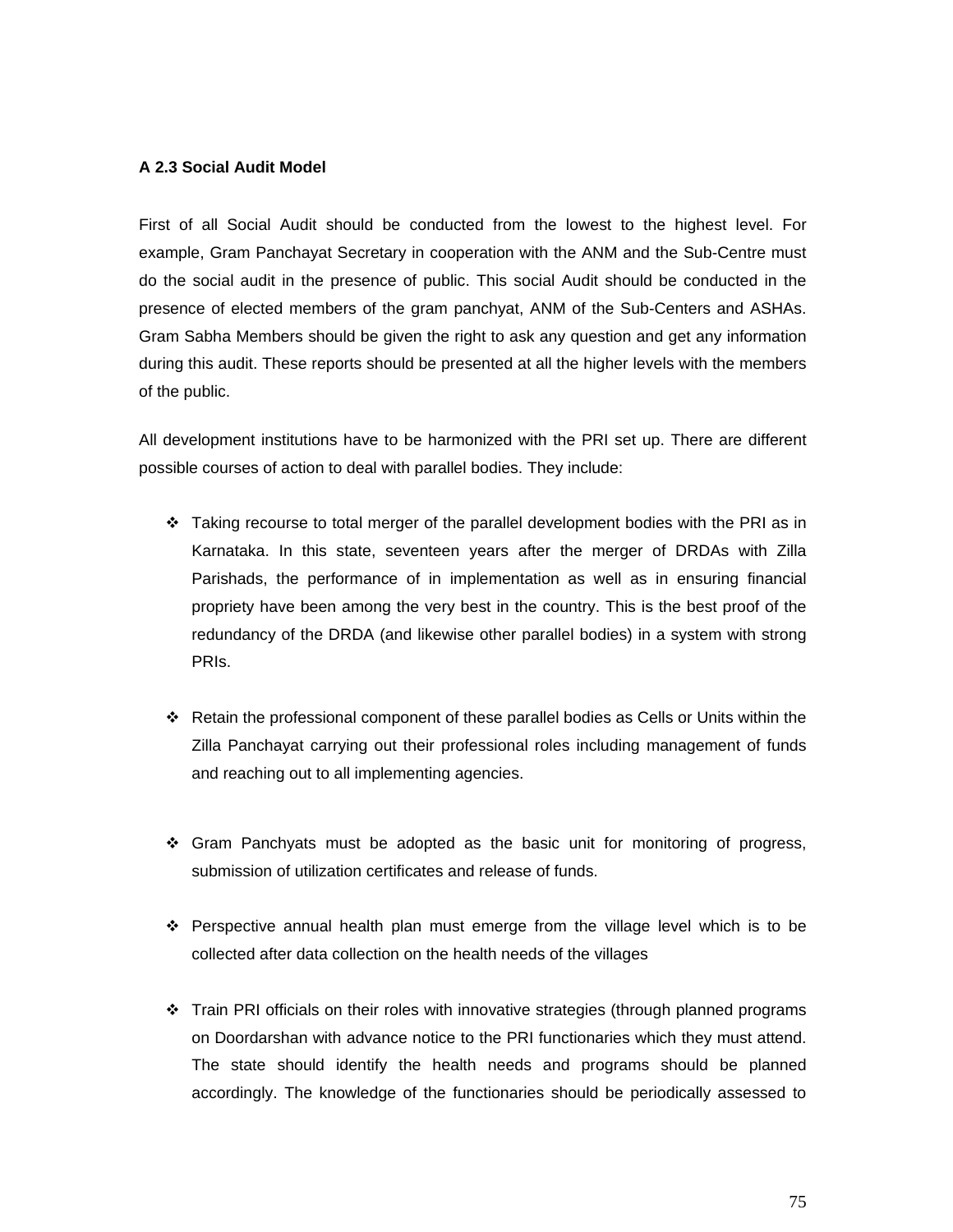provide continuous training on the gaps in knowledge. Local NGO s may also be involved. Training should be provided in local languages.

- Develop a separate cadre for PRI functionaries to enable them to have career opportunities
- $\div$  Ensure participation of the community in the PRI institutions is vital to its success. While the system provides opportunities but still all this failed to ensure much direct participation. There could be many reasons for it like lack of awareness, a general apathy toward public affairs in the people, or a perceived powerlessness of these institutions and thus lack of incentives to participate etc. Active participation has been seen from some NGOs like Samarthan and PRIA and different areas like capacity building, social audits, planning etc. But it remained restricted to only some areas in the absence of consistent institutional support.
- $\div$  As Gram Panchayats constituted for the units comprising multiple villages thus it further reduced the accessibility of the Sarpanch or Panchs to the people belong to villages other than villages where Sarpanch or Panch reside. Given the level of poverty and bad shape of connecting infrastructure, the accessibility of Janpad and Zilla Panchayats is reduced further. Also in the absence of any real power, there remains little interest to access these institutions for problem redressal. Absence of much active participation in Gram Sabhas also helped in reducing responsiveness as no other thing could enhance responsiveness than direct monitoring and questioning by people. With all these problems
- $\div$  At the CHC level, two ANMs may be deouted concerned to help officials appointed to conduct social audit should visit the Gram Panchayat in advance and inspect the accounts, registers, and health status reports and works taken up under the health and sanitation programme. Details must be recorded in a prescribed format and be made available to the officials conducting social audit.
- Social Audit must be conducted on the specified day in two sessions: In the forenoon session, the officials must audit all registers and accounts and registers of the sub-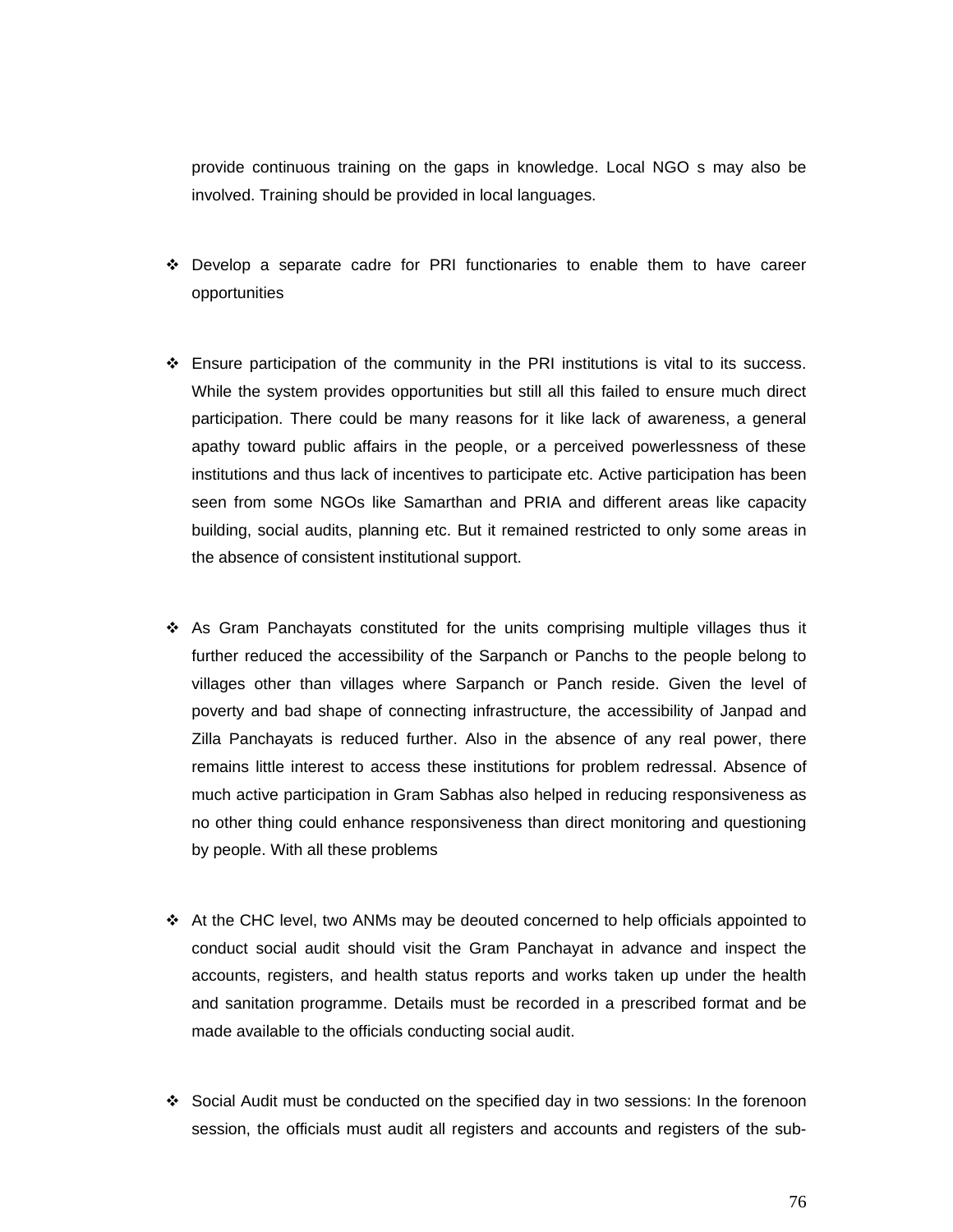centre in the presence of the public, officials and elected members of the Gram Panchayats, ANMs of the sub-centre, and ASHAs' of the village covered. In the afternoon, the officials must inspect health and sanitation programmes, and also hold discussions with select beneficiaries on their perception about the performance of the sub-centres.

- The officials conducting social audit must also ascertain whether the accounts, registers and health status reports are maintained in the prescribed format as per rules.
- Officials conducting social audit must be given powers and responsibilities to undertake the following activities:
- $\triangleright$  inspection of sub-centres and its activities,
- ¾ conducting meeting of Village Health and Sanitation Committee (VHC),
- $\triangleright$  holding discussions with the staff of sub-centre.
- $\triangleright$  inspecting health and sanitation works in terms of quantity and quality of works undertaken,
- $\triangleright$  admitting complaints about grievances,
- ¾ inspection of minutes of VHSC meetings and action taken reports, and
- $\triangleright$  assessing the accessibility of healthcare services in particular to Scheduled Casts and Scheduled Tribes.

#### **A 2.4 Opportunities to Gram Sabha Members (Voters)**

- $\triangleright$  during social audit, if any member of Gram Sabha wishes to know the details about accounts, registers and reports of sub-centres and activities of VHSC, the member should be given the opportunity to inspect records.
- $\triangleright$  all members of Gram Sabha should be allowed to be present while social audit is being pursued.
- ¾ Gram Panchayat Secretary / ANM of the sub centre must read out all records in the presence of everyone attending social audit.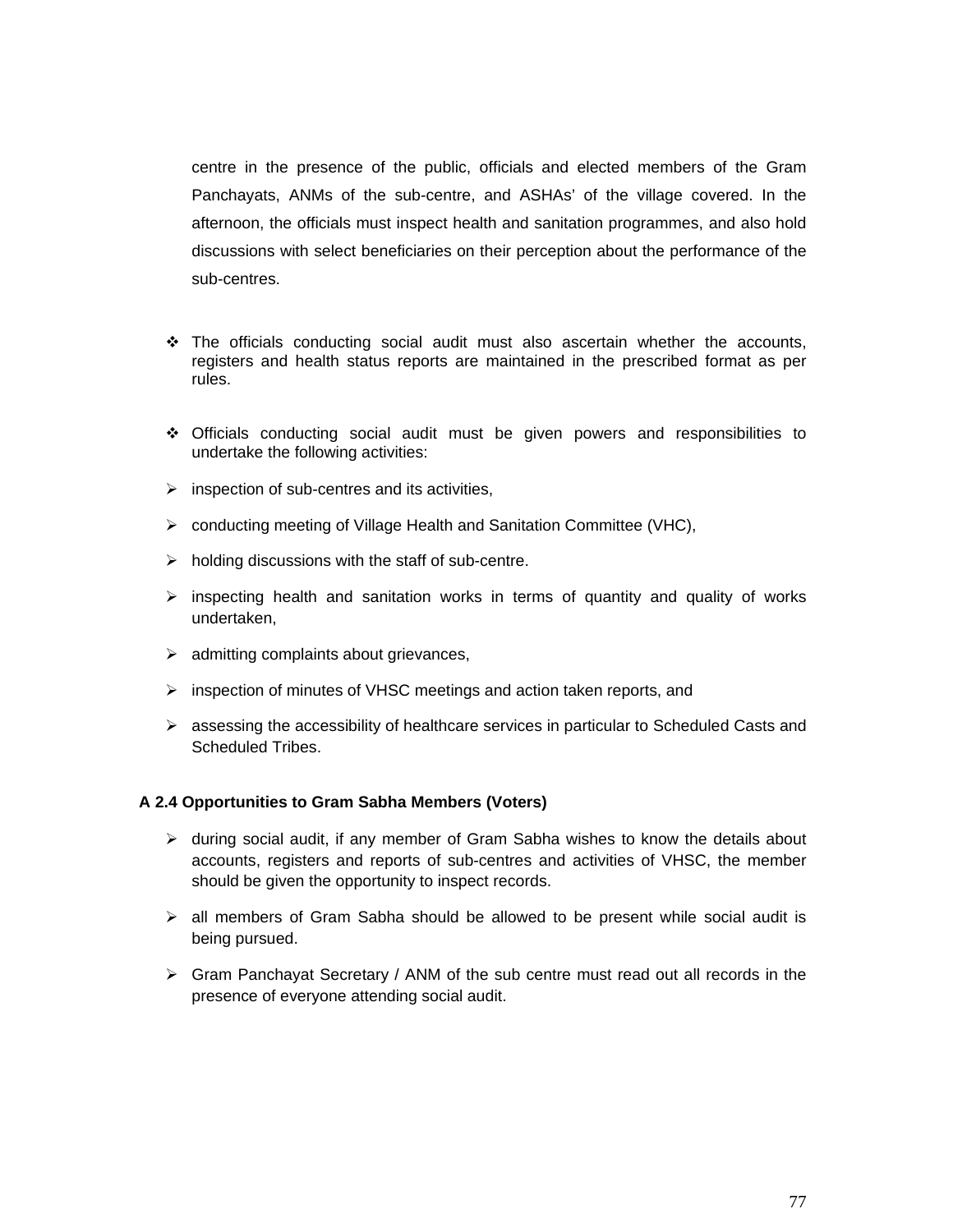#### **A 2.5 Report of the social audit**

- social audit officials must submit a social audit report to the CEO of Janpad Panchayat and president of Gram Panchayats covered within two days of completing the social audit. The report must clearly mention all positive aspects, irregularities and financial misuse. The report must also give constructive suggestions for corrective action.
- main findings of the report must be displayed at Gram Panchayat notice board in local language and vernacular so that general public can read and know the ground realities. Any member of the Gram Sabha can also avail full report by paying the prescribed fee.
- Gram Panchayat Secretaries must read the social audit report in the Gram Sabha meetings of the villages covered.
- CEO of Janpad Panchayat must instruct Gram Panchayats to follow-up the observations made in the report and take appropriate action within two days. The action taken report (ATR) must be prepared and submitted to the CEO within one month of the Gram Panchayat meetings.
- Social audit reports of all Gram Panchayats must be tabled in the Janpad Panchayat meeting. The CEO of Janpad panchayat must also discuss ATRs in a meeting of all the Gram Panchayat secretaries. CEO Janpad Panchayat should prepare a consolidated report of Janpad Panchayat as a whole and then submit it to CEO of Zila Panchayat who in turn must review follow-up actions taken and order disciplinary action in case of irregularities. CEO Zila Panchayat must also give powers to CEOs of Janpad Panchayats to take disciplinary action where necessary. CEO Zila Panchayat must also stipulate that the Chief Health and Medical Officer and district Project Manager of NRHM must conduct social audit in at least two sub centres in a year.
- $\div$  The essence of social audit is to bring to the notice of general public, ground realities on the delivery of healthcare services and to build-up public pressure on the officials of NRHM to perform diligently and efficiently.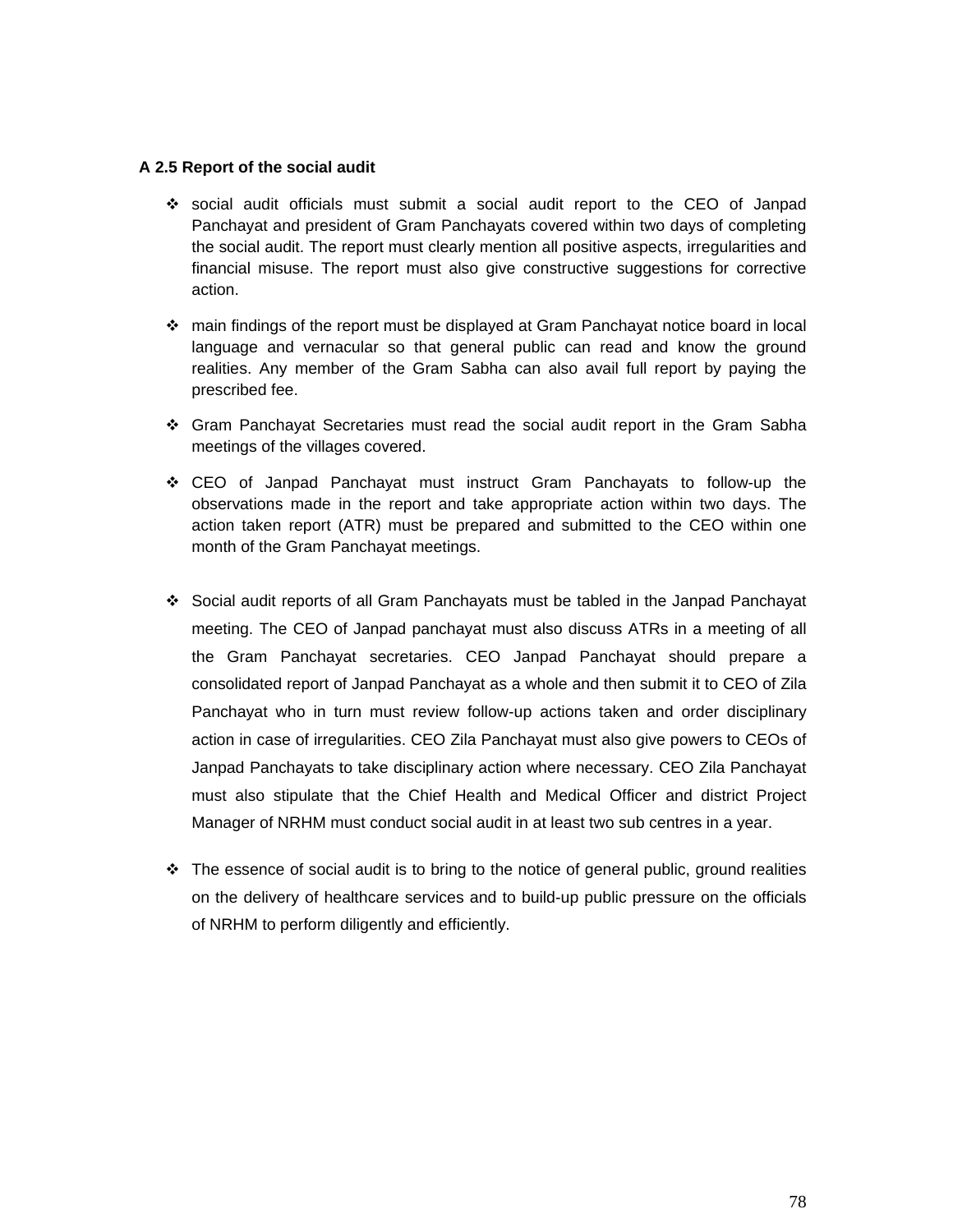# **Chapter 9**

# **Summary, Conclusions and Recommendations**

The Central role of PRI in development has been time and again emphasized in the Plan documents both in The National Population Policy 2000 and the National Health Policy, 2001,

States were also asked to involve PRI in the implementation of Health and Family Welfare programs by progressive transfer of funds, functions and functionaries, by training, equipping and empowering them suitably to manage and supervise the functioning of health care infrastructure

and manpower and further to coordinate the activities of the works of different departments such as Health and Family Welfare, Social Welfare, and Education which are functioning at the Village and Block Levels.

#### **SUMMARY AND CONCLUSIONS**

#### **At the State and the Level of Districts under Study**

Madhya Pradesh Government has taken many significant steps to devolve functions, functionaries and finances related to various departments to the Panchayats. However these functions have not been transferred in their whole but State Government has kept significant part of them with itself and devolved only implementation, monitoring etc. to Panchayats. Functionaries transferred also remained employees of State Government and power of their transfer, posting, promotions etc. remain solely with the State Government departments. Even their assignment to Panchayats is decided by State Government. Panchayats also lack their own financial resources. The share of their financial resources to their total revenue base is very less. They are also lacking in expertise and capacity.

Political clout of the Panchayats depends on their relationship with upper level Governments. Madhya Government tilted it in its own favor by pursuing the policy of establishing a separate Zilla Sarkar at the district level with a Minister-in-charge appointed by State Government as its head and Zilla Panchayat President as its member. This step put Zilla Panchayats under the Zilla Sarkar when the opposite should have happened. The policy of having multiple parallel bodies at the local level effectively reduced the capacity and political clout of Panchayats. They are also lacking any effective influence over State Government. For their existence, they are completely dependent on the State Government.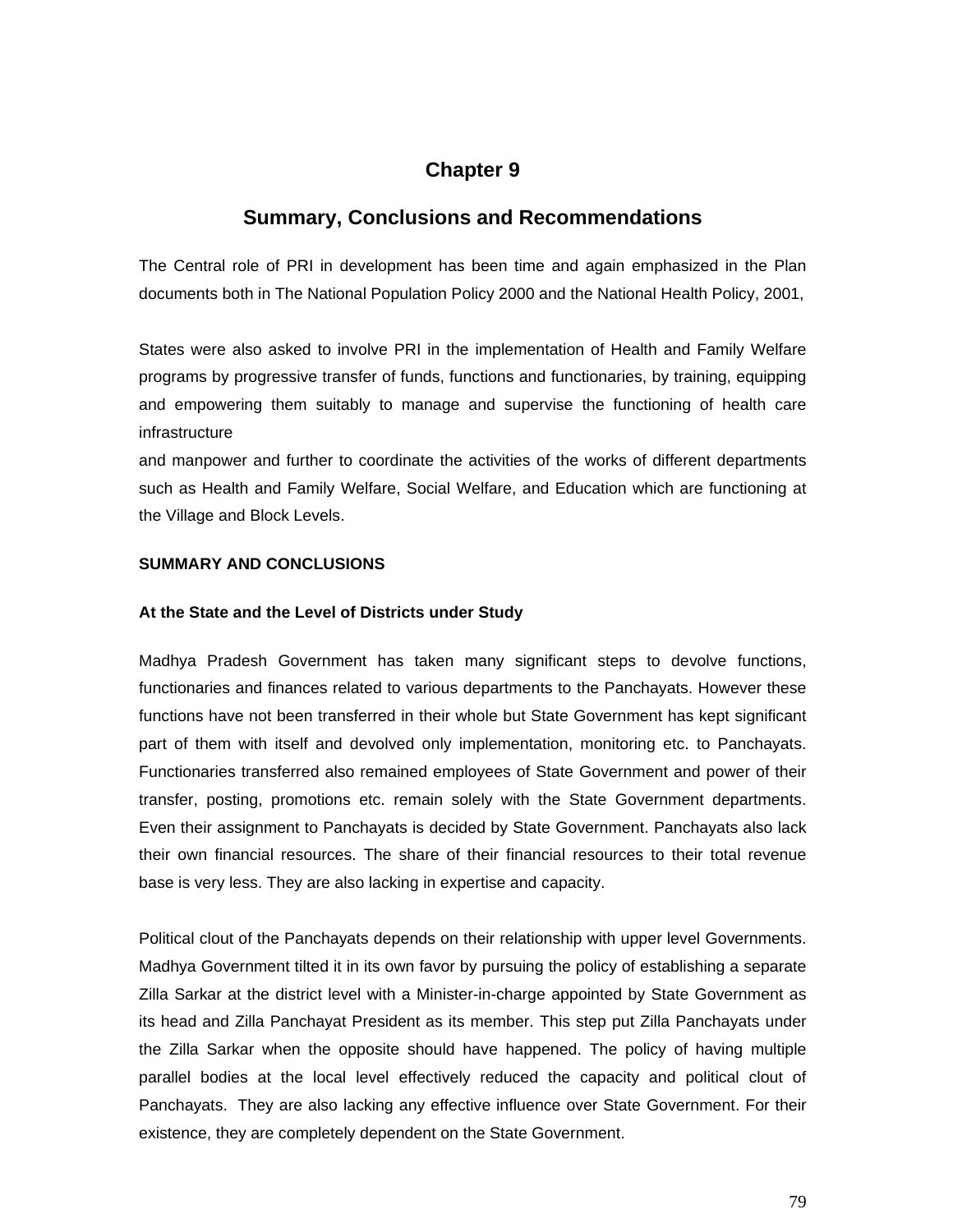Relationship between different levels of Panchayats also influences their power base. Majority of funds and functions are directly assigned to the Gram Panchayats and Gram Sabhas. Janpad and Zilla Panchayats lack any effective power over them. Funds sanctioned for health and family have been insufficient. No hierarchy has been established between different levels of Panchayats and they work as independent layers. This reduces any control of Janpad or Zilla Panchayats on Gram Panchayats. As Janpad and Zilla Panchayats also lack resources so they cannot plan for development schemes across the villages. Within the present setup, Zilla Panchayats and Janpad Panchayats lack any effective executive power. In the Zilla Sarkar (District Government) model of administration, the scope of District Planning Committees (DPCs) was enhanced from their primary task of planning to execute the tasks assigned to them by State Government. PRIs were primarily entrusted with the task of monitoring, supervision and implementation through line departments. DRDA was merged with Zilla Panchayat but it maintained its separate existence. Zilla Panchayat president was entrusted with the responsibility of heading the DRDA. Both Zilla Panchayat president and DRDA director were also members of the DPC.

The powers and responsibilities given to the Zilla Sarkar made them very powerful bodies and thus reduced the scope of functioning of Zilla Panchayats. DRDAs were also not abolished and Central Government executed programs, including that of health and welfare through DRDA effectively sidelining PRIs. This new setup created multiple independent parallel bodies entrusted with different functions with very little interlink between them.

The PRI's also lacked capacity and expertise to carry out the tasks of supervision, monitoring and implementation of the schemes regarding health and family welfare. These tasks therefore remained as they were and with the officials.

The study found that in actual implementation, state government, in actual practice was not much desirous to transfer effective powers, resources and authority to the local bodies. This lack of political will coupled with bureaucratic covert resistance to shed 'power' has led to PRI's limited role in health matters.

The MP government also provisioned for PRI's, provisions to recruit village level class III and IV functionaries like panchayat secretaries, school teachers, Aaganwadi workers by the Panchayats themselves at the retirement of the old staff. The State stopped the policy of recruiting permanent teachers and they were replaced with Para-teachers called Shiksha Karmis. All new recruitment for Shiksha Karmis was to be done by Janpad or Zilla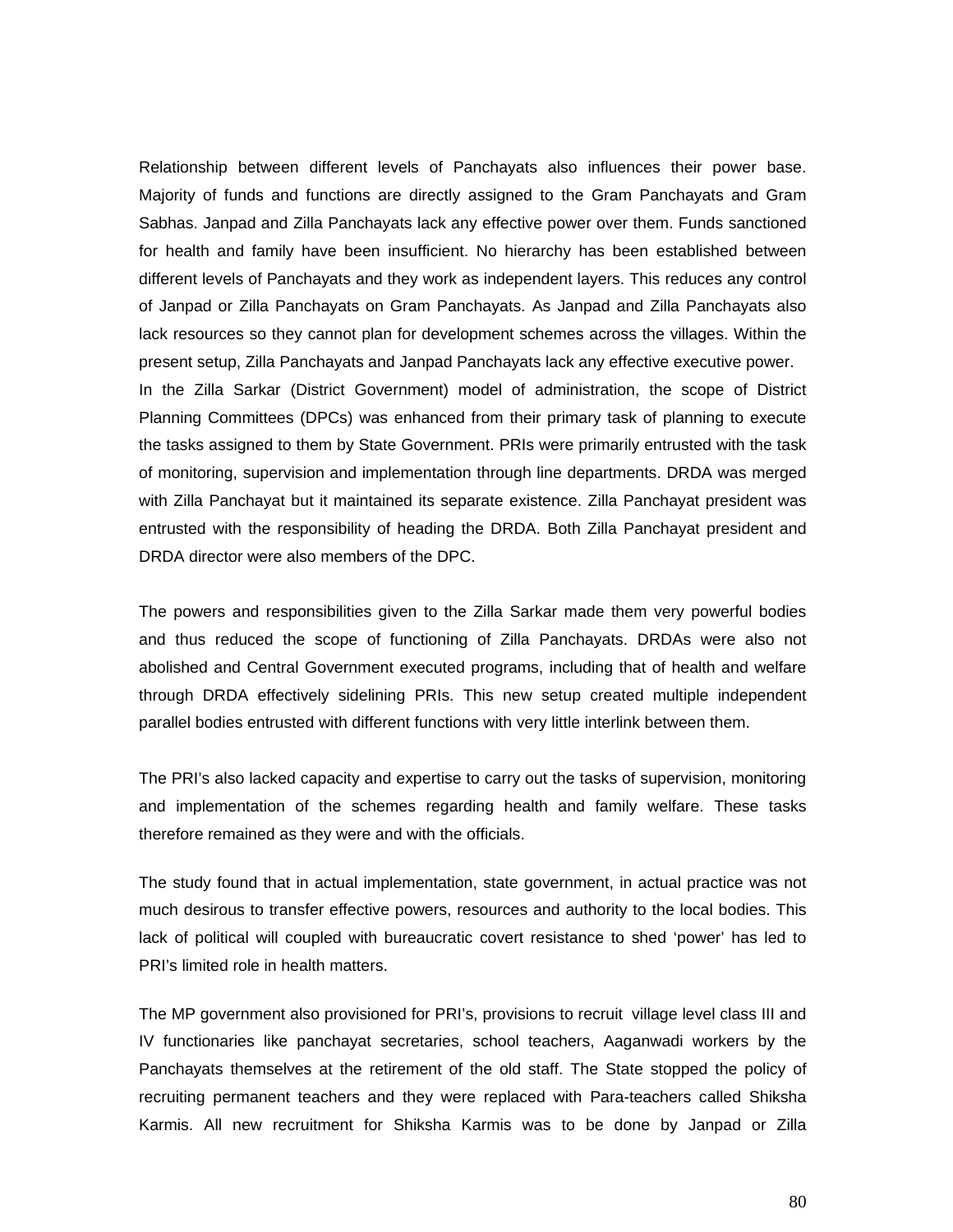Panchayats on the recommendations of Gram Panchayat and control. In the districts under study, however, this is still being done by the government officials.

There was also a lot of ambiguity in the powers of the health department and the Panchyats and there is no separation of powers between the role and Panchyats and the health departments.

Devolution and transfer of funds to PRI is a critical must for PRI empowerment on matter related to health and family welfare. This has only been done on paper and not in actual practice can be expected to play a meaningful.

# **PRESENT STATUS DEVELOPMENT OF INFRASTRUCTURE FACILITIES FOR HEALTH CARE DELIVERY AND THEIR DELIVERY**

#### **Physical Infrastructure**

- $\div$  In most of the districts under study there was lack of equipment, buildings needed repairs, complementary facilities like clean water and 24 hour electricity back-ups were found wanting and so on.
- Provision of infrastructure facilities in a number of CHCs, PHCs & Sub Centres exist but their conditions are not good at the district level.
- Only two CHCs had fully functional X-ray machine.
- Sub-Centers in the districts under study were manned by one Auxiliary Nurse Midwife and one male Multi-purpose Worker. While they are to be provided with adequate medicines for minor ailments, those required for immunization, diarrhea control, and control of communicable diseases were in short supply**.** Subentries were providing services related to PNC and ANC.
- Maintaince of infrastructral facilities and hygiene and sanitation were found be unsatisfactory.
- ❖ Operation theatre was available in only two PHCs
- $\div$  MOs were not visiting once a month as stipulated
- Primary Health Centers (PHCs) were hardly concentrating on the preventive and primitive aspects of health. The infrastructure for in patients was quite dilapidated. Since these were used largely for delivery cases, women preferred to stay for the minimum time.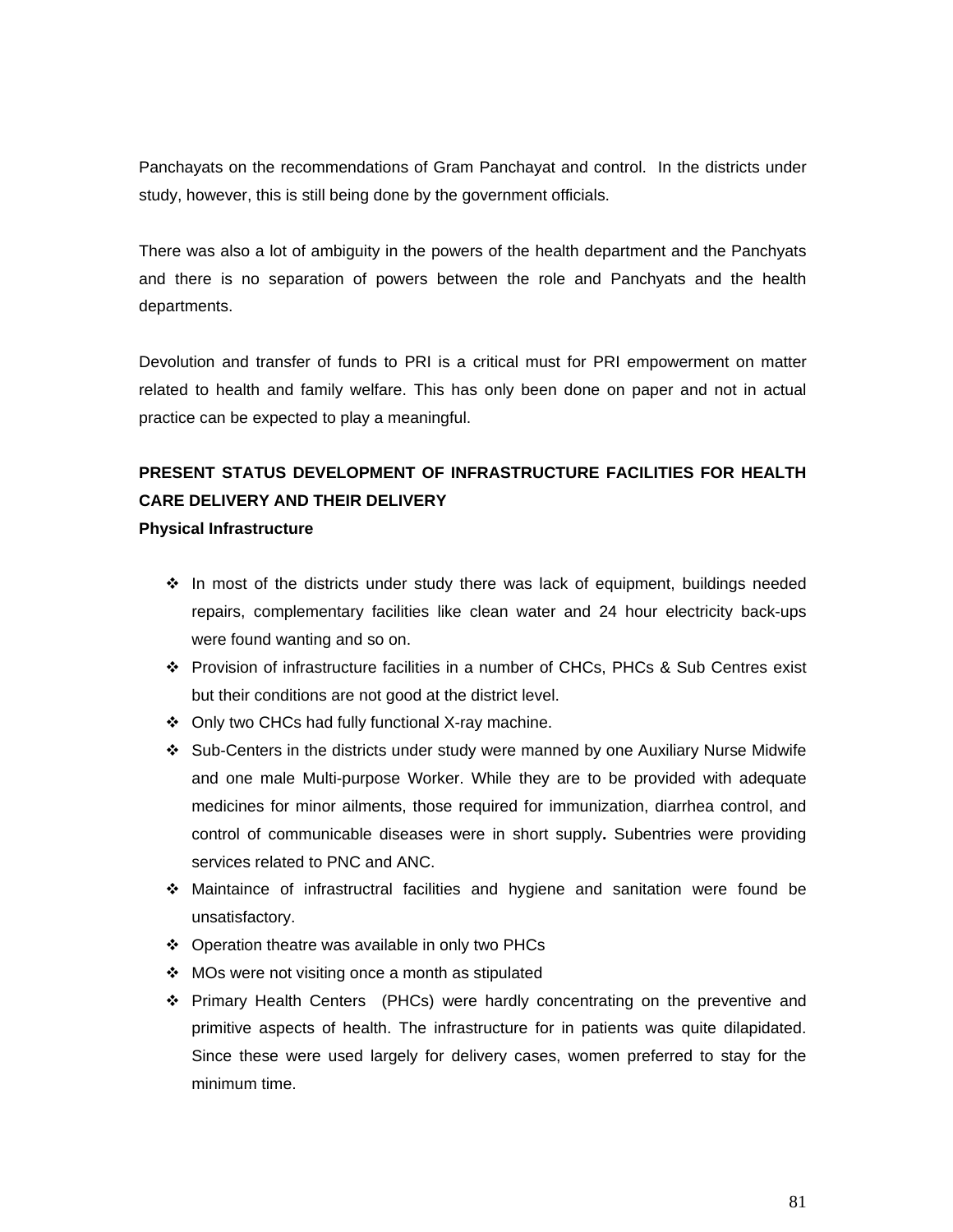- CHC were short of staff and instead of four medical specialists including Surgeon, Physician, Gynecologist, and Pediatrician along with the Para medical staff, only some general physicians were available. Emergency Obstetric care was available in tow CHCs. Six CHS, this service was missing as there were no lady doctors
- Emergency services for sick children were available in all the eight CHCs although only one of them had a Pediatrician doctor
- There was acute manpower shortage at the PHC and CHC levels. Many villages have Anganwadi workers but these are not trained health providers.
- $\div$  There medical staff is inadequate as the actual strength has been much less than the sanctioned one.

 Availability of medicines is an issue. Some of the beneficiaries complained of spurious medicines being given to them. Many also reported large scale corruption in the purchase of medicines.

- $\div$  In some PHCs, Pharmacists are in-charge of the PHC (P.33).
- $\div$  Lab test facilities were available only at the district level.
- Lady Doctors at the PHC level were insufficient compared to the need.

Hospitals, at the district level were primarily being used for delivery care and child health care. The insufficiency of these services at the PHC and CHC level has put additional pressures for these services at the district level. As a result, treatment and care of patients with diseases like Malaria, respiratory infection other than TB and other diseases has been neglected.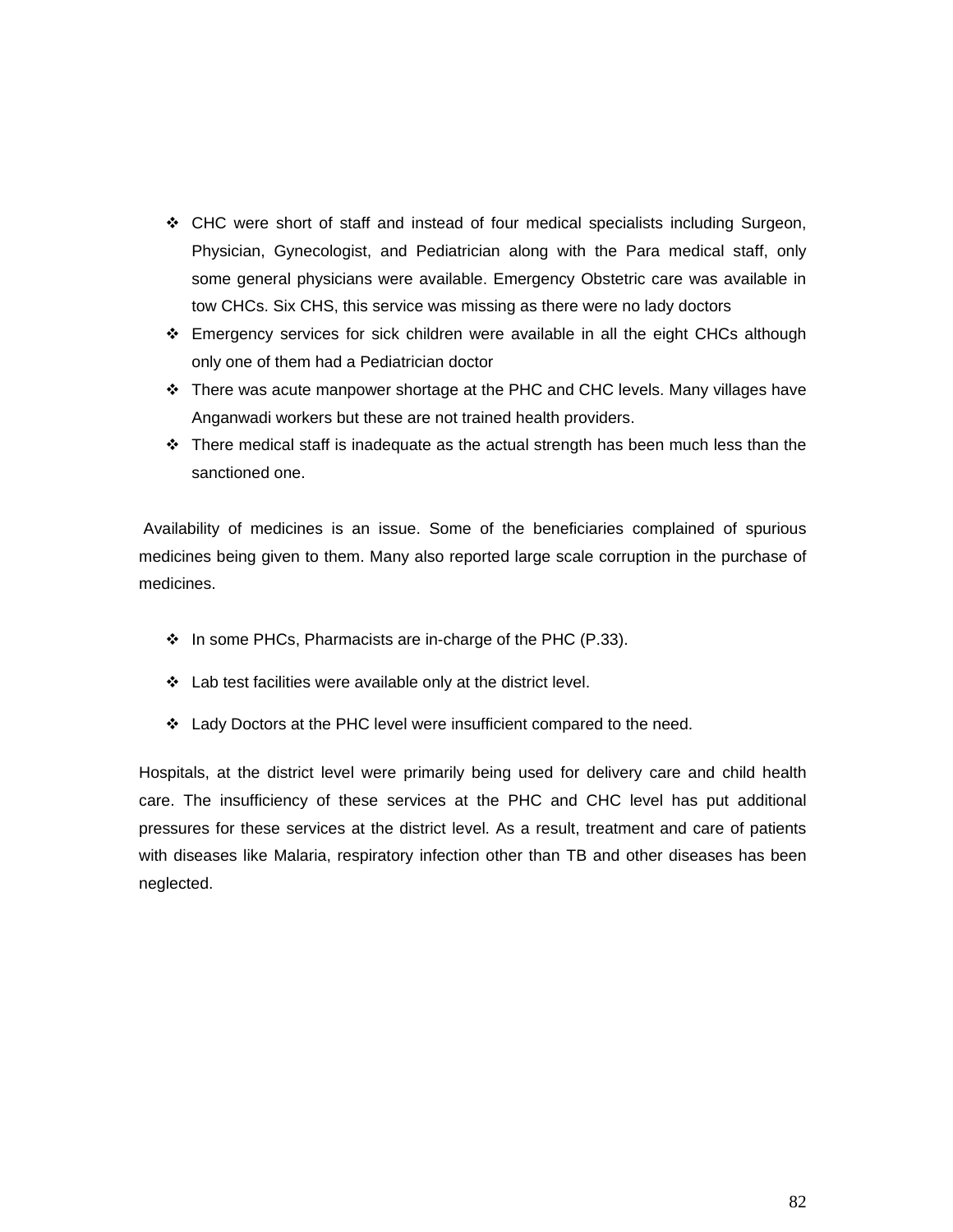#### **ROLE OF PRI AT THE THREE LEVELS AND THE IMPEDIMENTS**

#### **Gram Panchyats (GPs)**

- Their representatives in GP did not raise beneficiaries' health care concerns.
- $\div$  There was indifference among the people in taking up health care issues in the Gram Sabha's
- Gram Panchyats do not have any budgetary provisions for health care and reproductive health care.
- $\div$  Discussions at the GP level were quided by the availability of funds. These were available for provision of water, repairing village roads, poverty alleviation and so on and not on health needs of the community.
- $\div$  Health and family welfare issues were totally neglected in the meetings. More time was spent on non-health issues like repair and maintenance of buildings and furniture and alterations and additional construction in buildings.
- $\div$  GP officials were of the opinion that health care is the responsibility of the health department

#### **Sub Centers (SCs)**

- Proportion of population using SCs is very low. The maximum usage was in Bhopal and the minimum in Morena.
- Service delivery at the SCs level mostly focused on maternity and child care.
- $\div$  Impediment: Sub Centers were totally neglected in the provision of health care issues both by the Government officials and the PRI representatives

#### **Primary Health Centers (PHCs)**

Specific lab-test facilities with a trained technician were available in all the districts. Bed occupancy ratio was good and health care facilities were available round the clock

The physical infrastructure, in the context of separate labour rooms, availability of medicines, availability of IPS services with beds (6each), new born, ANC, PNC facilities were available.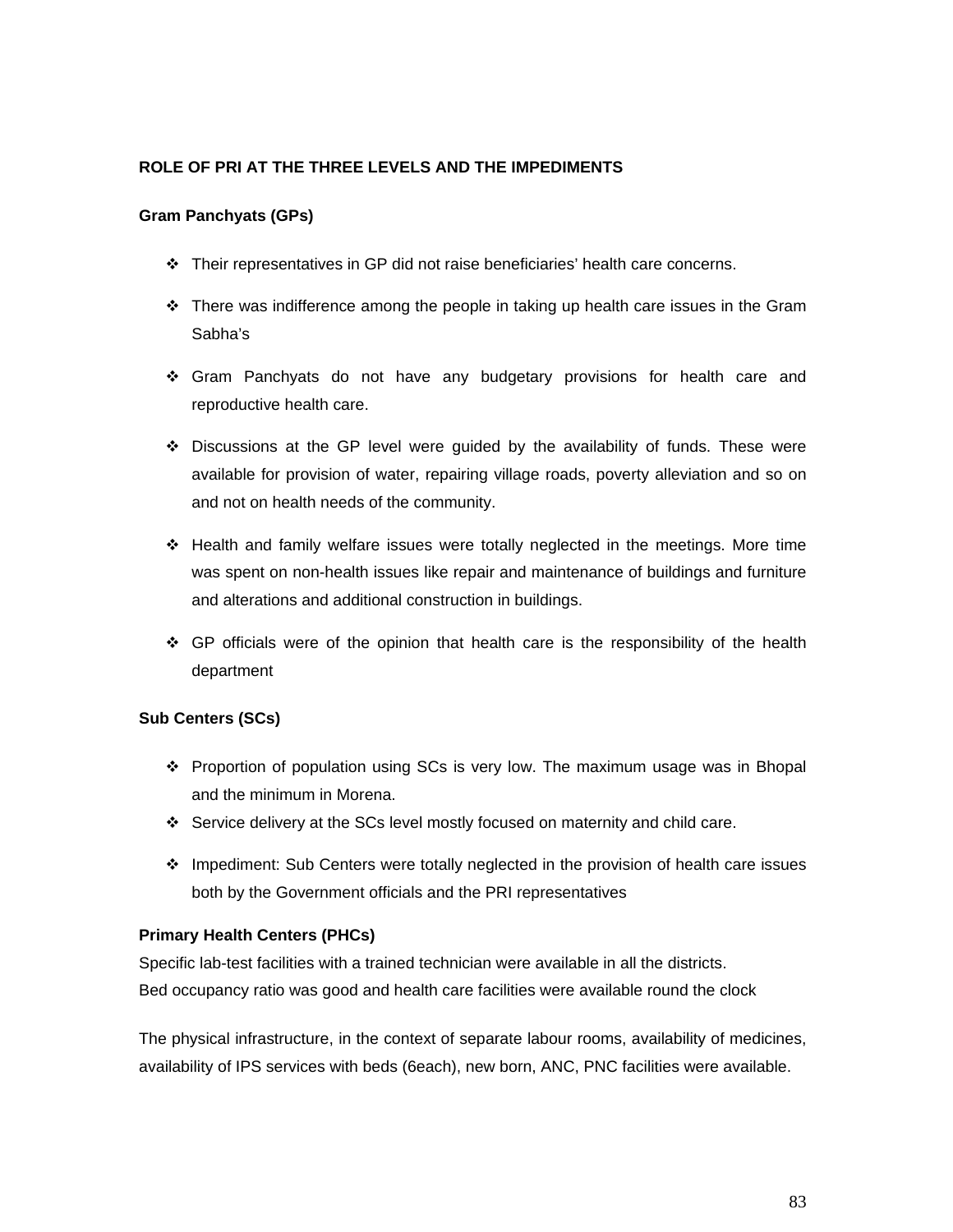#### **Community Health Centers (CHCs)**

 Most of the services provided related to AANC, PNC and child care including Immunization.

#### **Rogi Kalyan Samiti's (RKS)**

- $\div$  All the non-medical personnel of RKS have been attending its meetings as a mere formality with no interest in the follow up of the decisions taken at the meetings.
- $\div$  The bureaucrats and the elected members of the Jan Pad have a very casual attitude towards health matters

#### **Zila Panchyats (ZPs)**

- $\div$  District Health societies chaired by the respective district collectors along with the CEOs of the ZPs have been functioning satisfactorily. The meetings reviewed the health status based on the reports of RKS at the CHC and PHC level and remedial measures were suggested.
- There has been adequate availability of infrastructural facilities like blood storage facility, proper sanitation, doctor's room, pharmacy, etc.
- Hospitals, however, were primarily being used for delivery care and child health care. The insufficiency of these services at the PHC and CHC level puts additional pressures for these services at the district level. As a result, treatment and care of patients with diseases like Malaria, respiratory infection other than TB and other disease has been neglected.

#### **Impediments and Constraints**

#### **Gram Panchayats (GPs)**

- Health care issues are hardly discussed at te GP level
- GP meetings are guided by the availability of funds for different heads . There are little funds for health care.
- GP Secretaries mostly were educated up to the metric level and not able to comprehend the health issues. Also had a low understanding of the issues, roles and responsibilities
- $\cdot \cdot$  At the GP level the beneficiaries felt rampant corruption of the untied funds due to lack of supervision and accountability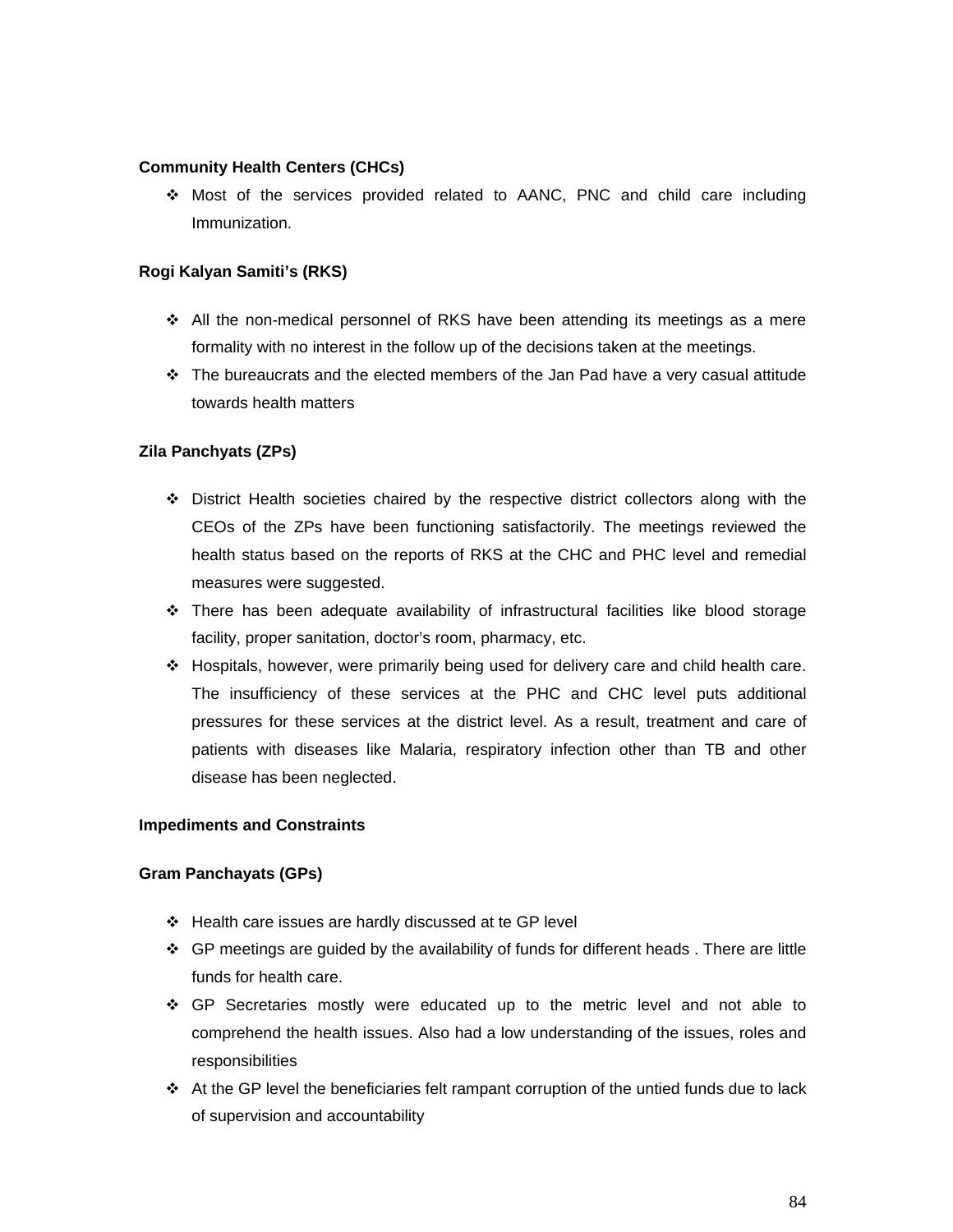#### **Primary Health Centres (PHCs)**

- AYUSH services were not available in 6 out of 8 PHCs
- $\div$  PHCs have inadequate staff including those without a single doctor. There was negligible emphasis on preventive health care.
- $\div$  Less than one–third of the beneficiaries were using the services of PHCs the lowest level was in Bhopal district and the highest in Sidhi district.
- The services provided by the PHCs were mostly related to ANC, PNC, Child health care and family welfare
- Sanctioned positions of medical personnel had not been filled up in many PHCs under study.
- $\cdot$  In one PHC, Pharmacists are in-charge of the PHC (P.33)
- There was an undue deployment of non-medical manpower in fairy large proportions at the PHC level.
- \* The health department does not function in coordination with the panchayats (p.51-52)
- The staff of other departments does not consider themselves accountable to the Panchayats.
- $\div$  There was inadequacy of funds has been an important factor in the poor quality of services

## **Community Health Centres (CHCs)**

- $\cdot$  No Special services were available at the CHC level. At best they were referring them to the District level.
- $\div$  Facilities for Caesarian operations are practically absent as also the lack of anesthetic services
- $\div$  Labour rooms in six CHCs were not even fit to be used as store rooms.
- $\div$  The Medical personnel in position are less than the numbers sanctioned.
- $\div$  Obstetric facilities were available only in two CHCs as there were no lady doctors in these districts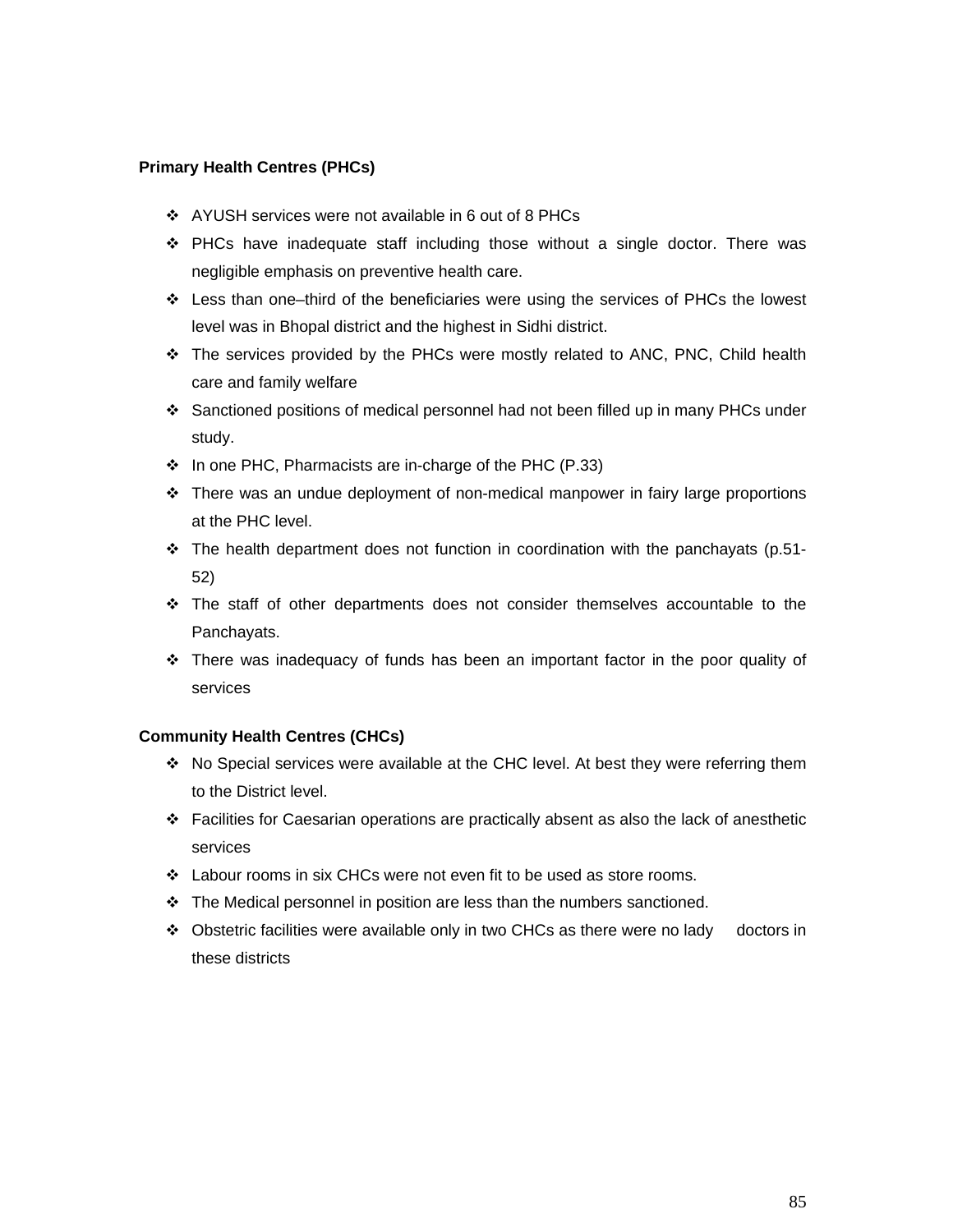#### **BENEFICIARIES SATISFACTION/DISSATISFACTION**

- Availability of Doctors is a major area of dissatisfaction in districts other than Bhopal and Tikamgarh.
- $\div$  In Sidhi and Tikamgarh doctors care was a major concern.
- $\div$  A low percentage of respondents were using the services of SCs, PHCs and CHCs.
- $\div$  The satisfaction levels with the Sub Centers were the highest in Bhopal and Lowest in Morena. Other sub centers also had low levels of satisfaction with the services of the SCs.
- $\cdot$  At the PHC level too, availability of doctors and doctors care was an area leaving to dissatisfaction amongst the respondents. In some PHCs like Sidhi and Tikamgarh, the level of dissatisfaction was highest.
- $\cdot \cdot$  At the CHC level, While their dissatisfaction with the medical and paramedical staff and health was low across the districts (except Bhopal), it was the highest in Tikamgarh district particularly with respect to doctors and paramedic staff's availability and care by the doctors.
- $\cdot$  At the CHC level majority of the respondents were dissatisfied with a wide range of services in Balaghat, Bhopal, Dhar, Morena and Sidhi CHCs.
- $\div$  Doctors availability, care for the patients was a major area in most of the CHCs.
- $\cdot \cdot$  There was a high level of dissatisfaction with the quality of health care services and reproductive health care.

#### **SUCCESS STORIES**

The success stories of gram of SC show The GP President showed vision and concern for health care of the community and energized its members who also played an active role in seeking donations from the industries. This government also responded positively and the SC was upgraded to the PHC level. The GP also made sure to provide health care based on the needs of the population. A case in point is the regular visits by a TB specialist in one village where 90% of the population was suffering from this disease.

Resource mobilization by the two GPs and public private partnership has been the major factors contributing to the success of provision of health care facilities.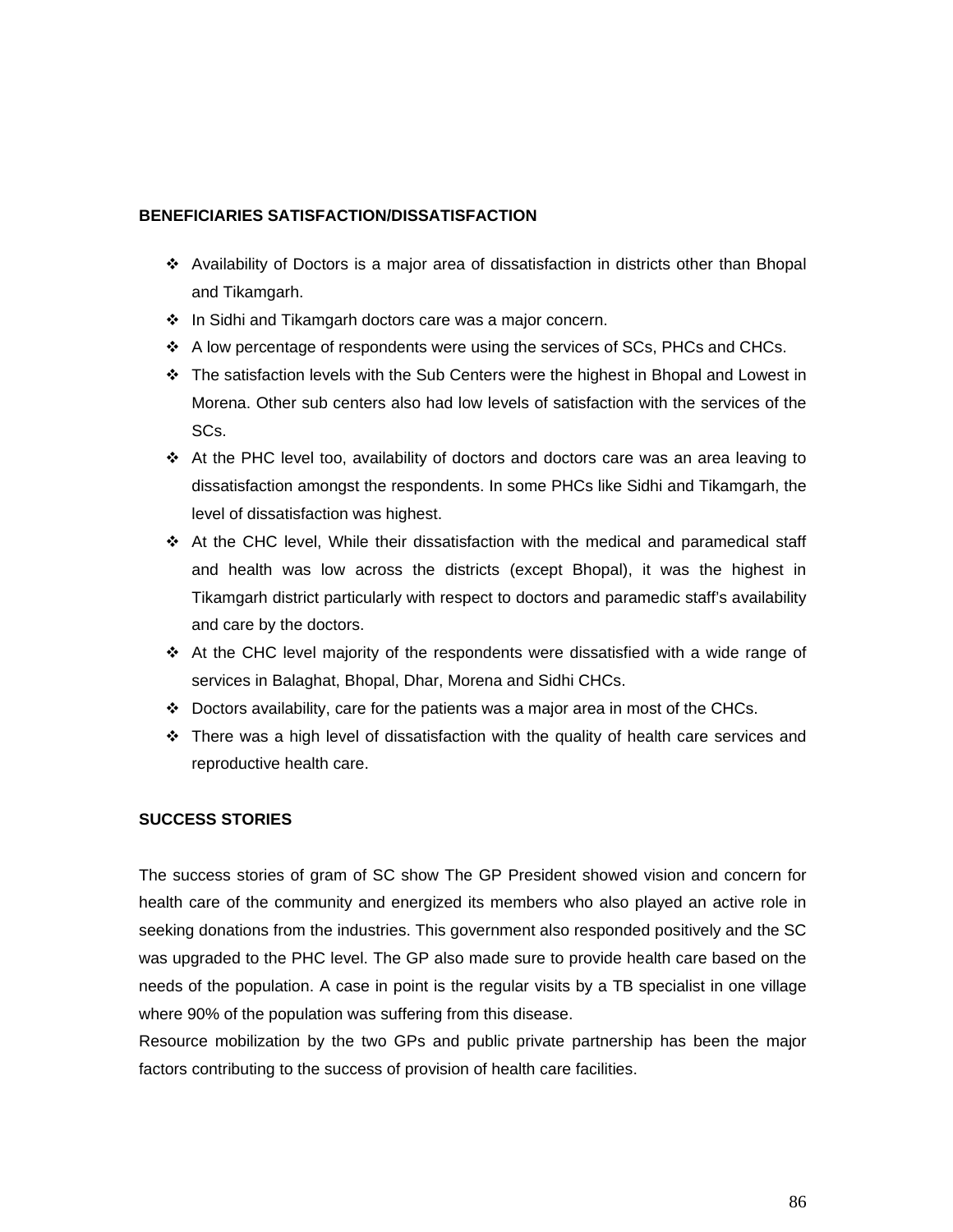# **MODEL STRUCTURE OF RURAL HEALTH CARE WITHIN THE FRAMEWORK OF PANCHYATI RAJ SYSTEM**

- $\div$  In the proposed alternative model SCs and PHCs will focus establishing firm linkages with rural population at the grass root level to build up awareness about public health facilities and to improve their access to public health institutions. This is in addition to their basic function of providing primary health care and facilitating out reach to higher level public health institutions through optimal use of referral transport system.
- CHCs will provide hospitalization services to all those who require OPD and IPD facilities. CHC will, in coordination with DHM, attempt to fill vacancies of all medical officers, staff nurses and other paramedical staff through contractual appointment of local accredited health professionals with the skills that the grass root level (CHC, PHC & SC) system does not have. This is to ensure that each PHC has at least one medical officer and a staff nurse; and the CHC should have teams of medical officers to facilitate regular and periodic visits at least thrice a week to each sub centre. CHC should also outsource maintenance of equipment and vehicles provided; and cleanliness, catering and waste management services in order to reduce workload on regular health officials and to bring bout improvements in the quality of health services at CHC, PHC and SC levels. RKs and CHC and PHC levels should be restructured to comprise largely of users to facilitate community ownership of CHCs, PHCs and SCs.
- District Health Mission (DHMs) have a pivotal role in decentralized planning, implementation and monitoring and evaluating progress of health development. DHM should out source to external auditors internal financial audit of DHM, CHC, PHC and SC. DHM should also assist the divisional office in regular and periodic performance audit and social audit of the quality and extent of coverage of public health facilities under NRHM.
- Divisional level can play a crucial role by undertaking the following activities
	- Accounts and financial management
	- Procurement, storage and logistics of medicines and equipment
	- \* Administration and planning
	- Infrastructure and equipment development and reviewing their maintenance

87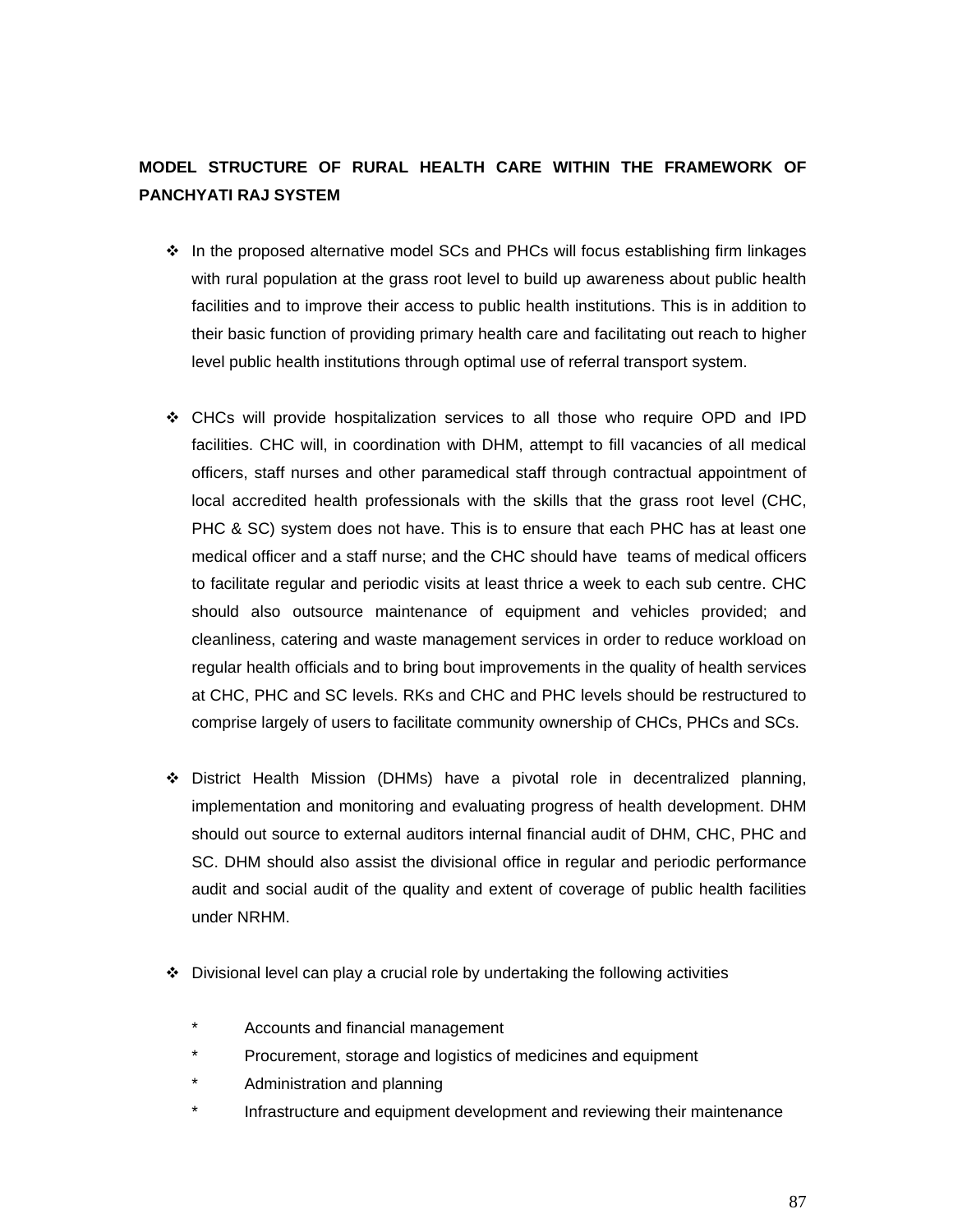- Improving association of NGOs and CBOs and coordinating their active involvement in planning, implementation, and monitoring and evaluation of health development for poor in particular
- Reviewing the functioning of District Hospitals, CHCs, PHCs and SCs through regular and periodic performance and social audits, and initiating appropriate and timely corrective action at the concerned levels.
- Establishing resource group of professionals in all the relevant specialization and ensuring their period visits district hospitals and CHCs for treatment of patients at the respective locations.
- \* In the revised model proposed CHCs, PHCs and SCs will focus attention on providing health care, while DHMs and Divisional Offices will be vested with administration, financial management, performance management, improving association of NGOs and CBOs and extending services of specialists to District Hospitals, and CHCs and continuous improvement in the quality of health services.
- $\div$  All development institutions have to be harmonized with the PRI set up or else they become ultra vire the Constitution. There are different possible courses of action to deal with parallel bodies. They include:
- $\div$  Taking recourse to total merger of the parallel development bodies with the PRI as in Karnataka. I this state, seventeen years after the merger of DRDAs with Zilla Parishads, the performance of in implementation as well as in ensuring financial propriety have been among the very best in the country. This is the best proof of the redundancy of the DRDA (and likewise other parallel bodies) in a system with strong PRIs.
- $\clubsuit$  Retain the professional component of these parallel bodies as Cells or Units within the Zilla Panchayat carrying out their professional roles including management of funds and reaching out to all implementing agencies.
- $\div$  Gram Panchyats must be adopted as the basic unit for monitoring of progress, submission of utilization certificates and release of funds.
- Perspective annual health plan must emerge from the village level which is to be collected after data collection on the health needs of the villages
- $\div$  Train PRI officials on their roles with innovative strategies (through planned programs on Doordarshan with advance notice to the PRI functionaries which they must attend. The state should identify the health needs and programs should be planned accordingly. The knowledge of the functionaries should be periodically assessed to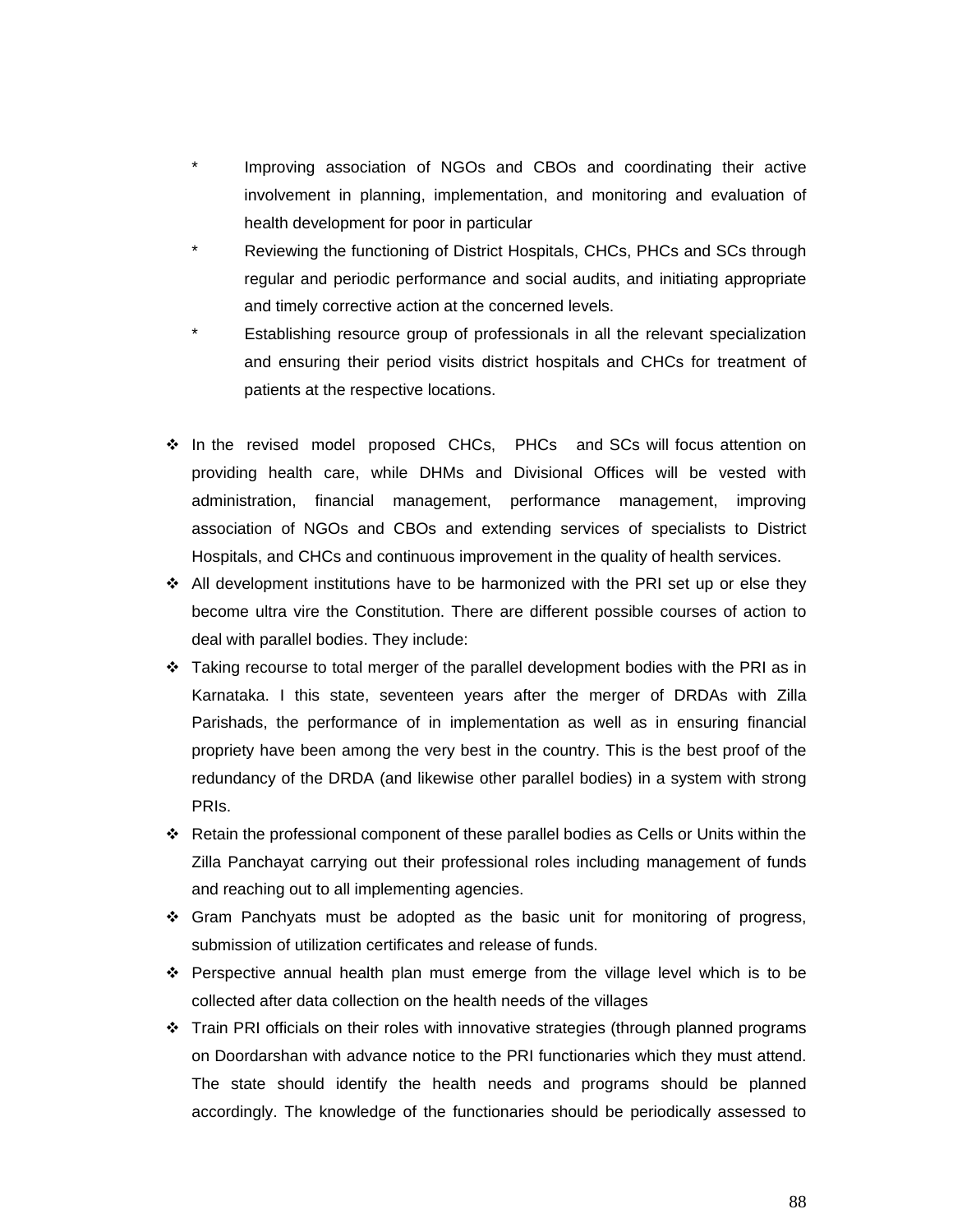provide continuous training on the gaps in knowledge. Local NGO s may also be involved. Training should be provided in local languages.

- Developing a separate cadre for PRI functionaries to enable them to have career opportunities.
- $\div$  Ensuring participation of the community in the PRI institutions is vital to its success. While the system provides opportunities but still all this failed to ensure much direct participation. There could be many reasons for it like lack of awareness, a general apathy toward public affairs in the people, or a perceived powerlessness of these institutions and thus lack of incentives to participate etc. Active participation has been seen from some NGOs like Samarthan and PRIA and different areas like capacity building, social audits, planning etc. But it remained restricted to only some areas in the absence of consistent institutional support.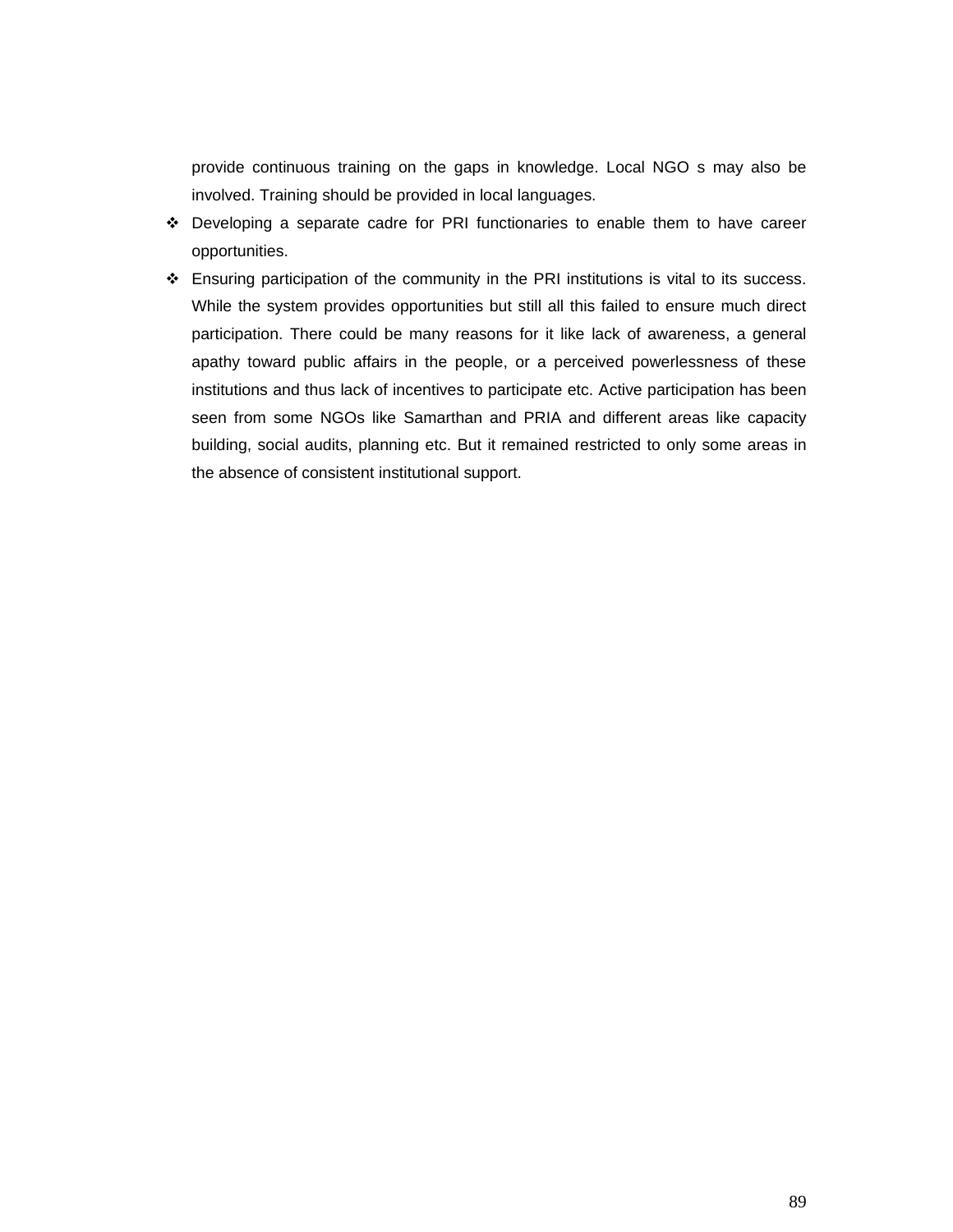#### **RECOMMENDATIONS**

- Shift from the Zilla Sarkar Model to the PRI Model: While Zila Prishads representatives help in preparation of the agenda and some decisions are taken but these have a strong stamp of the District Collector and other district level officials. The hospitals at the district level do provide services which are based on the demand rather than a planned strategy to look after the health of the community. But this functioning has not much to do with PRI or their representatives. The Zila Praishad members have their own priorities and often the agenda does not reflect the needs of the community. GPs have failed to deliver. All development institutions have to be harmonized with the PRI set up. This can be done by: taking recourse to total merger of the parallel development bodies with the PRI as in Karnataka. In this state, seventeen years after the merger of DRDAs with Zilla Parishads, the performance of in implementation as well as in ensuring financial propriety have been among the very best in the country. This is the best proof of the redundancy of the DRDA (and likewise other parallel bodies) in a system with strong PRIs.
- $\div$  Retain the professional component of these parallel bodies as Cells or Units within the Zilla Panchayat carrying out their professional roles including management of funds and reaching out to all implementing agencies.
- $\div$  Perspective annual health plan must emerge from the village level which is to be collected after data collection on the health needs of the villages
- $\div$  PRI officials should be continuously trained on their roles with innovative strategies. Doordarshan is viewed everywhere in the villages. The GP members' can be asked to pinpoint their understanding of the health care needs and planned programs in which attendance of the GP members and the village community can be ensured. Health care knowledge gained through such programmes of the functionaries should be periodically assessed to provide continuous training on the gaps. Local NGOs may also be involved. Training should always take place in in local languages.
- Develop a separate cadre for PRI functionaries to enable them to have career opportunities
- $\div$  Ensure participation of the community and the NGOs in the PRI institutions. While the system provides opportunities but still all this failed to ensure much direct participation. There could be many reasons for it like lack of awareness, a general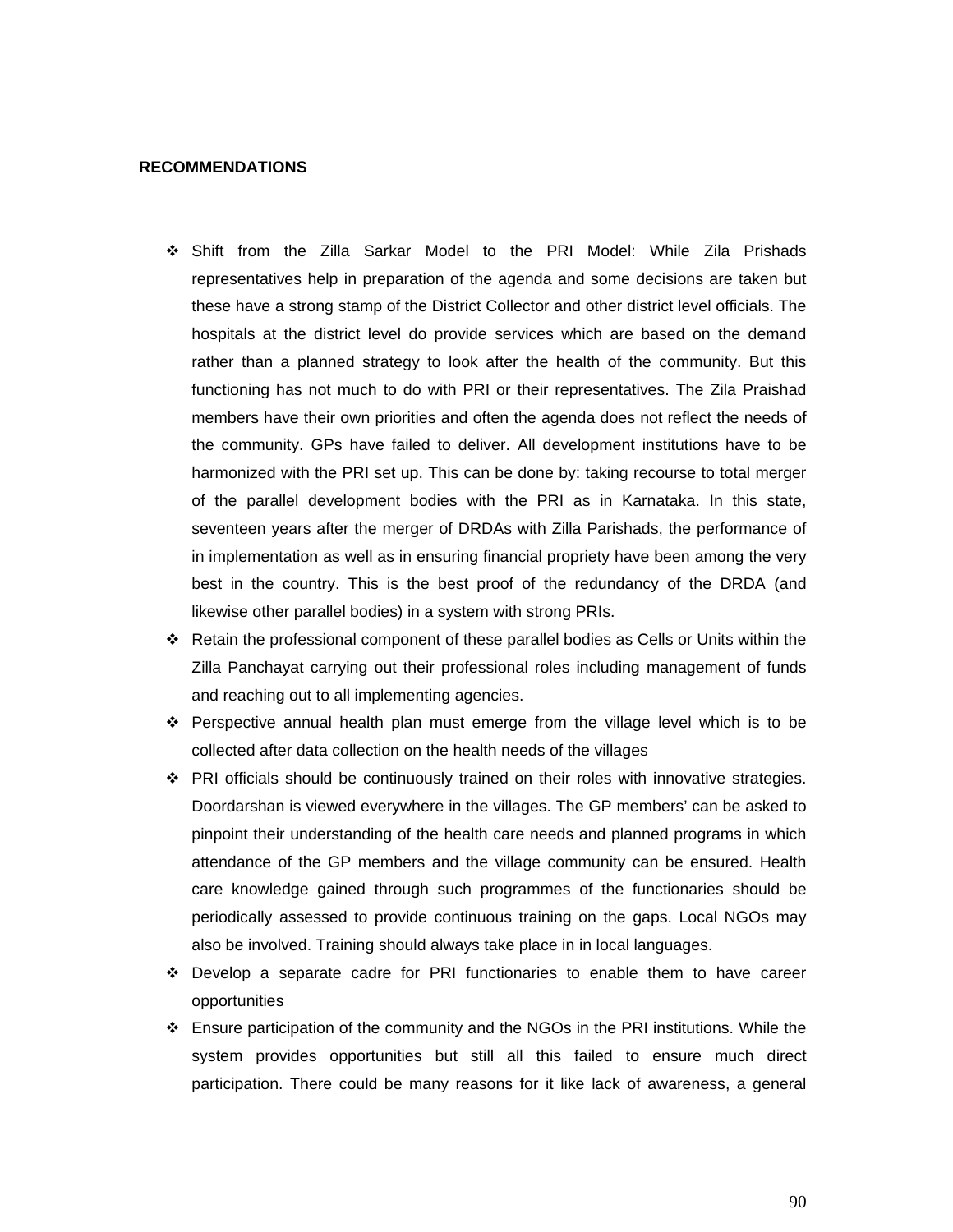apathy toward public affairs in the people, or a perceived powerlessness of these institutions and thus lack of incentives to participate etc.

- PRI as an institution will succeed with the commitment of the political class to devolution of funds in general and for health and family welfare to this institution. The study highlights that agenda and discussions are led by the availability of funds under different heads where actual health hardly figures and issues like repair of roads provision of water and the programmes of the government at the rural level are discussed.
- Enhance responsiveness, monitoring and questioning by people. As Gram Panchayats constituted for the units comprising multiple villages thus it further reduced the accessibility of the Sarpanch or Panchs to the people belong to villages other than villages where Sarpanch or Panch reside. Given the level of poverty and bad shape of connecting infrastructure, the accessibility of Janpad and Zilla Panchayats is reduced further. Also in the absence of any real power, there remains little interest to access these institutions for problem redressal. Absence of much active participation in Gram Sabhas also helped in reducing responsiveness as no other thing could enhance responsiveness than direct monitoring and questioning by people.
- Ensuring sufficient availability of funds for health and family welfare. The study highlights that agenda and discussions are led by the availability of funds under different heads where actual health hardly figures and issues like repair of roads provision of water and the programmes of the government at the rural level are discussed. Infect the GP representatives do not act like representatives of the community and go by the flow of the agenda which is devoid of health related issues. Their own understanding of the health related issues is low as the community also does not raise such issues with them. The Rogi Kalyan Samitis have been created as a medium through which PRIs can make effective intervention in health but these have remained ineffective. The Jan Pad Panchyats do not have health care as a direct subject under their sphere.
- Coordination between PRS and Health Care System: The study revealed that PRIs and primary health institutions have cordial relations only at the district level. At SC and PHC levels, although there are committees to promote linkage between the two,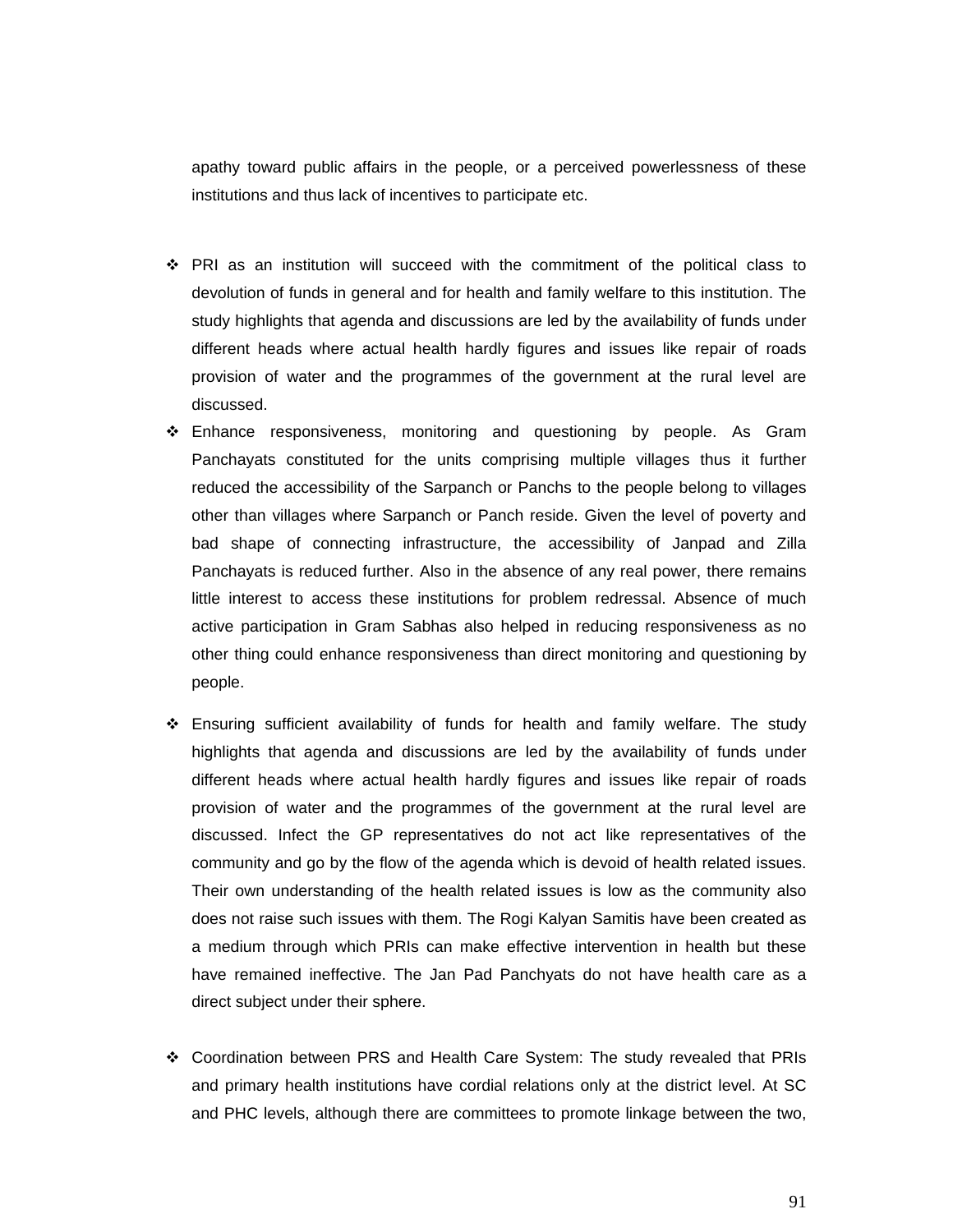in many cases PRIs are not aware of their roles and responsibilities vis-à-vis health care, and not serious about their association with the public institutions delivering health care.

Some other recommendations have been made in the chapter on alternative Model structure of PRIs.

**Mobilizing resources locally by any PRI is an approved strategy for development under the PRS. Hence, this experiment is replicable. Cooperation and active GP's and public support have been the key elements of the strategy for health care development. This strategy is part of the functional responsibilities of PRIs. Hence, it is replicable.**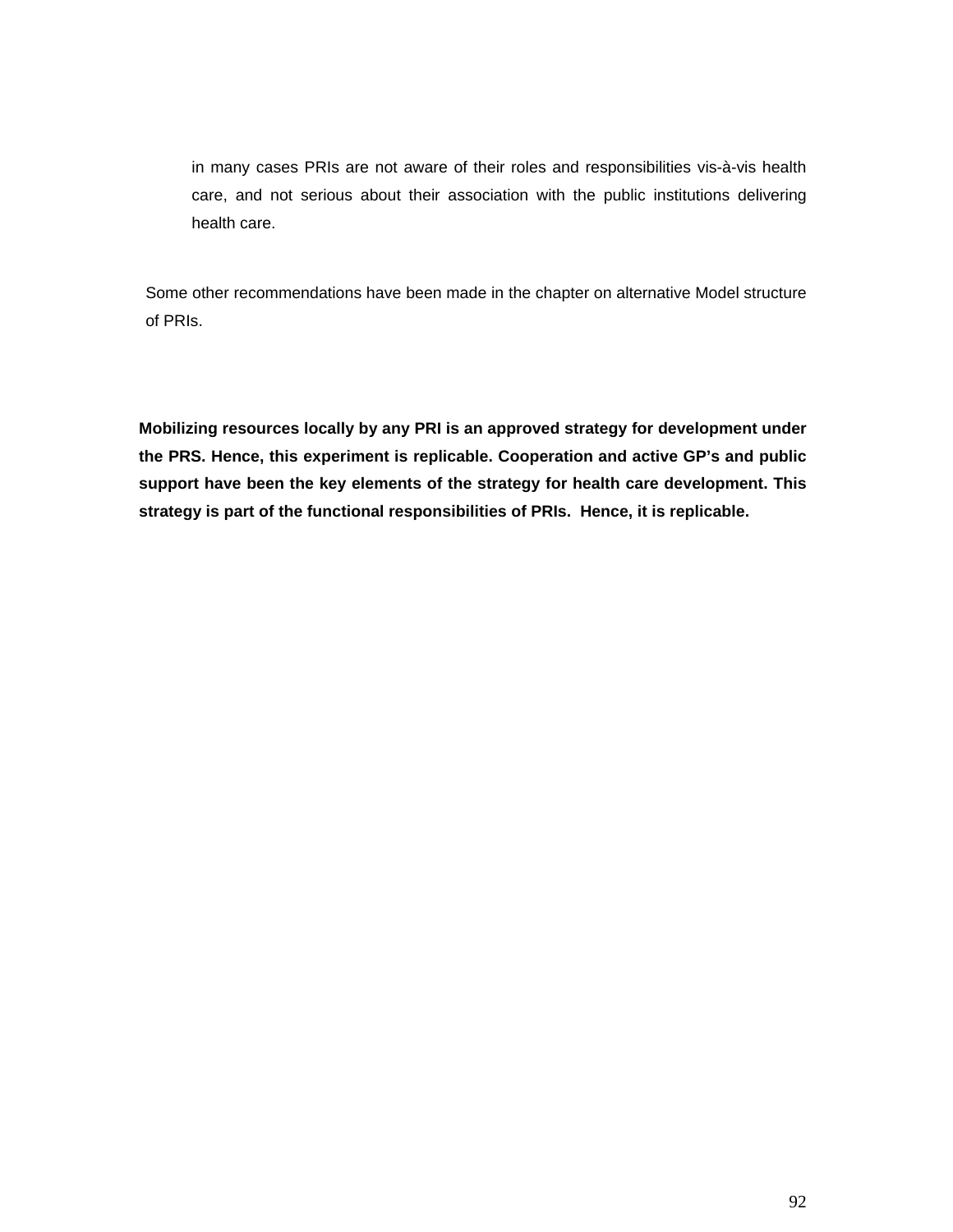# **ANNEXURE-1**

## **Management of Health Services at PHC Level**

Rural health services could gain public confidence only when provided optimally with specialist support facilities and in a transparent and accountable manner, which calls for adequacy of resources, power to use the same in most patient-welfare-centric ways and with involvement of the citizens.

Rogi Kalyan Samiti (RKS) is the response of the state of Madhya Pradesh to the challenge of inadequate resources of hospitals and citizens' engagement in the issue of healthcare delivery. It is the state's attempt to make "Health everyone's business by de-mystifying the healthcare delivery at district and sub-district levels", especially with reference to facility based healthcare delivery and encouraging citizens participation in the facility management bodies.

RKS is the hospital based management committee, registered as society under the Madhya Pradesh Societies Registration Act 1973. These are to be constituted in all the public hospitals, from Primary Health Centre through Community Health Centre and civil hospital till District hospital tier as facility based management bodies with the core intent of patient welfare, augmenting hospital facilities and services with the participation of local people.

RKS (Patient Welfare Committee) is a management structure. This committee acts as a group of trustees for the hospital to manage the affairs of the hospital. Other than the facility staff, it consists of members from local Panchayati Raj Institutions (PRIs), legislative body, civil society and officials from Government sector who are responsible for proper functioning and management of the hospital/Community Health Centre/First Referral Units.

RKS is free to prescribe, generate and use the funds with it as per its best judgment for smooth functioning and maintaining the quality of services for patient welfare. RKS has the following Objectives: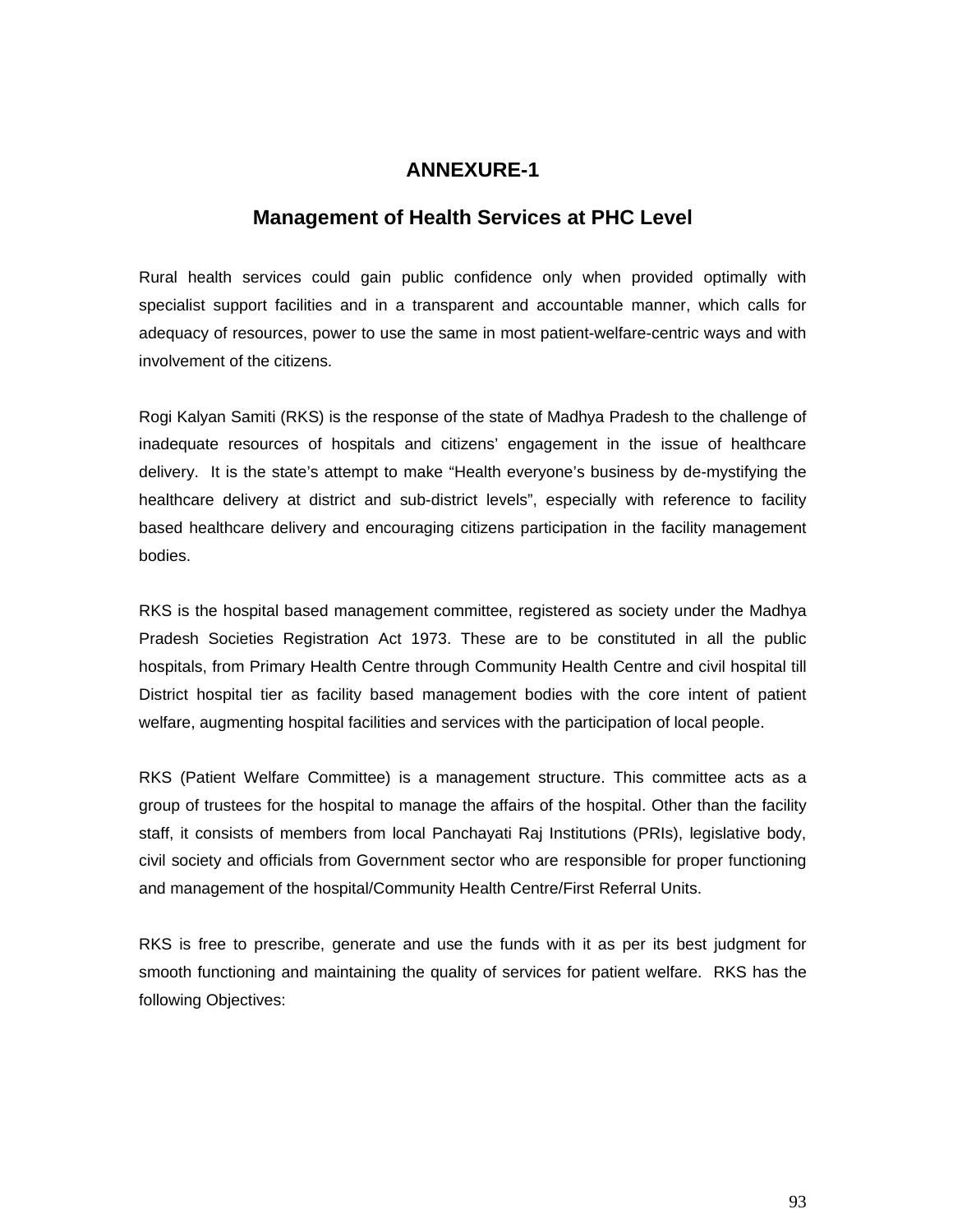#### **Objectives of RKS**

- 1. Improve the management of the hospitals with citizens' participation
- 2. To ensure user-friendly behaviour amongst service providers for efficient healthcare delivery
- 3. To arrive at the "Minimum Service Guarantee" at the facility through consensus of RKS members and publicly display the same through "Citizens Charter" and complied with public domain.
- 4. Display a Citizens' Charter in the Health facility and ensure its compliance through operationalization of a Grievance Redressal Mechanism
- 5. To work towards up-gradation of health institution, modernization of health facilities and purchase of essential equipment for the institution. To effect a continual upgradation of the facility in response to the patient needs and load with reference to the profile of patients and the treatment requirement i.e. Maternal Child Health Services, Family Planning Services, Communicable and non communicable diseases.
- 6. Provide assured ambulance services for emergencies and during accidents to the patients within the radial jurisdiction (catchments area) of the facility and the out/inpatients who need referral transport.
- 7. Arrange for good quality diet, and drugs and stay arrangements for the patients and their relatives/attendants.
- 8. To ensure equity through provision of free treatment to patients below poverty line, socially and economically backward groups and mechanisms to cover their access costs (transport, diet, attendants' stay etc.).
- 9. To undertake special measures to reach the un-reached / disadvantaged groups.
- 10. Provide supervision to maintenance and expansion of hospital building.
- 11. Ensure an efficient and rational use and management of hospital land and building.
- 12. Organize training and workshops for staff members in their public dealing and counseling methods.
- 13. To provide supervision to ensure adequate and safe disposal of hospitals wastes.
- 14. To ensure proper maintenance of Hospital, Wards, Beds, Equipments including provisioning of safe drinking water and toilets and cleanliness of premises.
- 15. To ensure easy access to facility based social protection programmes i.e. Janani Suraksha Yojana, Deen Dayal Antyodaya Upchaar Yojana, Rashtriya Swastha Bima Yojana and National Health Programme etc.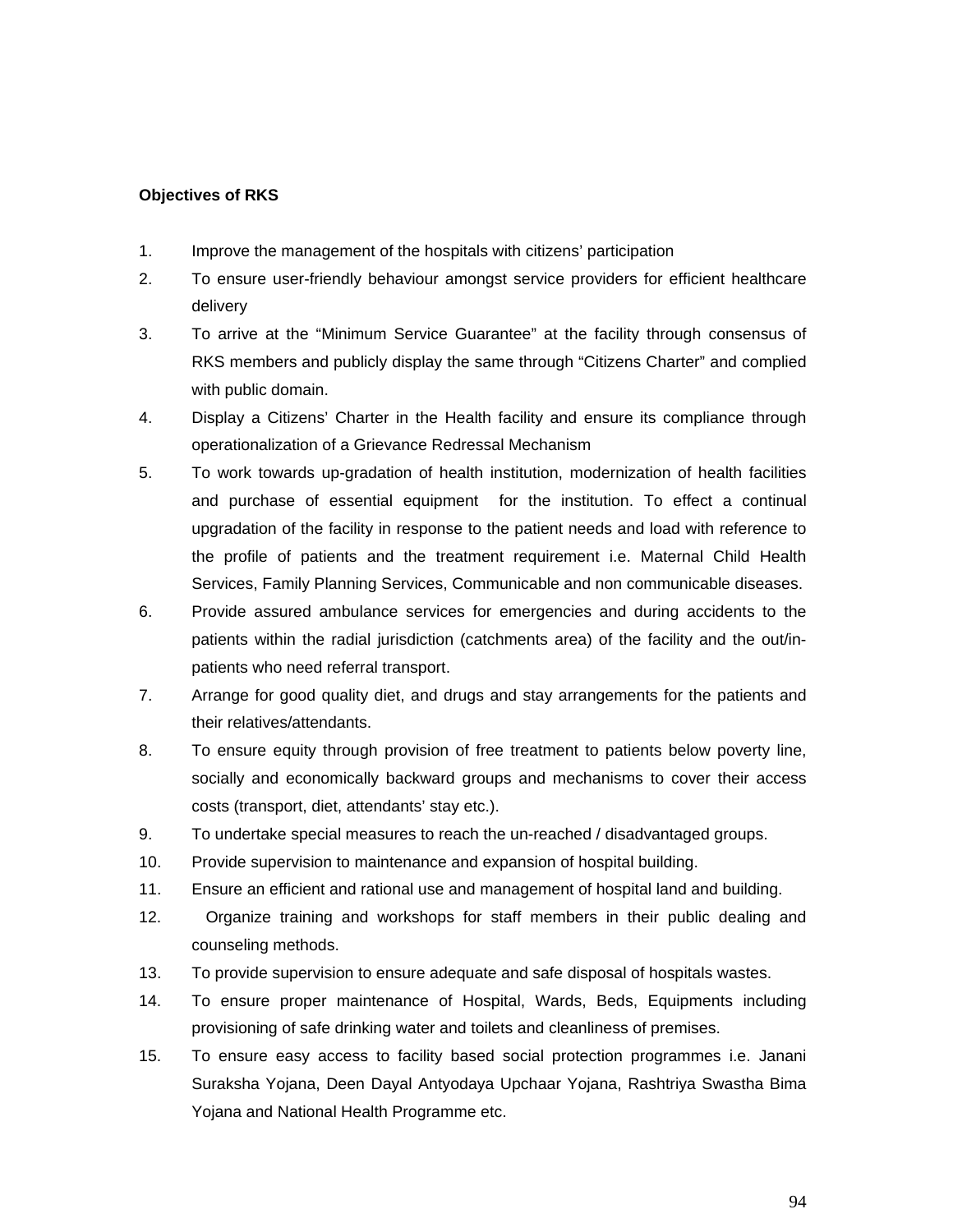16. To participate in the district health planning process to ensure the specific disease profile and patient requirements are included in the budget projections and annual plans.

Specifically RKS is required to undertake the following activities:

## **Activities of RKS**

- Prioritize core patient care-expenses/investments (life-saving drugs, essential medicines, surgical equipments and consumables, disposable assets, dietary services, cleanliness etc.
- Identify the problems faced by the patients with frequent interactions and formal feedback mechanisms capturing the following:
	- Accessibility of the clinical care staff
	- Availability of medicines
	- Timely service
	- Attitude of staff
	- Ease of obtaining subsidies
	- Ease of registration and paperwork/administration
	- Overall patient satisfaction
- Procurement & management of blood for appropriate treatment and care purposes.
- Improve boarding/lodging arrangements for the patients, good quality/therapeutic diet and drugs and lodging facilities for the patients' attendants.
- Make the hospital a safe, auto-guided space (with signage, stewards-in-uniform and counseling staff).
- Generate resources through partnerships with non-state actors / private entrepreneurs**,** levy of user charges in consultation with civil society representatives for on-going facility upkeep, maintenance.
- Ambulance services for emergency (both for out/in-patients and patients in the catchments area of the institution).
- Provide free treatment to Below Poverty Line (BPL) patients and set up mechanisms to offset their treatment (indoor, outdoor) cost.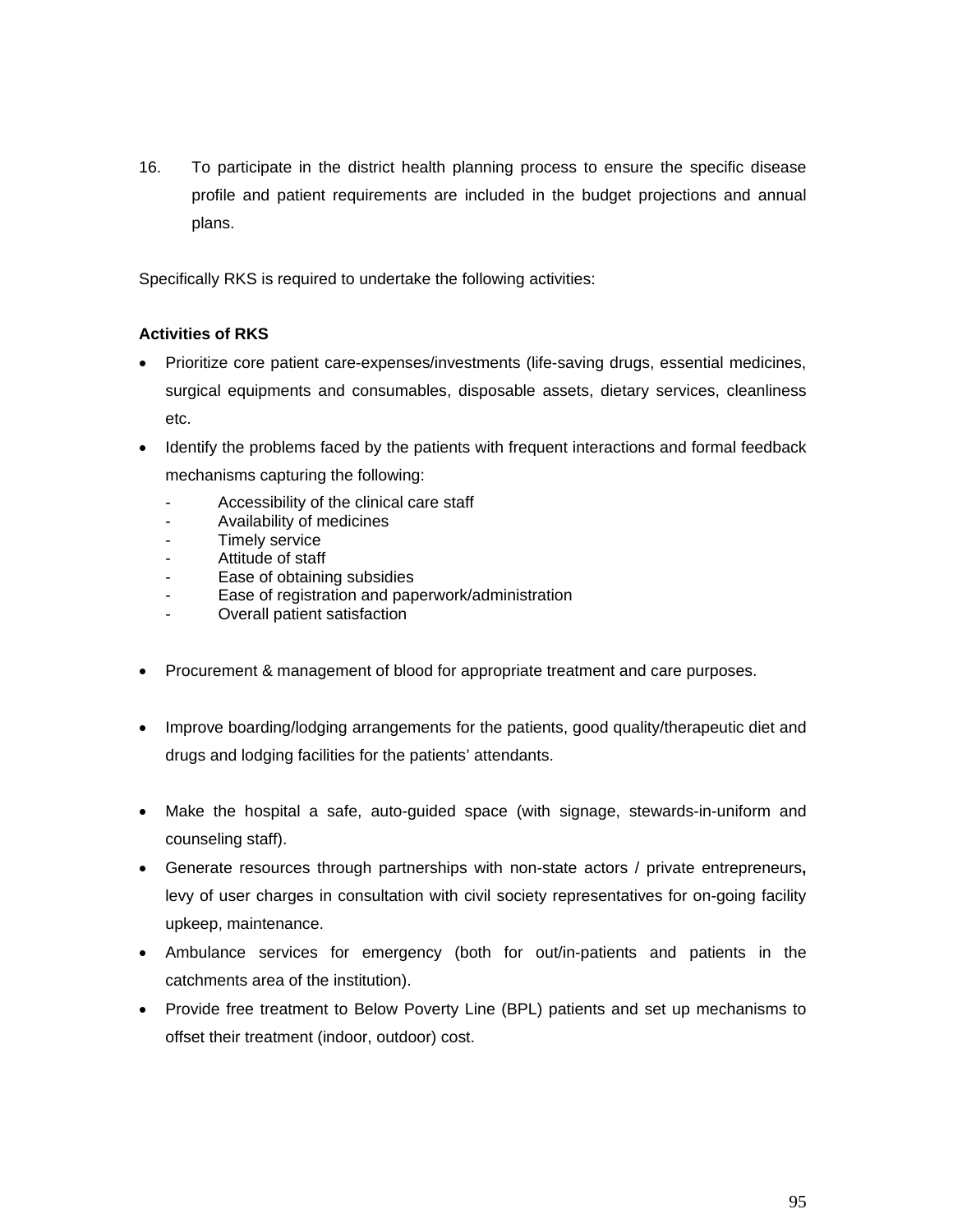- Making arrangements for proper maintenance of Hospital Buildings, Wards, Beds, Equipments, and cleanliness of premises.
- Ensure voluntary citizens' participation in the maintenance and upkeep of the hospital
- Organize training and workshops for staff members with reference to public/ patient dealing
- Up gradation of facilities, hospital premises and equipment.
- Commercial use of extra unused land for additional resource generation through prescribed procedures and transparent manner where patient welfare and hospital space efficiency is not compromised.
- Ensure single window facilitation for accessing of social protection schemes (including National Health Programmes) run by state and Govt. of India which are availed at the facility i.e. Janani Suraksh Yojana and Deen Dayal Antyodaya Upchaar Yojana, Rashtriya Swastha Bima Yojana et al.

Rogi Kalyan Samiti at each level has two bodies for its effective functioning:

- 1. Executive body: The Executive Committee will act as a "Board of Trustee" for the hospital and a watchdog to over-see the day to day functioning of the same.
- 2. General Body

#### **Composition of the Executive Body**

(BMO in case of CHC and in PHC/In-Charge Medical Officer)5 - Chairperson

------------------------------

**5** In case the hospital doesn't have a Block Medical Officer, the In-Charge Medical Officer who is the BMO designate, will chair the proceedings.

| $\star$ | Tehsildar/Naib Tehsildar                    | Member |
|---------|---------------------------------------------|--------|
| $\star$ | Sub Engineer, Public work Dept              | Member |
| $\star$ | Sub Engineer, Madhya Pradesh State          | Member |
|         | <b>Electricity Board</b>                    |        |
| $\star$ | Women and Child Development                 | Member |
|         | Supervisor (Head-Quarter position)          |        |
| $\star$ | One Donor (with donation upto Rs.25,000/-)  | Member |
|         | (in case of multiple donors, he/she who has |        |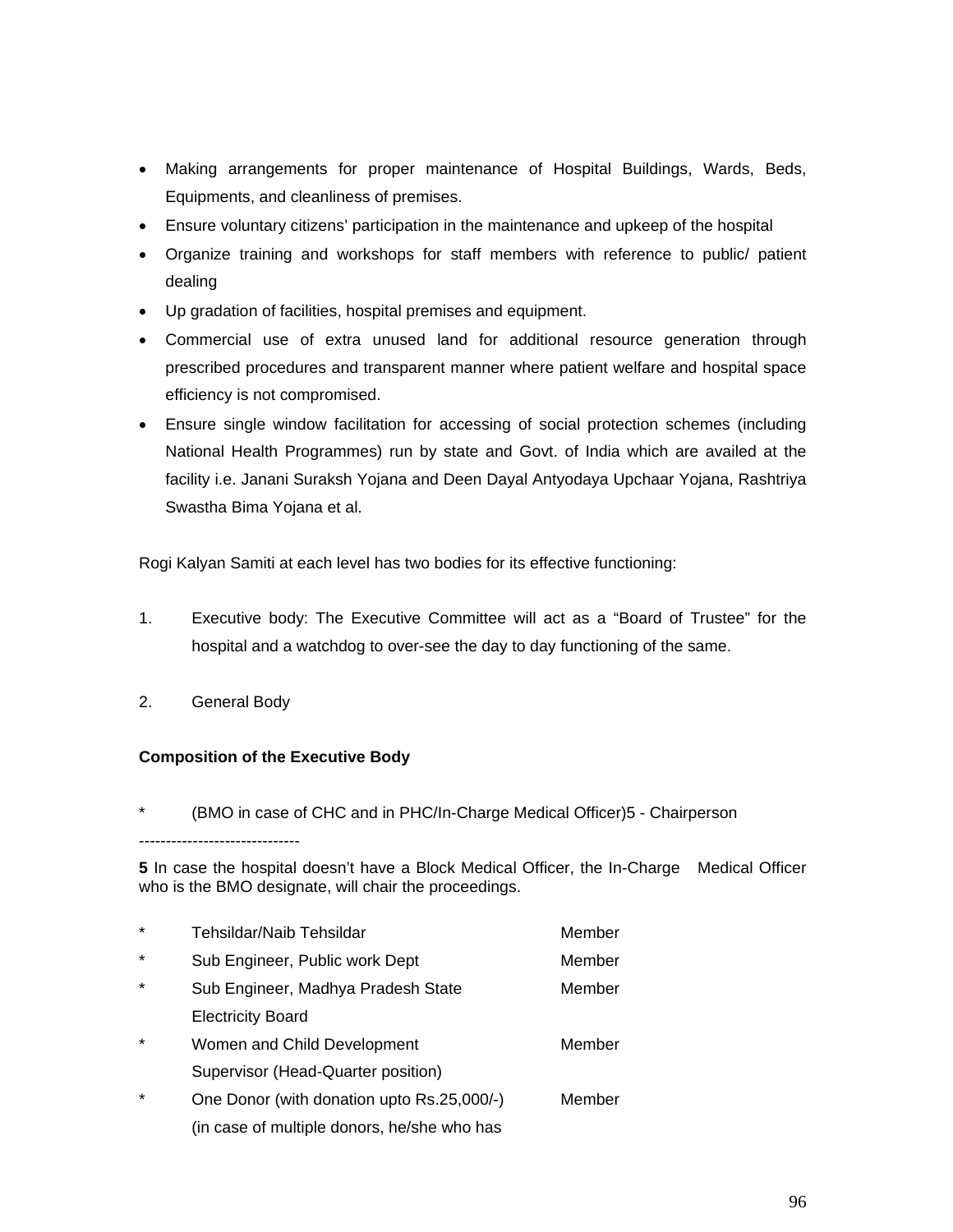|         | donated maximum will be nominated as        |        |
|---------|---------------------------------------------|--------|
|         | member)                                     |        |
| $\star$ | Three people's representatives. (preferably | Member |
|         | Two of which should be from the Swasthya    |        |
|         |                                             |        |

- Gram Samiti ratified by SDM)
- \* In-Charge Medical Officer Hospital Member Secretary

# **General Body:**

| *       | Janpad Panchayat President (in his absence, | Chairman                |
|---------|---------------------------------------------|-------------------------|
|         | Chairman of the Health Committee)           |                         |
| *       | <b>BMO/In-Charge Medical Officer</b>        | Member                  |
|         | (chair of the Executive Committee)          |                         |
| *       | President Nagar/Gram Panchayat/             | Member                  |
|         | Municipality                                |                         |
| *       | Tehsildary/Naib Tehsildar                   | Member                  |
| *       | <b>President of Health Committee</b>        | Member                  |
| *       | Nagar/Gram Panchayat female Member          | Member                  |
| *       | In-Charge/Sub Engineer, Public Works        | Member                  |
|         | Dept                                        |                         |
| *       | In-Charge Madhya Pradesh Member             |                         |
|         | <b>State Electricity Board</b>              |                         |
| $\star$ | Two Donors (donated Rs.25000/) (In case     | Member                  |
|         | of multiple donors, he/she has donated      |                         |
|         | maximum will be nominated as member         |                         |
| *       | In-Charge Medical Officer, Hospital         | <b>Member Secretary</b> |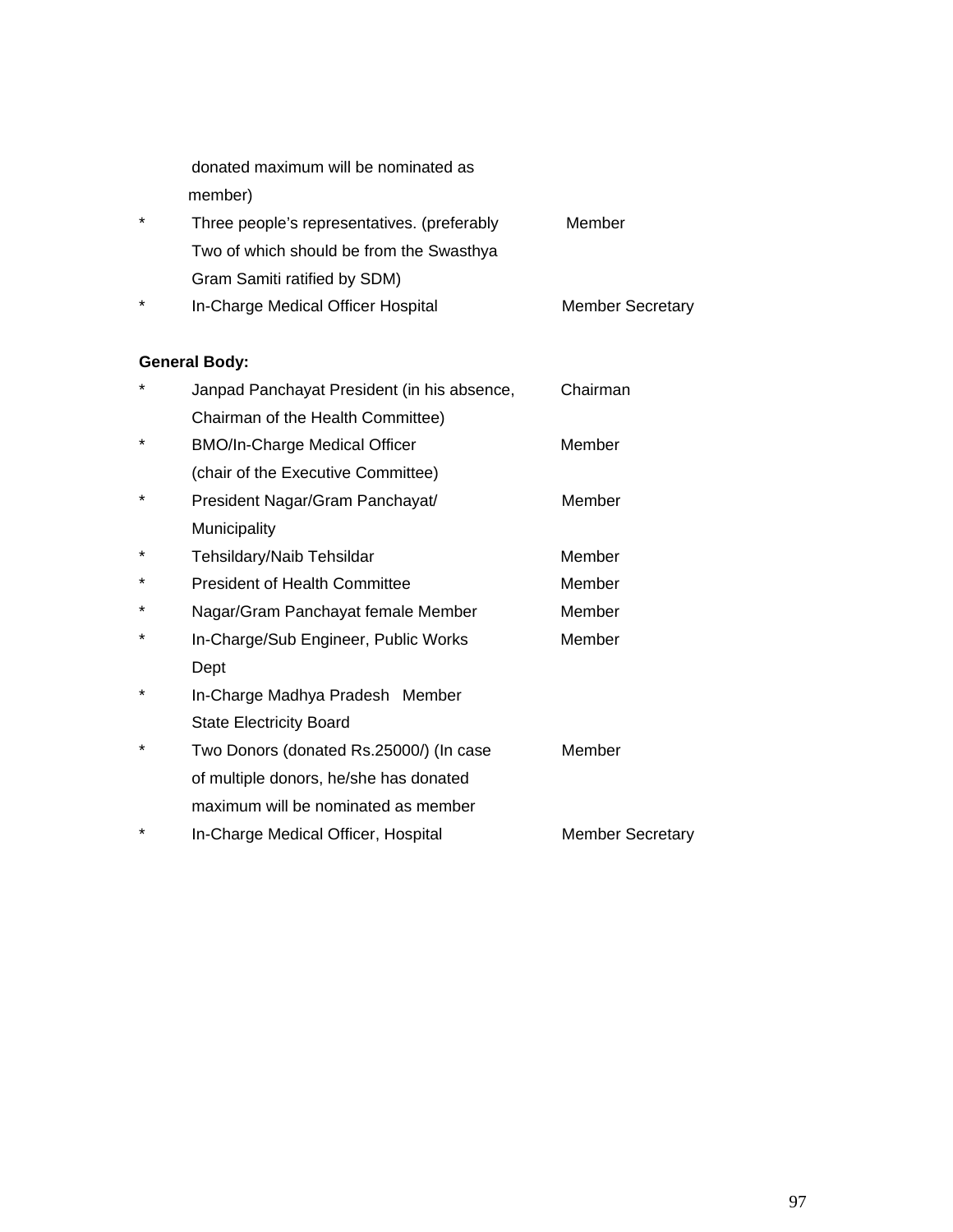## **Powers and Responsibilities of General Body of Rogi Kalyan Samiti6**

- 1. The General Body shall meet at least once in a year. However the Executive Committee or 1/3<sup>rd</sup> members on request can call meetings of Rogi Kalyan Samiti.
- 2. The newly constituted Rogi Kalyan Samiti shall hold its meeting within 3 months and shall elect its office bearers.
- 3. The agenda of meeting of the general body needs to be circulated, preferably a fortnight before the meeting, at least a week before the scheduled meeting (in case a fortnight is not possible) and the call for the general body meeting and the agenda will be served to each member.
- 4. Membership, induction, removal et al will be ratified by the general body
- 5. The quorum of the General Body shall be  $1/3^{rd}$  of the members.
- 6. The General Body shall take the policy decisions and it will be implemented by the Executive Committee of Rogi Kalyan Samiti.
- 7. General Body will approve financial proposals that are beyond the powers of the Executive Committee.
- 8. The General Body shall review the financial account at least once in a financial year, review income and expenditure statements and shall approve the budget for the next year.
- 9. General Body shall have powers to constitute sub committees for specific purposes like new constructions, commercial use of land et al.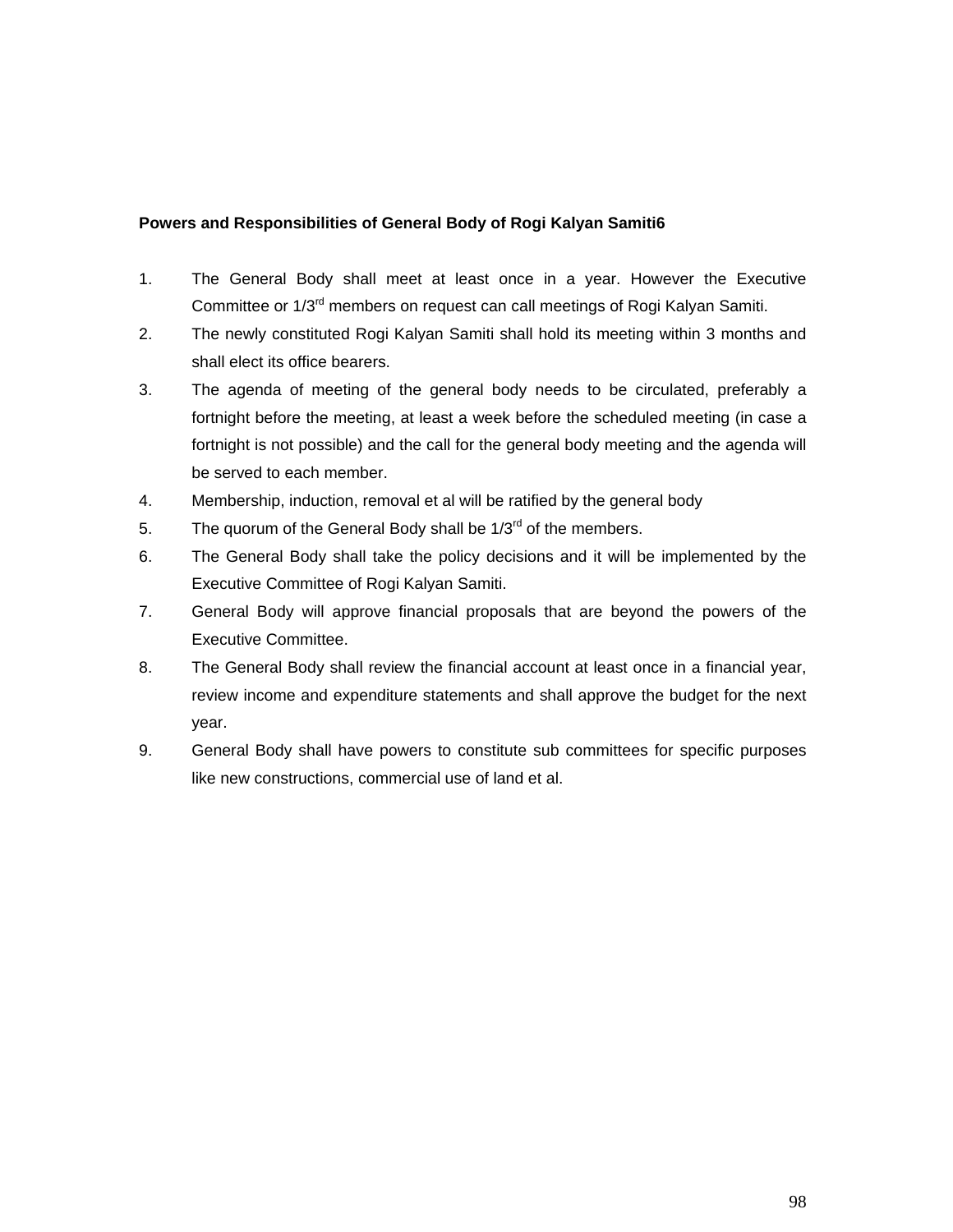#### **Powers and Responsibilities of Executive Committee**

- 1. The Executive Committee (EC henceforth) will meet at least once in two months. The quorum will be of 50% members. The presence of the Chairpersons will be essential.
- 2. Executive Committee will implement the decisions taken by the General Body and will function within its powers vested by the General Body.
- 3. Executive Committee can delegate its financial powers to the Member Secretary.
- 4. Executive Committee shall have the authority of raising the funds for the activities approved by the General Body including raising of bank loans under authorization from the General Body.
- 5. The Executive Committee can appoint Medical/Para-Medical staff, cleanliness staff and security guards and part time employees on contract for maintenance and upkeep of the facility. These services can also be outsourced by RKS.
- 6. EC shall review the Out Patients' Department and In Patients' Department services performance of the hospital every quarter.
- 7. EC shall review the quality and range of services provided to patients (from socially and economically backward groups) and other un-reached and disadvantaged communities.
- 8. EC shall review Outreach work of the hospital
- 9. EC shall review the status of utilization of funds, equipment, drugs and any other assistance received under different programs of the Government (State and Centre).
- 10. EC shall review compliance to Citizens Charter displayed in Hospital and the effectiveness of the Grievance Redressal Mechanism.
- 11. EC will levy user charges from the patients (of non-BPL, non-poor category) and facilities to be given to patients and their relatives.
- 12. EC can purchase equipment, drugs, furniture, Pathological reagent, X-ray films in consultation with the Senior Medical Officer for quality purchase.
- 13. EC will ensure rational allocation of resources to patient welfare i.e. giving priority to essential and/or life-saving drugs and provisioning for equipments, operations and maintenance et al.
- 14. Hospitals' maintenance i.e. minor repair, construction, amenities for patients like waiting area, drinking water provisioning, dietary services for patients (with and sans payment) et al will be funded by EC.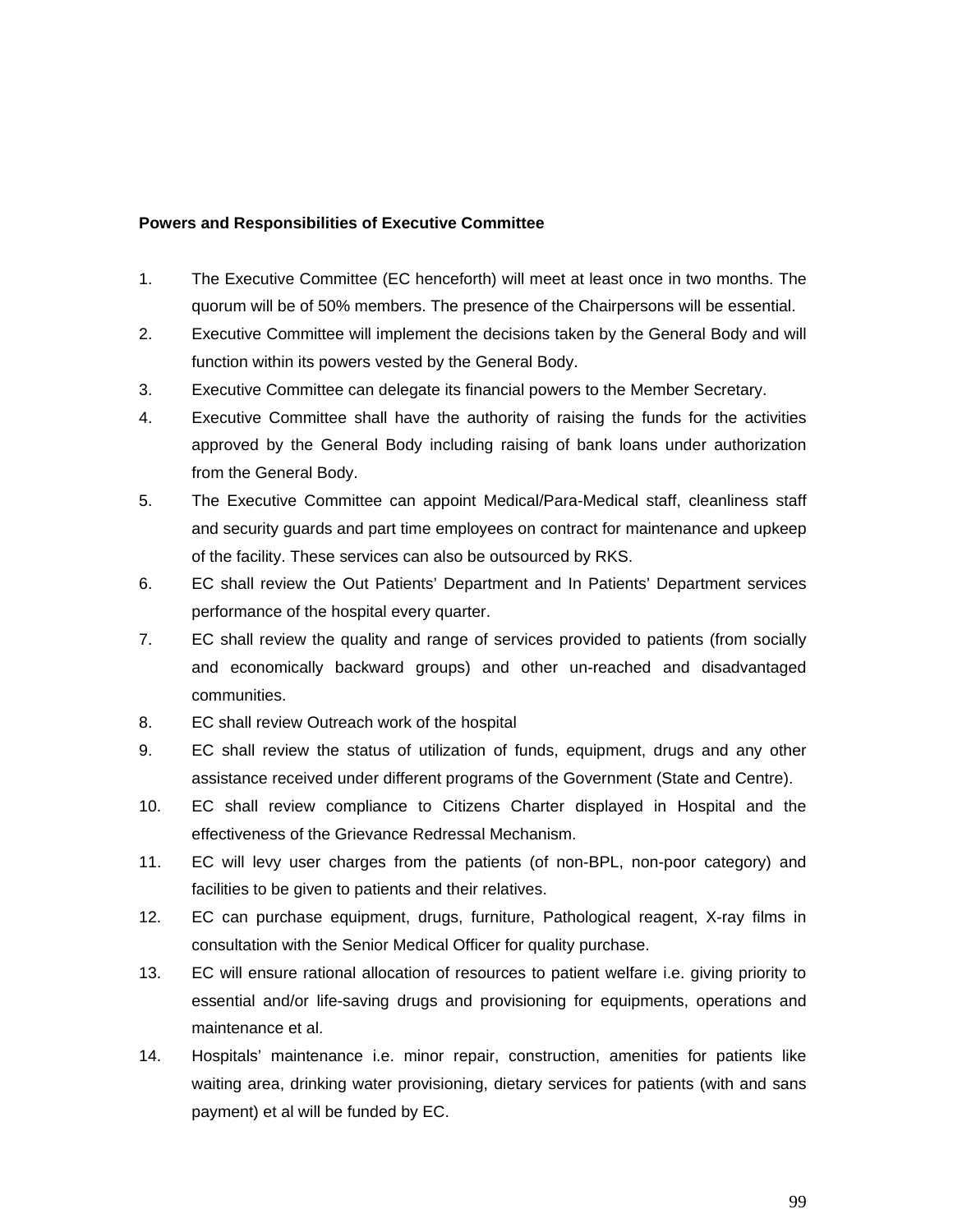- 15. EC will ensure financing and provisioning of sonograpy CT Scan, MRI, physiotherapy, burn unit, ICCU, dialysis and staffing of the same. The out-sourcing and contracting modus7 can be explored for the purpose as long as the transparency of tendering and contracting is maintained.
- 16. Scientific disposal of bio-medical waste.
- 17. EC will make plans and projects of RKS and disseminate them widely for encouraging wider participation.
- 18. EC will work towards securing tax exemption and requisite clearances from the IT Dept other concerned state and central departments.
- 19. EC will decide the remuneration of the maintenance and other support staff from the RKS funds.
- 20. EC will get the financial accounts of RKS audited once a year and the RKS account will be opened in a nationalized bank.
- 21. EC will constitute a "purchase committee" from amongst its members and/ or outside associates if needed for transparent and effective transactions.

22. On inspection of health institution recommendations and suggestions of members of RKS will be given importance and action will be taken accordingly (especially in terms of attendance of doctors and para-medical staff)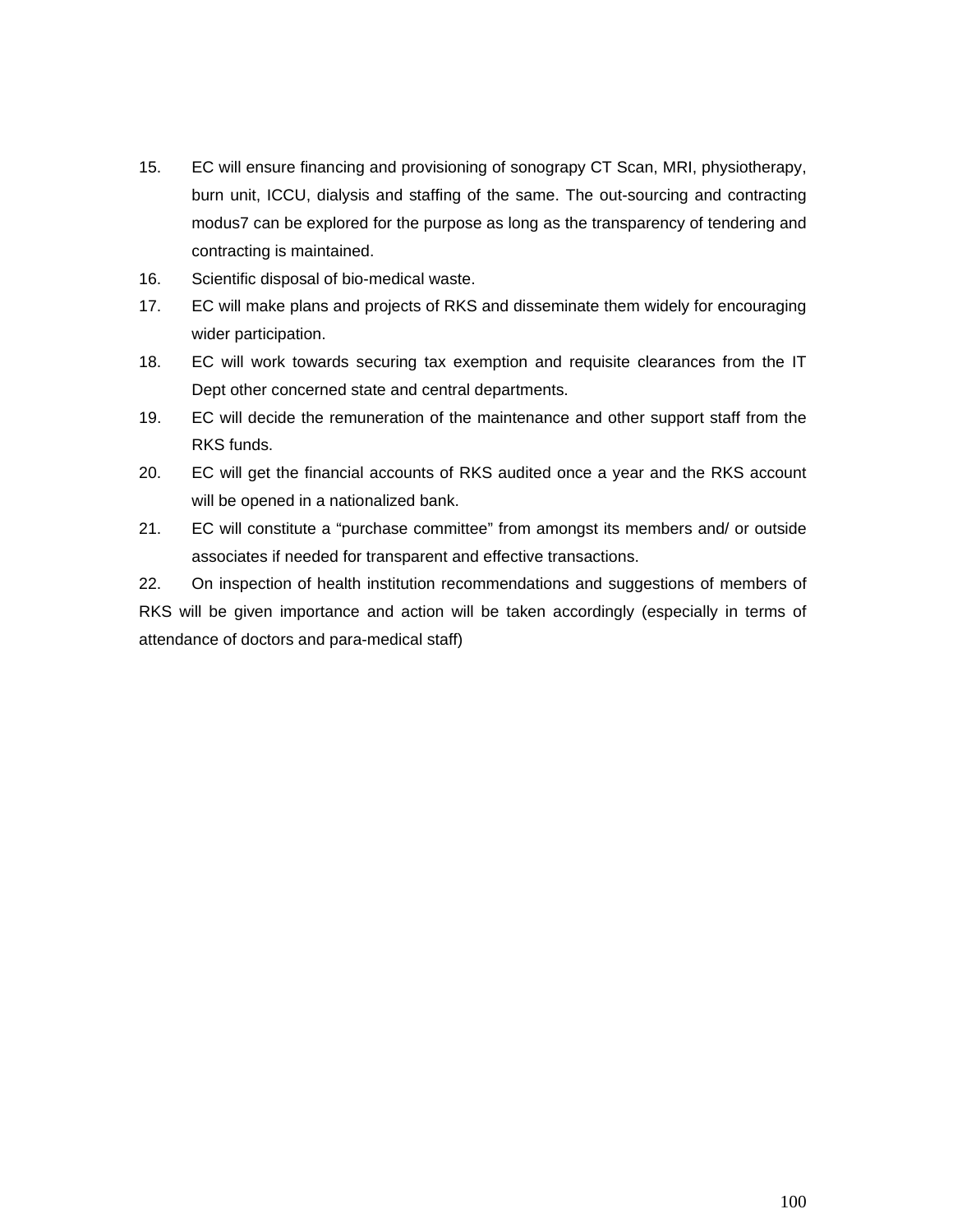# **ANNEXURE 2**

# **Janpad Panchayats and Health Care**

#### **Powers of Janpad Panchayat**

Subject to the provisions of this Act and the rules made there under, and subject to general or special orders, as may be issued by the State Government, from time to time, it shall be the duty of a Janpad Panchayat, so far as the Janpad Panchayat funds allow, to make reasonable provision in the Block for the following matters, -

- a) Integrated Rural Development, Agriculture, Social Forestry, Animal Husbandry and Fisheries, Health and Sanitation, Adult Education, Communication and Public Works, Co-operation, Cottage Industries Welfare of Women, youth and children, welfare of disabled, and the destitute and welfare of backward classes, family planning and sports and rural employment programmes;
- b) provision of emergency relief in cases of distress caused by fires, floods, drought, earthquake, scarcity, locust swarms, epidemics and other natural calamities;
- c) arrangement in connection with local pilgrimage and festivals;
- d) management of public ferries;
- e) management of public markets, public meals and exhibitions; and
- f) any other function with the approval of the State Government or Zilla Panchayat.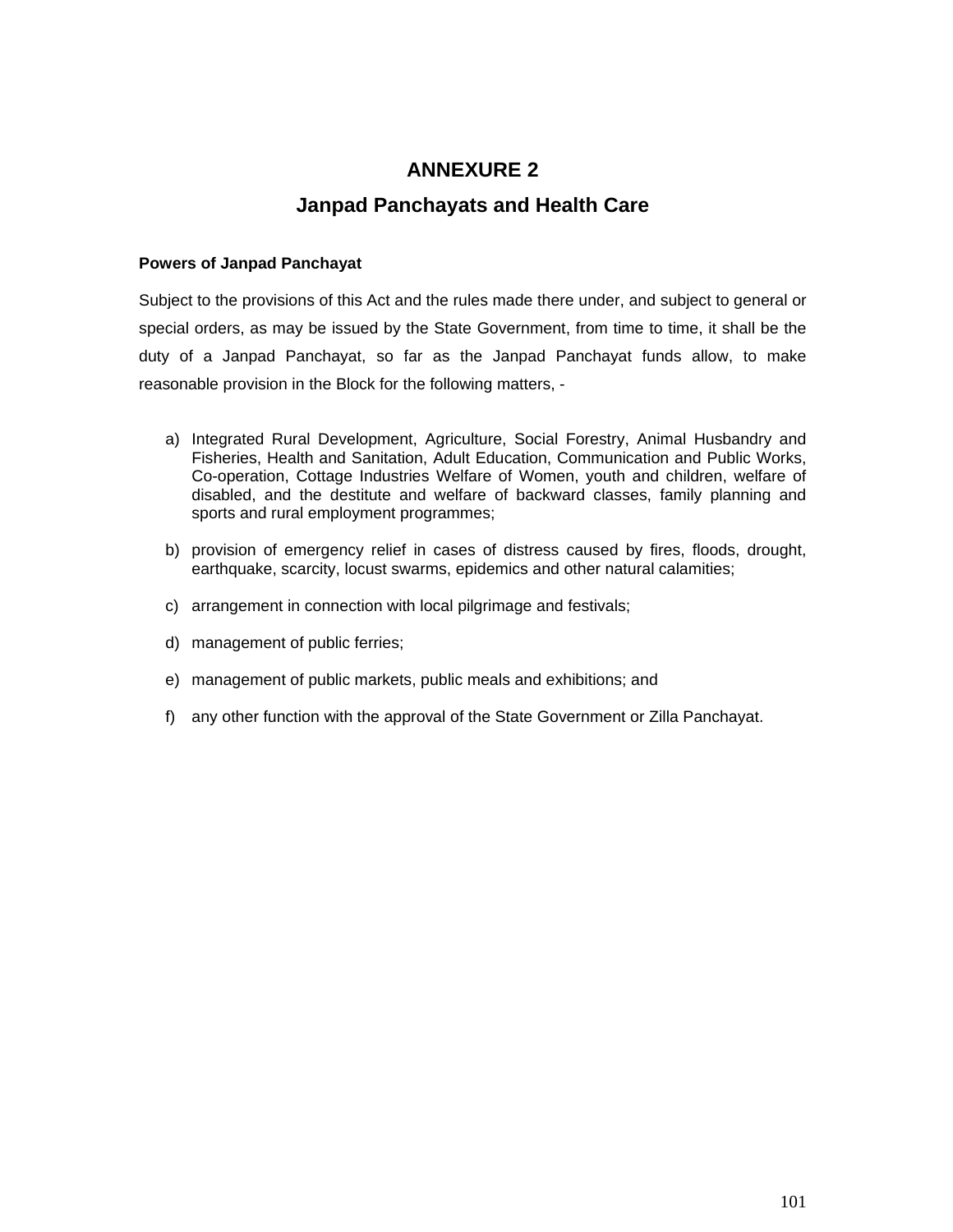#### **Functions of Janpad Panchayat**

Subject to the provisions of this Act and rules made there under and subject to Policy, directions, instructions, general or special orders as may be issued by the State Government from time to time, it shall be the duty of the Janpad Panchayat to:

- **i)** prepare the annual plan in respect of the schemes of economic development<sup>\*</sup> and social justice entrusted to it by the Act and those assigned to it by the State Government or the Zila Panchayat and submission thereof to Zila Panchayat within the prescribed time for integration with the District Panchayat Plan;**\***
- ii) consider and consolidate the annual plan in respect of the scheme of economic development and social justice of all Gram Panchayats and the Janpad Panchayats and submission of the consolidated plan to Zila Panchayat;
- iii) prepare plan of works and development schemes to be undertaken from Janpad Panchayat Fund;
- iv) undertake regional planning and infrastructural development within the Janpad Panchayat;
- v) sanction, supervise, monitor and manage the works of development schemes from Janpad Panchayat Funds and for this purpose incur expenditure there from;
- vi) ensure the execution of schemes, works, projects entrusted to it by any law and those assigned to it by the Central or State Government or Zila Panchayat;

----------------------------------------------------------------------------------------------------------------------------

**\*** Economic development here includes health care and sanitation.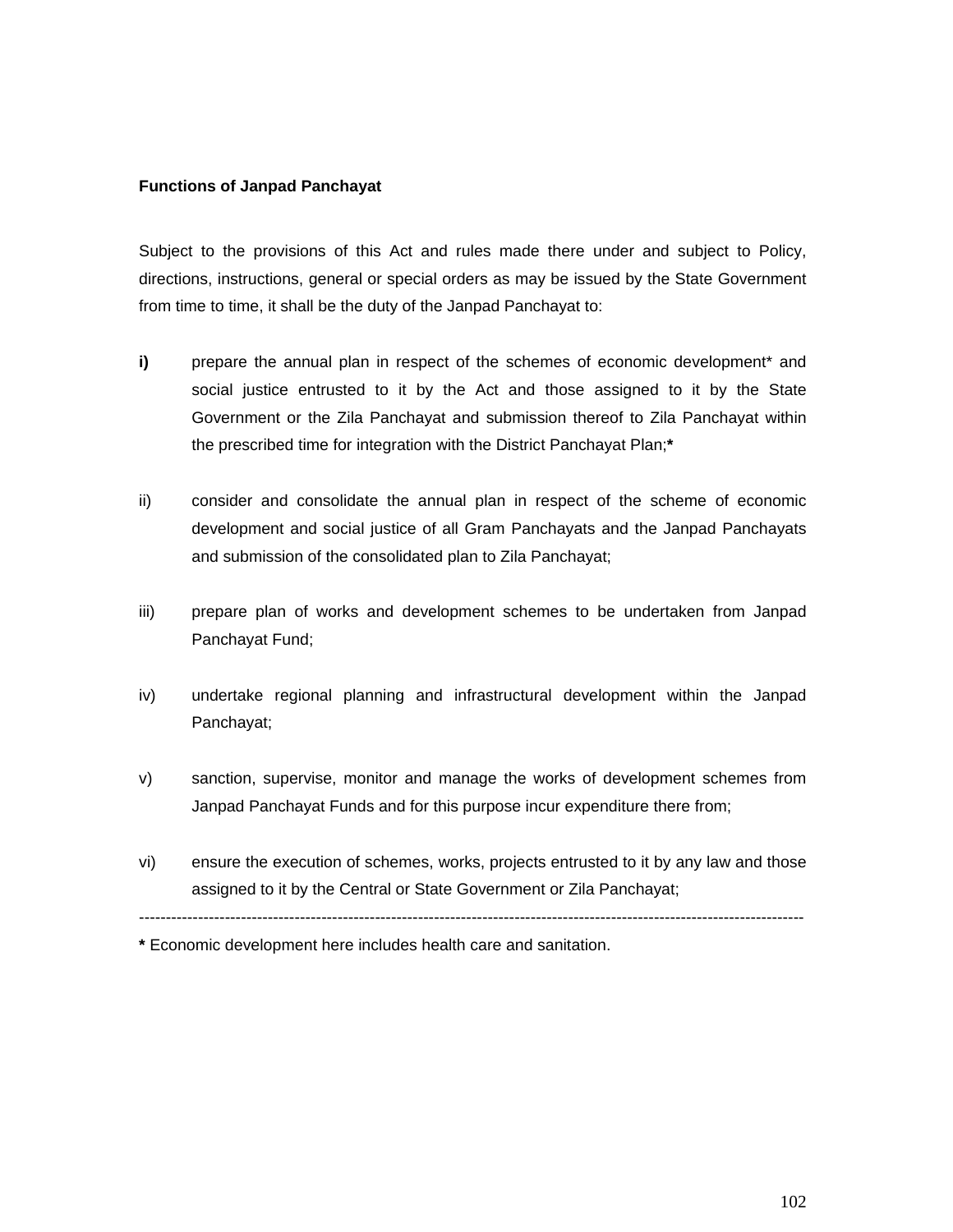- vii) implement, execute, supervise, monitor and manage works, schemes programmes and projects through Gram Panchayat or through executing agencies, transferred by the State Government to Panchayats;
- viii) recommend for the consideration of Zila Panchayat any works or development schemes which could be taken up by the Zila Panchayat in the block, and indicate the extent to which local resources are likely to be available in such works or schemes;
- ix) co-ordinate and guide the Gram Panchayats within the block;
- x) secure the execution of plans, projects, schemes or other works common to two or more Gram Panchayats in the block;
- xi) reallocate to Gram Panchayats funds made available by Central or State Governments or the Zila Panchayat pertaining to the transferred schemes, works and projects as per the norms fixed by the Central or State Government or the Zila Panchayat, as the case may be;
- xii) take all necessary measures to mobilize resources by exercising the powers entrusted to it by any law or the Central or the State Government;
- xiii) exercise and perform such other powers and functions as the State Government may entrust to it.

#### **Budget of Janpad Panchayats vis-à-vis Public Health and Safety**

Rs.20 lakh/CHC to two CHCs in every district for bringing them on par with IPHS.

Maintenance grant of Rs.1 lakh per CHC, after constitution of Rogi Kalyan Samiti at that level.

Untied fund of Rs.10,000 per Sub-centre.

Supply of additional drugs (allopathic and AYUSH) at Sub-centre, PHC and CHC level.

Mobile Medical Unit for district. 50% districts in EAG states to get Rs.10 lakh/district for district planning funds for training of ASHAs.

- Registration (within 12 weeks)
- Physical examination + weight + BP + abdominal examination
- Identification and referral for danger signs
- Ensuring consumption of at least 100 IFA tablets (for all pregnant women)/200 (for anaemic women). Severe anaemia needs referral.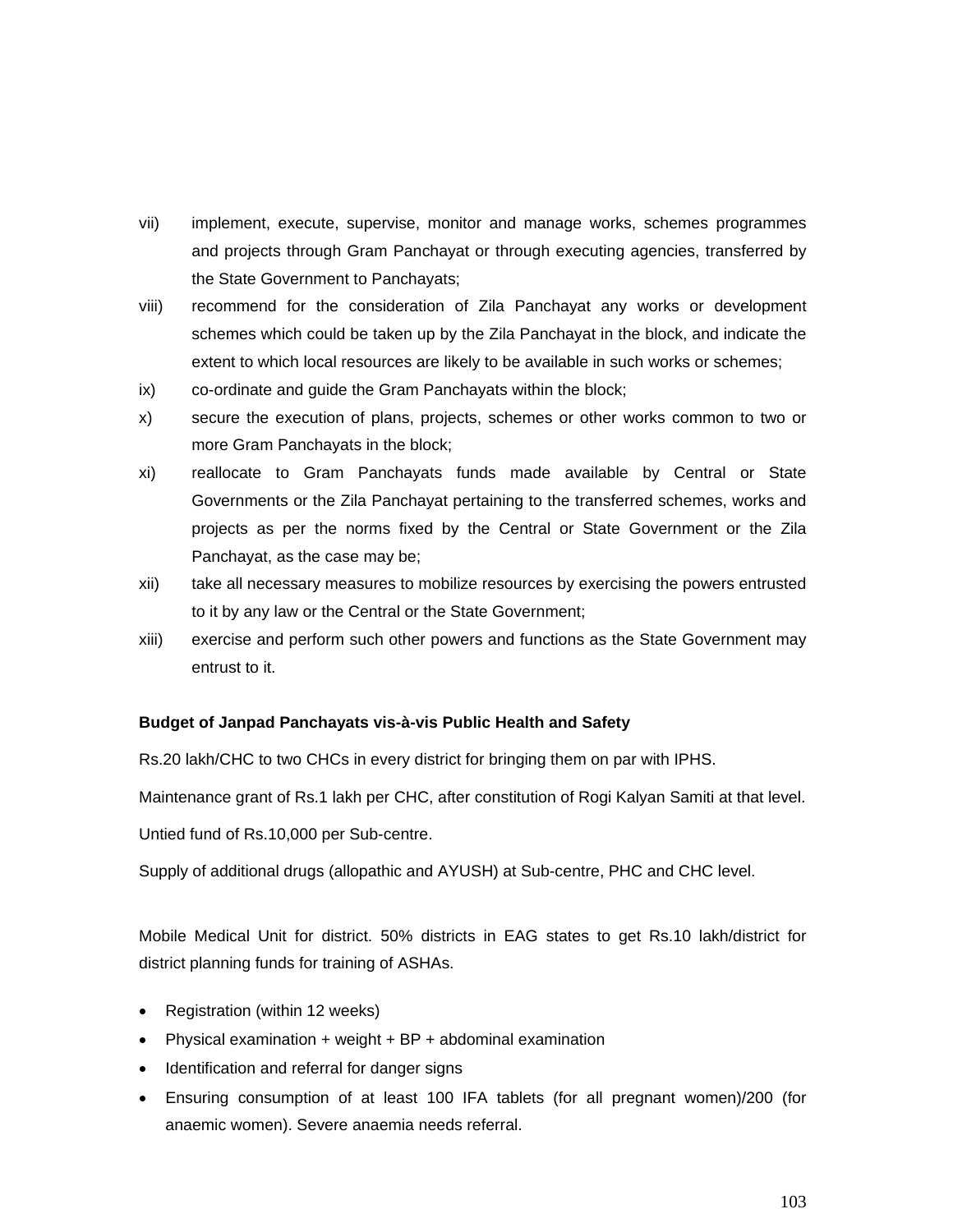- Essential lab investigations (HB%, urine for albumin/sugar, pregnancy test)
- TT immunization (two doses at interval of one month)
- Counselling on nutrition, birth preparedness, safe abortion, Family Planning and institutional delivery
- Assured referral linkages for complicated pregnancies and deliveries
- Counselling for Feeding, Nutrition, Family Planning, Hygiene, Immunization and postnatal check-up
- Home visits on  $3^{\text{rd}}$ ,  $7^{\text{th}}$  and  $42^{\text{nd}}$  day, for both mother and baby. Additional visits are needed for the newborn on day 14, 21 and 28. Further visits may be necessary for LBW and sick newborns.
- Timely identification of danger signs and complications, and referral of mother and baby
- Warmth
- Hygiene and cord care
- Exclusive breastfeeding for 6 months
- Identification, management and referral of sick neonates, low birth weight (LBW) and preterm newborns
- Referral linkages for management of complications
- Care of LBW newborns <2500 gm
- Zero day immunization OPV, BCG, Hepatitis B

#### **Dhanwantari Block Development Scheme (DBDS)**

#### **Background**

This scheme has been started with the vision of attaining the best management practices and effective implementation of existing different activities to ensure better health care to the women, children and marginalized people of the society.

- To ensure best quality care health services to the women, children and under privileged section.
- To put sincere efforts to improve the healthy status for the children, women and needy
- Make available all the medical requirement/services of that they are in the reach of all the stakeholders.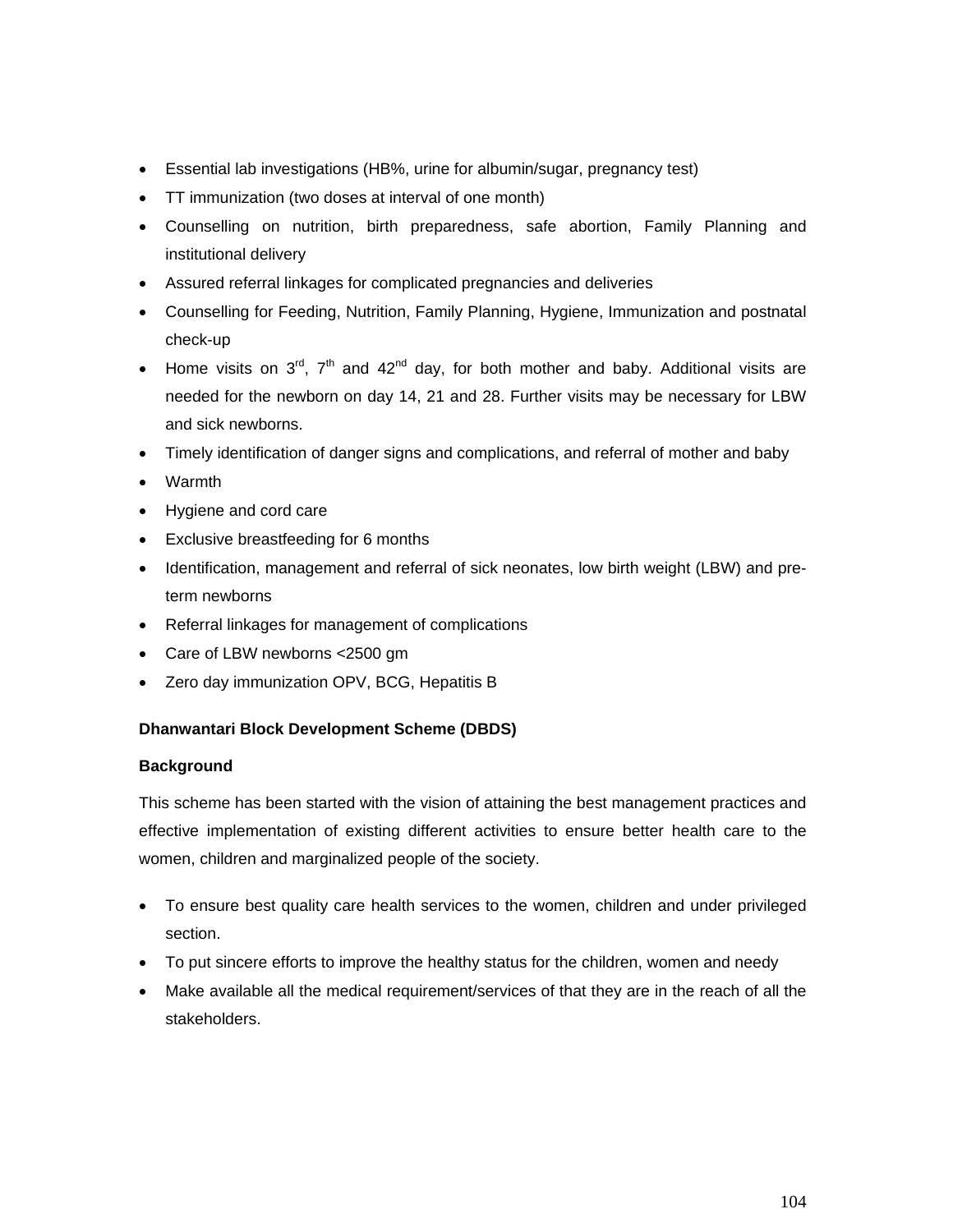## **Salient Features**

As an innovative initiation, DBDS has been started in 50 blocks of the state on a pilot basis. A need was felt to approach holistically and integrate major activities in the form of package for under-served and under-privileged groups of society.

## **The following 13 major health services are clubbed together:**

- Full immunization
- Full Ante Natal Care (ANC)
- All deliveries in institutions
- Full care of all malnourished children under Bal Sahkti Yojana
- Deendayal Cards for eligible families
- Extend full benefits of Janani Suraksha Yojana (JSY) and Prasav Hetu Parivahan evam Upchar Yojna to all target facilities
- Ensuring of availability permanent and temporary methods of family planning to all qualified couples
- Designating of depot holders for essential drugs and family planning devices
- Explain the usage of ORS to all families of the block
- Disseminate knowledge to identify the symptoms of pneumonia
- Health checkup for all school children
- Ensuring minimum age of 18 years for marriage of girl children
- Ensuring availability of all the public health facilities to the poor patients.

#### **4.7 Management of Health Services at CHC Level**

There is a Rogi Kalyan Samiti (RKS) at the Janpad Panchayat level. For the day-to-day management of the CHC and RKS the Executive body will consist of;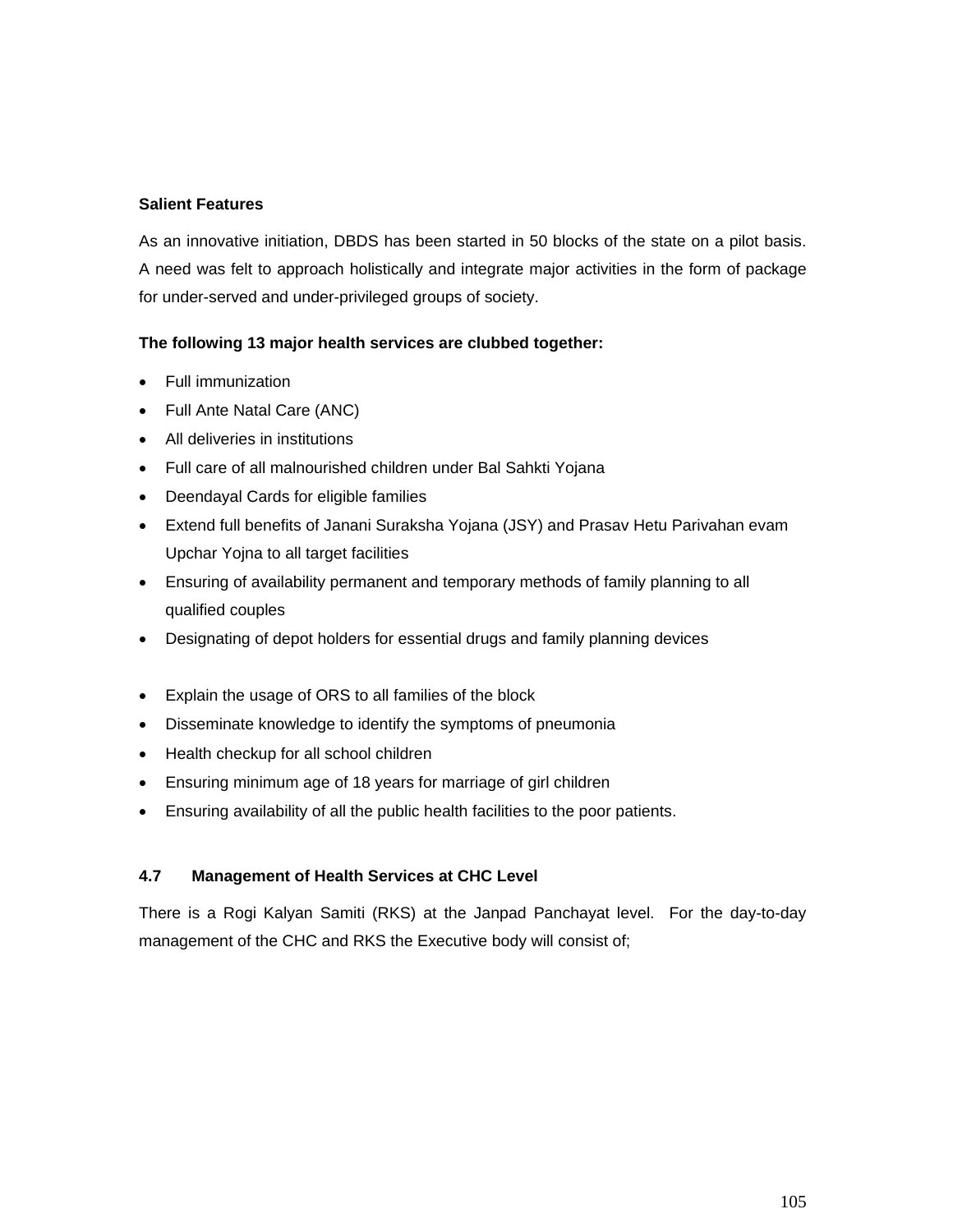### **Executive Body : For the day-to-day functioning of the hospital and RKS**

| $^\star$ | <b>Chief Medical Health Officer</b>                                      | Chairman            |
|----------|--------------------------------------------------------------------------|---------------------|
| $^\star$ | Sub Divisional Officer/Magistrate (in absence of CMHO,                   | Member              |
|          | SDM will chair the meeting)                                              |                     |
| $^\star$ | Sub Divisional Officer, PWD                                              | Member              |
| $\star$  | Two Senior Medical Officer out of which one could                        | Member              |
|          | be a Lady Doctor                                                         |                     |
| $^\star$ | One Donor (with minimum donation of Rs.50,000/)                          | Member              |
|          | (in case of multiple donors one who has donated maximum                  |                     |
|          | will be nominated as member)                                             |                     |
| $\star$  | Two social workers with proven track record in health                    | Member              |
|          | activism (proposed by the Executive Committee and                        |                     |
|          | ratified by the collector)                                               |                     |
| $^\star$ | In-charge Civil Hospital                                                 | Member              |
| $\star$  | <b>Block Medical Officer</b><br>(in case of Community Health Centre-CHC) | Member<br>Secretary |

In case of absence of CMHO, the SDM will chair the meeting in case of CHC and the Incharge Civil Hospital in case of Civil Hospital RKS

### **General Body:**

The CHCs, civil hospitals and other hospitals at the Tehsil & Block Level come under this category. The composition is as follows:

| $\star$ | Member, Legislative Assembly of the area                                | Chairman |
|---------|-------------------------------------------------------------------------|----------|
| $\star$ | <b>CMHO</b>                                                             | Member   |
| $\star$ | Sub-Divisional Officer/Magistrate                                       | Member   |
| $\star$ | President Janpad Panchayat/Nagar Palika                                 | Member   |
| $\star$ | CEO Janpad Panchayat                                                    | Member   |
| $\star$ | DE/Assistant Engineer, Madhya Pradesh<br><b>State Electricity Board</b> | Member   |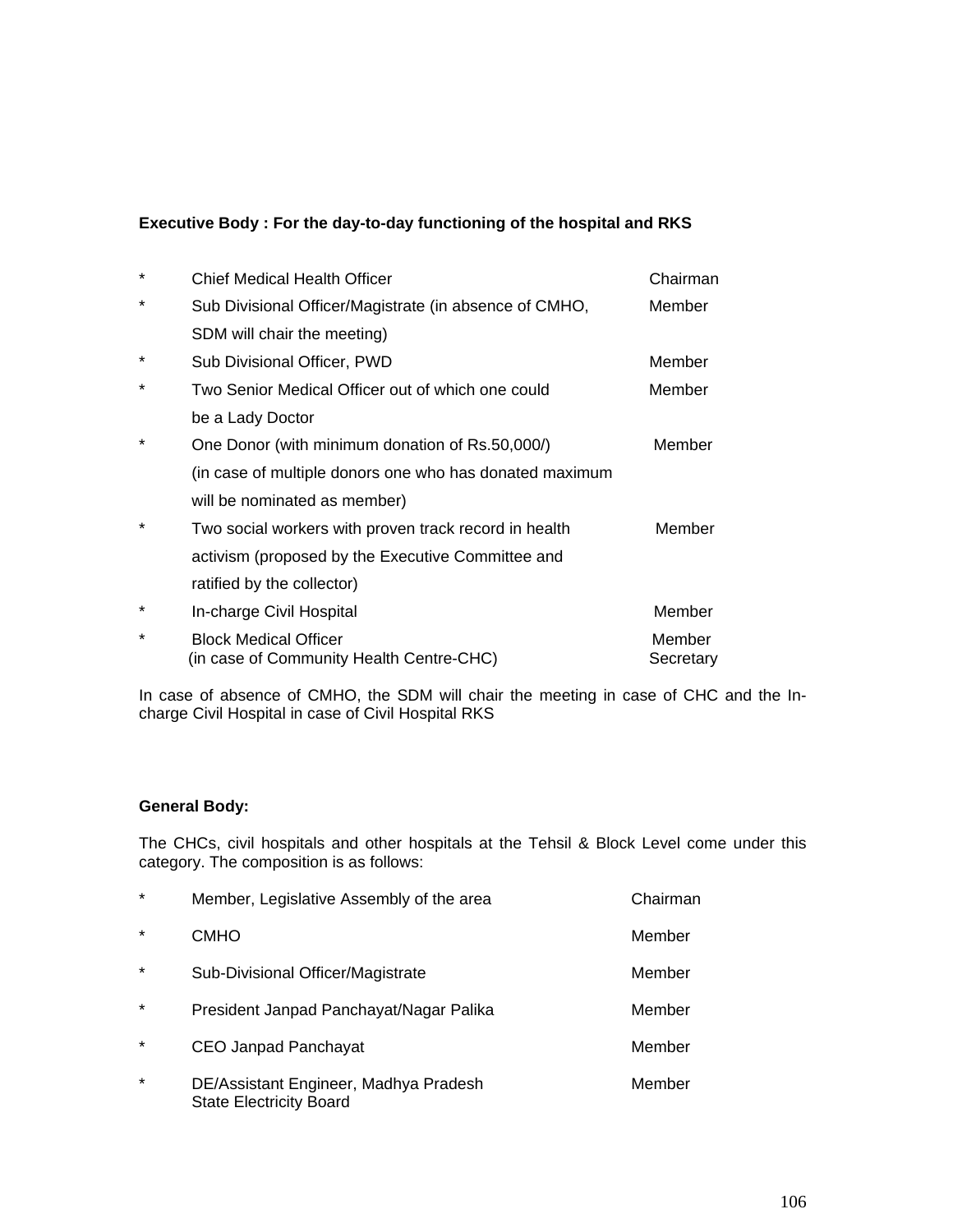| $\star$ | SDO, Public Works Dept                                                                                                        | Member              |
|---------|-------------------------------------------------------------------------------------------------------------------------------|---------------------|
| $\star$ | SDO, Police                                                                                                                   | Member              |
| $\star$ | One Donor (who has donated Rs.50,000/) (in case of<br>multiple donors who has donated maximum will be<br>nominated as member) |                     |
| $\star$ | <b>Press Representative</b>                                                                                                   | Member              |
| $\star$ | Senior Medical Officer nominated by CMHO                                                                                      | Member              |
| $\star$ | Child Development Programme Officer                                                                                           | Member              |
| $\star$ | In-charge Civil Hospital, BMO In-charge CHC                                                                                   | Member<br>Secretary |

Powers and functions of General Body and Executive Committee of RKS at CHC level are the same as outlined in sector 3.4 of Chapter 3.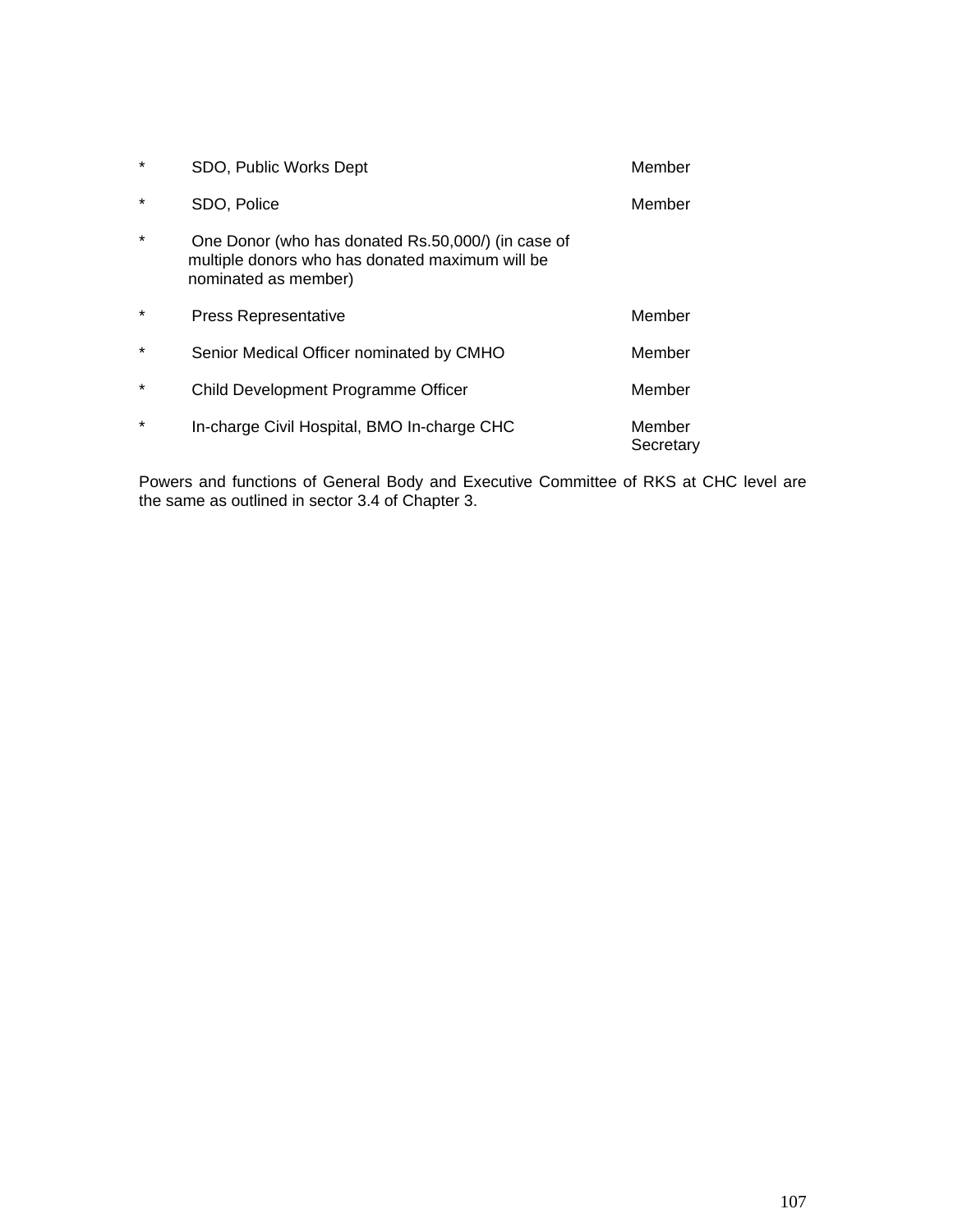# **ANNEXURE 3**

## **Health Care by the District Health Mission**

As part of the NRHM strategy, it is required to develop a health management team with a strong District Health Mission with the following roles and responsibilities:

- Planning, implementing, monitoring and evaluating progress of Mission
- Preparation of Annual and Perspective Plan for the district
- Suggesting district specific interventions
- Carrying out survey of non-government providers and coordinate their contributions
- Partnership with NGOs, Panchayats for effective action
- Strengthening training institutions for ANMs/Nurses, etc.
- Provide leadership to village, Gram Panchayat, Cluster and Block level teams
- Establish Resource Group for Professionals to facilitate implementation of core strategies of the Mission
- Experiment with risk pooling for hospitalization
- Ensure referral chain and timely disbursement of all claims
- Arrange for technical support to the block teams and for itself
- Arrange for epidemiological studies and operational research to guide district level planning
- Nurture community processes
- Transparent systems of procurement and accountability
- Activate women's groups, adolescent girls' to ensure gender sensitive approach
- Provide data analysis and compilation facility in order to meet regular MIS needs
- Carry out Health Facility Surveys and supervision of household surveys

#### **In order to facilitate proper planning and monitoring of activities of NRHM within a district, a District Health Monitoring and Planning Committee has been constituted with the following roles and responsibilities:**

- Discussion on the reports of the PHC health committees
- Financial reporting and stream lining flow of resources
- Infrastructure, medicine and health personnel related information and necessary steps required to correct the discrepancies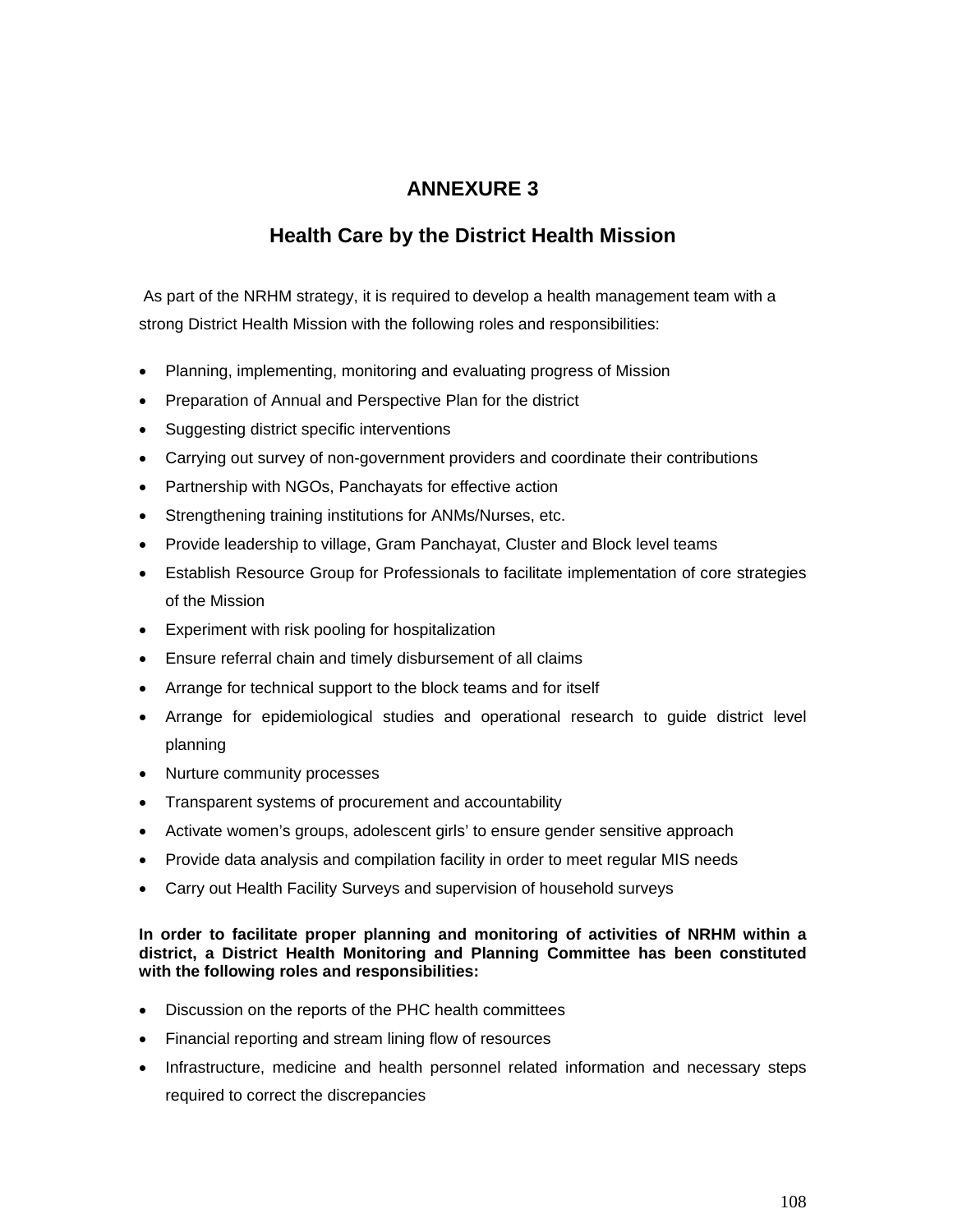- Progress report of the PHCs emphasizing the information on referrals utilization of the services, quality of care etc.
- Contribute to development of the District Health Plan, based on an assessment of the situation and priorities for the district. This would be based on inputs from representatives of PHC health committees, community based organizations and NGOs
- Ensuring proper functioning of the Hospital Management Committees
- Discussion on circulars, decisions or policy level changes done at the state level; deciding about their relevance for the district situation
- Taking cognizance of the reported cases of the denial of health care and ensuring proper redressal

#### **The District Health Monitoring and Planning Committee will have the following brand pattern of representation:-**

- 30% members should be representatives of the Zilla Parishad (convener and members of its Health Committee)
- 25% members should be district health officials, including the District Health Officer/Chief Medical Officer and Civil Surgeon or officials of parallel designation, along with representatives of the District Health planning team including management professionals
- 15% members should be non-officials representatives of block committees, with annual rotation to enable successive representation from all blocks
- 20% members should be representatives from NGOs/CBOs and People's organizations working on Health rights and regularly involved in facilitating community based monitoring at other levels (PHC/Block) in the district
- 10% members should be representatives of Hospital Management Committees in the district

**For managing the day to day functioning of the Rogi Kalyan Samiti, Executive Committee has been given certain powers. The composition of Executive Body is as following:-** 

#### **Executive Body:**

| $\star$ | Collector                                           | Chairperson |
|---------|-----------------------------------------------------|-------------|
| $\star$ | <b>Chief Medical Health Officer</b>                 | Members     |
| $\star$ | Two senior medical officers out of which one should | Members     |
|         | preferably be a lady doctor                         |             |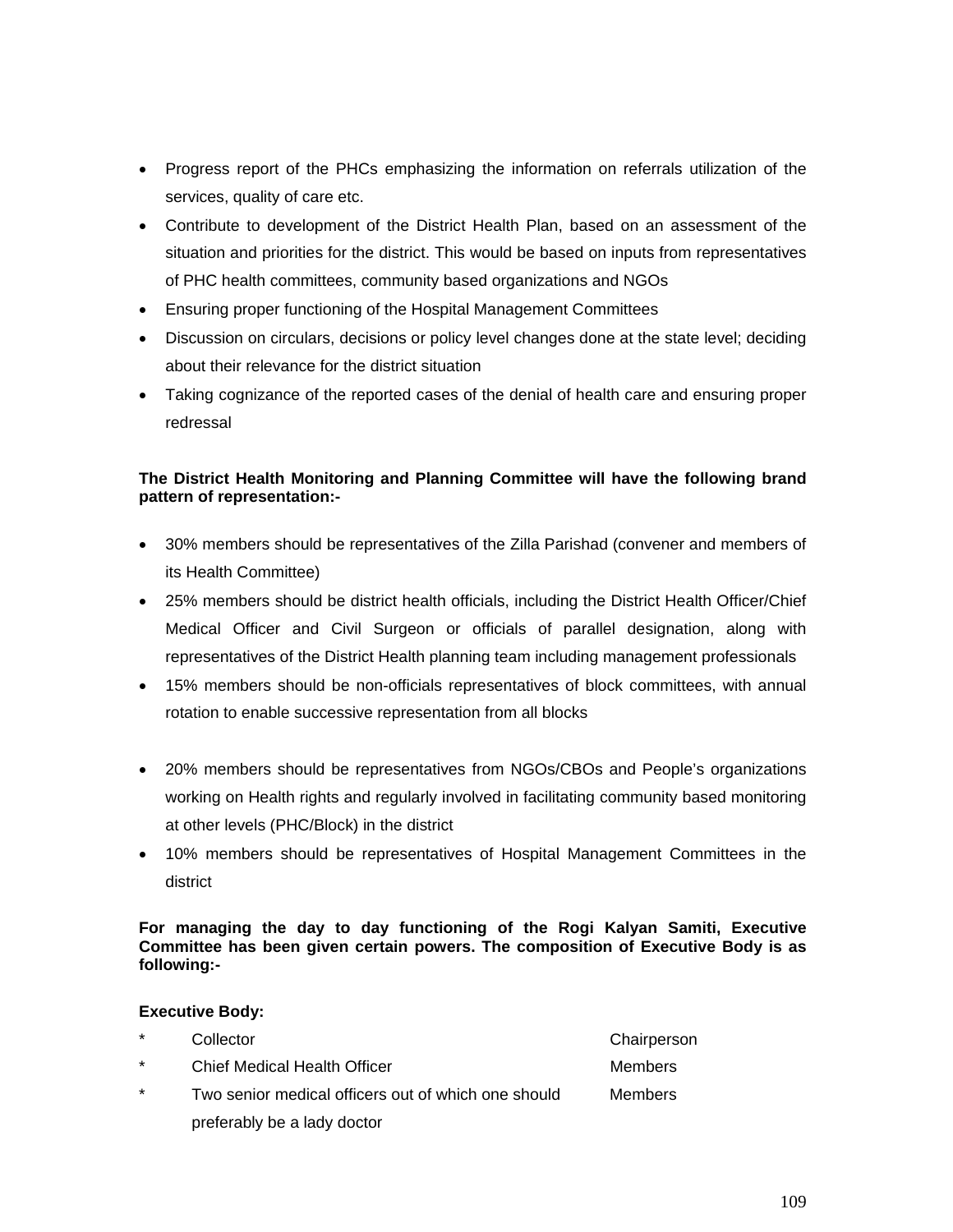| $^\star$ | District Programme Officer, Dept of Women and | <b>Members</b>          |
|----------|-----------------------------------------------|-------------------------|
|          | <b>Child Development</b>                      |                         |
| $\star$  | Executive Engineer, Public Works Dept         | <b>Members</b>          |
| $\star$  | Commissioner/Chief Municipal Officer,         | <b>Members</b>          |
|          | <b>Municipal Corporation/Committee</b>        |                         |
| $^\star$ | One Donor (with donation minimum 100,000/-)   | <b>Members</b>          |
|          | (in case of multiple donor who has donated    |                         |
|          | Maximum will be nominated as member)          |                         |
| $^\star$ | One person from NGO/Rotary/Lions              | <b>Members</b>          |
| $\star$  | One Social worker (with proven track record   | Members                 |
|          | in health) nominated by Exec Committee &      |                         |
|          | ratified by General Body                      |                         |
| $\star$  | Hospital Administrator/Manager                | <b>Members</b>          |
| $\star$  | Civil Surgeon                                 | <b>Member Secretary</b> |

The collector is mandated to chair the meetings. In his absence, the CMHO presides other the proceedings. The Executive Body will meet at least once every quarter.

## **General Body**

| $\star$  | In-Charge Minister of the District              | Chairman |
|----------|-------------------------------------------------|----------|
| *        | Member of Parliament, Lok Sabha                 | Member   |
| *        | MP from Rajya Sabha (will self-nominate) to any | Member   |
|          | one district                                    |          |
| $^\star$ | All MLAs of the district                        | Member   |
| *        | President Jila Panchayat                        | Member   |
| $^\star$ | Mayor of Municipal Corporation/President of     | Member   |
|          | Municipality/Members Urban Local Body           |          |
| $^\star$ | Collector                                       | Member   |
| $^\star$ | <b>Chief Medical Health Officer</b>             | Member   |
| *        | CEO, Zila Panchayat                             | Member   |
| *        | Executive Engineer, Public Works Dept           | Member   |
| $^\star$ | Divisional Engineer, Madhya Pradesh State       | Member   |
|          | <b>Electricity Board</b>                        |          |
| *        | President, Indian Medical Association           | Member   |
| *        | One Donor (with donation of Rs.1,00,000/-)      | Member   |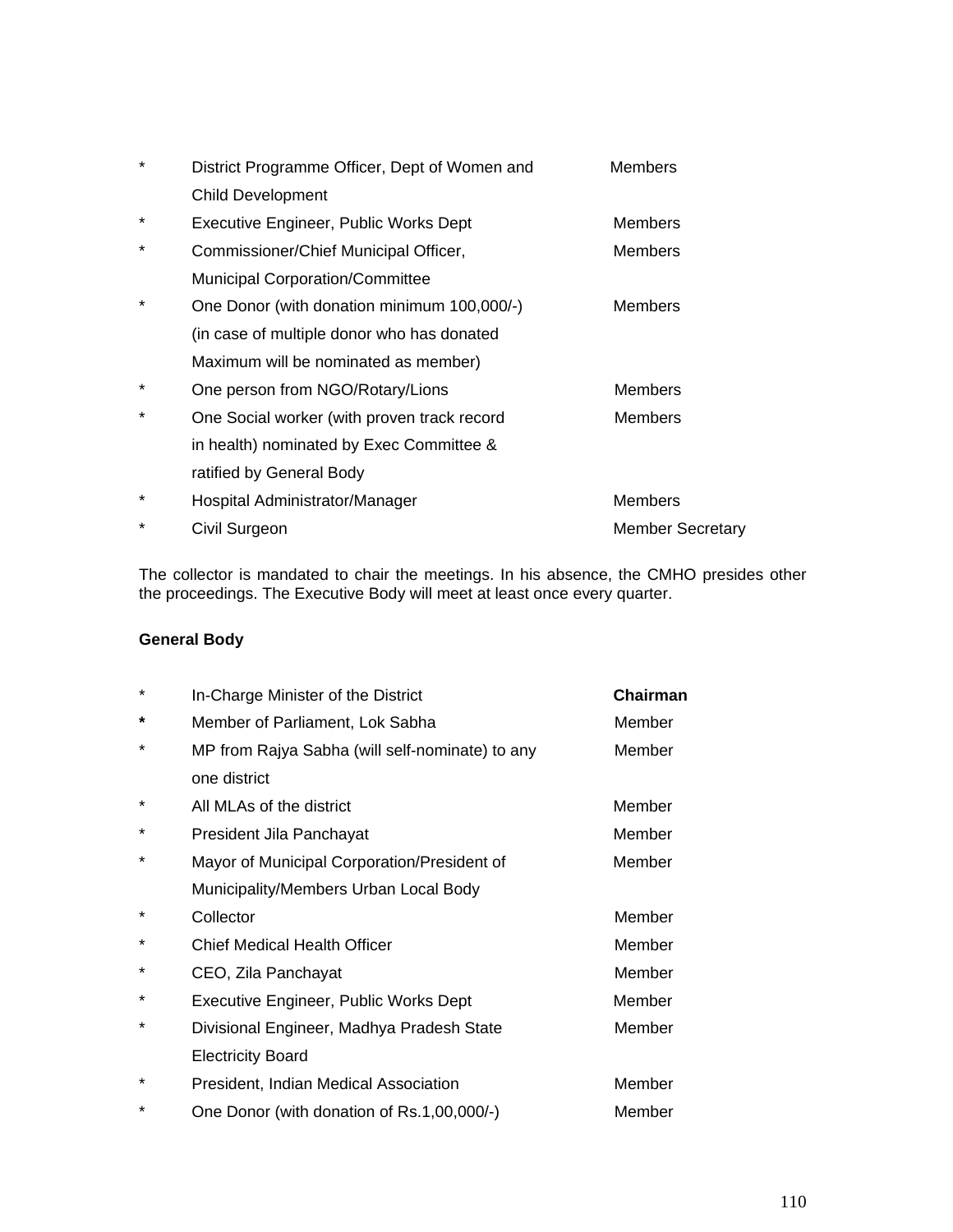|         | (in case of multiple donors one who has donated |                         |
|---------|-------------------------------------------------|-------------------------|
|         | Maximum will be nominated as member)            |                         |
| $\star$ | Two social workers (suggested by the Executive  | <b>Members</b>          |
|         | Committee, ratified by the Chair)               |                         |
| $\star$ | Representative of press to be nominated by the  | <b>Members</b>          |
|         | Press Club of the district                      |                         |
| $\star$ | <b>District Public Relations Officer</b>        | Member                  |
| $\star$ | Civil surgeon cum Hospital Superintendent       | <b>Member Secretary</b> |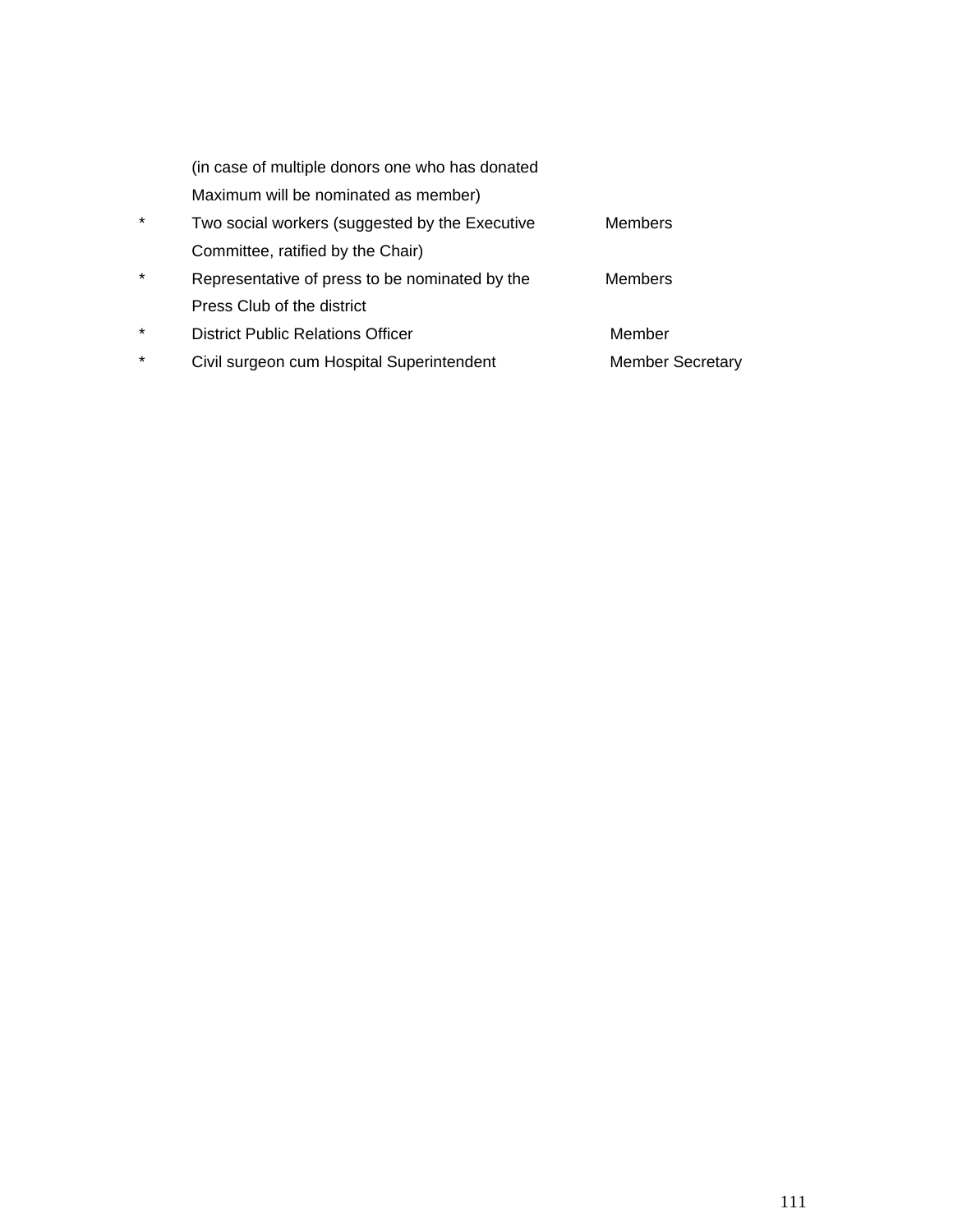# **ANNEXURE 4**

## **Zila Panchayats vis-à-vis Health Care**

Subject to the provisions of this Act and rules made thereunder and subject to policy directions, instructions, general or special orders as may be issued by the State Government from time to time, it shall be duty of Zila Panchayat to, -

- (i) prepare annual health care and safety plans of the district and to ensure the coordinated implementation of such plans;
- (ii) prepare annual plans in respect of the health care and safety schemes entrusted to it by the law and those assigned to it by the Central or State Government;
- (iii) co-ordinate, evaluate, and monitor health care and safety activities and guide the Janpad Panchayat and Gram Panchayat;
- (iv) ensure overall supervision, co-ordination and consolidations of the health care and safety plans prepared by the Janpad Panchayat;
- (v) ensure the execution of schemes, works, projects entrusted to it by any law and those assigned to it by the Central or State Government;
- (vi) ensure the execution of transferred or delegated functions, works, scheme and projects of the Central or State Government;
- (vii) reallocate to Janpad Panchayat and Gram Panchayats the funds made available by Central or State Government pertaining to the transferred functions, works schemes and projects, as per the norms fixed by the Central or State Government;
- (viii) co-ordinate the proposals for grants for any special purpose received from the Janpad Panchayat and forward them to the State Government;
- (ix) secure the execution of plans, projects, schemes or other works common to two or more Janpad Panchayats;
- (x) execute works, schemes and projects through Gram Panchayat or through the executing agencies transferred by the State Government to Panchayats, irrespective of their source of fund;
- (xi) advise the State Government in development activities protection of the environment, social forestry, family welfare, welfare of the disabled, destitute, women youth, children and weaker sections of the society;
- (xii) administer and control the employees appointed and posted in Panchayats including staff transferred by the State Government to the Panchayats like doctors and paramedical staff.